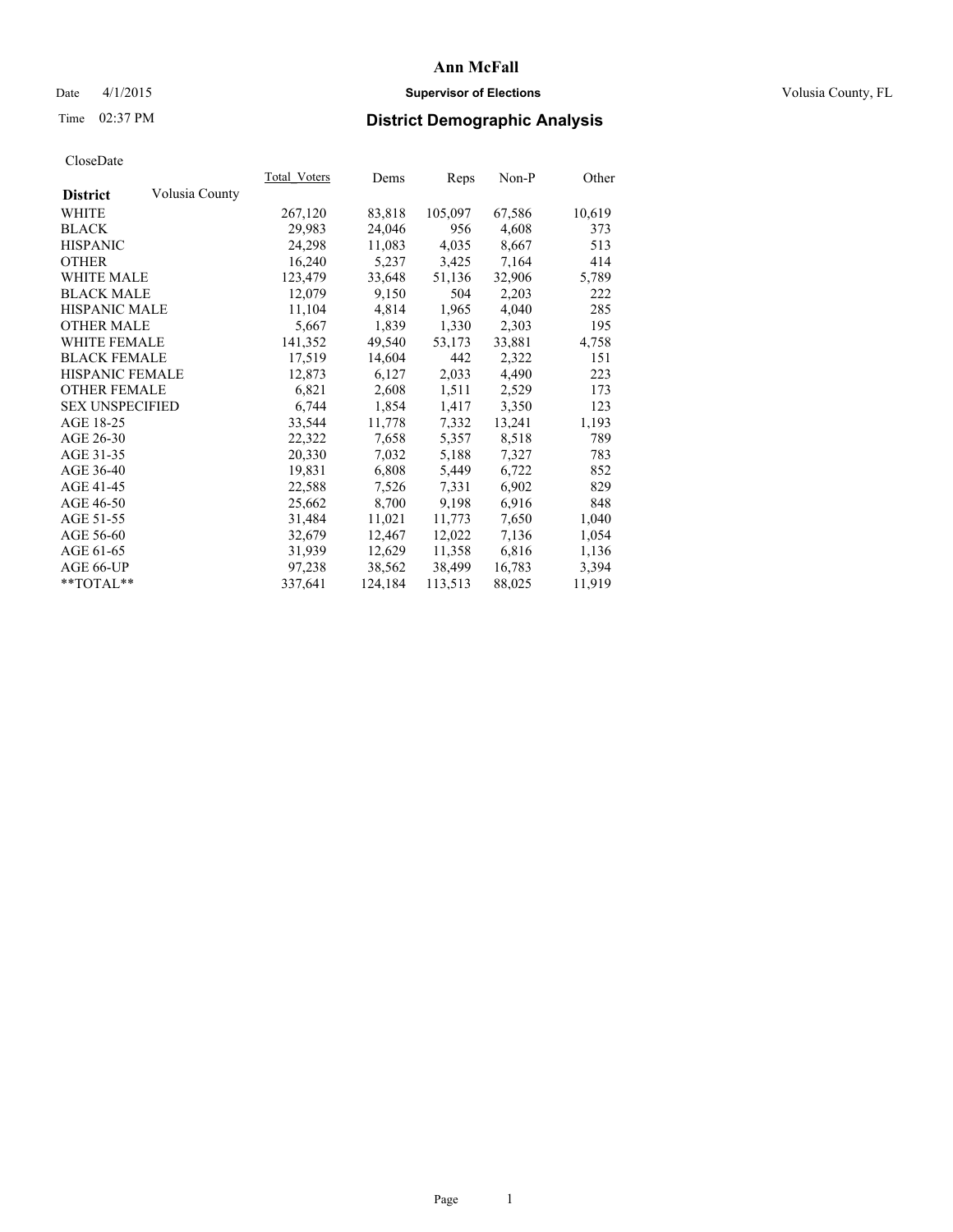# Date 4/1/2015 **Supervisor of Elections Supervisor of Elections** Volusia County, FL

|                        |                           | Total Voters | Dems   | Reps   | $Non-P$ | Other |
|------------------------|---------------------------|--------------|--------|--------|---------|-------|
| <b>District</b>        | County Council District 1 |              |        |        |         |       |
| WHITE                  |                           | 52,434       | 15,885 | 22,081 | 12,203  | 2,265 |
| <b>BLACK</b>           |                           | 4,769        | 3,848  | 157    | 694     | 70    |
| <b>HISPANIC</b>        |                           | 4,711        | 2,007  | 819    | 1,781   | 104   |
| <b>OTHER</b>           |                           | 3,039        | 900    | 744    | 1,309   | 86    |
| <b>WHITE MALE</b>      |                           | 23,925       | 6,265  | 10,559 | 5,882   | 1,219 |
| <b>BLACK MALE</b>      |                           | 1,883        | 1,458  | 71     | 309     | 45    |
| <b>HISPANIC MALE</b>   |                           | 2,012        | 814    | 388    | 765     | 45    |
| <b>OTHER MALE</b>      |                           | 1,037        | 319    | 272    | 407     | 39    |
| WHITE FEMALE           |                           | 28,073       | 9,516  | 11,351 | 6,172   | 1,034 |
| <b>BLACK FEMALE</b>    |                           | 2,829        | 2,351  | 82     | 371     | 25    |
| <b>HISPANIC FEMALE</b> |                           | 2,629        | 1,158  | 421    | 992     | 58    |
| <b>OTHER FEMALE</b>    |                           | 1,214        | 428    | 305    | 450     | 31    |
| <b>SEX UNSPECIFIED</b> |                           | 1,350        | 331    | 351    | 639     | 29    |
| AGE 18-25              |                           | 6,403        | 1,840  | 1,608  | 2,671   | 284   |
| AGE 26-30              |                           | 4,007        | 1,218  | 1,089  | 1,562   | 138   |
| AGE 31-35              |                           | 3,900        | 1,250  | 1,152  | 1,343   | 155   |
| AGE 36-40              |                           | 3,867        | 1,192  | 1,215  | 1,262   | 198   |
| AGE 41-45              |                           | 4,377        | 1,368  | 1,550  | 1,277   | 182   |
| AGE 46-50              |                           | 4,954        | 1,613  | 1,961  | 1,216   | 164   |
| AGE 51-55              |                           | 5,979        | 1,983  | 2,438  | 1,335   | 223   |
| AGE 56-60              |                           | 6,109        | 2,228  | 2,426  | 1,235   | 220   |
| AGE 61-65              |                           | 6,099        | 2,389  | 2,319  | 1,140   | 251   |
| AGE 66-UP              |                           | 19,251       | 7,557  | 8,041  | 2,943   | 710   |
| $*$ TOTAL $*$          |                           | 64,953       | 22,640 | 23,801 | 15,987  | 2,525 |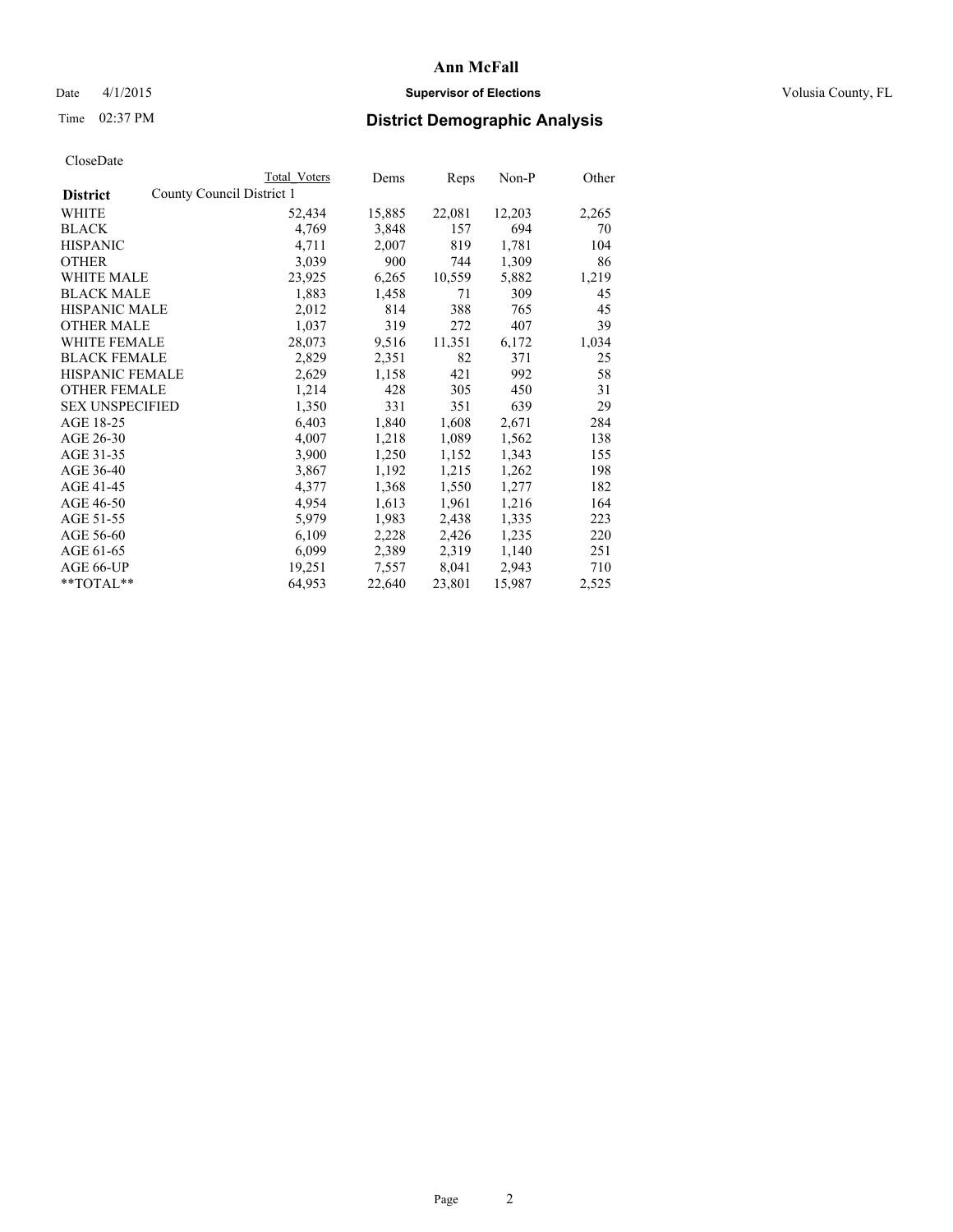# Date 4/1/2015 **Supervisor of Elections Supervisor of Elections** Volusia County, FL

| CloseDate |
|-----------|
|-----------|

|                        | Total Voters              | Dems   | Reps   | Non-P  | Other |
|------------------------|---------------------------|--------|--------|--------|-------|
| <b>District</b>        | County Council District 2 |        |        |        |       |
| WHITE                  | 51,267                    | 16,891 | 19,007 | 13,283 | 2,086 |
| <b>BLACK</b>           | 11,315                    | 9,308  | 289    | 1,617  | 101   |
| <b>HISPANIC</b>        | 1,933                     | 818    | 379    | 682    | 54    |
| <b>OTHER</b>           | 3,539                     | 1,297  | 627    | 1,530  | 85    |
| <b>WHITE MALE</b>      | 23,897                    | 6,855  | 9.351  | 6,511  | 1,180 |
| <b>BLACK MALE</b>      | 4,416                     | 3,478  | 150    | 735    | 53    |
| <b>HISPANIC MALE</b>   | 911                       | 351    | 192    | 335    | 33    |
| <b>OTHER MALE</b>      | 1,241                     | 434    | 245    | 520    | 42    |
| <b>WHITE FEMALE</b>    | 26,935                    | 9,895  | 9,520  | 6,633  | 887   |
| <b>BLACK FEMALE</b>    | 6,721                     | 5,691  | 135    | 847    | 48    |
| HISPANIC FEMALE        | 987                       | 453    | 183    | 330    | 21    |
| <b>OTHER FEMALE</b>    | 1,577                     | 670    | 293    | 579    | 35    |
| <b>SEX UNSPECIFIED</b> | 1,369                     | 487    | 233    | 622    | 27    |
| AGE 18-25              | 7,888                     | 3,926  | 1,196  | 2,554  | 212   |
| AGE 26-30              | 4,971                     | 2,033  | 1,020  | 1,744  | 174   |
| AGE 31-35              | 4,017                     | 1,613  | 878    | 1,372  | 154   |
| AGE 36-40              | 3,467                     | 1,408  | 808    | 1,131  | 120   |
| AGE 41-45              | 3,832                     | 1,481  | 1,076  | 1,141  | 134   |
| AGE 46-50              | 4,595                     | 1,774  | 1,407  | 1,265  | 149   |
| AGE 51-55              | 5,919                     | 2,383  | 1,925  | 1,425  | 186   |
| AGE 56-60              | 6,251                     | 2,620  | 2,094  | 1,347  | 190   |
| AGE 61-65              | 6,425                     | 2,597  | 2,133  | 1,479  | 216   |
| AGE 66-UP              | 20,687                    | 8,479  | 7.765  | 3,653  | 790   |
| $*$ $TOTAI.**$         | 68,054                    | 28,314 | 20,302 | 17,112 | 2,326 |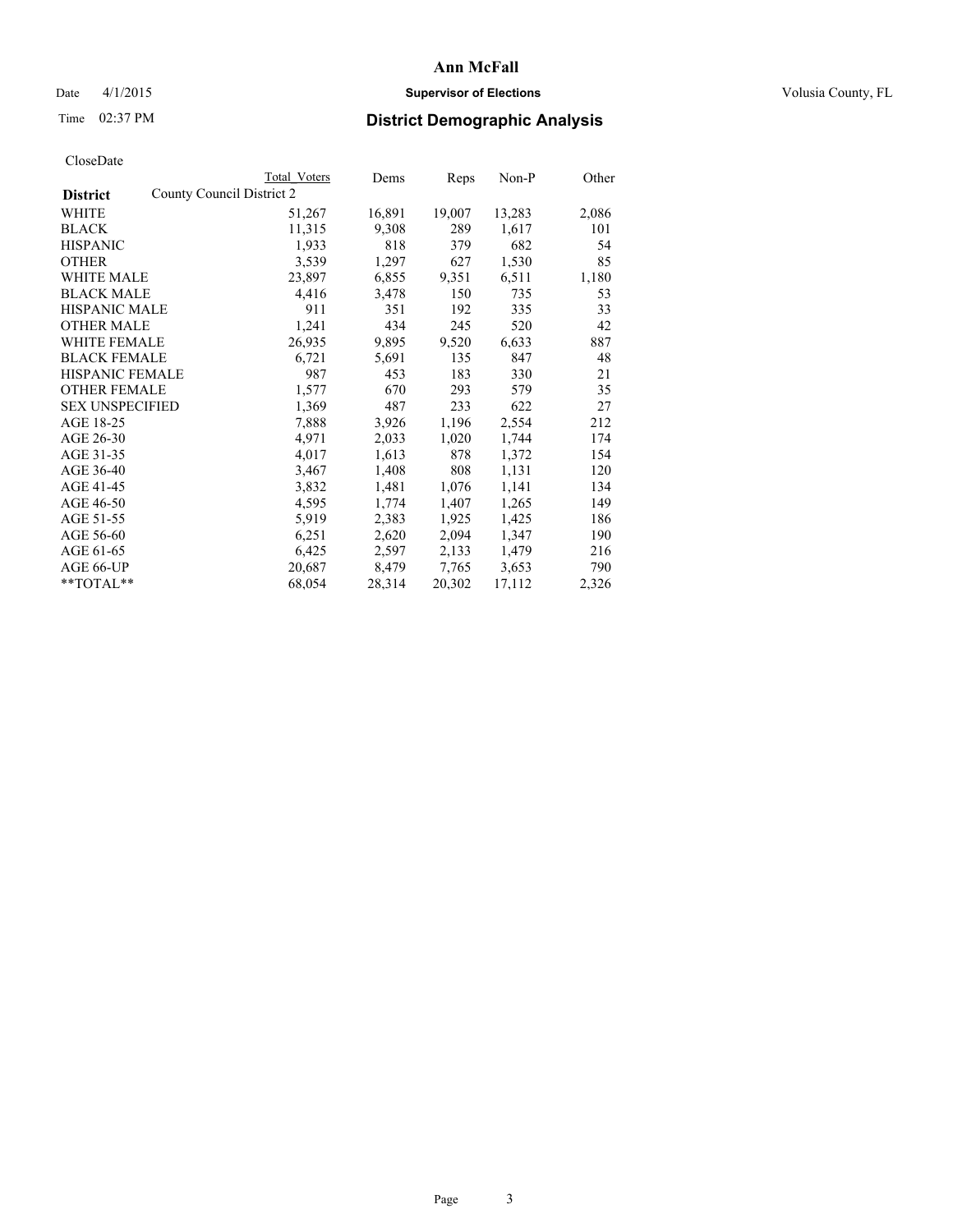# Date 4/1/2015 **Supervisor of Elections Supervisor of Elections** Volusia County, FL

|                        |                           | Total Voters | Dems   | <b>Reps</b> | Non-P  | Other |
|------------------------|---------------------------|--------------|--------|-------------|--------|-------|
| <b>District</b>        | County Council District 3 |              |        |             |        |       |
| WHITE                  |                           | 66,445       | 20,765 | 26,086      | 17,236 | 2,358 |
| <b>BLACK</b>           |                           | 2,026        | 1,585  | 76          | 339    | 26    |
| <b>HISPANIC</b>        |                           | 1,302        | 484    | 321         | 459    | 38    |
| <b>OTHER</b>           |                           | 2,628        | 738    | 600         | 1,217  | 73    |
| <b>WHITE MALE</b>      |                           | 30,866       | 8,393  | 12,832      | 8,376  | 1,265 |
| <b>BLACK MALE</b>      |                           | 897          | 651    | 43          | 182    | 21    |
| <b>HISPANIC MALE</b>   |                           | 574          | 196    | 142         | 215    | 21    |
| <b>OTHER MALE</b>      |                           | 921          | 258    | 251         | 379    | 33    |
| <b>WHITE FEMALE</b>    |                           | 35,023       | 12,201 | 13,064      | 8,676  | 1,082 |
| <b>BLACK FEMALE</b>    |                           | 1,111        | 922    | 33          | 151    | 5     |
| <b>HISPANIC FEMALE</b> |                           | 711          | 281    | 175         | 239    | 16    |
| <b>OTHER FEMALE</b>    |                           | 1,091        | 381    | 263         | 414    | 33    |
| <b>SEX UNSPECIFIED</b> |                           | 1,206        | 289    | 280         | 618    | 19    |
| AGE 18-25              |                           | 5,576        | 1,418  | 1,525       | 2,401  | 232   |
| AGE 26-30              |                           | 4,023        | 1,165  | 1,080       | 1,635  | 143   |
| AGE 31-35              |                           | 3,725        | 1,060  | 1,063       | 1,457  | 145   |
| AGE 36-40              |                           | 3,779        | 1,056  | 1,207       | 1,354  | 162   |
| AGE 41-45              |                           | 4,719        | 1,373  | 1,675       | 1,517  | 154   |
| AGE 46-50              |                           | 5,222        | 1,484  | 2,104       | 1,490  | 144   |
| AGE 51-55              |                           | 6,811        | 2,082  | 2,801       | 1,703  | 225   |
| AGE 56-60              |                           | 7,506        | 2,610  | 2,963       | 1,695  | 238   |
| AGE 61-65              |                           | 7,560        | 2,819  | 2,861       | 1,620  | 260   |
| AGE 66-UP              |                           | 23,475       | 8,505  | 9,802       | 4,376  | 792   |
| $*$ $TOTAI.**$         |                           | 72,401       | 23,572 | 27,083      | 19,251 | 2,495 |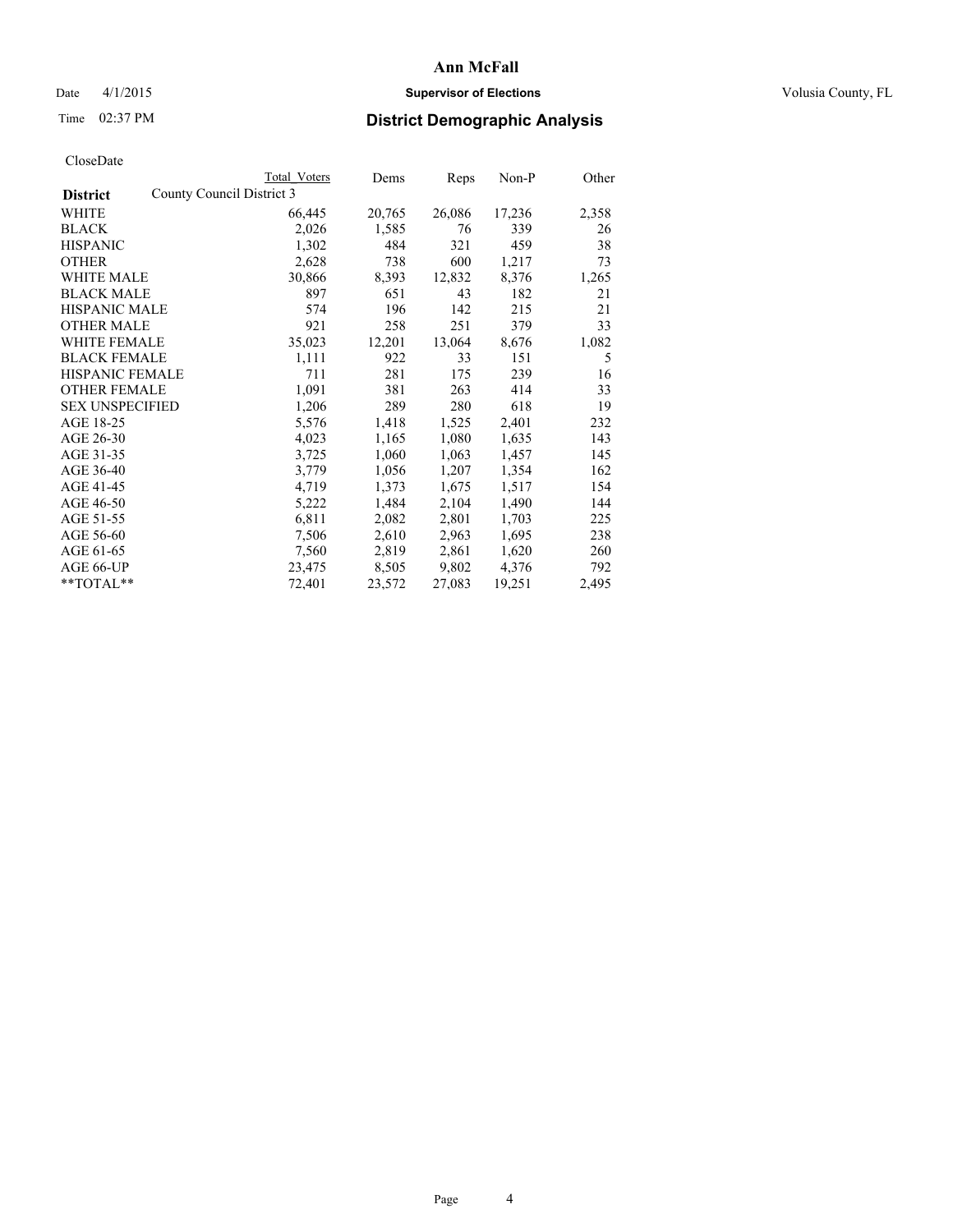# Date 4/1/2015 **Supervisor of Elections Supervisor of Elections** Volusia County, FL

|                        | Total Voters              | Dems   | Reps   | Non-P  | Other |
|------------------------|---------------------------|--------|--------|--------|-------|
| <b>District</b>        | County Council District 4 |        |        |        |       |
| WHITE                  | 55,502                    | 17,850 | 21,764 | 13,826 | 2,062 |
| <b>BLACK</b>           | 6,327                     | 5,100  | 179    | 970    | 78    |
| <b>HISPANIC</b>        | 1,682                     | 690    | 370    | 586    | 36    |
| <b>OTHER</b>           | 3,352                     | 1,089  | 756    | 1,425  | 82    |
| <b>WHITE MALE</b>      | 25,508                    | 7,094  | 10,522 | 6,776  | 1,116 |
| <b>BLACK MALE</b>      | 2,447                     | 1,838  | 90     | 477    | 42    |
| <b>HISPANIC MALE</b>   | 741                       | 266    | 181    | 268    | 26    |
| <b>OTHER MALE</b>      | 1,200                     | 382    | 294    | 484    | 40    |
| WHITE FEMALE           | 29,543                    | 10,651 | 11,088 | 6,875  | 929   |
| <b>BLACK FEMALE</b>    | 3,815                     | 3,209  | 89     | 481    | 36    |
| HISPANIC FEMALE        | 925                       | 419    | 184    | 312    | 10    |
| <b>OTHER FEMALE</b>    | 1,427                     | 532    | 360    | 498    | 37    |
| <b>SEX UNSPECIFIED</b> | 1,256                     | 338    | 260    | 636    | 22    |
| AGE 18-25              | 6,258                     | 2,195  | 1,519  | 2,349  | 195   |
| AGE 26-30              | 4,274                     | 1,588  | 1,051  | 1,489  | 146   |
| AGE 31-35              | 3,686                     | 1,362  | 932    | 1,266  | 126   |
| AGE 36-40              | 3,539                     | 1,241  | 994    | 1,166  | 138   |
| AGE 41-45              | 4,176                     | 1,383  | 1,360  | 1,282  | 151   |
| AGE 46-50              | 5,049                     | 1,714  | 1,825  | 1,328  | 182   |
| AGE 51-55              | 6,213                     | 2,194  | 2,327  | 1,496  | 196   |
| AGE 56-60              | 6,574                     | 2,522  | 2,383  | 1,466  | 203   |
| AGE 61-65              | 6,576                     | 2,571  | 2,333  | 1,426  | 246   |
| AGE 66-UP              | 20,516                    | 7,959  | 8,344  | 3,538  | 675   |
| **TOTAL**              | 66,863                    | 24,729 | 23,069 | 16,807 | 2,258 |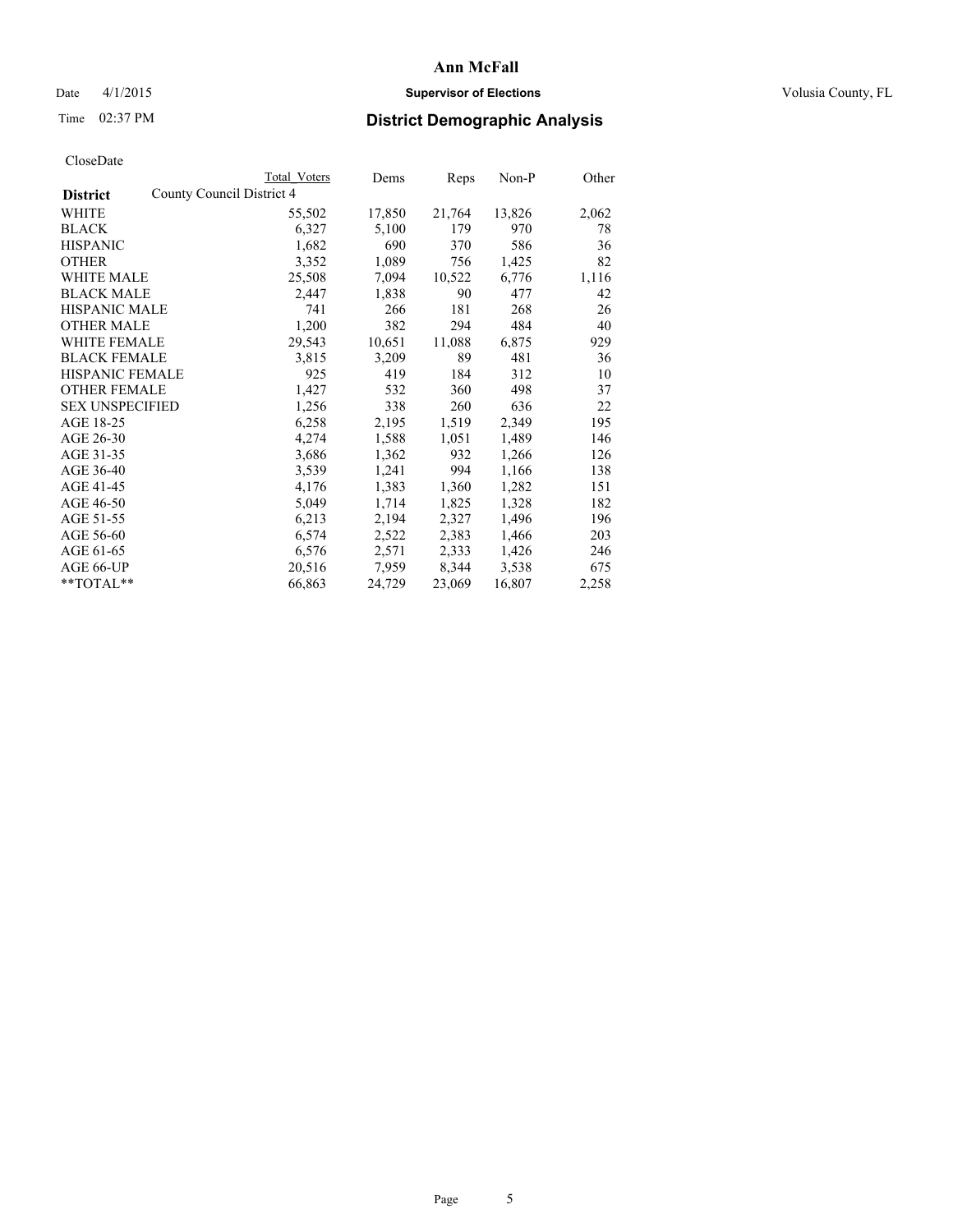# Date 4/1/2015 **Supervisor of Elections Supervisor of Elections** Volusia County, FL

|                        |                           | Total Voters | Dems   | Reps   | $Non-P$ | Other |
|------------------------|---------------------------|--------------|--------|--------|---------|-------|
| <b>District</b>        | County Council District 5 |              |        |        |         |       |
| <b>WHITE</b>           |                           | 41,472       | 12,427 | 16,159 | 11,038  | 1,848 |
| <b>BLACK</b>           |                           | 5.546        | 4,205  | 255    | 988     | 98    |
| <b>HISPANIC</b>        |                           | 14,670       | 7,084  | 2.146  | 5.159   | 281   |
| <b>OTHER</b>           |                           | 3.682        | 1,213  | 698    | 1,683   | 88    |
| WHITE MALE             |                           | 19.283       | 5.041  | 7,872  | 5,361   | 1,009 |
| <b>BLACK MALE</b>      |                           | 2,436        | 1,725  | 150    | 500     | 61    |
| <b>HISPANIC MALE</b>   |                           | 6,866        | 3.187  | 1,062  | 2.457   | 160   |
| <b>OTHER MALE</b>      |                           | 1.268        | 446    | 268    | 513     | 41    |
| WHITE FEMALE           |                           | 21,778       | 7,277  | 8.150  | 5,525   | 826   |
| <b>BLACK FEMALE</b>    |                           | 3,043        | 2,431  | 103    | 472     | 37    |
| <b>HISPANIC FEMALE</b> |                           | 7,621        | 3,816  | 1,070  | 2.617   | 118   |
| <b>OTHER FEMALE</b>    |                           | 1,512        | 597    | 290    | 588     | 37    |
| <b>SEX UNSPECIFIED</b> |                           | 1,563        | 409    | 293    | 835     | 26    |
| AGE 18-25              |                           | 7,419        | 2,399  | 1,484  | 3,266   | 270   |
| AGE 26-30              |                           | 5.047        | 1,654  | 1,117  | 2.088   | 188   |
| AGE 31-35              |                           | 5.002        | 1,747  | 1,163  | 1.889   | 203   |
| AGE 36-40              |                           | 5,179        | 1,911  | 1,225  | 1,809   | 234   |
| AGE 41-45              |                           | 5,484        | 1.921  | 1,670  | 1,685   | 208   |
| AGE 46-50              |                           | 5,842        | 2,115  | 1.901  | 1,617   | 209   |
| AGE 51-55              |                           | 6,562        | 2,379  | 2,282  | 1.691   | 210   |
| AGE 56-60              |                           | 6,239        | 2,487  | 2,156  | 1.393   | 203   |
| AGE 61-65              |                           | 5,279        | 2,253  | 1,712  | 1,151   | 163   |
| AGE 66-UP              |                           | 13,309       | 6,062  | 4,547  | 2.273   | 427   |
| $*$ TOTAL $*$          |                           | 65.370       | 24.929 | 19.258 | 18,868  | 2.315 |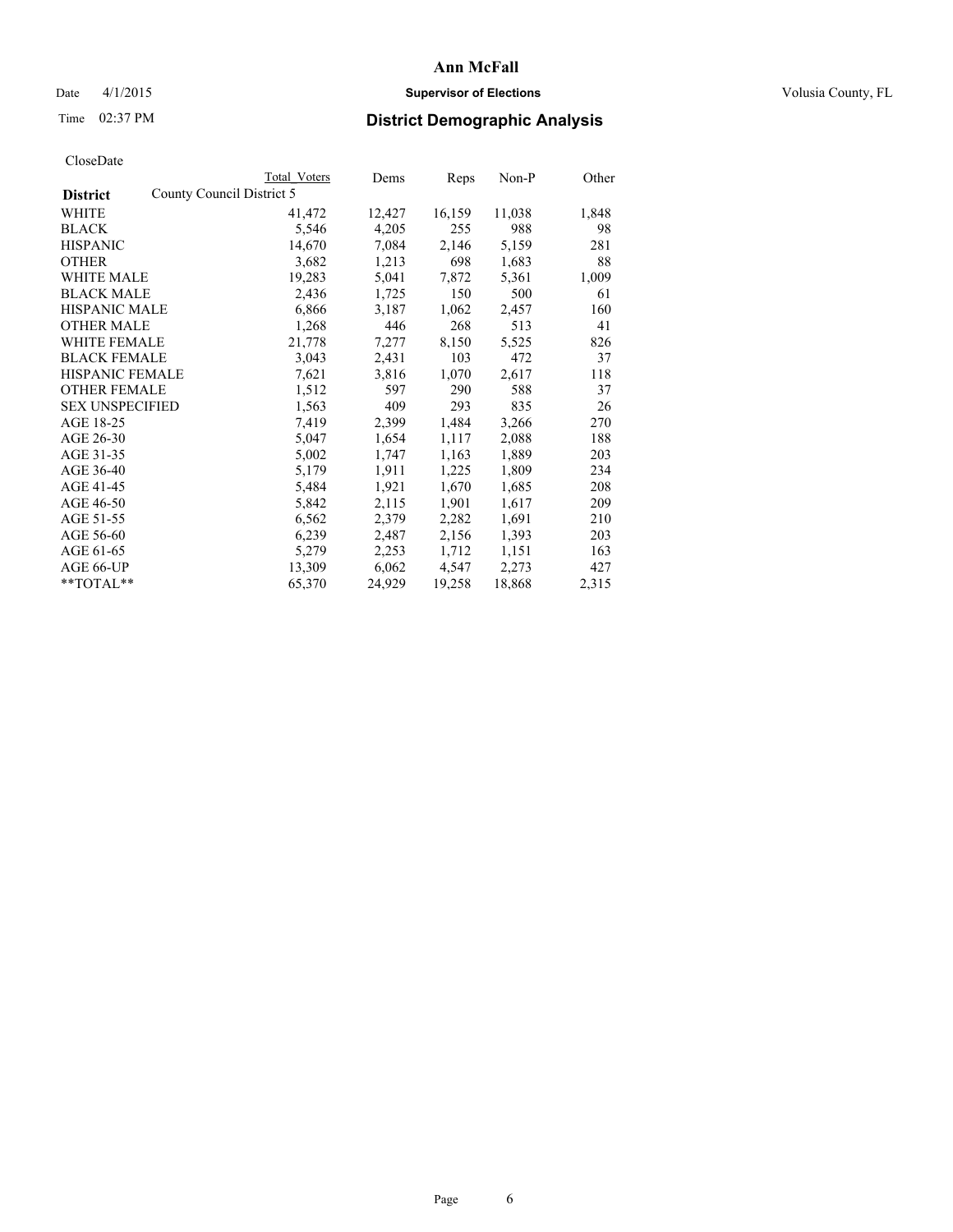# Date 4/1/2015 **Supervisor of Elections Supervisor of Elections** Volusia County, FL

# Time 02:37 PM **District Demographic Analysis**

|                        | <b>Total Voters</b>          | Dems | Reps           | Non-P | Other            |
|------------------------|------------------------------|------|----------------|-------|------------------|
| <b>District</b>        | Indigo Community Development |      |                |       |                  |
| WHITE                  | 1,045                        | 239  | 511            | 253   | 42               |
| <b>BLACK</b>           | 116                          | 84   | 10             | 22    | $\mathbf{0}$     |
| <b>HISPANIC</b>        | 55                           | 22   | 8              | 23    | 2                |
| <b>OTHER</b>           | 92                           | 25   | 26             | 39    | $\overline{2}$   |
| <b>WHITE MALE</b>      | 518                          | 102  | 261            | 130   | 25               |
| <b>BLACK MALE</b>      | 55                           | 34   | 8              | 13    | $\boldsymbol{0}$ |
| <b>HISPANIC MALE</b>   | 17                           | 5    | 3              | 8     |                  |
| <b>OTHER MALE</b>      | 29                           | 6    | 9              | 13    | 1                |
| <b>WHITE FEMALE</b>    | 520                          | 137  | 247            | 120   | 16               |
| <b>BLACK FEMALE</b>    | 60                           | 49   | $\overline{2}$ | 9     | $\theta$         |
| HISPANIC FEMALE        | 38                           | 17   | 5              | 15    |                  |
| <b>OTHER FEMALE</b>    | 52                           | 14   | 15             | 22    |                  |
| <b>SEX UNSPECIFIED</b> | 18                           | 6    | 4              | 7     | 1                |
| AGE 18-25              | 94                           | 18   | 41             | 31    | 4                |
| AGE 26-30              | 98                           | 19   | 36             | 34    | 9                |
| AGE 31-35              | 120                          | 34   | 42             | 42    | $\overline{c}$   |
| AGE 36-40              | 103                          | 34   | 36             | 33    | $\theta$         |
| AGE 41-45              | 100                          | 27   | 47             | 24    | $\overline{c}$   |
| AGE 46-50              | 92                           | 26   | 40             | 20    | 6                |
| AGE 51-55              | 127                          | 38   | 60             | 29    | $\mathbf{0}$     |
| AGE 56-60              | 134                          | 37   | 59             | 36    | $\overline{c}$   |
| AGE 61-65              | 134                          | 47   | 53             | 30    | 4                |
| AGE 66-UP              | 306                          | 90   | 141            | 58    | 17               |
| **TOTAL**              | 1,308                        | 370  | 555            | 337   | 46               |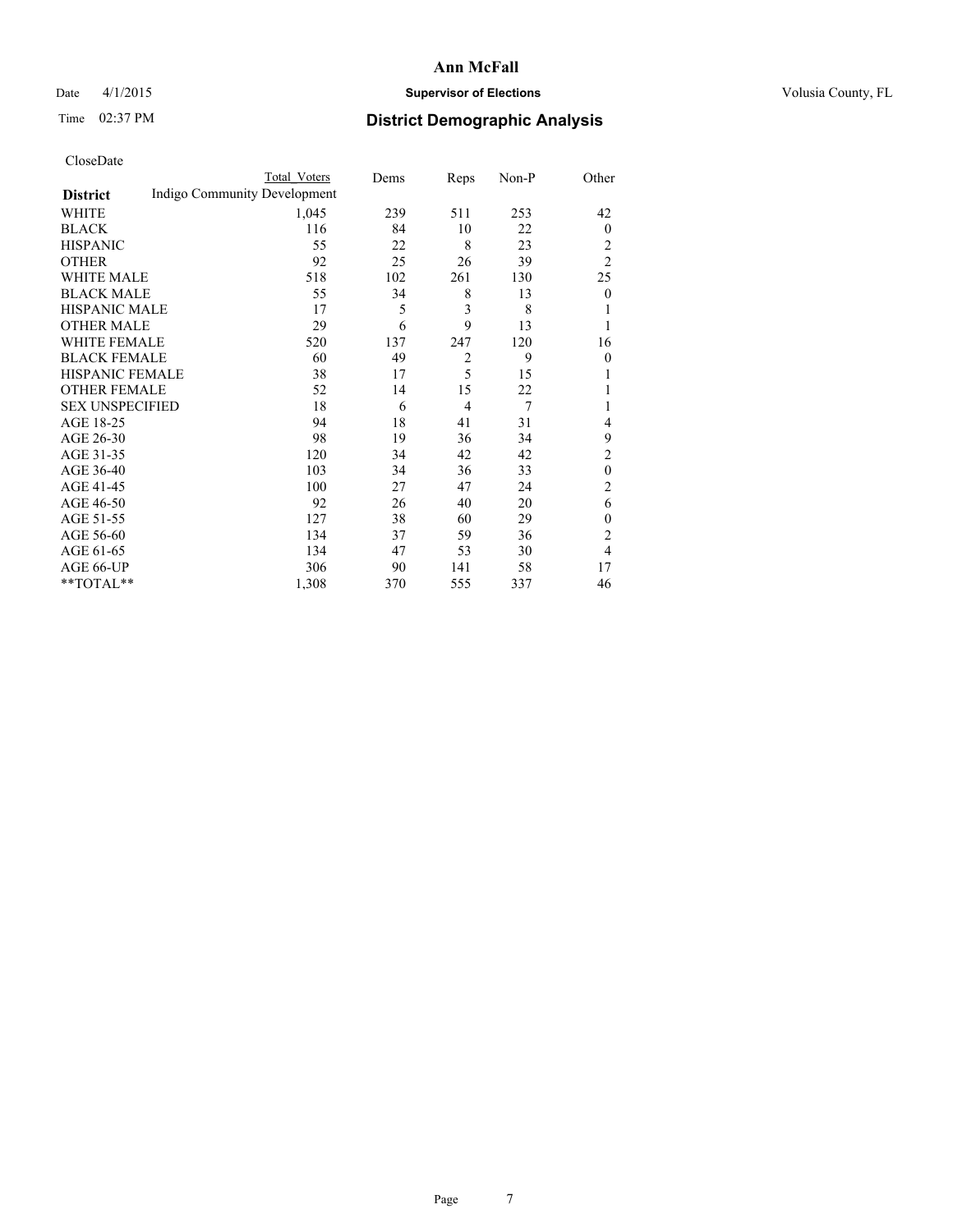# Date 4/1/2015 **Supervisor of Elections Supervisor of Elections** Volusia County, FL

# Time 02:37 PM **District Demographic Analysis**

| Total Voters | Dems                     | Reps   | Non-P  | Other |
|--------------|--------------------------|--------|--------|-------|
|              |                          |        |        |       |
| 207,888      | 66,392                   | 81,343 | 52,191 | 7,962 |
| 23,570       | 19,172                   | 672    | 3,470  | 256   |
| 7,462        | 3,039                    | 1,505  | 2,722  | 196   |
| 11,489       | 3,716                    | 2,457  | 5,016  | 300   |
| 96,109       | 26,658                   | 39,640 | 25,467 | 4,344 |
| 9,290        | 7,177                    | 345    | 1,619  | 149   |
| 3,327        | 1,260                    | 703    | 1,251  | 113   |
| 4,015        | 1,274                    | 959    | 1,641  | 141   |
| 110,063      | 39,244                   | 41,116 | 26,138 | 3,565 |
| 13,971       | 11,759                   | 319    | 1,786  | 107   |
| 4,029        | 1,737                    | 782    | 1,429  | 81    |
| 4,891        | 1,864                    | 1,111  | 1,789  | 127   |
| 4,712        | 1,346                    | 1,001  | 2,278  | 87    |
| 24,176       | 8,896                    | 5,333  | 9,127  | 820   |
| 15,961       | 5,643                    | 3,868  | 5,898  | 552   |
| 14,005       | 4,918                    | 3,619  | 4,942  | 526   |
| 13,339       | 4,504                    | 3,809  | 4,462  | 564   |
| 15,591       | 5,159                    | 5,110  | 4,763  | 559   |
| 18,084       | 6,063                    | 6,626  | 4,825  | 570   |
| 22,901       | 8,058                    | 8,653  | 5,444  | 746   |
| 24,435       | 9,327                    | 9,032  | 5,301  | 775   |
| 24,677       | 9,655                    | 8,878  | 5,254  | 890   |
| 77,229       | 30,096                   | 31,045 | 13,377 | 2,711 |
| 250,409      | 92,319                   | 85,977 | 63,399 | 8,714 |
|              | Congressional District 6 |        |        |       |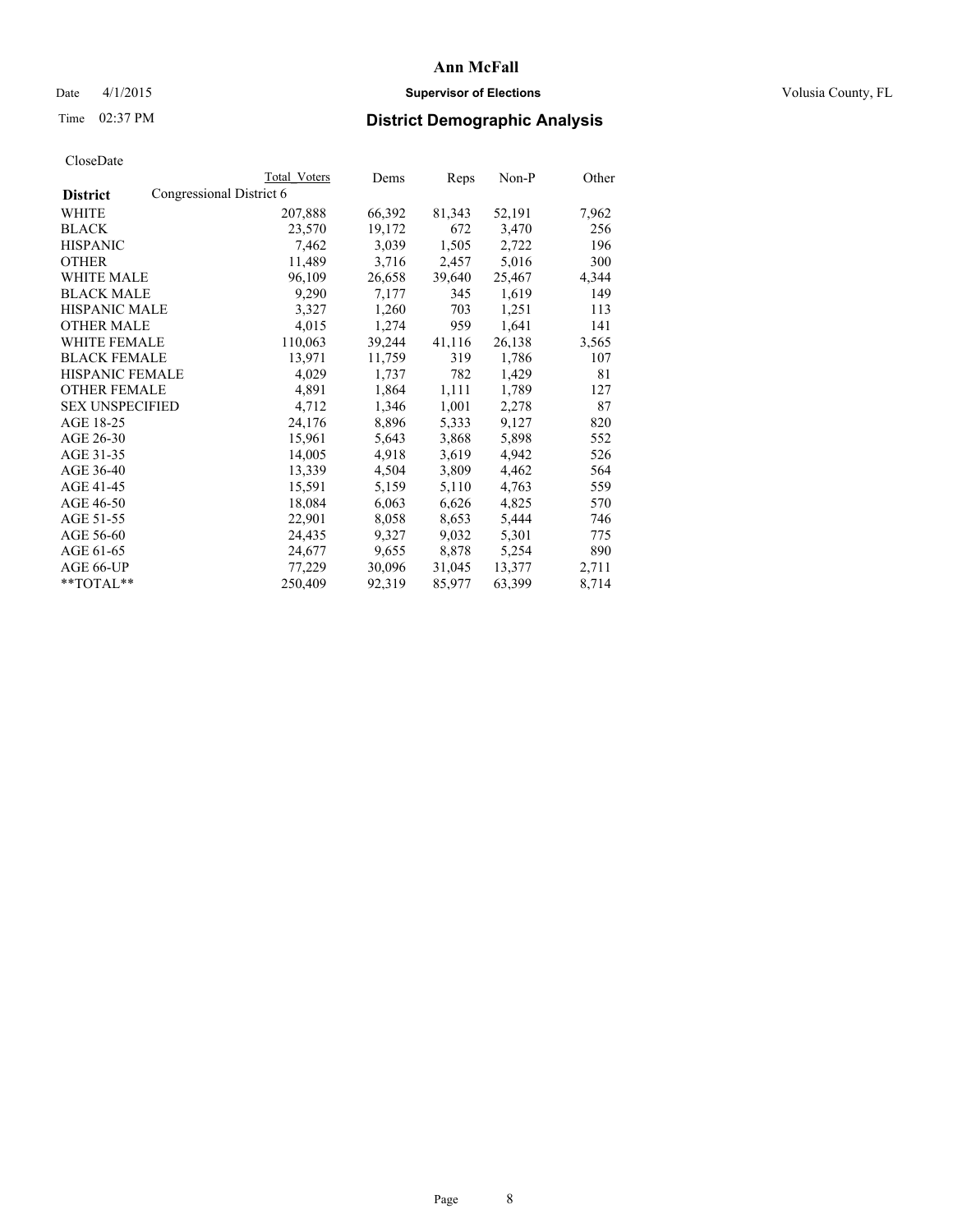# Date 4/1/2015 **Supervisor of Elections Supervisor of Elections** Volusia County, FL

|                                             | Total Voters | Dems   | Reps   | Non-P  | Other |
|---------------------------------------------|--------------|--------|--------|--------|-------|
| Congressional District 7<br><b>District</b> |              |        |        |        |       |
| <b>WHITE</b>                                | 59,232       | 17,426 | 23,754 | 15,395 | 2,657 |
| <b>BLACK</b>                                | 6,413        | 4,874  | 284    | 1,138  | 117   |
| <b>HISPANIC</b>                             | 16,836       | 8,044  | 2,530  | 5,945  | 317   |
| <b>OTHER</b>                                | 4,751        | 1,521  | 968    | 2,148  | 114   |
| <b>WHITE MALE</b>                           | 27,370       | 6,990  | 11,496 | 7,439  | 1,445 |
| <b>BLACK MALE</b>                           | 2,789        | 1,973  | 159    | 584    | 73    |
| <b>HISPANIC MALE</b>                        | 7,777        | 3,554  | 1,262  | 2,789  | 172   |
| <b>OTHER MALE</b>                           | 1,652        | 565    | 371    | 662    | 54    |
| <b>WHITE FEMALE</b>                         | 31,289       | 10,296 | 12,057 | 7,743  | 1,193 |
| <b>BLACK FEMALE</b>                         | 3,548        | 2,845  | 123    | 536    | 44    |
| HISPANIC FEMALE                             | 8,844        | 4,390  | 1,251  | 3,061  | 142   |
| <b>OTHER FEMALE</b>                         | 1,930        | 744    | 400    | 740    | 46    |
| <b>SEX UNSPECIFIED</b>                      | 2,032        | 508    | 416    | 1,072  | 36    |
| AGE 18-25                                   | 9,368        | 2,882  | 1,999  | 4,114  | 373   |
| AGE 26-30                                   | 6,361        | 2,015  | 1,489  | 2,620  | 237   |
| AGE 31-35                                   | 6,325        | 2,114  | 1,569  | 2,385  | 257   |
| AGE 36-40                                   | 6,492        | 2,304  | 1,640  | 2,260  | 288   |
| AGE 41-45                                   | 6,997        | 2,367  | 2,221  | 2,139  | 270   |
| AGE 46-50                                   | 7,578        | 2,637  | 2,572  | 2,091  | 278   |
| AGE 51-55                                   | 8,583        | 2,963  | 3,120  | 2,206  | 294   |
| AGE 56-60                                   | 8,244        | 3,140  | 2,990  | 1,835  | 279   |
| AGE 61-65                                   | 7,262        | 2,974  | 2,480  | 1,562  | 246   |
| AGE 66-UP                                   | 20,009       | 8,466  | 7,454  | 3,406  | 683   |
| **TOTAL**                                   | 87,232       | 31,865 | 27,536 | 24,626 | 3,205 |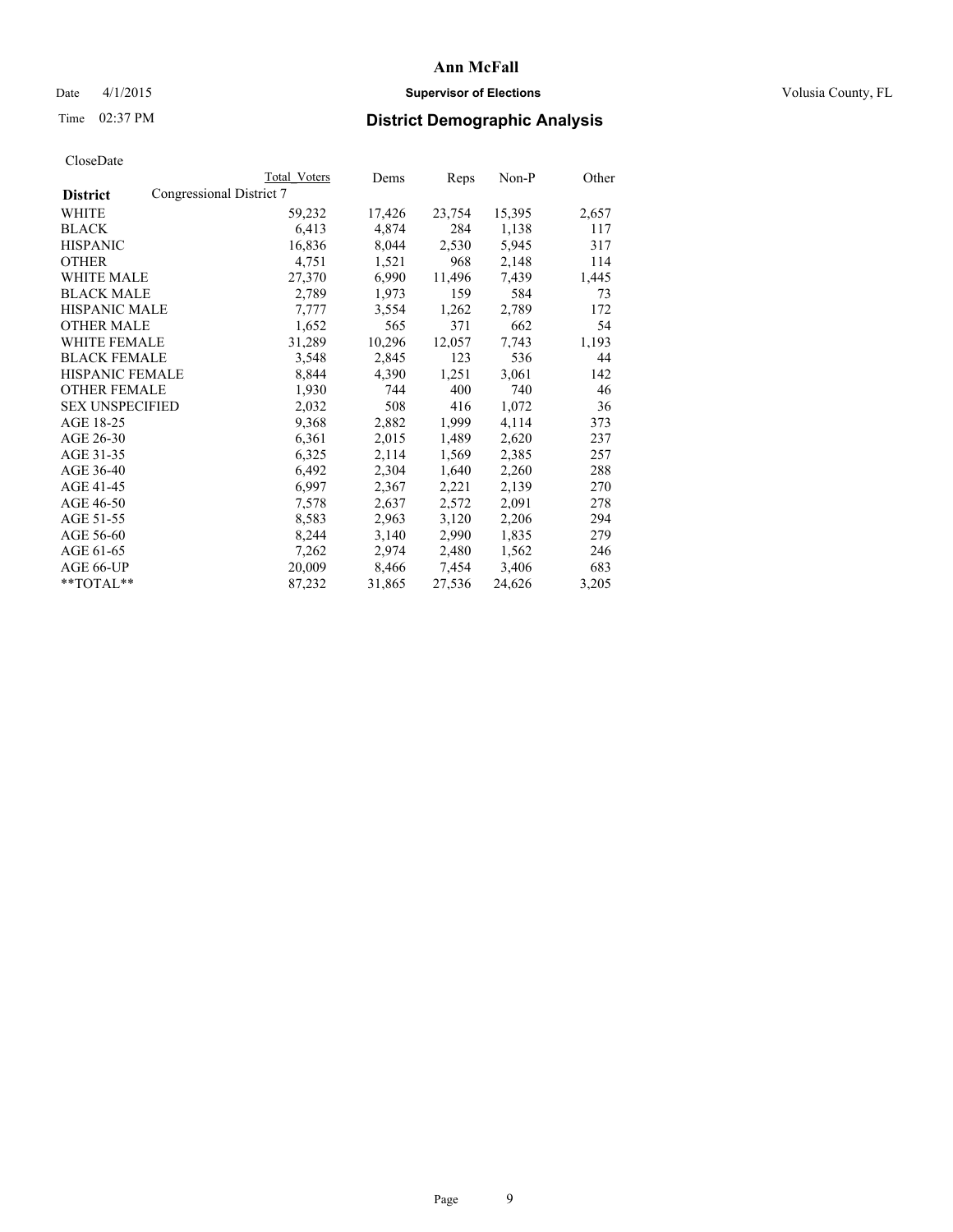# Date 4/1/2015 **Supervisor of Elections Supervisor of Elections** Volusia County, FL

# Time 02:37 PM **District Demographic Analysis**

|                                        | Total Voters | Dems   | Reps   | Non-P  | Other |
|----------------------------------------|--------------|--------|--------|--------|-------|
| Unincorporated Area<br><b>District</b> |              |        |        |        |       |
| WHITE                                  | 66,449       | 20,303 | 27,424 | 16,072 | 2,650 |
| <b>BLACK</b>                           | 2,571        | 2,062  | 99     | 381    | 29    |
| <b>HISPANIC</b>                        | 2,935        | 1,151  | 603    | 1,112  | 69    |
| <b>OTHER</b>                           | 3,180        | 841    | 845    | 1,406  | 88    |
| <b>WHITE MALE</b>                      | 31,273       | 8,260  | 13,661 | 7,897  | 1,455 |
| <b>BLACK MALE</b>                      | 1,106        | 842    | 53     | 194    | 17    |
| <b>HISPANIC MALE</b>                   | 1,346        | 504    | 282    | 522    | 38    |
| <b>OTHER MALE</b>                      | 1,117        | 289    | 336    | 452    | 40    |
| <b>WHITE FEMALE</b>                    | 34,602       | 11,912 | 13,534 | 7,975  | 1,181 |
| <b>BLACK FEMALE</b>                    | 1,441        | 1,202  | 46     | 181    | 12    |
| HISPANIC FEMALE                        | 1,539        | 619    | 313    | 577    | 30    |
| <b>OTHER FEMALE</b>                    | 1,235        | 410    | 346    | 450    | 29    |
| <b>SEX UNSPECIFIED</b>                 | 1,475        | 319    | 400    | 722    | 34    |
| AGE 18-25                              | 6,335        | 1,556  | 1,881  | 2,629  | 269   |
| AGE 26-30                              | 4,307        | 1,184  | 1,237  | 1,700  | 186   |
| AGE 31-35                              | 3,888        | 1,157  | 1,148  | 1,433  | 150   |
| AGE 36-40                              | 3,840        | 1,087  | 1,236  | 1,336  | 181   |
| AGE 41-45                              | 4,841        | 1,313  | 1,827  | 1,503  | 198   |
| AGE 46-50                              | 5,798        | 1,661  | 2,407  | 1,529  | 201   |
| AGE 51-55                              | 7,657        | 2,268  | 3,293  | 1,829  | 267   |
| AGE 56-60                              | 7,955        | 2,789  | 3,216  | 1,655  | 295   |
| AGE 61-65                              | 7,806        | 2,802  | 3,083  | 1,601  | 320   |
| AGE 66-UP                              | 22,705       | 8,540  | 9,640  | 3,756  | 769   |
| $*$ $TOTAI.**$                         | 75,135       | 24,357 | 28,971 | 18,971 | 2,836 |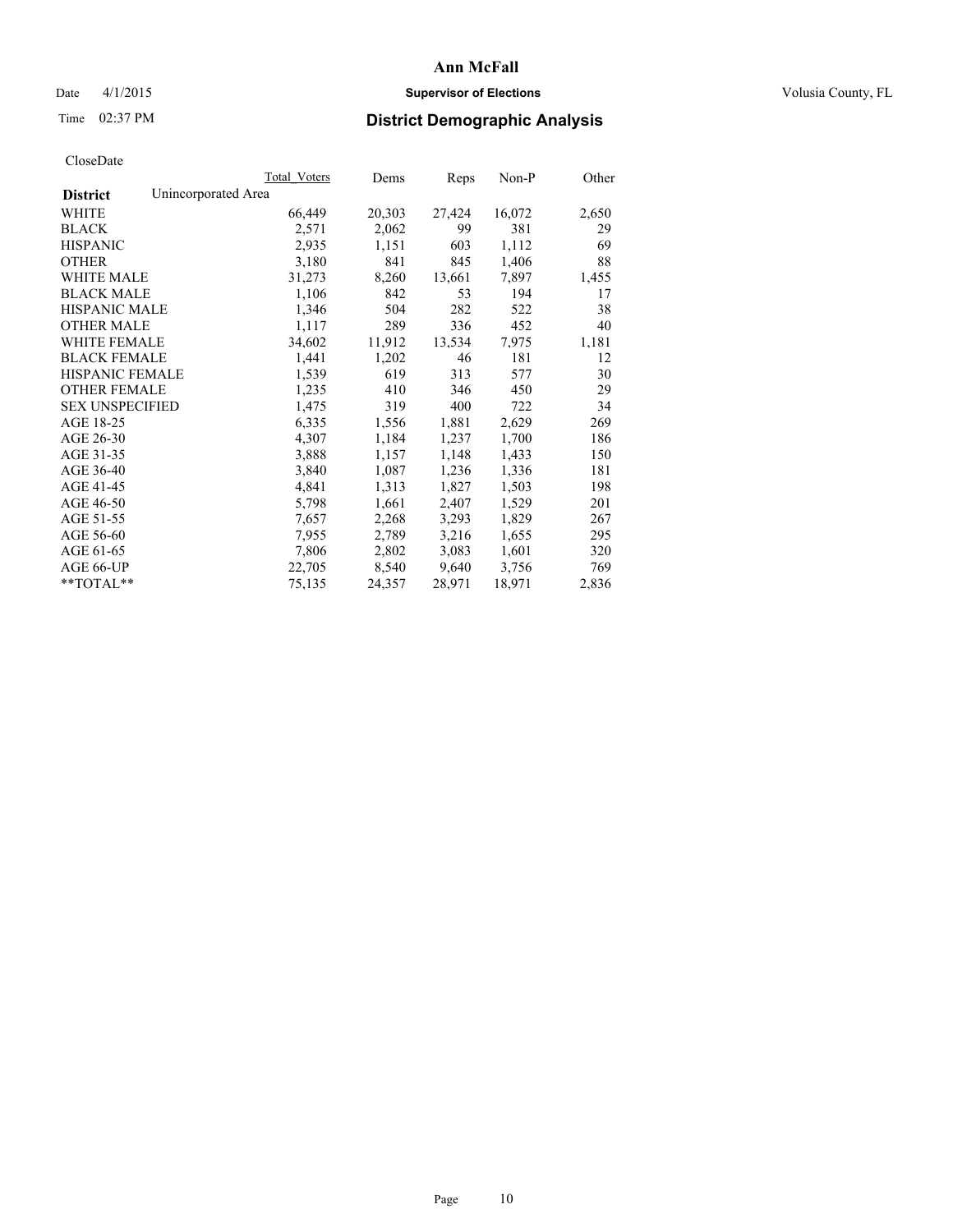# Date 4/1/2015 **Supervisor of Elections Supervisor of Elections** Volusia County, FL

# Time 02:37 PM **District Demographic Analysis**

|                        |               | Total Voters | Dems   | Reps  | Non-P | Other |
|------------------------|---------------|--------------|--------|-------|-------|-------|
| <b>District</b>        | Daytona Beach |              |        |       |       |       |
| WHITE                  |               | 22,269       | 7,514  | 7,909 | 5,939 | 907   |
| <b>BLACK</b>           |               | 13,658       | 11,347 | 307   | 1,892 | 112   |
| <b>HISPANIC</b>        |               | 1,284        | 592    | 203   | 454   | 35    |
| <b>OTHER</b>           |               | 2,421        | 1,005  | 318   | 1,041 | 57    |
| <b>WHITE MALE</b>      |               | 10,689       | 3,122  | 4,035 | 2,982 | 550   |
| <b>BLACK MALE</b>      |               | 5,268        | 4,181  | 163   | 862   | 62    |
| <b>HISPANIC MALE</b>   |               | 603          | 255    | 96    | 228   | 24    |
| <b>OTHER MALE</b>      |               | 818          | 327    | 127   | 339   | 25    |
| <b>WHITE FEMALE</b>    |               | 11,412       | 4,332  | 3,837 | 2,892 | 351   |
| <b>BLACK FEMALE</b>    |               | 8,192        | 7,009  | 142   | 991   | 50    |
| <b>HISPANIC FEMALE</b> |               | 666          | 332    | 106   | 217   | 11    |
| <b>OTHER FEMALE</b>    |               | 1,092        | 514    | 152   | 400   | 26    |
| <b>SEX UNSPECIFIED</b> |               | 891          | 386    | 78    | 415   | 12    |
| AGE 18-25              |               | 6,624        | 3,909  | 677   | 1,914 | 124   |
| AGE 26-30              |               | 3,620        | 1,809  | 560   | 1,136 | 115   |
| AGE 31-35              |               | 2,679        | 1,322  | 450   | 826   | 81    |
| AGE 36-40              |               | 2,207        | 1,116  | 386   | 655   | 50    |
| AGE 41-45              |               | 2,296        | 1,127  | 489   | 621   | 59    |
| AGE 46-50              |               | 2,705        | 1,339  | 588   | 691   | 87    |
| AGE 51-55              |               | 3,270        | 1,613  | 823   | 731   | 103   |
| AGE 56-60              |               | 3,389        | 1,787  | 866   | 652   | 84    |
| AGE 61-65              |               | 3,343        | 1,639  | 909   | 686   | 109   |
| AGE 66-UP              |               | 9,498        | 4,797  | 2,989 | 1,414 | 298   |
| **TOTAL**              |               | 39,632       | 20,458 | 8,737 | 9,326 | 1,111 |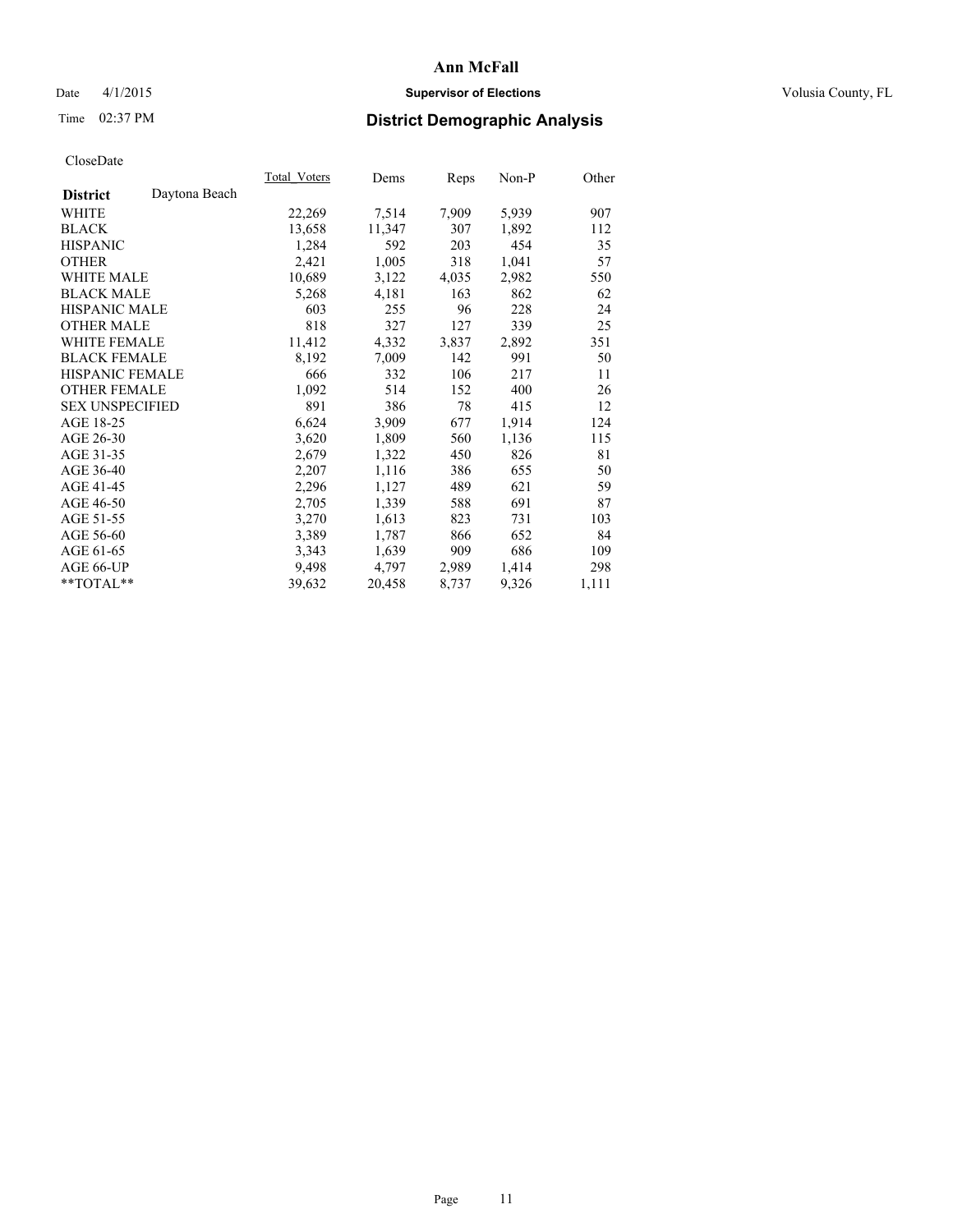# Date 4/1/2015 **Supervisor of Elections Supervisor of Elections** Volusia County, FL

# Time 02:37 PM **District Demographic Analysis**

|                        | Total Voters         | Dems  | Reps           | Non-P | Other            |
|------------------------|----------------------|-------|----------------|-------|------------------|
| <b>District</b>        | Daytona Beach Shores |       |                |       |                  |
| WHITE                  | 3,629                | 918   | 1,717          | 839   | 155              |
| <b>BLACK</b>           | 59                   | 35    | 6              | 14    | 4                |
| <b>HISPANIC</b>        | 82                   | 18    | 36             | 26    | 2                |
| <b>OTHER</b>           | 195                  | 56    | 62             | 69    | 8                |
| <b>WHITE MALE</b>      | 1,739                | 391   | 826            | 438   | 84               |
| <b>BLACK MALE</b>      | 28                   | 18    | $\overline{2}$ | 6     | 2                |
| <b>HISPANIC MALE</b>   | 37                   | 5     | 19             | 13    | $\boldsymbol{0}$ |
| <b>OTHER MALE</b>      | 76                   | 22    | 26             | 25    | 3                |
| <b>WHITE FEMALE</b>    | 1,859                | 517   | 875            | 399   | 68               |
| <b>BLACK FEMALE</b>    | 30                   | 17    | $\overline{4}$ | 7     | $\overline{2}$   |
| <b>HISPANIC FEMALE</b> | 44                   | 13    | 16             | 13    | $\overline{2}$   |
| <b>OTHER FEMALE</b>    | 94                   | 31    | 28             | 30    | 5                |
| <b>SEX UNSPECIFIED</b> | 58                   | 13    | 25             | 17    | 3                |
| AGE 18-25              | 131                  | 25    | 46             | 51    | 9                |
| AGE 26-30              | 111                  | 25    | 45             | 33    | 8                |
| AGE 31-35              | 99                   | 22    | 28             | 42    | 7                |
| AGE 36-40              | 102                  | 33    | 32             | 28    | 9                |
| AGE 41-45              | 116                  | 24    | 37             | 49    | 6                |
| AGE 46-50              | 200                  | 48    | 87             | 60    | 5                |
| AGE 51-55              | 287                  | 73    | 125            | 72    | 17               |
| AGE 56-60              | 335                  | 78    | 169            | 79    | 9                |
| AGE 61-65              | 471                  | 118   | 210            | 124   | 19               |
| AGE 66-UP              | 2,113                | 581   | 1,042          | 410   | 80               |
| **TOTAL**              | 3,965                | 1,027 | 1,821          | 948   | 169              |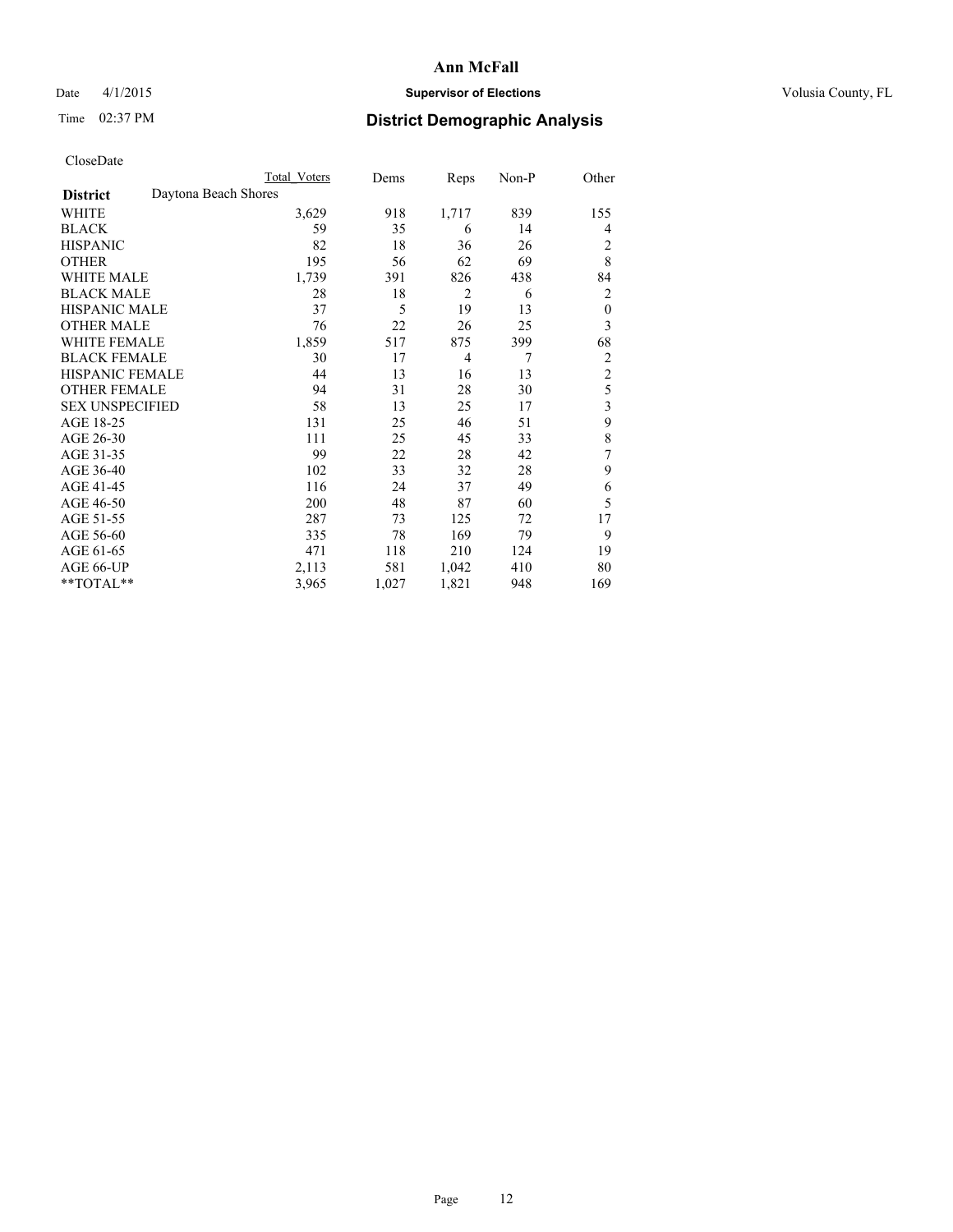# Date 4/1/2015 **Supervisor of Elections Supervisor of Elections** Volusia County, FL

# Time 02:37 PM **District Demographic Analysis**

|        | Dems  | Reps  | Non-P | Other          |
|--------|-------|-------|-------|----------------|
|        |       |       |       |                |
| 11,821 | 3,070 | 5,473 | 2,781 | 497            |
| 480    | 371   | 20    | 78    | 11             |
| 980    | 392   | 243   | 325   | 20             |
| 734    | 217   | 190   | 309   | 18             |
| 5,565  | 1,222 | 2,687 | 1,384 | 272            |
| 218    | 155   | 5     | 51    | 7              |
| 430    | 157   | 118   | 144   | 11             |
| 243    | 72    | 73    | 89    | 9              |
| 6,142  | 1,827 | 2,742 | 1,353 | 220            |
| 255    | 211   | 15    | 25    | $\overline{4}$ |
| 534    | 226   | 124   | 175   | 9              |
| 320    | 110   | 89    | 113   | 8              |
| 308    | 70    | 73    | 159   | 6              |
| 1,147  | 263   | 365   | 471   | 48             |
| 718    | 179   | 233   | 286   | 20             |
| 797    | 210   | 274   | 279   | 34             |
| 861    | 239   | 323   | 270   | 29             |
| 1,013  | 270   | 396   | 291   | 56             |
| 1,136  | 294   | 499   | 295   | 48             |
| 1,383  | 356   | 649   | 326   | 52             |
| 1,408  | 418   | 639   | 306   | 45             |
| 1,428  | 485   | 621   | 273   | 49             |
| 4,120  | 1,334 | 1,927 | 694   | 165            |
| 14,015 | 4,050 | 5,926 | 3,493 | 546            |
|        |       |       |       |                |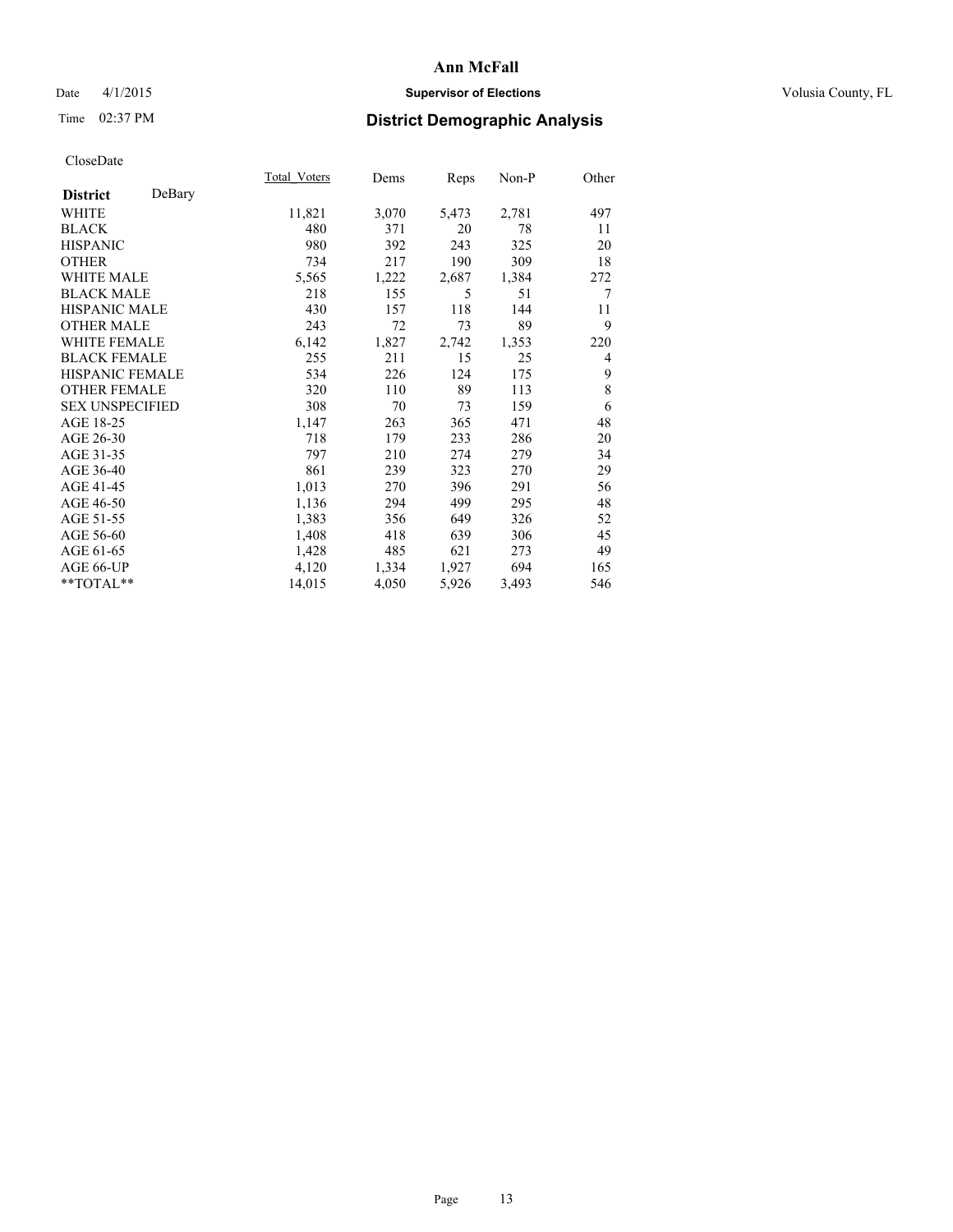# Date 4/1/2015 **Supervisor of Elections Supervisor of Elections** Volusia County, FL

# Time 02:37 PM **District Demographic Analysis**

|                        |        | Total Voters | Dems  | <b>Reps</b> | Non-P | Other |
|------------------------|--------|--------------|-------|-------------|-------|-------|
| <b>District</b>        | DeLand |              |       |             |       |       |
| WHITE                  |        | 12,865       | 4,045 | 5,172       | 3,069 | 579   |
| <b>BLACK</b>           |        | 2,513        | 2,013 | 86          | 375   | 39    |
| <b>HISPANIC</b>        |        | 1,248        | 522   | 215         | 475   | 36    |
| <b>OTHER</b>           |        | 896          | 297   | 174         | 396   | 29    |
| <b>WHITE MALE</b>      |        | 5,647        | 1,527 | 2,339       | 1,481 | 300   |
| <b>BLACK MALE</b>      |        | 953          | 726   | 40          | 160   | 27    |
| <b>HISPANIC MALE</b>   |        | 506          | 205   | 95          | 189   | 17    |
| <b>OTHER MALE</b>      |        | 296          | 106   | 60          | 118   | 12    |
| <b>WHITE FEMALE</b>    |        | 7,119        | 2,490 | 2,800       | 1,552 | 277   |
| <b>BLACK FEMALE</b>    |        | 1,528        | 1,266 | 43          | 207   | 12    |
| <b>HISPANIC FEMALE</b> |        | 728          | 313   | 117         | 280   | 18    |
| <b>OTHER FEMALE</b>    |        | 378          | 139   | 75          | 150   | 14    |
| <b>SEX UNSPECIFIED</b> |        | 367          | 105   | 78          | 178   | 6     |
| AGE 18-25              |        | 2,094        | 727   | 422         | 862   | 83    |
| AGE 26-30              |        | 1,175        | 431   | 267         | 440   | 37    |
| AGE 31-35              |        | 1,111        | 404   | 299         | 357   | 51    |
| AGE 36-40              |        | 1,173        | 425   | 312         | 368   | 68    |
| AGE 41-45              |        | 1,264        | 480   | 383         | 357   | 44    |
| AGE 46-50              |        | 1,257        | 496   | 439         | 289   | 33    |
| AGE 51-55              |        | 1,394        | 578   | 492         | 268   | 56    |
| AGE 56-60              |        | 1,467        | 617   | 497         | 302   | 51    |
| AGE 61-65              |        | 1,511        | 656   | 520         | 274   | 61    |
| AGE 66-UP              |        | 5,075        | 2,063 | 2,016       | 797   | 199   |
| $*$ $TOTAL**$          |        | 17,522       | 6,877 | 5,647       | 4,315 | 683   |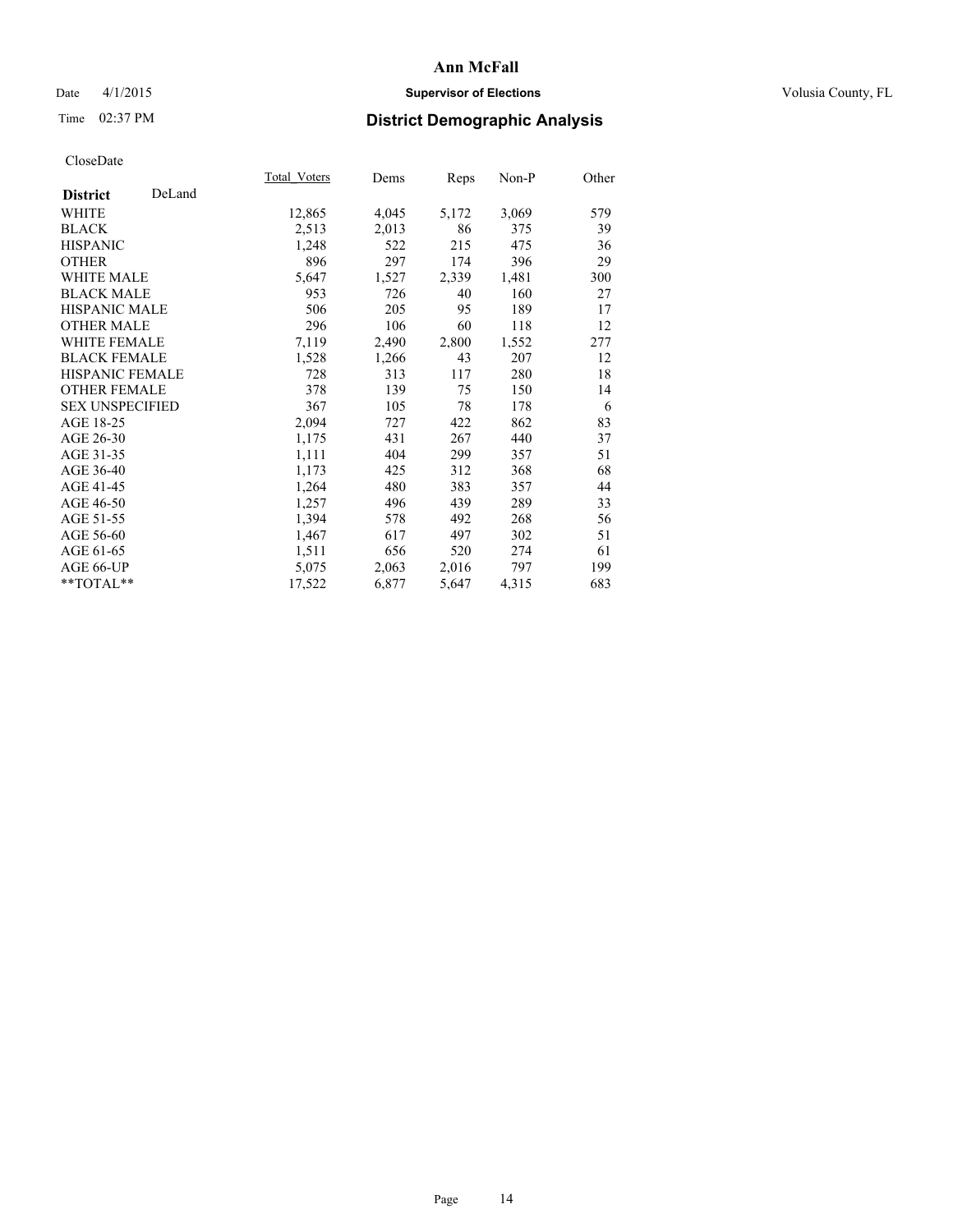# Date 4/1/2015 **Supervisor of Elections Supervisor of Elections** Volusia County, FL

# Time 02:37 PM **District Demographic Analysis**

|                        |         | <b>Total Voters</b> | Dems   | Reps   | Non-P  | Other |
|------------------------|---------|---------------------|--------|--------|--------|-------|
| <b>District</b>        | Deltona |                     |        |        |        |       |
| WHITE                  |         | 32,749              | 10,088 | 12,275 | 8,900  | 1,486 |
| <b>BLACK</b>           |         | 5,168               | 3,922  | 227    | 925    | 94    |
| <b>HISPANIC</b>        |         | 13,927              | 6,812  | 1,960  | 4,897  | 258   |
| <b>OTHER</b>           |         | 3,154               | 1,064  | 563    | 1,455  | 72    |
| <b>WHITE MALE</b>      |         | 15,105              | 4,094  | 5,940  | 4,276  | 795   |
| <b>BLACK MALE</b>      |         | 2,263               | 1,609  | 137    | 458    | 59    |
| <b>HISPANIC MALE</b>   |         | 6,504               | 3,059  | 972    | 2,329  | 144   |
| <b>OTHER MALE</b>      |         | 1,098               | 399    | 212    | 452    | 35    |
| <b>WHITE FEMALE</b>    |         | 17,322              | 5,906  | 6,229  | 4,507  | 680   |
| <b>BLACK FEMALE</b>    |         | 2,841               | 2,266  | 88     | 452    | 35    |
| HISPANIC FEMALE        |         | 7,249               | 3,677  | 975    | 2,486  | 111   |
| <b>OTHER FEMALE</b>    |         | 1,287               | 520    | 231    | 506    | 30    |
| <b>SEX UNSPECIFIED</b> |         | 1,329               | 356    | 241    | 711    | 21    |
| AGE 18-25              |         | 6,451               | 2,171  | 1,181  | 2,867  | 232   |
| AGE 26-30              |         | 4,392               | 1,496  | 904    | 1,830  | 162   |
| AGE 31-35              |         | 4,335               | 1,566  | 944    | 1,655  | 170   |
| AGE 36-40              |         | 4,468               | 1,711  | 967    | 1,587  | 203   |
| AGE 41-45              |         | 4,619               | 1,682  | 1,350  | 1,422  | 165   |
| AGE 46-50              |         | 4,942               | 1,898  | 1,494  | 1,381  | 169   |
| AGE 51-55              |         | 5,402               | 2,080  | 1,747  | 1,414  | 161   |
| AGE 56-60              |         | 5,123               | 2,133  | 1,659  | 1,167  | 164   |
| AGE 61-65              |         | 4,309               | 1,926  | 1,300  | 946    | 137   |
| AGE 66-UP              |         | 10,950              | 5,222  | 3,478  | 1,903  | 347   |
| $*$ $TOTAI.**$         |         | 54,998              | 21,886 | 15,025 | 16,177 | 1,910 |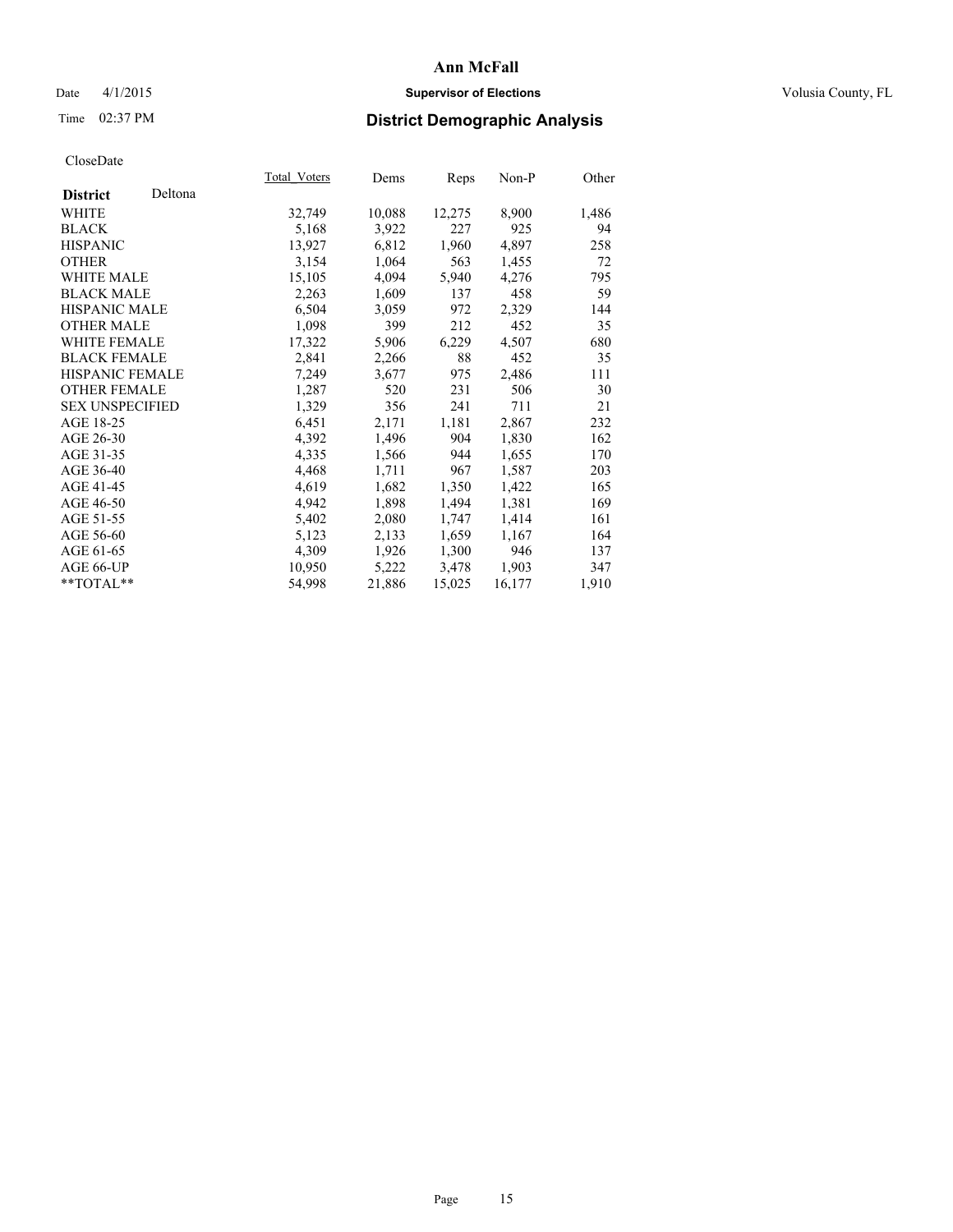# Date 4/1/2015 **Supervisor of Elections Supervisor of Elections** Volusia County, FL

# Time 02:37 PM **District Demographic Analysis**

|                        |           | <b>Total Voters</b> | Dems  | Reps           | Non-P | Other          |
|------------------------|-----------|---------------------|-------|----------------|-------|----------------|
| <b>District</b>        | Edgewater |                     |       |                |       |                |
| <b>WHITE</b>           |           | 13,376              | 4,621 | 4,462          | 3,848 | 445            |
| <b>BLACK</b>           |           | 317                 | 230   | 14             | 70    | 3              |
| <b>HISPANIC</b>        |           | 209                 | 80    | 47             | 77    | 5              |
| <b>OTHER</b>           |           | 442                 | 134   | 88             | 214   | 6              |
| <b>WHITE MALE</b>      |           | 6,035               | 1,827 | 2,172          | 1,794 | 242            |
| <b>BLACK MALE</b>      |           | 151                 | 100   | 10             | 38    | 3              |
| HISPANIC MALE          |           | 82                  | 32    | 18             | 30    | $\overline{2}$ |
| <b>OTHER MALE</b>      |           | 146                 | 45    | 38             | 60    | 3              |
| <b>WHITE FEMALE</b>    |           | 7,249               | 2,763 | 2,259          | 2,024 | 203            |
| <b>BLACK FEMALE</b>    |           | 163                 | 128   | $\overline{4}$ | 31    | $\theta$       |
| <b>HISPANIC FEMALE</b> |           | 124                 | 46    | 29             | 46    | 3              |
| <b>OTHER FEMALE</b>    |           | 182                 | 67    | 41             | 71    | 3              |
| <b>SEX UNSPECIFIED</b> |           | 212                 | 57    | 40             | 115   | $\mathbf{0}$   |
| AGE 18-25              |           | 1,182               | 327   | 269            | 551   | 35             |
| AGE 26-30              |           | 867                 | 236   | 215            | 389   | 27             |
| AGE 31-35              |           | 851                 | 248   | 215            | 362   | 26             |
| AGE 36-40              |           | 906                 | 271   | 271            | 325   | 39             |
| AGE 41-45              |           | 1,010               | 320   | 295            | 364   | 31             |
| AGE 46-50              |           | 1,010               | 340   | 344            | 296   | 30             |
| AGE 51-55              |           | 1,345               | 478   | 452            | 372   | 43             |
| AGE 56-60              |           | 1,440               | 510   | 521            | 368   | 41             |
| AGE 61-65              |           | 1,401               | 570   | 456            | 329   | 46             |
| AGE 66-UP              |           | 4,331               | 1,765 | 1,573          | 852   | 141            |
| **TOTAL**              |           | 14,344              | 5,065 | 4,611          | 4,209 | 459            |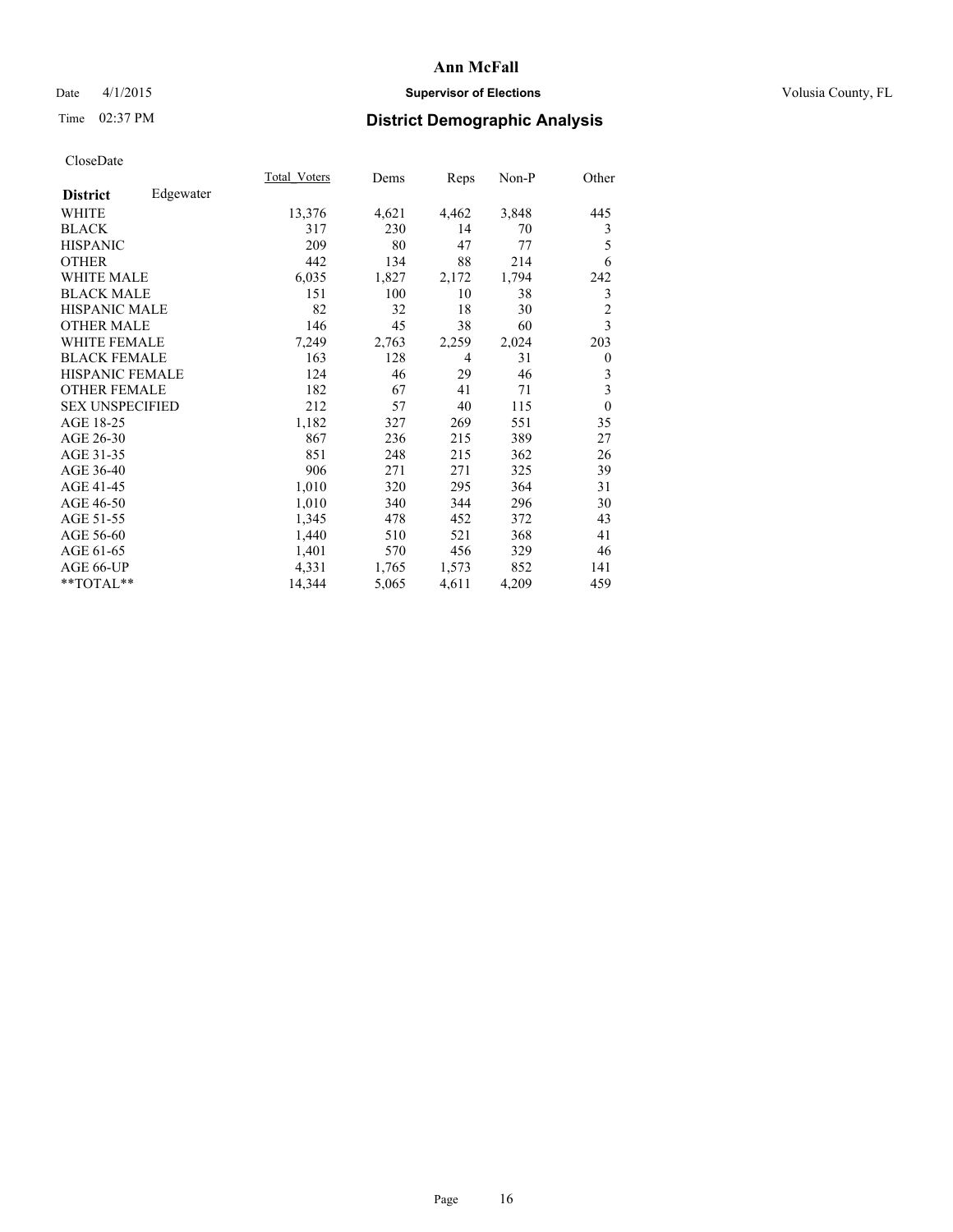# Date 4/1/2015 **Supervisor of Elections Supervisor of Elections** Volusia County, FL

# Time 02:37 PM **District Demographic Analysis**

|                        |            | Total Voters | Dems  | Reps  | $Non-P$ | Other          |
|------------------------|------------|--------------|-------|-------|---------|----------------|
| <b>District</b>        | Holly Hill |              |       |       |         |                |
| WHITE                  |            | 5,688        | 2,158 | 1,714 | 1,595   | 221            |
| <b>BLACK</b>           |            | 844          | 655   | 28    | 153     | 8              |
| <b>HISPANIC</b>        |            | 212          | 99    | 23    | 88      | $\overline{c}$ |
| <b>OTHER</b>           |            | 319          | 120   | 44    | 147     | 8              |
| <b>WHITE MALE</b>      |            | 2,562        | 852   | 815   | 781     | 114            |
| <b>BLACK MALE</b>      |            | 297          | 206   | 12    | 74      | 5              |
| <b>HISPANIC MALE</b>   |            | 88           | 37    | 11    | 39      | 1              |
| <b>OTHER MALE</b>      |            | 98           | 38    | 14    | 40      | 6              |
| WHITE FEMALE           |            | 3,081        | 1,293 | 886   | 797     | 105            |
| <b>BLACK FEMALE</b>    |            | 539          | 441   | 16    | 79      | 3              |
| <b>HISPANIC FEMALE</b> |            | 124          | 62    | 12    | 49      | 1              |
| <b>OTHER FEMALE</b>    |            | 137          | 60    | 28    | 48      | 1              |
| <b>SEX UNSPECIFIED</b> |            | 137          | 43    | 15    | 76      | 3              |
| AGE 18-25              |            | 710          | 272   | 126   | 296     | 16             |
| AGE 26-30              |            | 490          | 201   | 90    | 182     | 17             |
| AGE 31-35              |            | 460          | 210   | 82    | 153     | 15             |
| AGE 36-40              |            | 400          | 163   | 74    | 152     | 11             |
| AGE 41-45              |            | 479          | 186   | 102   | 172     | 19             |
| AGE 46-50              |            | 598          | 240   | 158   | 179     | 21             |
| AGE 51-55              |            | 735          | 299   | 200   | 203     | 33             |
| AGE 56-60              |            | 710          | 296   | 189   | 196     | 29             |
| AGE 61-65              |            | 633          | 292   | 165   | 156     | 20             |
| AGE 66-UP              |            | 1,848        | 873   | 623   | 294     | 58             |
| $**TOTAL**$            |            | 7,063        | 3,032 | 1,809 | 1,983   | 239            |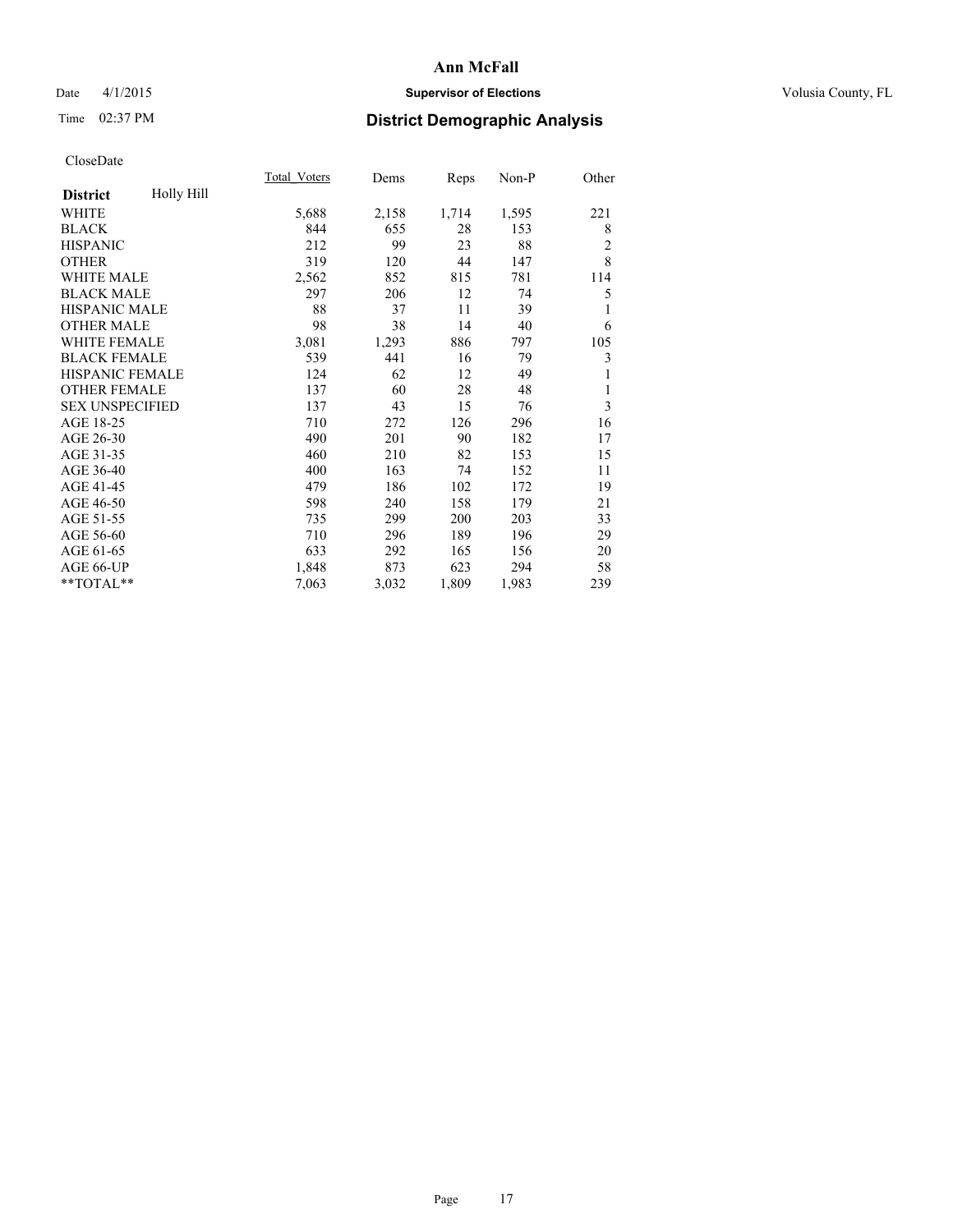# Date 4/1/2015 **Supervisor of Elections Supervisor of Elections** Volusia County, FL

# Time 02:37 PM **District Demographic Analysis**

|                        |            | Total Voters | Dems | Reps           | Non-P | Other          |
|------------------------|------------|--------------|------|----------------|-------|----------------|
| <b>District</b>        | Lake Helen |              |      |                |       |                |
| WHITE                  |            | 1,672        | 559  | 622            | 423   | 68             |
| <b>BLACK</b>           |            | 180          | 158  | $\overline{4}$ | 15    | 3              |
| <b>HISPANIC</b>        |            | 45           | 11   | 16             | 15    | 3              |
| <b>OTHER</b>           |            | 53           | 18   | 13             | 22    | $\theta$       |
| WHITE MALE             |            | 757          | 220  | 309            | 194   | 34             |
| <b>BLACK MALE</b>      |            | 79           | 72   | 2              | 4     | 1              |
| <b>HISPANIC MALE</b>   |            | 16           | 3    | 5              | 7     | 1              |
| <b>OTHER MALE</b>      |            | 17           | 9    | 1              | 7     | $\mathbf{0}$   |
| WHITE FEMALE           |            | 899          | 335  | 308            | 222   | 34             |
| <b>BLACK FEMALE</b>    |            | 97           | 84   | 1              | 10    | $\overline{c}$ |
| <b>HISPANIC FEMALE</b> |            | 29           | 8    | 11             | 8     | $\overline{c}$ |
| <b>OTHER FEMALE</b>    |            | 23           | 8    | 5              | 10    | $\theta$       |
| <b>SEX UNSPECIFIED</b> |            | 33           | 7    | 13             | 13    | $\theta$       |
| AGE 18-25              |            | 166          | 48   | 40             | 67    | 11             |
| AGE 26-30              |            | 119          | 36   | 34             | 47    | $\overline{2}$ |
| AGE 31-35              |            | 123          | 41   | 32             | 48    | $\overline{2}$ |
| AGE 36-40              |            | 106          | 26   | 33             | 37    | 10             |
| AGE 41-45              |            | 134          | 37   | 37             | 50    | 10             |
| AGE 46-50              |            | 138          | 53   | 52             | 28    | 5              |
| AGE 51-55              |            | 208          | 76   | 76             | 47    | 9              |
| AGE 56-60              |            | 235          | 88   | 91             | 44    | 12             |
| AGE 61-65              |            | 207          | 92   | 66             | 44    | 5              |
| AGE 66-UP              |            | 514          | 249  | 194            | 63    | 8              |
| **TOTAL**              |            | 1,950        | 746  | 655            | 475   | 74             |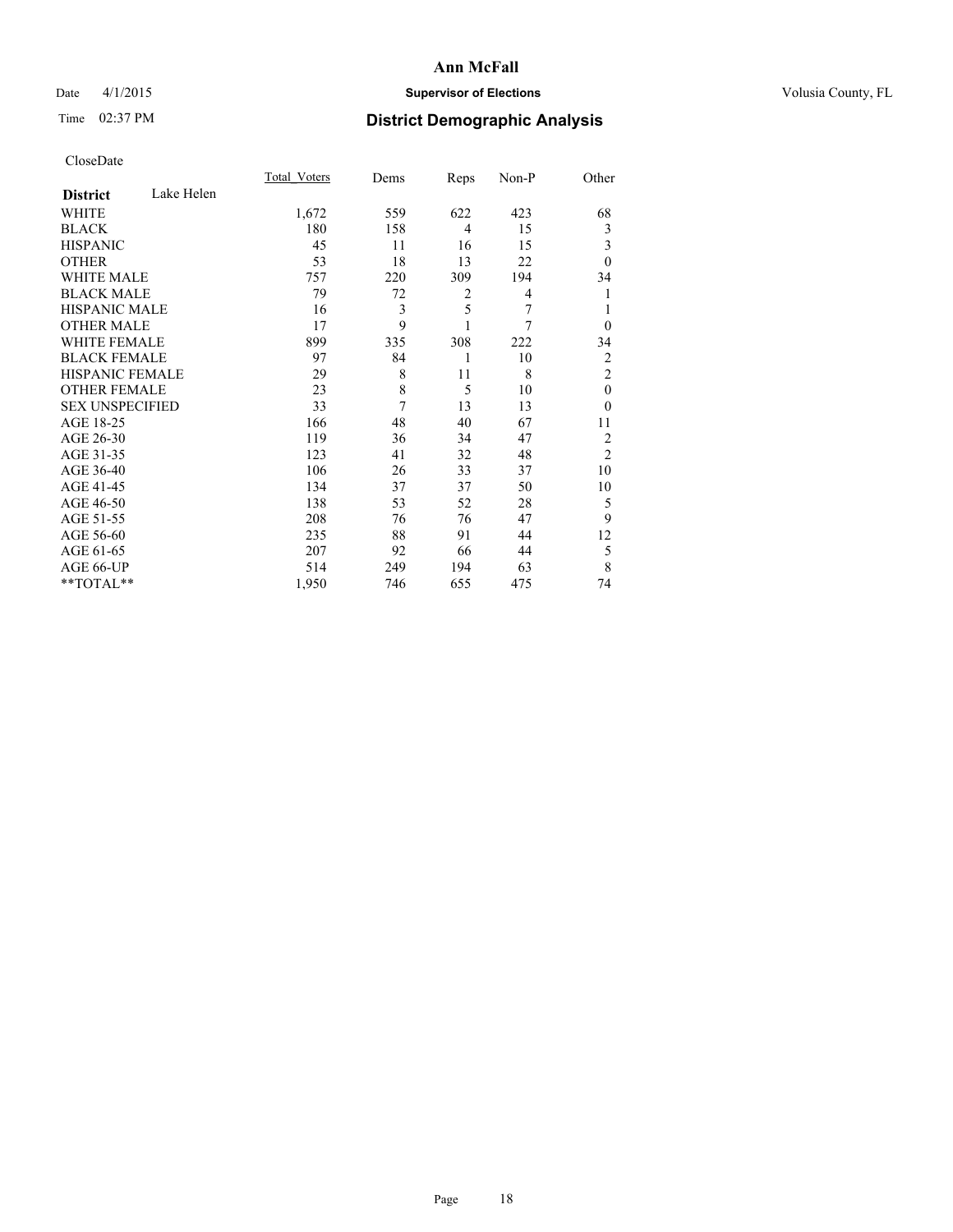# Date 4/1/2015 **Supervisor of Elections Supervisor of Elections** Volusia County, FL

# Time 02:37 PM **District Demographic Analysis**

|                        |                  | Total Voters | Dems  | Reps  | Non-P | Other |
|------------------------|------------------|--------------|-------|-------|-------|-------|
| <b>District</b>        | New Smyrna Beach |              |       |       |       |       |
| WHITE                  |                  | 17,388       | 5,293 | 7,064 | 4,402 | 629   |
| <b>BLACK</b>           |                  | 734          | 602   | 20    | 101   | 11    |
| <b>HISPANIC</b>        |                  | 276          | 98    | 77    | 95    | 6     |
| <b>OTHER</b>           |                  | 605          | 162   | 140   | 287   | 16    |
| WHITE MALE             |                  | 8,021        | 2,087 | 3,429 | 2,168 | 337   |
| <b>BLACK MALE</b>      |                  | 304          | 235   | 7     | 53    | 9     |
| <b>HISPANIC MALE</b>   |                  | 131          | 39    | 35    | 54    | 3     |
| <b>OTHER MALE</b>      |                  | 201          | 52    | 53    | 93    | 3     |
| WHITE FEMALE           |                  | 9,239        | 3,157 | 3,592 | 2,200 | 290   |
| <b>BLACK FEMALE</b>    |                  | 424          | 362   | 13    | 47    | 2     |
| HISPANIC FEMALE        |                  | 142          | 58    | 42    | 39    | 3     |
| <b>OTHER FEMALE</b>    |                  | 260          | 92    | 71    | 85    | 12    |
| <b>SEX UNSPECIFIED</b> |                  | 281          | 73    | 59    | 146   | 3     |
| AGE 18-25              |                  | 1,157        | 325   | 296   | 483   | 53    |
| AGE 26-30              |                  | 957          | 277   | 259   | 388   | 33    |
| AGE 31-35              |                  | 914          | 282   | 249   | 347   | 36    |
| AGE 36-40              |                  | 869          | 253   | 260   | 317   | 39    |
| AGE 41-45              |                  | 1,022        | 300   | 359   | 327   | 36    |
| AGE 46-50              |                  | 1,150        | 317   | 478   | 328   | 27    |
| AGE 51-55              |                  | 1,576        | 477   | 665   | 382   | 52    |
| AGE 56-60              |                  | 1,972        | 689   | 750   | 465   | 68    |
| AGE 61-65              |                  | 2,168        | 771   | 830   | 494   | 73    |
| AGE 66-UP              |                  | 7,217        | 2,464 | 3,155 | 1,353 | 245   |
| $*$ TOTAL $*$          |                  | 19,003       | 6,155 | 7,301 | 4,885 | 662   |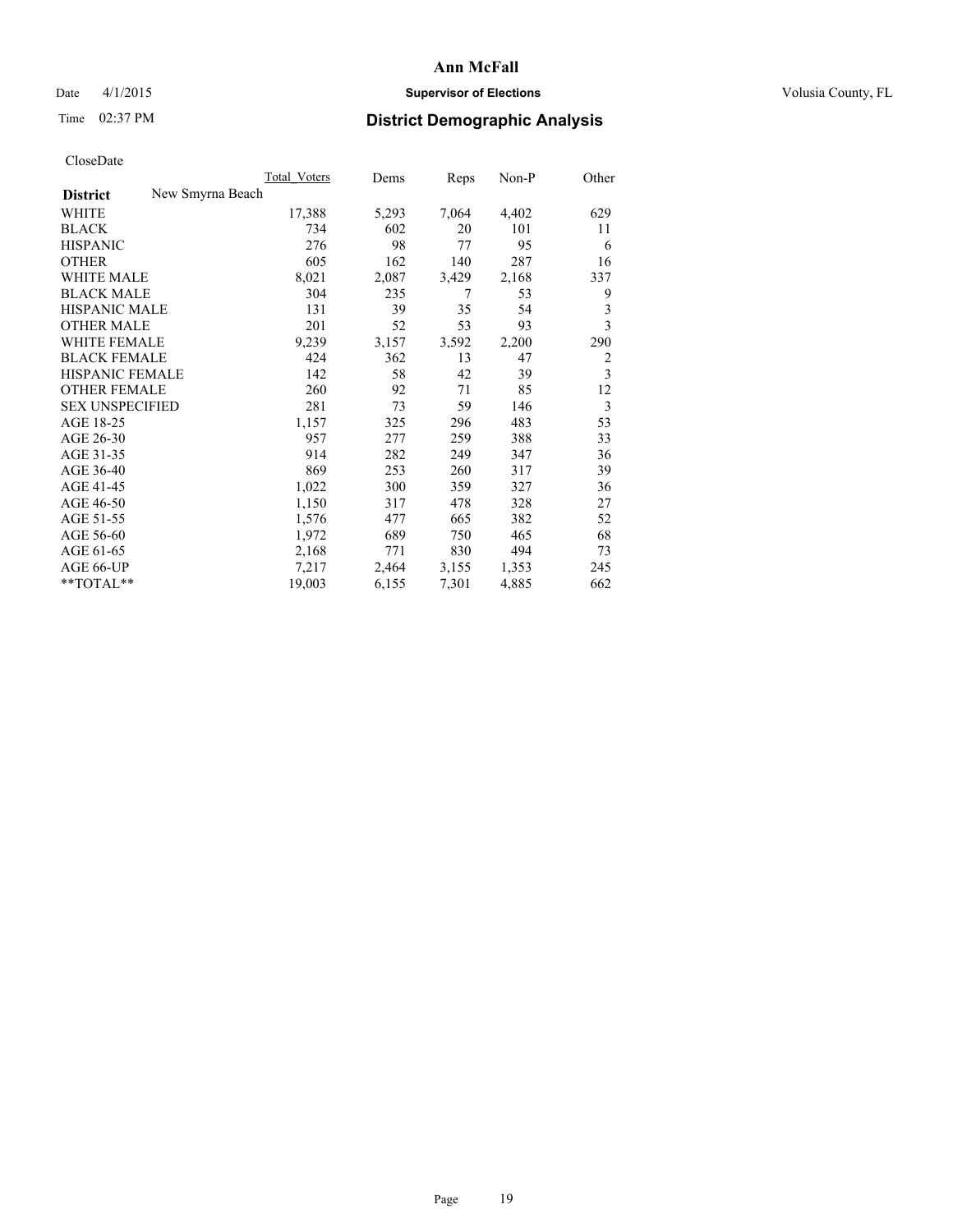# Date 4/1/2015 **Supervisor of Elections Supervisor of Elections** Volusia County, FL

# Time 02:37 PM **District Demographic Analysis**

|                        |          | Total Voters   | Dems           | Reps         | Non-P          | Other          |
|------------------------|----------|----------------|----------------|--------------|----------------|----------------|
| <b>District</b>        | Oak Hill |                |                |              |                |                |
| <b>WHITE</b>           |          | 1,186          | 401            | 455          | 298            | 32             |
| <b>BLACK</b>           |          | 169            | 143            | 4            | 21             | 1              |
| <b>HISPANIC</b>        |          | 12             | 6              | 3            | 3              | $\theta$       |
| <b>OTHER</b>           |          | 32             | 7              | 10           | 13             | $\overline{2}$ |
| WHITE MALE             |          | 603            | 188            | 231          | 163            | 21             |
| <b>BLACK MALE</b>      |          | 69             | 56             | 1            | 11             |                |
| <b>HISPANIC MALE</b>   |          | $\overline{4}$ | 1              | 3            | $\theta$       | $\mathbf{0}$   |
| <b>OTHER MALE</b>      |          | 12             | $\overline{c}$ | 5            | 4              | 1              |
| <b>WHITE FEMALE</b>    |          | 570            | 210            | 218          | 131            | 11             |
| <b>BLACK FEMALE</b>    |          | 99             | 86             | 3            | 10             | $\theta$       |
| <b>HISPANIC FEMALE</b> |          | 8              | 5              | $\mathbf{0}$ | 3              | 0              |
| <b>OTHER FEMALE</b>    |          | 12             | 5              | 4            | $\overline{c}$ |                |
| <b>SEX UNSPECIFIED</b> |          | 22             | $\overline{4}$ | 7            | 11             | $\theta$       |
| AGE 18-25              |          | 86             | 32             | 18           | 34             | $\overline{c}$ |
| AGE 26-30              |          | 77             | 31             | 13           | 32             |                |
| AGE 31-35              |          | 65             | 25             | 20           | 19             |                |
| AGE 36-40              |          | 55             | 17             | 16           | 21             |                |
| AGE 41-45              |          | 70             | 29             | 21           | 17             | 3              |
| AGE 46-50              |          | 92             | 35             | 31           | 23             | 3              |
| AGE 51-55              |          | 126            | 50             | 47           | 26             | 3              |
| AGE 56-60              |          | 174            | 74             | 62           | 35             | 3              |
| AGE 61-65              |          | 155            | 67             | 49           | 35             | 4              |
| AGE 66-UP              |          | 499            | 197            | 195          | 93             | 14             |
| **TOTAL**              |          | 1,399          | 557            | 472          | 335            | 35             |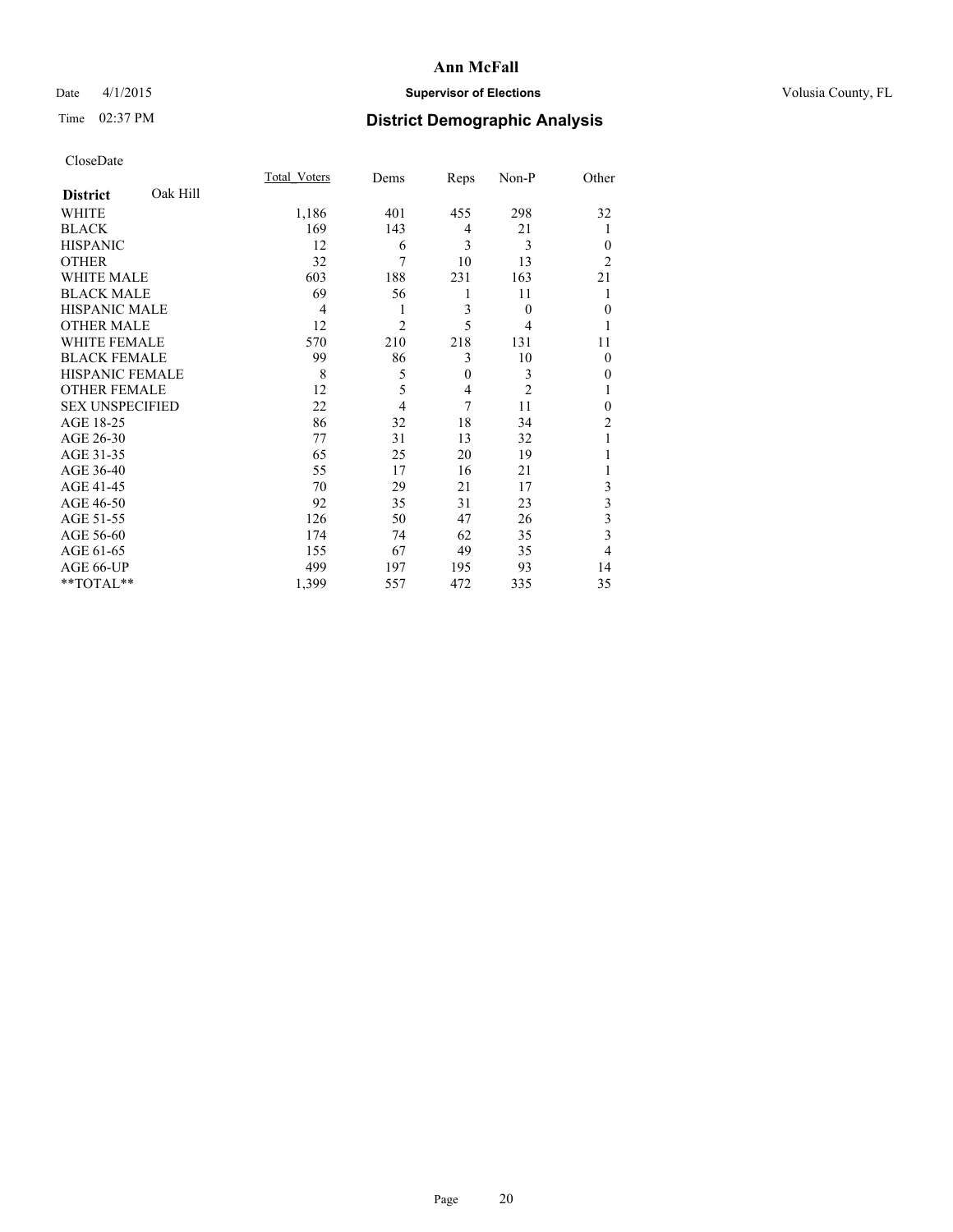# Date 4/1/2015 **Supervisor of Elections Supervisor of Elections** Volusia County, FL

# Time 02:37 PM **District Demographic Analysis**

|                        |             | Total Voters | Dems  | <b>Reps</b> | Non-P | Other          |
|------------------------|-------------|--------------|-------|-------------|-------|----------------|
| <b>District</b>        | Orange City |              |       |             |       |                |
| WHITE                  |             | 5,246        | 1,606 | 2,081       | 1,309 | 250            |
| <b>BLACK</b>           |             | 386          | 290   | 13          | 77    | 6              |
| <b>HISPANIC</b>        |             | 914          | 430   | 135         | 335   | 14             |
| <b>OTHER</b>           |             | 307          | 89    | 72          | 137   | 9              |
| <b>WHITE MALE</b>      |             | 2,251        | 615   | 898         | 602   | 136            |
| <b>BLACK MALE</b>      |             | 142          | 96    | 7           | 35    | 4              |
| <b>HISPANIC MALE</b>   |             | 372          | 165   | 68          | 134   | 5              |
| <b>OTHER MALE</b>      |             | 106          | 33    | 29          | 42    | $\overline{c}$ |
| WHITE FEMALE           |             | 2,959        | 981   | 1,169       | 695   | 114            |
| <b>BLACK FEMALE</b>    |             | 241          | 191   | 6           | 42    | 2              |
| HISPANIC FEMALE        |             | 531          | 260   | 65          | 197   | 9              |
| <b>OTHER FEMALE</b>    |             | 127          | 45    | 27          | 50    | 5              |
| <b>SEX UNSPECIFIED</b> |             | 123          | 29    | 31          | 61    | $\overline{2}$ |
| AGE 18-25              |             | 566          | 165   | 108         | 256   | 37             |
| AGE 26-30              |             | 394          | 133   | 92          | 159   | 10             |
| AGE 31-35              |             | 412          | 132   | 106         | 151   | 23             |
| AGE 36-40              |             | 409          | 138   | 114         | 145   | 12             |
| AGE 41-45              |             | 415          | 133   | 131         | 138   | 13             |
| AGE 46-50              |             | 473          | 154   | 138         | 163   | 18             |
| AGE 51-55              |             | 553          | 197   | 173         | 158   | 25             |
| AGE 56-60              |             | 527          | 193   | 184         | 132   | 18             |
| AGE 61-65              |             | 553          | 237   | 171         | 127   | 18             |
| AGE 66-UP              |             | 2,550        | 933   | 1,084       | 428   | 105            |
| $**TOTAL**$            |             | 6,853        | 2,415 | 2,301       | 1,858 | 279            |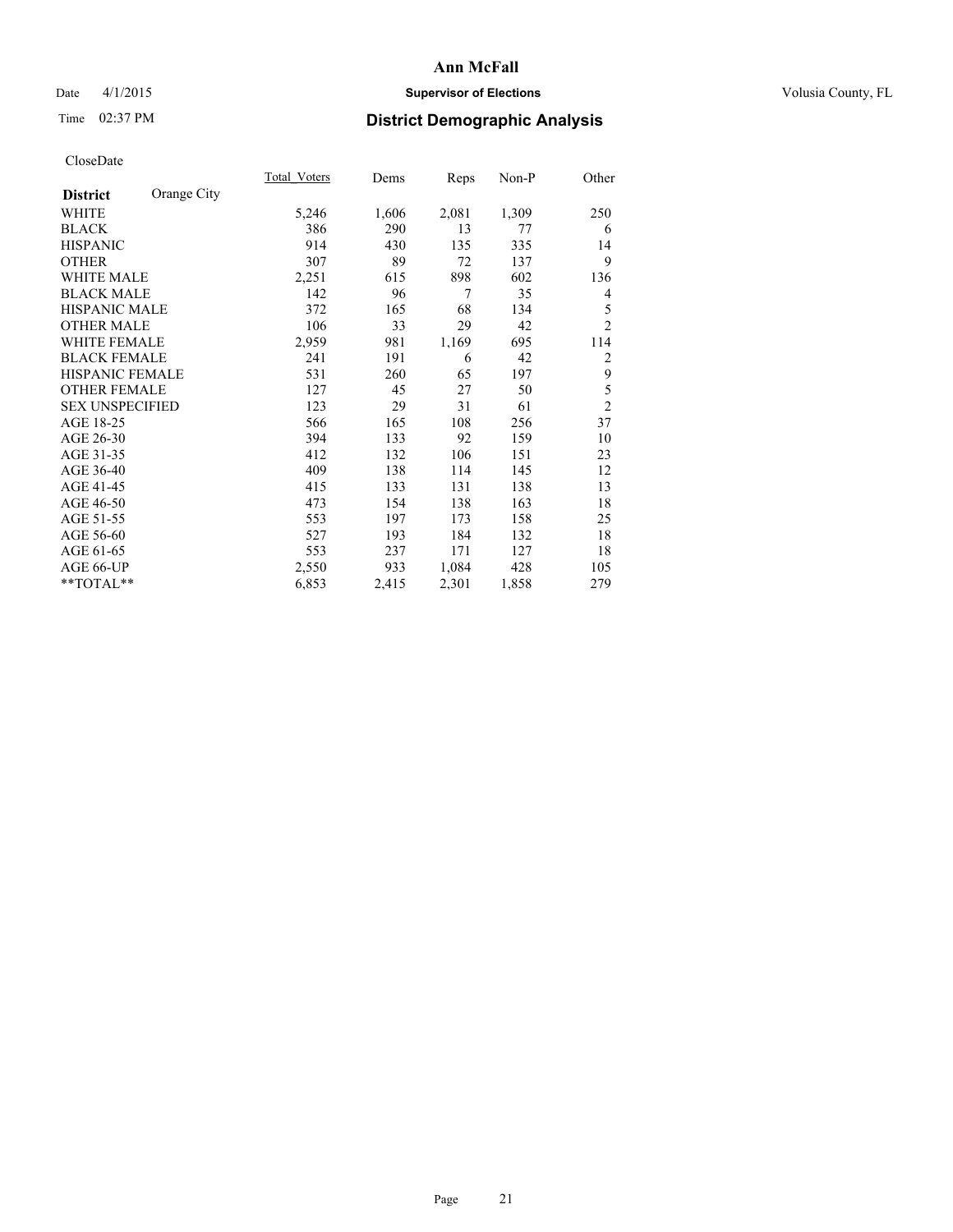# Date 4/1/2015 **Supervisor of Elections Supervisor of Elections** Volusia County, FL

# Time 02:37 PM **District Demographic Analysis**

|                                 | <b>Total Voters</b> | Dems   | Reps   | $Non-P$ | Other |
|---------------------------------|---------------------|--------|--------|---------|-------|
| Ormond Beach<br><b>District</b> |                     |        |        |         |       |
| WHITE                           | 27,034              | 8,550  | 11,262 | 6,259   | 963   |
| <b>BLACK</b>                    | 997                 | 764    | 46     | 163     | 24    |
| <b>HISPANIC</b>                 | 660                 | 258    | 174    | 215     | 13    |
| <b>OTHER</b>                    | 1,526               | 486    | 384    | 617     | 39    |
| WHITE MALE                      | 12,258              | 3,376  | 5,309  | 3,064   | 509   |
| <b>BLACK MALE</b>               | 415                 | 293    | 22     | 88      | 12    |
| <b>HISPANIC MALE</b>            | 291                 | 91     | 94     | 96      | 10    |
| <b>OTHER MALE</b>               | 578                 | 181    | 152    | 225     | 20    |
| <b>WHITE FEMALE</b>             | 14,555              | 5,116  | 5,891  | 3,104   | 444   |
| <b>BLACK FEMALE</b>             | 572                 | 465    | 24     | 71      | 12    |
| HISPANIC FEMALE                 | 360                 | 164    | 77     | 116     | 3     |
| <b>OTHER FEMALE</b>             | 651                 | 236    | 177    | 221     | 17    |
| <b>SEX UNSPECIFIED</b>          | 537                 | 136    | 120    | 269     | 12    |
| AGE 18-25                       | 2,469               | 689    | 781    | 906     | 93    |
| AGE 26-30                       | 1,730               | 557    | 522    | 599     | 52    |
| AGE 31-35                       | 1,504               | 441    | 485    | 526     | 52    |
| AGE 36-40                       | 1,574               | 442    | 549    | 509     | 74    |
| AGE 41-45                       | 1,875               | 552    | 710    | 539     | 74    |
| AGE 46-50                       | 2,343               | 652    | 1,013  | 599     | 79    |
| AGE 51-55                       | 2,719               | 869    | 1,146  | 634     | 70    |
| AGE 56-60                       | 2,959               | 1,030  | 1,223  | 624     | 82    |
| AGE 61-65                       | 3,005               | 1,120  | 1,162  | 617     | 106   |
| AGE 66-UP                       | 10,038              | 3,706  | 4,275  | 1,700   | 357   |
| **TOTAL**                       | 30,217              | 10,058 | 11,866 | 7,254   | 1,039 |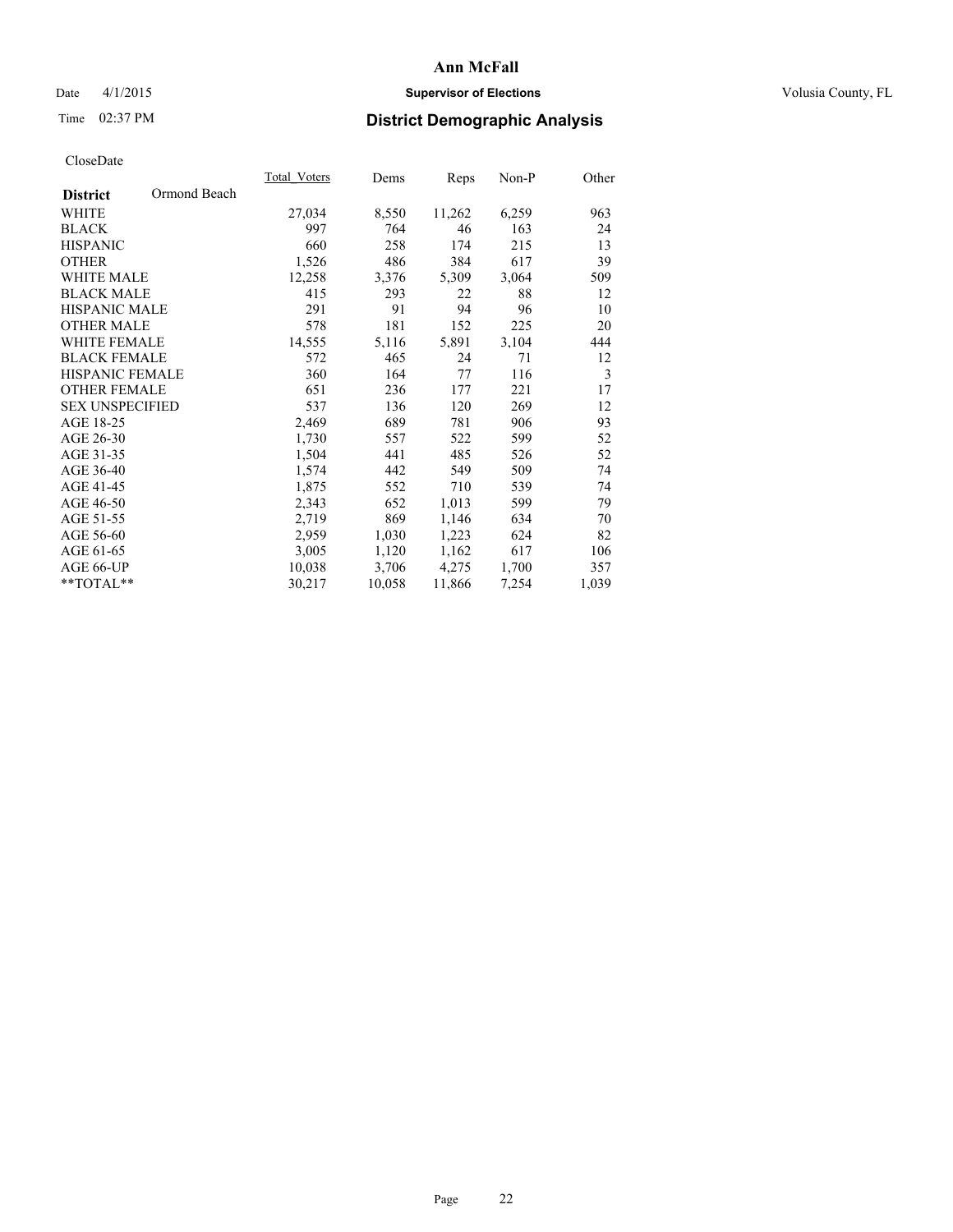# Date 4/1/2015 **Supervisor of Elections Supervisor of Elections** Volusia County, FL

# Time 02:37 PM **District Demographic Analysis**

|                        |         | Total Voters | Dems           | Reps           | Non-P          | Other          |
|------------------------|---------|--------------|----------------|----------------|----------------|----------------|
| <b>District</b>        | Pierson |              |                |                |                |                |
| WHITE                  |         | 552          | 189            | 245            | 105            | 13             |
| <b>BLACK</b>           |         | 48           | 41             | $\overline{2}$ | 5              | $\Omega$       |
| <b>HISPANIC</b>        |         | 138          | 64             | 7              | 63             | 4              |
| <b>OTHER</b>           |         | 19           | 5              | 3              | 11             | $\Omega$       |
| WHITE MALE             |         | 263          | 85             | 123            | 46             | 9              |
| <b>BLACK MALE</b>      |         | 21           | 17             | 1              | 3              | $\theta$       |
| <b>HISPANIC MALE</b>   |         | 64           | 33             | $\overline{2}$ | 28             | 1              |
| <b>OTHER MALE</b>      |         | 8            | 3              | $\overline{c}$ | 3              | $\Omega$       |
| <b>WHITE FEMALE</b>    |         | 283          | 103            | 119            | 57             | 4              |
| <b>BLACK FEMALE</b>    |         | 27           | 24             | 1              | $\overline{2}$ | $\mathbf{0}$   |
| <b>HISPANIC FEMALE</b> |         | 73           | 31             | 5              | 34             | 3              |
| <b>OTHER FEMALE</b>    |         | 6            | $\overline{c}$ | 1              | 3              | $\theta$       |
| <b>SEX UNSPECIFIED</b> |         | 12           | $\mathbf{1}$   | 3              | 8              | $\theta$       |
| AGE 18-25              |         | 108          | 40             | 21             | 47             | $\Omega$       |
| AGE 26-30              |         | 50           | 13             | 12             | 25             | $\mathbf{0}$   |
| AGE 31-35              |         | 57           | 14             | 21             | 20             | $\overline{c}$ |
| AGE 36-40              |         | 53           | 15             | 16             | 18             | $\overline{4}$ |
| AGE 41-45              |         | 57           | 17             | 19             | 19             | $\overline{2}$ |
| AGE 46-50              |         | 44           | 19             | 13             | 10             | $\overline{c}$ |
| AGE 51-55              |         | 75           | 37             | 25             | 10             | 3              |
| AGE 56-60              |         | 82           | 35             | 34             | 12             |                |
| AGE 61-65              |         | 65           | 25             | 31             | 9              | $\theta$       |
| AGE 66-UP              |         | 166          | 84             | 65             | 14             | 3              |
| $**TOTAL**$            |         | 757          | 299            | 257            | 184            | 17             |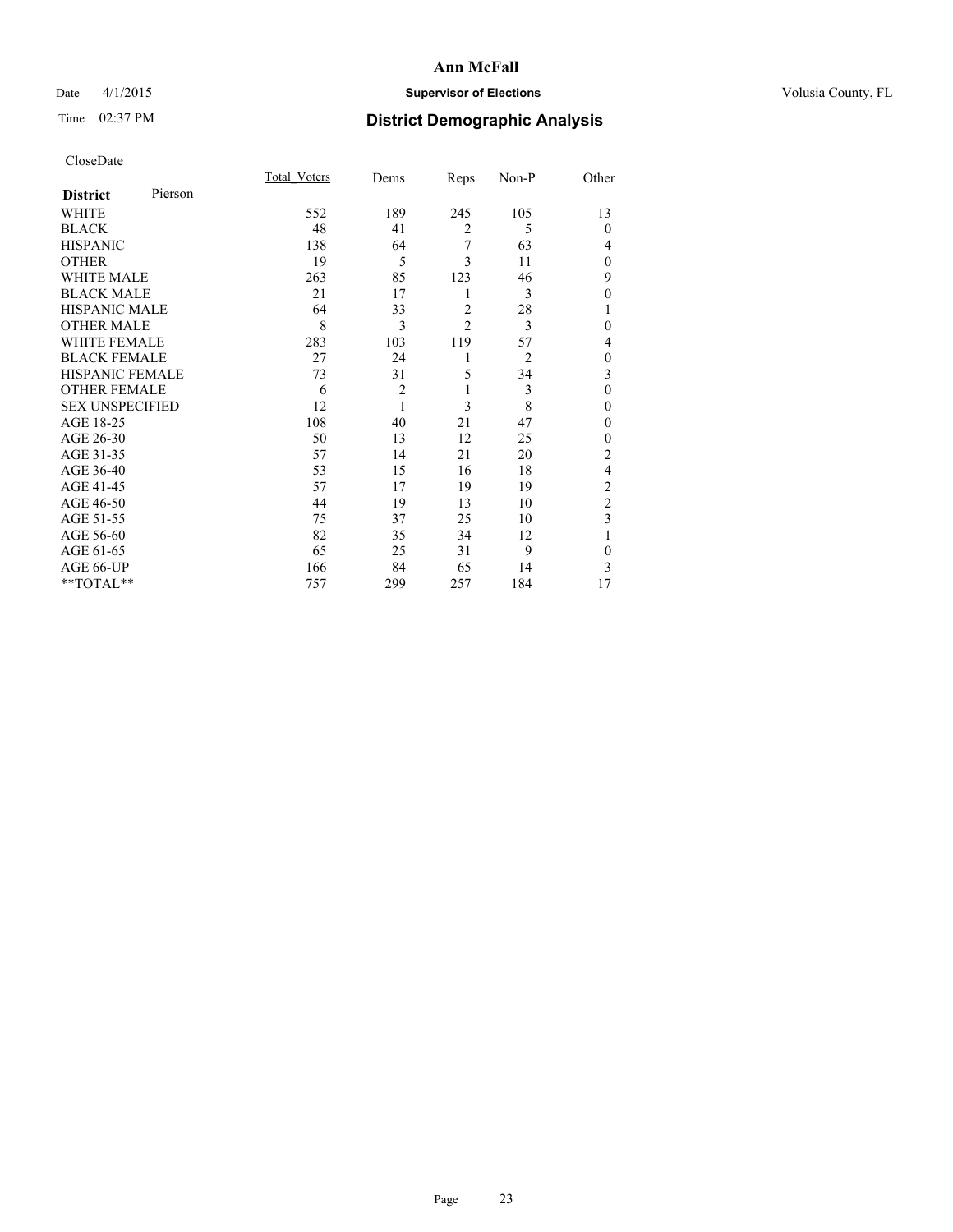# Date 4/1/2015 **Supervisor of Elections Supervisor of Elections** Volusia County, FL

# Time 02:37 PM **District Demographic Analysis**

|                        |             | Total Voters | Dems | Reps           | Non-P          | Other        |
|------------------------|-------------|--------------|------|----------------|----------------|--------------|
| <b>District</b>        | Ponce Inlet |              |      |                |                |              |
| WHITE                  |             | 2,804        | 664  | 1,436          | 617            | 87           |
| <b>BLACK</b>           |             | 9            | 5    | $\overline{2}$ | $\overline{2}$ | $\theta$     |
| <b>HISPANIC</b>        |             | 45           | 14   | 21             | 9              |              |
| <b>OTHER</b>           |             | 102          | 25   | 37             | 36             | 4            |
| WHITE MALE             |             | 1,331        | 264  | 705            | 316            | 46           |
| <b>BLACK MALE</b>      |             | 4            | 2    | 1              | 1              | $\mathbf{0}$ |
| <b>HISPANIC MALE</b>   |             | 19           | 5    | 9              | 5              | $\mathbf{0}$ |
| <b>OTHER MALE</b>      |             | 37           | 7    | 17             | 10             | 3            |
| <b>WHITE FEMALE</b>    |             | 1,451        | 394  | 726            | 291            | 40           |
| <b>BLACK FEMALE</b>    |             | 5            | 3    | 1              |                | $\theta$     |
| <b>HISPANIC FEMALE</b> |             | 26           | 9    | 12             | $\overline{4}$ |              |
| <b>OTHER FEMALE</b>    |             | 48           | 14   | 15             | 18             |              |
| <b>SEX UNSPECIFIED</b> |             | 39           | 10   | 10             | 18             |              |
| AGE 18-25              |             | 151          | 35   | 54             | 54             | 8            |
| AGE 26-30              |             | 84           | 24   | 29             | 30             | 1            |
| AGE 31-35              |             | 83           | 14   | 38             | 24             | 7            |
| AGE 36-40              |             | 80           | 12   | 35             | 29             | 4            |
| AGE 41-45              |             | 129          | 26   | 59             | 40             | 4            |
| AGE 46-50              |             | 152          | 30   | 79             | 41             | 2            |
| AGE 51-55              |             | 254          | 65   | 132            | 53             | 4            |
| AGE 56-60              |             | 330          | 78   | 176            | 69             | 7            |
| AGE 61-65              |             | 394          | 97   | 189            | 96             | 12           |
| AGE 66-UP              |             | 1,303        | 327  | 705            | 228            | 43           |
| **TOTAL**              |             | 2,960        | 708  | 1,496          | 664            | 92           |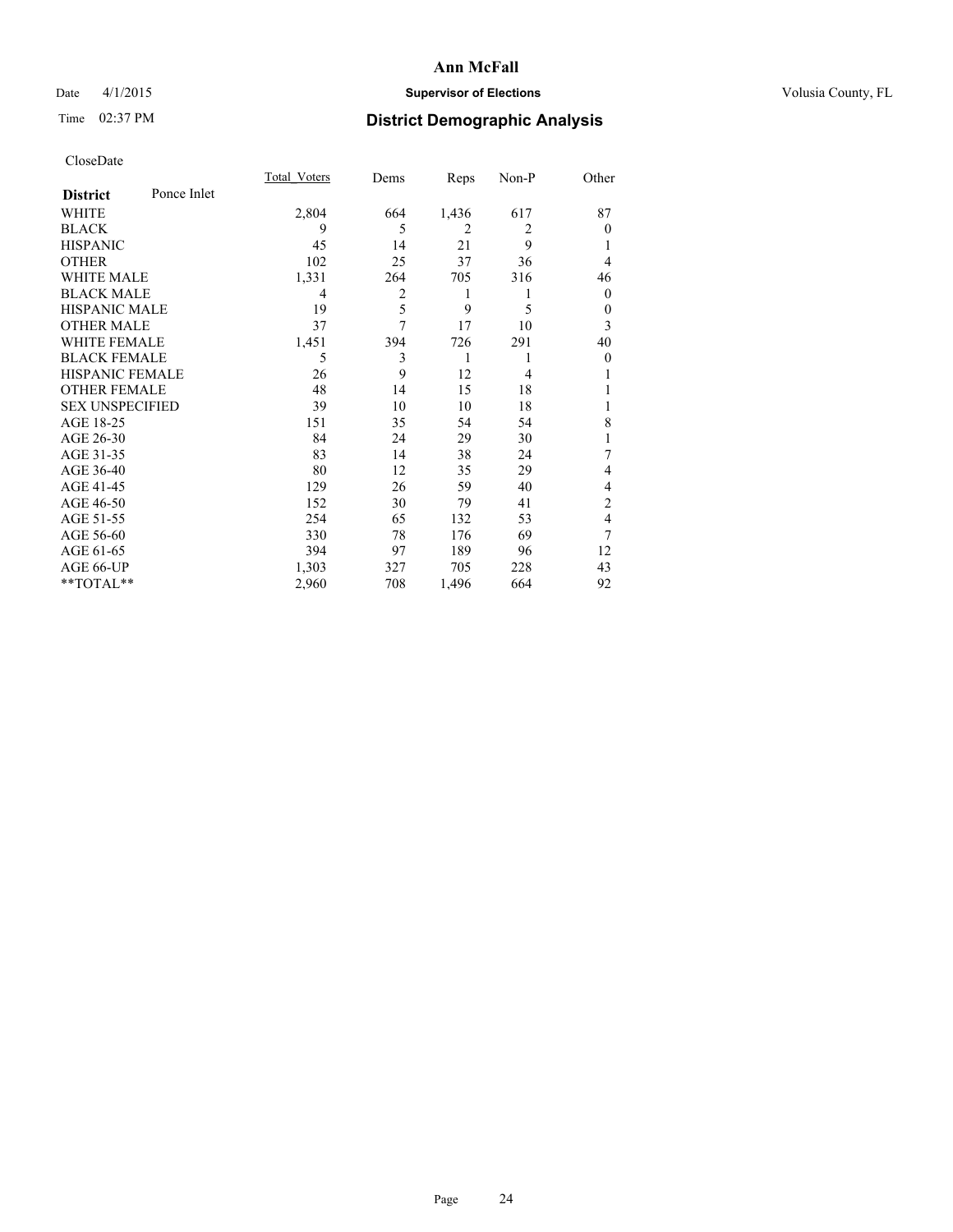# Date 4/1/2015 **Supervisor of Elections Supervisor of Elections** Volusia County, FL

# Time 02:37 PM **District Demographic Analysis**

|                        |             | <b>Total Voters</b> | Dems   | Reps   | Non-P  | Other |
|------------------------|-------------|---------------------|--------|--------|--------|-------|
| <b>District</b>        | Port Orange |                     |        |        |        |       |
| WHITE                  |             | 35,586              | 11,345 | 13,474 | 9,373  | 1,394 |
| <b>BLACK</b>           |             | 1,193               | 896    | 56     | 218    | 23    |
| <b>HISPANIC</b>        |             | 1,129               | 439    | 240    | 414    | 36    |
| <b>OTHER</b>           |             | 1,896               | 580    | 420    | 844    | 52    |
| WHITE MALE             |             | 16,263              | 4,521  | 6,524  | 4,481  | 737   |
| <b>BLACK MALE</b>      |             | 508                 | 354    | 33     | 111    | 10    |
| <b>HISPANIC MALE</b>   |             | 513                 | 182    | 120    | 188    | 23    |
| <b>OTHER MALE</b>      |             | 706                 | 212    | 164    | 299    | 31    |
| <b>WHITE FEMALE</b>    |             | 18,966              | 6,724  | 6,822  | 4,779  | 641   |
| <b>BLACK FEMALE</b>    |             | 672                 | 533    | 22     | 104    | 13    |
| HISPANIC FEMALE        |             | 597                 | 252    | 115    | 217    | 13    |
| <b>OTHER FEMALE</b>    |             | 810                 | 285    | 191    | 317    | 17    |
| <b>SEX UNSPECIFIED</b> |             | 769                 | 197    | 199    | 353    | 20    |
| AGE 18-25              |             | 3,432               | 931    | 893    | 1,455  | 153   |
| AGE 26-30              |             | 2,631               | 815    | 687    | 1,035  | 94    |
| AGE 31-35              |             | 2,431               | 736    | 684    | 902    | 109   |
| AGE 36-40              |             | 2,287               | 693    | 716    | 778    | 100   |
| AGE 41-45              |             | 2,735               | 836    | 964    | 841    | 94    |
| AGE 46-50              |             | 2,965               | 893    | 1,144  | 829    | 99    |
| AGE 51-55              |             | 3,699               | 1,188  | 1,471  | 924    | 116   |
| AGE 56-60              |             | 3,752               | 1,312  | 1,472  | 849    | 119   |
| AGE 61-65              |             | 3,717               | 1,392  | 1,348  | 846    | 131   |
| AGE 66-UP              |             | 12,151              | 4,464  | 4,809  | 2,388  | 490   |
| $*$ $TOTAL**$          |             | 39,804              | 13,260 | 14,190 | 10,849 | 1,505 |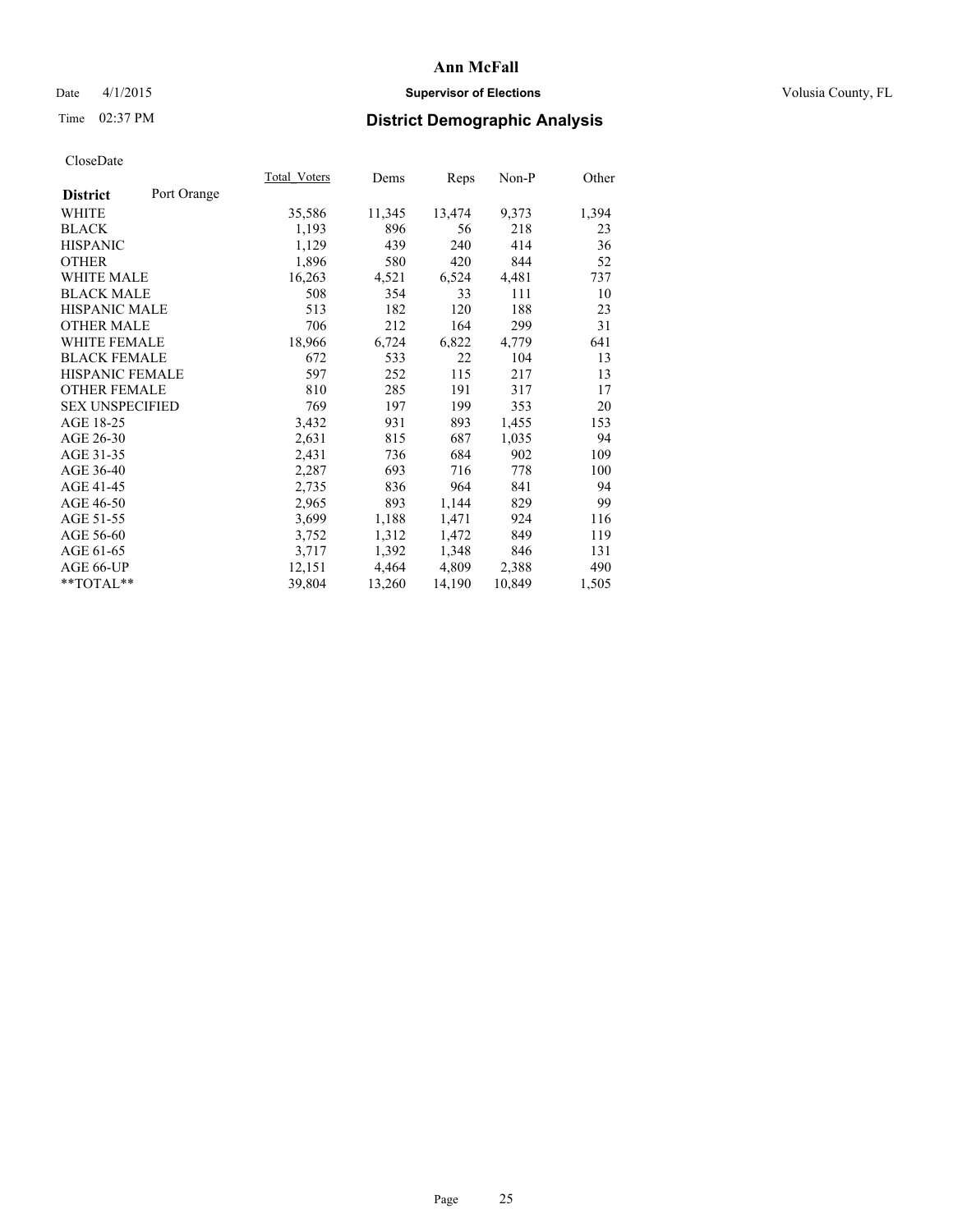# Date 4/1/2015 **Supervisor of Elections Supervisor of Elections** Volusia County, FL

# Time 02:37 PM **District Demographic Analysis**

|                        |               | Total Voters | Dems  | Reps  | Non-P | Other          |
|------------------------|---------------|--------------|-------|-------|-------|----------------|
| <b>District</b>        | South Daytona |              |       |       |       |                |
| WHITE                  |               | 6,749        | 2,473 | 2,293 | 1,742 | 241            |
| <b>BLACK</b>           |               | 657          | 512   | 22    | 118   | 5              |
| <b>HISPANIC</b>        |               | 202          | 97    | 32    | 64    | 9              |
| <b>OTHER</b>           |               | 356          | 130   | 60    | 160   | 6              |
| <b>WHITE MALE</b>      |               | 3,093        | 990   | 1,125 | 831   | 147            |
| <b>BLACK MALE</b>      |               | 253          | 188   | 8     | 54    | 3              |
| <b>HISPANIC MALE</b>   |               | 98           | 41    | 18    | 34    | 5              |
| <b>OTHER MALE</b>      |               | 108          | 41    | 20    | 45    | $\overline{c}$ |
| <b>WHITE FEMALE</b>    |               | 3,611        | 1,466 | 1,155 | 896   | 94             |
| <b>BLACK FEMALE</b>    |               | 393          | 316   | 13    | 62    | $\overline{c}$ |
| <b>HISPANIC FEMALE</b> |               | 99           | 52    | 14    | 29    | $\overline{4}$ |
| <b>OTHER FEMALE</b>    |               | 158          | 70    | 29    | 55    | 4              |
| <b>SEX UNSPECIFIED</b> |               | 151          | 48    | 25    | 78    | $\theta$       |
| AGE 18-25              |               | 735          | 263   | 154   | 298   | 20             |
| AGE 26-30              |               | 598          | 210   | 158   | 206   | 24             |
| AGE 31-35              |               | 521          | 208   | 113   | 183   | 17             |
| AGE 36-40              |               | 441          | 167   | 109   | 147   | 18             |
| AGE 41-45              |               | 513          | 194   | 152   | 152   | 15             |
| AGE 46-50              |               | 659          | 231   | 234   | 175   | 19             |
| AGE 51-55              |               | 797          | 316   | 255   | 200   | 26             |
| AGE 56-60              |               | 817          | 340   | 271   | 180   | 26             |
| AGE 61-65              |               | 767          | 338   | 245   | 158   | 26             |
| AGE 66-UP              |               | 2,116        | 945   | 716   | 385   | 70             |
| **TOTAL**              |               | 7,964        | 3,212 | 2,407 | 2,084 | 261            |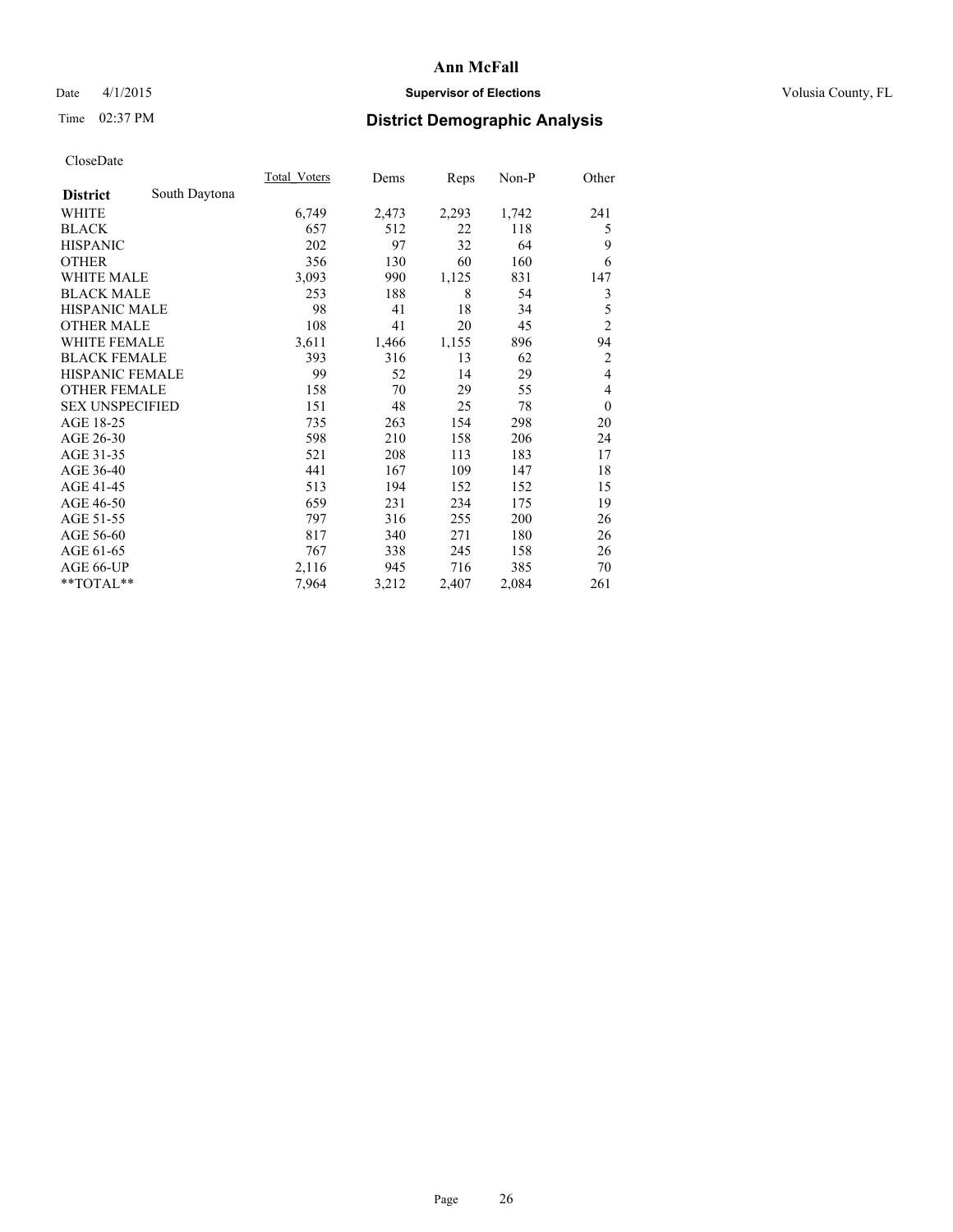# Date 4/1/2015 **Supervisor of Elections Supervisor of Elections** Volusia County, FL

# Time 02:37 PM **District Demographic Analysis**

|                        |               | Total Voters | Dems     | Reps     | Non-P | Other |
|------------------------|---------------|--------------|----------|----------|-------|-------|
| <b>District</b>        | Flagler Beach |              |          |          |       |       |
| WHITE                  |               | 57           | 21       | 19       | 15    |       |
| <b>BLACK</b>           |               | 0            | $\Omega$ | $\Omega$ | 0     | 0     |
| <b>HISPANIC</b>        |               | 0            | $\theta$ | 0        | 0     | 0     |
| <b>OTHER</b>           |               | 3            |          | 2        |       |       |
| WHITE MALE             |               | 24           |          | 8        | 8     |       |
| <b>BLACK MALE</b>      |               | $\Omega$     | 0        | 0        |       | 0     |
| <b>HISPANIC MALE</b>   |               |              | 0        | 0        |       | 0     |
| <b>OTHER MALE</b>      |               | 2            |          |          |       |       |
| <b>WHITE FEMALE</b>    |               | 33           | 14       | 11       |       |       |
| <b>BLACK FEMALE</b>    |               | 0            | $\theta$ | $\theta$ |       | 0     |
| <b>HISPANIC FEMALE</b> |               |              | 0        | 0        |       |       |
| <b>OTHER FEMALE</b>    |               |              | $\Omega$ |          |       | 0     |
| <b>SEX UNSPECIFIED</b> |               |              | 0        | 0        |       | 0     |
| AGE 18-25              |               |              | 0        | 0        |       | 0     |
| AGE 26-30              |               |              |          | $_{0}$   |       | 0     |
| AGE 31-35              |               |              |          | 0        |       | 0     |
| AGE 36-40              |               |              | 0        | 0        |       | 0     |
| AGE 41-45              |               |              | 0        | 0        |       | 0     |
| AGE 46-50              |               |              | 0        | 0        |       | 0     |
| AGE 51-55              |               |              |          | 2        |       |       |
| AGE 56-60              |               |              | 0        | 3        |       | 0     |
| AGE 61-65              |               | 6            | 2        | 3        |       |       |
| AGE 66-UP              |               | 44           | 18       | 13       | 11    | 2     |
| **TOTAL**              |               | 60           | 22       | 21       | 15    | 2     |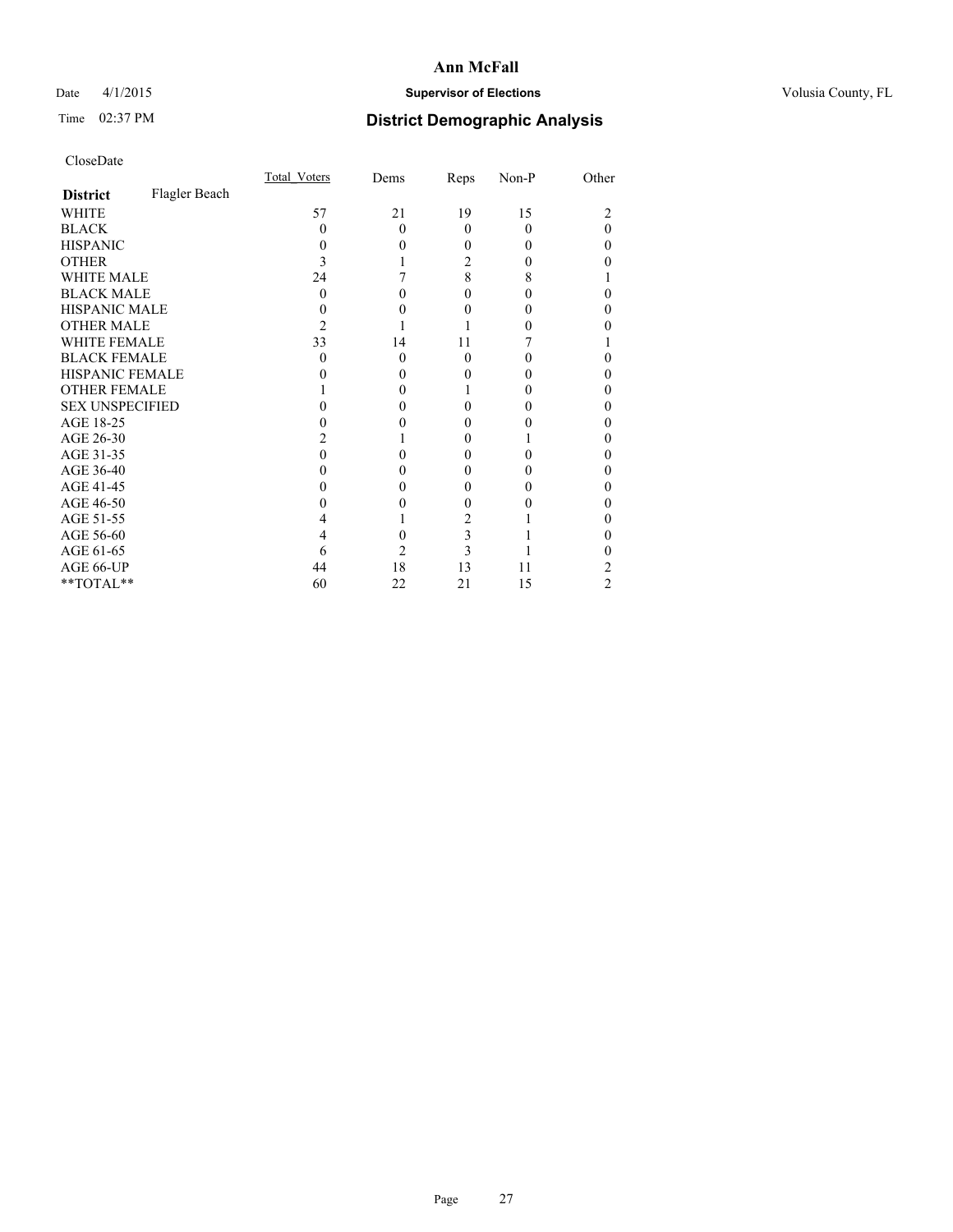# Date 4/1/2015 **Supervisor of Elections Supervisor of Elections** Volusia County, FL

# Time 02:37 PM **District Demographic Analysis**

|                        |                           | <b>Total Voters</b> | Dems   | <b>Reps</b> | Non-P  | Other |
|------------------------|---------------------------|---------------------|--------|-------------|--------|-------|
| <b>District</b>        | <b>Hospital Authority</b> |                     |        |             |        |       |
| WHITE                  |                           | 98,679              | 29,633 | 40,283      | 24,435 | 4,328 |
| <b>BLACK</b>           |                           | 10,436              | 8,144  | 415         | 1,708  | 169   |
| <b>HISPANIC</b>        |                           | 19,590              | 9,171  | 3,010       | 7,016  | 393   |
| <b>OTHER</b>           |                           | 6,978               | 2,177  | 1,504       | 3,118  | 179   |
| <b>WHITE MALE</b>      |                           | 45,492              | 11,847 | 19,481      | 11,822 | 2,342 |
| <b>BLACK MALE</b>      |                           | 4,375               | 3,222  | 223         | 823    | 107   |
| <b>HISPANIC MALE</b>   |                           | 8,977               | 4,040  | 1,471       | 3,258  | 208   |
| <b>OTHER MALE</b>      |                           | 2,392               | 788    | 563         | 957    | 84    |
| <b>WHITE FEMALE</b>    |                           | 52,307              | 17,567 | 20,482      | 12,298 | 1,960 |
| <b>BLACK FEMALE</b>    |                           | 5,936               | 4,834  | 186         | 854    | 62    |
| <b>HISPANIC FEMALE</b> |                           | 10,357              | 5,013  | 1,515       | 3,649  | 180   |
| <b>OTHER FEMALE</b>    |                           | 2,832               | 1,056  | 624         | 1,083  | 69    |
| <b>SEX UNSPECIFIED</b> |                           | 3,014               | 758    | 666         | 1,533  | 57    |
| AGE 18-25              |                           | 14,356              | 4,345  | 3,286       | 6,146  | 579   |
| AGE 26-30              |                           | 9,444               | 2,967  | 2,329       | 3,799  | 349   |
| AGE 31-35              |                           | 9,237               | 3,081  | 2,413       | 3,368  | 375   |
| AGE 36-40              |                           | 9,384               | 3,196  | 2,539       | 3,195  | 454   |
| AGE 41-45              |                           | 10,300              | 3,386  | 3,410       | 3,094  | 410   |
| AGE 46-50              |                           | 11,353              | 3,875  | 4,126       | 2,962  | 390   |
| AGE 51-55              |                           | 13,209              | 4,543  | 5,014       | 3,188  | 464   |
| AGE 56-60              |                           | 12,968              | 4,934  | 4,841       | 2,748  | 445   |
| AGE 61-65              |                           | 11,871              | 4,815  | 4,240       | 2,384  | 432   |
| AGE 66-UP              |                           | 33,546              | 13,980 | 13,011      | 5,384  | 1,171 |
| $*$ $TOTAL**$          |                           | 135,683             | 49,125 | 45,212      | 36,277 | 5,069 |
|                        |                           |                     |        |             |        |       |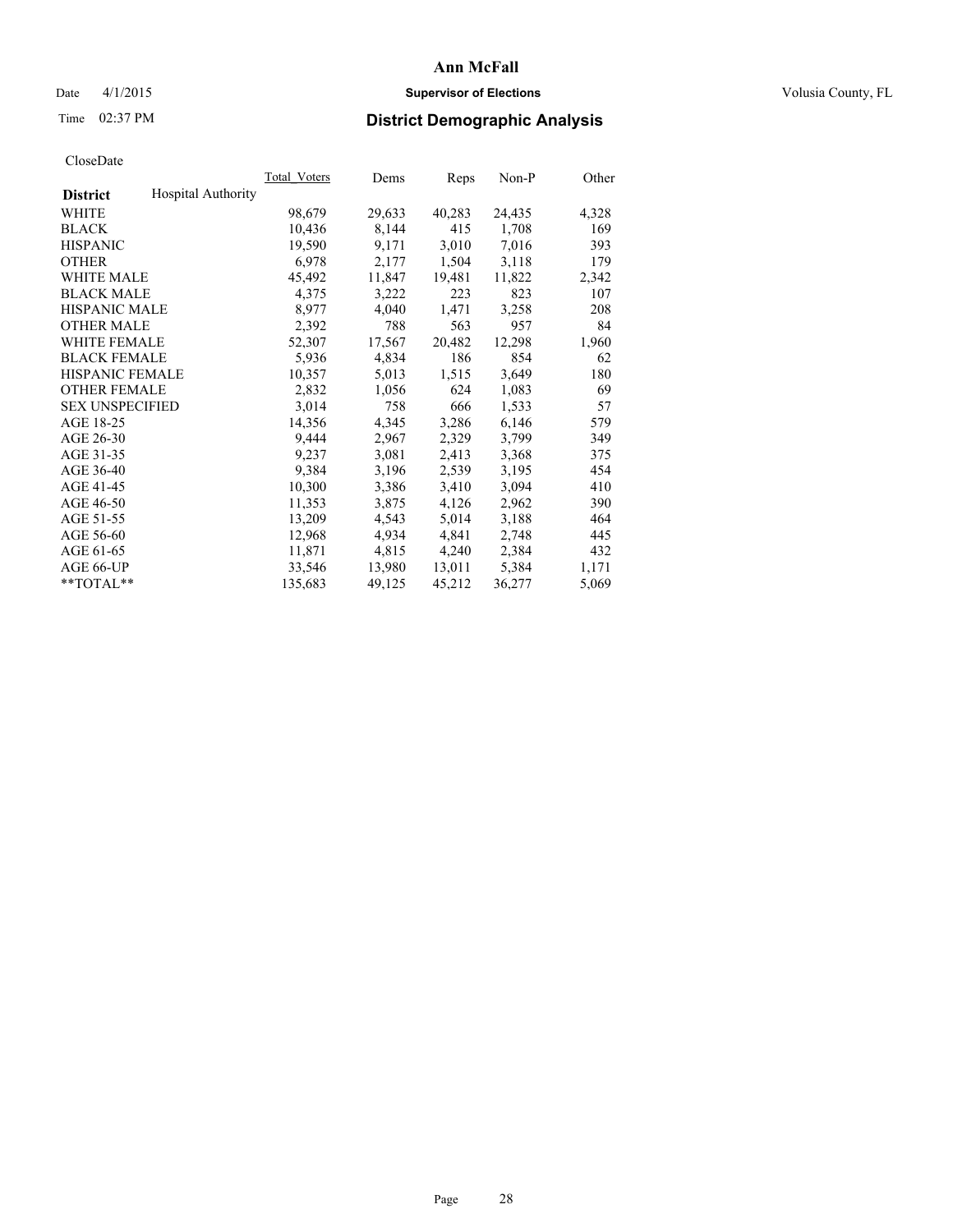# Date 4/1/2015 **Supervisor of Elections Supervisor of Elections** Volusia County, FL

|                                          | Total Voters | Dems  | Reps  | Non-P | Other          |
|------------------------------------------|--------------|-------|-------|-------|----------------|
| Florida House Seat 24<br><b>District</b> |              |       |       |       |                |
| WHITE                                    | 17,878       | 5,231 | 7,731 | 4,173 | 743            |
| <b>BLACK</b>                             | 441          | 353   | 20    | 59    | 9              |
| <b>HISPANIC</b>                          | 965          | 391   | 175   | 379   | 20             |
| <b>OTHER</b>                             | 844          | 207   | 266   | 344   | 27             |
| <b>WHITE MALE</b>                        | 8,310        | 2,108 | 3,756 | 2,045 | 401            |
| <b>BLACK MALE</b>                        | 205          | 160   | 13    | 27    | 5              |
| <b>HISPANIC MALE</b>                     | 430          | 177   | 71    | 172   | 10             |
| <b>OTHER MALE</b>                        | 288          | 70    | 99    | 107   | 12             |
| WHITE FEMALE                             | 9,410        | 3,094 | 3,902 | 2,074 | 340            |
| <b>BLACK FEMALE</b>                      | 233          | 190   | 7     | 32    | $\overline{4}$ |
| HISPANIC FEMALE                          | 518          | 206   | 103   | 199   | 10             |
| <b>OTHER FEMALE</b>                      | 331          | 97    | 115   | 110   | 9              |
| <b>SEX UNSPECIFIED</b>                   | 403          | 80    | 126   | 189   | 8              |
| AGE 18-25                                | 1,490        | 372   | 458   | 609   | 51             |
| AGE 26-30                                | 918          | 228   | 291   | 363   | 36             |
| AGE 31-35                                | 822          | 229   | 259   | 292   | 42             |
| AGE 36-40                                | 849          | 222   | 303   | 286   | 38             |
| AGE 41-45                                | 1,067        | 251   | 442   | 334   | 40             |
| AGE 46-50                                | 1,273        | 326   | 574   | 327   | 46             |
| AGE 51-55                                | 1,879        | 538   | 821   | 446   | 74             |
| AGE 56-60                                | 2,101        | 695   | 873   | 446   | 87             |
| AGE 61-65                                | 2,270        | 773   | 895   | 493   | 109            |
| AGE 66-UP                                | 7,457        | 2,548 | 3,274 | 1,359 | 276            |
| $*$ TOTAL $*$                            | 20,128       | 6,182 | 8,192 | 4,955 | 799            |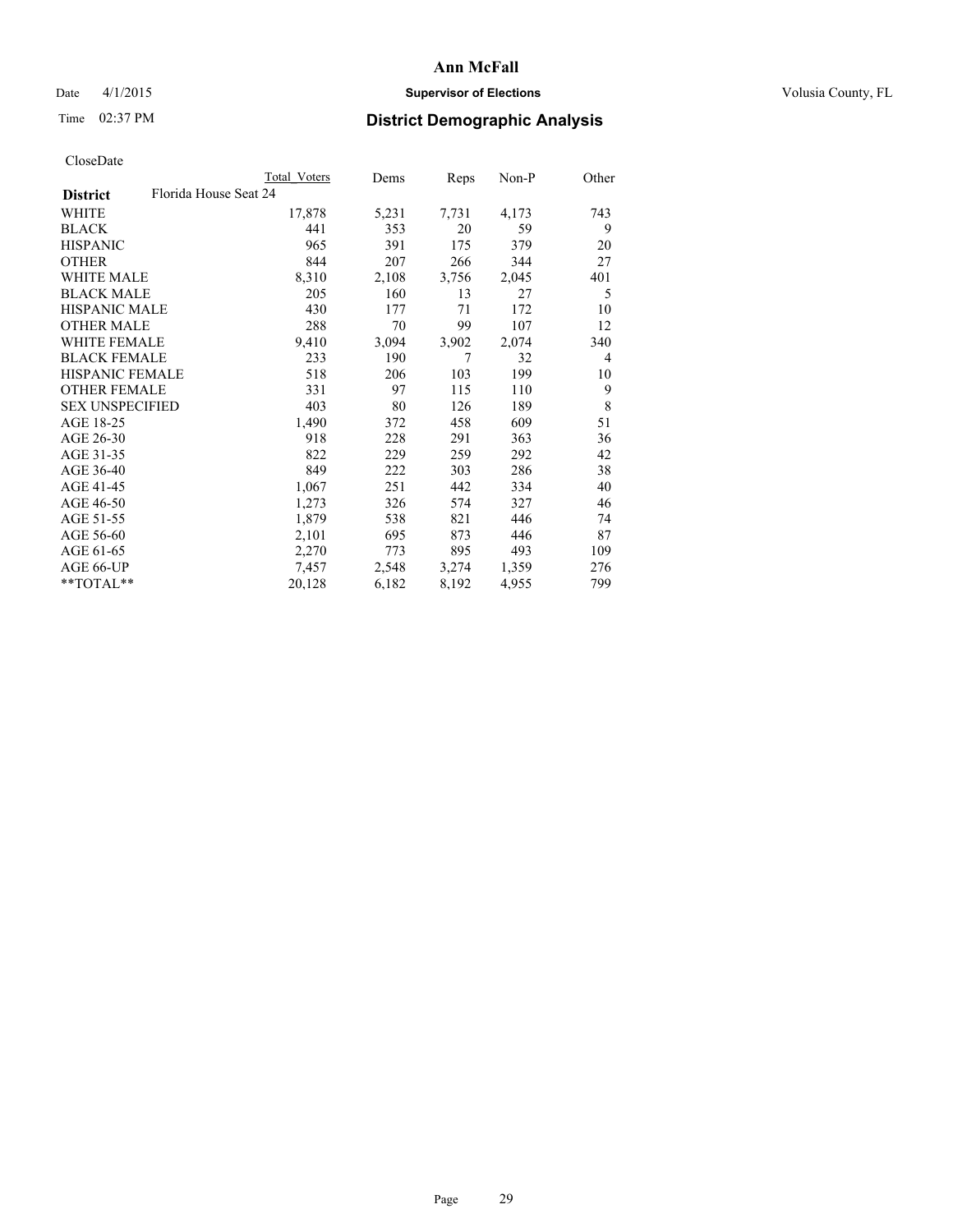# **Ann McFall** Date 4/1/2015 **Supervisor of Elections Supervisor of Elections** Volusia County, FL

# Time 02:37 PM **District Demographic Analysis**

|                                          | Total Voters | Dems   | Reps   | $Non-P$ | Other |
|------------------------------------------|--------------|--------|--------|---------|-------|
| Florida House Seat 25<br><b>District</b> |              |        |        |         |       |
| WHITE                                    | 106,065      | 33,059 | 42,677 | 26,428  | 3,901 |
| <b>BLACK</b>                             | 3,207        | 2,445  | 142    | 545     | 75    |
| <b>HISPANIC</b>                          | 2,571        | 974    | 646    | 888     | 63    |
| <b>OTHER</b>                             | 5,174        | 1,537  | 1,252  | 2,243   | 142   |
| WHITE MALE                               | 49,126       | 13,351 | 20,706 | 12,970  | 2,099 |
| <b>BLACK MALE</b>                        | 1,386        | 978    | 74     | 293     | 41    |
| <b>HISPANIC MALE</b>                     | 1,173        | 389    | 322    | 421     | 41    |
| <b>OTHER MALE</b>                        | 1,924        | 563    | 501    | 793     | 67    |
| WHITE FEMALE                             | 55,998       | 19,432 | 21,658 | 13,143  | 1,765 |
| <b>BLACK FEMALE</b>                      | 1,791        | 1,446  | 67     | 244     | 34    |
| HISPANIC FEMALE                          | 1,362        | 574    | 313    | 453     | 22    |
| <b>OTHER FEMALE</b>                      | 2,231        | 776    | 570    | 825     | 60    |
| <b>SEX UNSPECIFIED</b>                   | 2,026        | 506    | 506    | 962     | 52    |
| AGE 18-25                                | 8,901        | 2,362  | 2,559  | 3,607   | 373   |
| AGE 26-30                                | 6,693        | 2,028  | 1,863  | 2,565   | 237   |
| AGE 31-35                                | 6,046        | 1,777  | 1,784  | 2,240   | 245   |
| AGE 36-40                                | 5,866        | 1,674  | 1,918  | 2,017   | 257   |
| AGE 41-45                                | 7,146        | 2,096  | 2,549  | 2,241   | 260   |
| AGE 46-50                                | 8,465        | 2,387  | 3,436  | 2,376   | 266   |
| AGE 51-55                                | 10,742       | 3,324  | 4,495  | 2,600   | 323   |
| AGE 56-60                                | 11,676       | 4,011  | 4,694  | 2,607   | 364   |
| AGE 61-65                                | 12,100       | 4,345  | 4,639  | 2,706   | 410   |
| AGE 66-UP                                | 39,376       | 14,011 | 16,778 | 7,141   | 1,446 |
| $*$ $TOTAI.**$                           | 117,017      | 38,015 | 44,717 | 30,104  | 4,181 |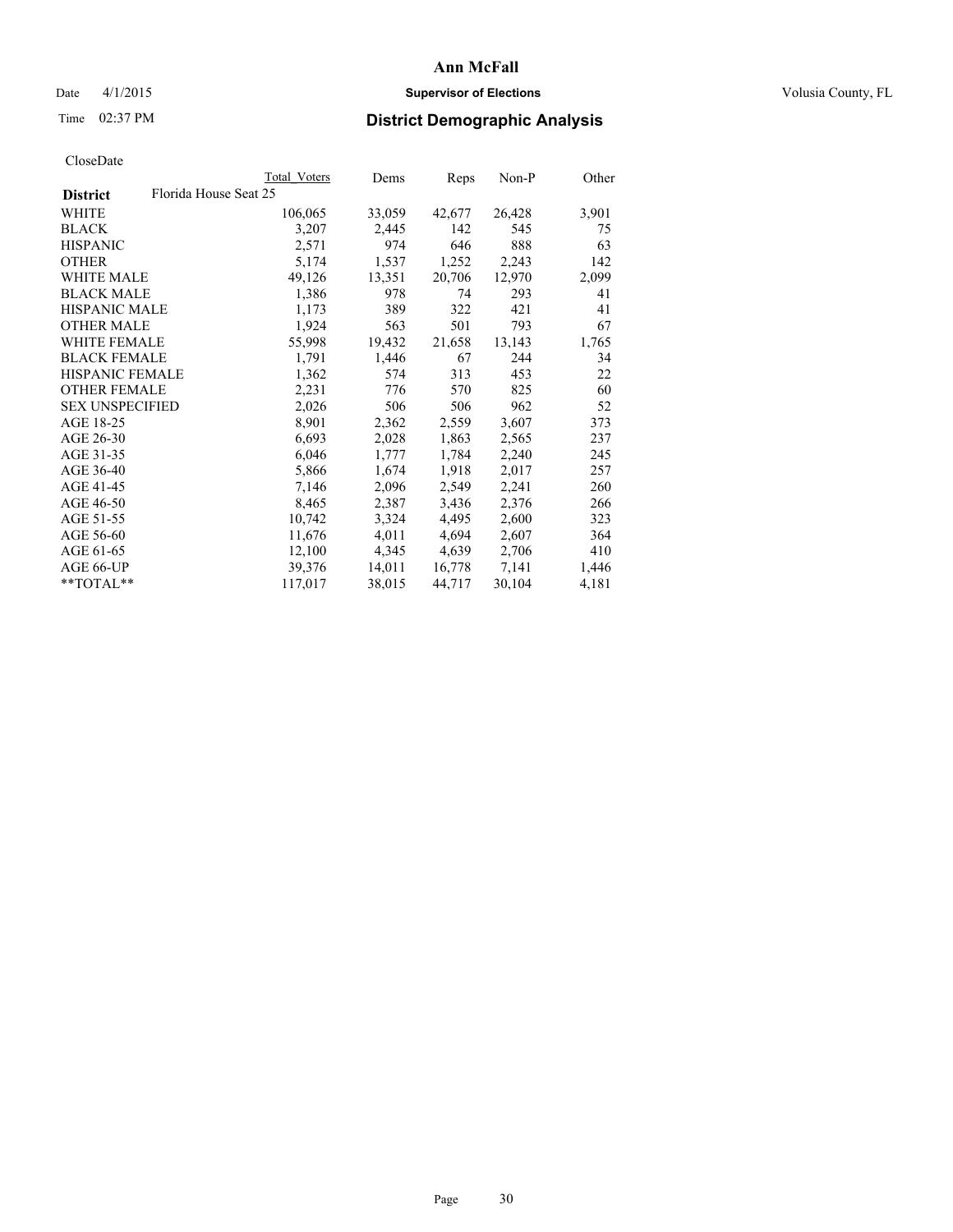# Date 4/1/2015 **Supervisor of Elections Supervisor of Elections** Volusia County, FL

# Time 02:37 PM **District Demographic Analysis**

|                                          | Total Voters | Dems   | <b>Reps</b> | Non-P  | Other |
|------------------------------------------|--------------|--------|-------------|--------|-------|
| Florida House Seat 26<br><b>District</b> |              |        |             |        |       |
| WHITE                                    | 67,677       | 22,513 | 25,113      | 17,241 | 2,810 |
| <b>BLACK</b>                             | 19,593       | 16,126 | 498         | 2,798  | 171   |
| <b>HISPANIC</b>                          | 4,163        | 1,798  | 688         | 1,563  | 114   |
| <b>OTHER</b>                             | 5,085        | 1,866  | 863         | 2,240  | 116   |
| <b>WHITE MALE</b>                        | 31,157       | 8,890  | 12,291      | 8,402  | 1,574 |
| <b>BLACK MALE</b>                        | 7,538        | 5,918  | 250         | 1,268  | 102   |
| <b>HISPANIC MALE</b>                     | 1,850        | 752    | 325         | 714    | 59    |
| <b>OTHER MALE</b>                        | 1,673        | 610    | 322         | 686    | 55    |
| <b>WHITE FEMALE</b>                      | 36,010       | 13,475 | 12,655      | 8,657  | 1,223 |
| <b>BLACK FEMALE</b>                      | 11,782       | 9,998  | 241         | 1,474  | 69    |
| HISPANIC FEMALE                          | 2,254        | 1,020  | 353         | 828    | 53    |
| <b>OTHER FEMALE</b>                      | 2,150        | 931    | 386         | 784    | 49    |
| <b>SEX UNSPECIFIED</b>                   | 2,102        | 709    | 337         | 1,029  | 27    |
| AGE 18-25                                | 12,699       | 5,869  | 2,027       | 4,439  | 364   |
| AGE 26-30                                | 7,625        | 3,193  | 1,539       | 2,636  | 257   |
| AGE 31-35                                | 6,487        | 2,739  | 1,421       | 2,106  | 221   |
| AGE 36-40                                | 5,842        | 2,402  | 1,341       | 1,869  | 230   |
| AGE 41-45                                | 6,402        | 2,517  | 1,801       | 1,859  | 225   |
| AGE 46-50                                | 7,318        | 3,029  | 2,207       | 1,846  | 236   |
| AGE 51-55                                | 8,776        | 3,656  | 2,803       | 2,000  | 317   |
| AGE 56-60                                | 8,862        | 3,984  | 2,792       | 1,818  | 268   |
| AGE 61-65                                | 8,410        | 3,795  | 2,689       | 1,625  | 301   |
| AGE 66-UP                                | 24,095       | 11,119 | 8,542       | 3,643  | 791   |
| $*$ $TOTAI.**$                           | 96,518       | 42,303 | 27,162      | 23,842 | 3,211 |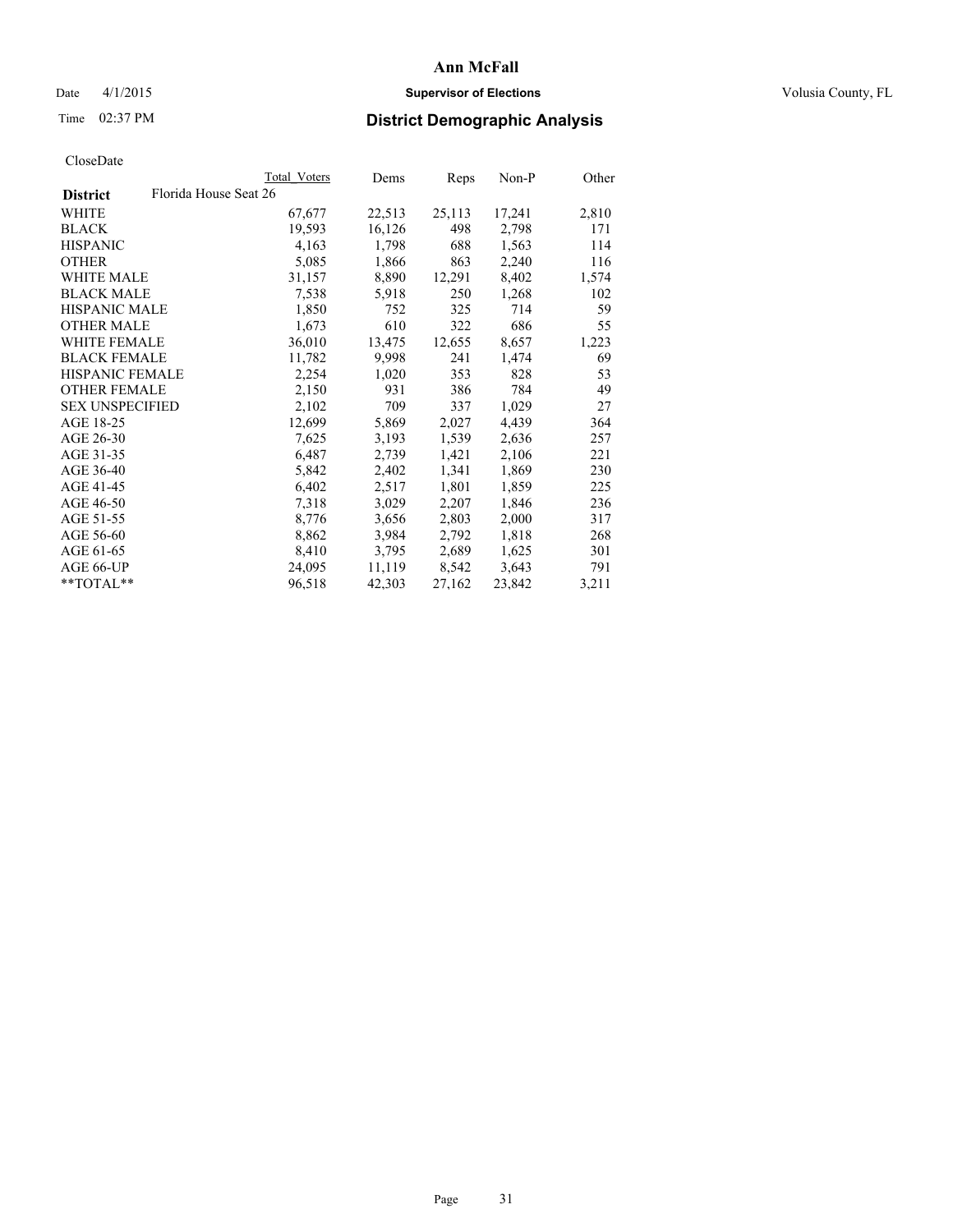# Date 4/1/2015 **Supervisor of Elections Supervisor of Elections** Volusia County, FL

# Time 02:37 PM **District Demographic Analysis**

|                                          |  | Total Voters | Dems   | Reps   | $Non-P$ | Other |
|------------------------------------------|--|--------------|--------|--------|---------|-------|
| Florida House Seat 27<br><b>District</b> |  |              |        |        |         |       |
| WHITE                                    |  | 75,500       | 23,015 | 29,576 | 19,744  | 3,165 |
| <b>BLACK</b>                             |  | 6,742        | 5,122  | 296    | 1,206   | 118   |
| <b>HISPANIC</b>                          |  | 16,599       | 7,920  | 2,526  | 5,837   | 316   |
| <b>OTHER</b>                             |  | 5,137        | 1,627  | 1,044  | 2,337   | 129   |
| WHITE MALE                               |  | 34,886       | 9,299  | 14,383 | 9,489   | 1,715 |
| <b>BLACK MALE</b>                        |  | 2,950        | 2,094  | 167    | 615     | 74    |
| <b>HISPANIC MALE</b>                     |  | 7,651        | 3,496  | 1,247  | 2,733   | 175   |
| <b>OTHER MALE</b>                        |  | 1,782        | 596    | 408    | 717     | 61    |
| <b>WHITE FEMALE</b>                      |  | 39,934       | 13,539 | 14,958 | 10,007  | 1,430 |
| <b>BLACK FEMALE</b>                      |  | 3,713        | 2,970  | 127    | 572     | 44    |
| <b>HISPANIC FEMALE</b>                   |  | 8,739        | 4,327  | 1,264  | 3,010   | 138   |
| <b>OTHER FEMALE</b>                      |  | 2,109        | 804    | 440    | 810     | 55    |
| <b>SEX UNSPECIFIED</b>                   |  | 2,213        | 559    | 448    | 1,170   | 36    |
| AGE 18-25                                |  | 10,454       | 3,175  | 2,288  | 4,586   | 405   |
| AGE 26-30                                |  | 7,086        | 2,209  | 1,664  | 2,954   | 259   |
| AGE 31-35                                |  | 6,975        | 2,287  | 1,724  | 2,689   | 275   |
| AGE 36-40                                |  | 7,274        | 2,510  | 1,887  | 2,550   | 327   |
| AGE 41-45                                |  | 7,973        | 2,662  | 2,539  | 2,468   | 304   |
| AGE 46-50                                |  | 8,606        | 2,958  | 2,981  | 2,367   | 300   |
| AGE 51-55                                |  | 10,087       | 3,503  | 3,654  | 2,604   | 326   |
| AGE 56-60                                |  | 10,040       | 3,777  | 3,663  | 2,265   | 335   |
| AGE 61-65                                |  | 9,159        | 3,716  | 3,135  | 1,992   | 316   |
| AGE 66-UP                                |  | 26,310       | 10,884 | 9,905  | 4,640   | 881   |
| **TOTAL**                                |  | 103,978      | 37,684 | 33,442 | 29,124  | 3,728 |
|                                          |  |              |        |        |         |       |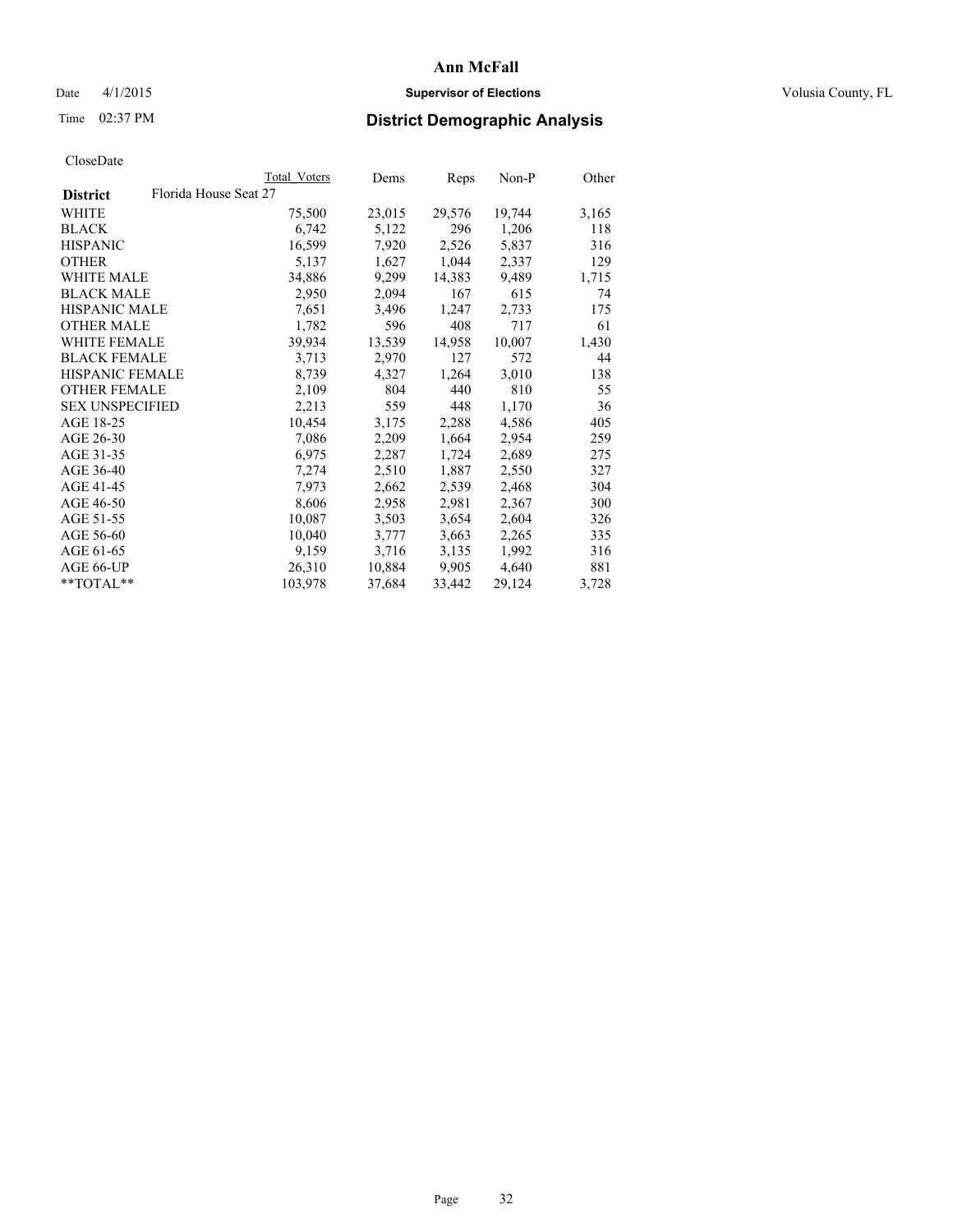# Date 4/1/2015 **Supervisor of Elections Supervisor of Elections** Volusia County, FL

# Time 02:37 PM **District Demographic Analysis**

|                                            | Total Voters | Dems   | <b>Reps</b> | Non-P  | Other |  |
|--------------------------------------------|--------------|--------|-------------|--------|-------|--|
| School Board District 1<br><b>District</b> |              |        |             |        |       |  |
| WHITE                                      | 54,955       | 16,397 | 23,279      | 12,918 | 2,361 |  |
| <b>BLACK</b>                               | 4,847        | 3,904  | 164         | 710    | 69    |  |
| <b>HISPANIC</b>                            | 4,847        | 2,024  | 897         | 1,814  | 112   |  |
| <b>OTHER</b>                               | 3,230        | 971    | 785         | 1,388  | 86    |  |
| <b>WHITE MALE</b>                          | 25,162       | 6,456  | 11,181      | 6,245  | 1,280 |  |
| <b>BLACK MALE</b>                          | 1,915        | 1,480  | 70          | 321    | 44    |  |
| <b>HISPANIC MALE</b>                       | 2,101        | 826    | 429         | 796    | 50    |  |
| <b>OTHER MALE</b>                          | 1,087        | 343    | 288         | 419    | 37    |  |
| WHITE FEMALE                               | 29,327       | 9,834  | 11,917      | 6,508  | 1,068 |  |
| <b>BLACK FEMALE</b>                        | 2,872        | 2,383  | 90          | 374    | 25    |  |
| <b>HISPANIC FEMALE</b>                     | 2,676        | 1,164  | 457         | 994    | 61    |  |
| <b>OTHER FEMALE</b>                        | 1,316        | 463    | 333         | 485    | 35    |  |
| <b>SEX UNSPECIFIED</b>                     | 1,422        | 347    | 359         | 688    | 28    |  |
| AGE 18-25                                  | 6,671        | 1,888  | 1,689       | 2,797  | 297   |  |
| AGE 26-30                                  | 4,196        | 1,259  | 1,152       | 1,641  | 144   |  |
| AGE 31-35                                  | 4,182        | 1,342  | 1,242       | 1,429  | 169   |  |
| AGE 36-40                                  | 4,184        | 1,282  | 1,339       | 1,359  | 204   |  |
| AGE 41-45                                  | 4,748        | 1,470  | 1,676       | 1,399  | 203   |  |
| AGE 46-50                                  | 5,284        | 1,684  | 2,115       | 1,308  | 177   |  |
| AGE 51-55                                  | 6,328        | 2,065  | 2,597       | 1,425  | 241   |  |
| AGE 56-60                                  | 6,460        | 2,320  | 2,591       | 1,317  | 232   |  |
| AGE 61-65                                  | 6,360        | 2,456  | 2,459       | 1,194  | 251   |  |
| AGE 66-UP                                  | 19,459       | 7,528  | 8,264       | 2,957  | 710   |  |
| $*$ $TOTAI.**$                             | 67,879       | 23,296 | 25,125      | 16,830 | 2,628 |  |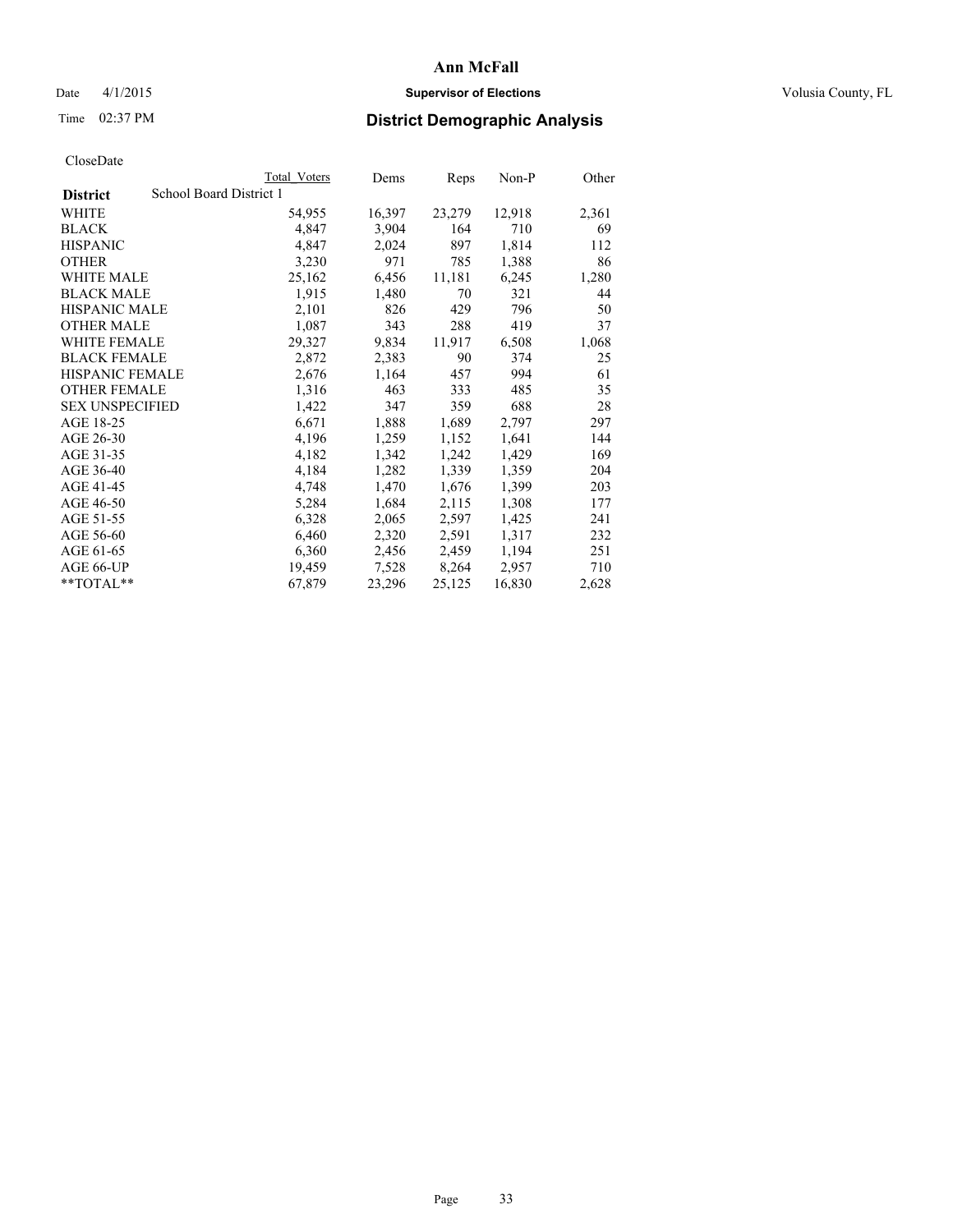# Date 4/1/2015 **Supervisor of Elections Supervisor of Elections** Volusia County, FL

# Time 02:37 PM **District Demographic Analysis**

|                                            | <b>Total Voters</b> | Dems   | Reps   | $Non-P$ | Other |
|--------------------------------------------|---------------------|--------|--------|---------|-------|
| School Board District 2<br><b>District</b> |                     |        |        |         |       |
| WHITE                                      | 47,958              | 15,943 | 17,517 | 12,570  | 1,928 |
| <b>BLACK</b>                               | 12,661              | 10,406 | 314    | 1,832   | 109   |
| <b>HISPANIC</b>                            | 1,944               | 838    | 371    | 682     | 53    |
| <b>OTHER</b>                               | 3,515               | 1,329  | 583    | 1,516   | 87    |
| WHITE MALE                                 | 22,498              | 6,501  | 8,709  | 6,200   | 1,088 |
| <b>BLACK MALE</b>                          | 4,878               | 3,839  | 160    | 821     | 58    |
| <b>HISPANIC MALE</b>                       | 927                 | 358    | 188    | 348     | 33    |
| <b>OTHER MALE</b>                          | 1,222               | 441    | 228    | 509     | 44    |
| <b>WHITE FEMALE</b>                        | 25,048              | 9,301  | 8,687  | 6,236   | 824   |
| <b>BLACK FEMALE</b>                        | 7,590               | 6,418  | 150    | 971     | 51    |
| <b>HISPANIC FEMALE</b>                     | 982                 | 466    | 179    | 317     | 20    |
| <b>OTHER FEMALE</b>                        | 1,559               | 686    | 267    | 573     | 33    |
| <b>SEX UNSPECIFIED</b>                     | 1,374               | 506    | 217    | 625     | 26    |
| AGE 18-25                                  | 8,376               | 4,264  | 1,190  | 2,706   | 216   |
| AGE 26-30                                  | 5,167               | 2,200  | 997    | 1,790   | 180   |
| AGE 31-35                                  | 3,949               | 1,653  | 805    | 1,342   | 149   |
| AGE 36-40                                  | 3,347               | 1,424  | 734    | 1,073   | 116   |
| AGE 41-45                                  | 3,708               | 1,490  | 989    | 1,099   | 130   |
| AGE 46-50                                  | 4,506               | 1,815  | 1,318  | 1,234   | 139   |
| AGE 51-55                                  | 5,827               | 2,418  | 1,819  | 1,407   | 183   |
| AGE 56-60                                  | 6,068               | 2,626  | 1,985  | 1,275   | 182   |
| AGE 61-65                                  | 6,130               | 2,553  | 1,979  | 1,395   | 203   |
| AGE 66-UP                                  | 18,998              | 8,073  | 6,969  | 3,278   | 678   |
| $*$ $TOTAL**$                              | 66,078              | 28,516 | 18,785 | 16,600  | 2,177 |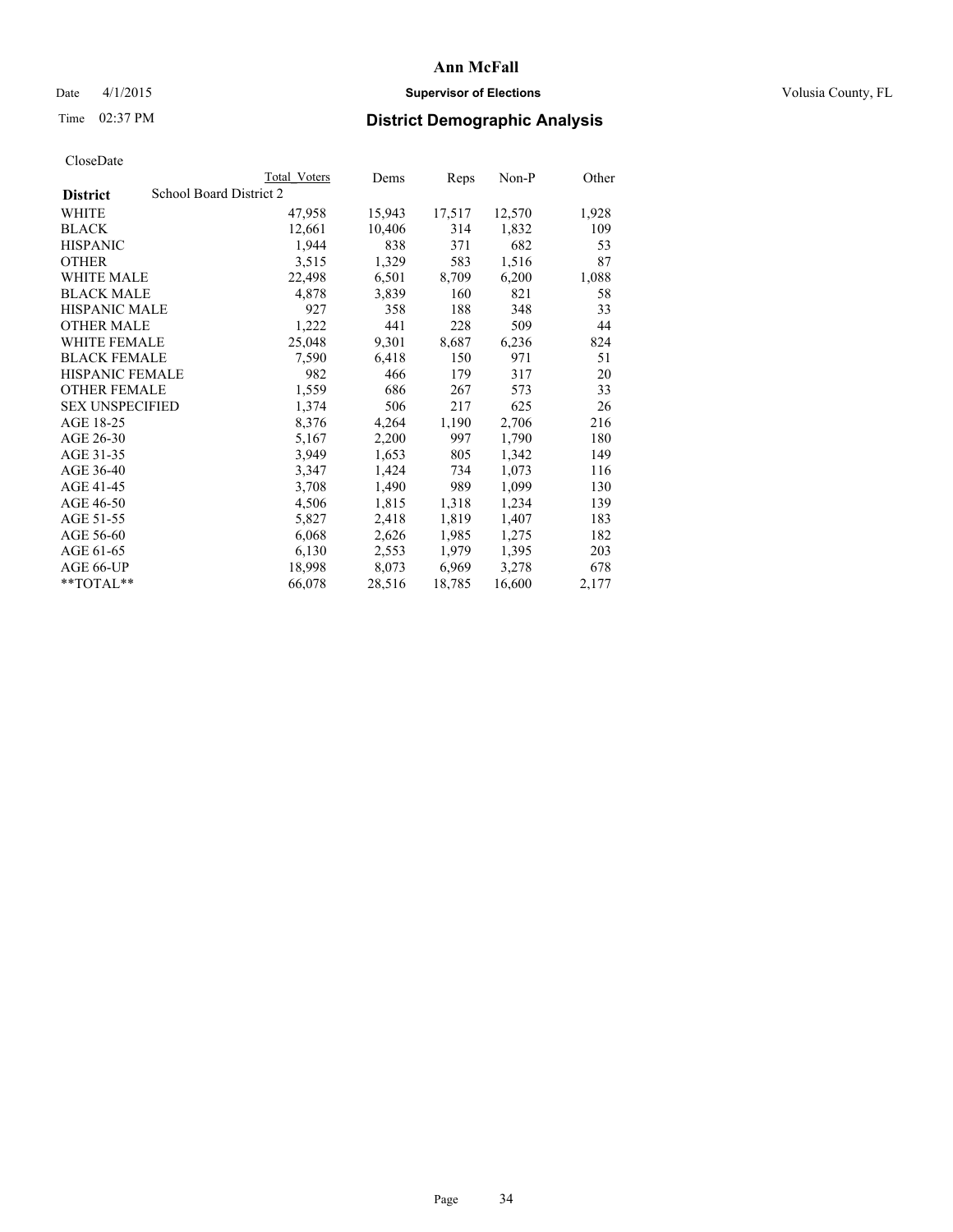# Date 4/1/2015 **Supervisor of Elections Supervisor of Elections** Volusia County, FL

# Time 02:37 PM **District Demographic Analysis**

|                                            | <b>Total Voters</b> | Dems   | <b>Reps</b> | Non-P  | Other |  |
|--------------------------------------------|---------------------|--------|-------------|--------|-------|--|
| School Board District 3<br><b>District</b> |                     |        |             |        |       |  |
| WHITE                                      | 67,478              | 21,165 | 26,476      | 17,436 | 2,401 |  |
| <b>BLACK</b>                               | 2,046               | 1,608  | 77          | 330    | 31    |  |
| <b>HISPANIC</b>                            | 1,289               | 482    | 315         | 453    | 39    |  |
| <b>OTHER</b>                               | 2,671               | 749    | 619         | 1,230  | 73    |  |
| WHITE MALE                                 | 31,209              | 8,530  | 12,939      | 8,439  | 1,301 |  |
| <b>BLACK MALE</b>                          | 911                 | 665    | 44          | 179    | 23    |  |
| <b>HISPANIC MALE</b>                       | 572                 | 197    | 143         | 209    | 23    |  |
| <b>OTHER MALE</b>                          | 942                 | 267    | 254         | 390    | 31    |  |
| <b>WHITE FEMALE</b>                        | 35,707              | 12,468 | 13,342      | 8,811  | 1,086 |  |
| <b>BLACK FEMALE</b>                        | 1,116               | 929    | 33          | 146    | 8     |  |
| HISPANIC FEMALE                            | 701                 | 279    | 168         | 238    | 16    |  |
| <b>OTHER FEMALE</b>                        | 1,122               | 381    | 282         | 424    | 35    |  |
| <b>SEX UNSPECIFIED</b>                     | 1,203               | 288    | 282         | 612    | 21    |  |
| AGE 18-25                                  | 5,482               | 1,427  | 1,473       | 2,356  | 226   |  |
| AGE 26-30                                  | 3,989               | 1,175  | 1,063       | 1,615  | 136   |  |
| AGE 31-35                                  | 3,789               | 1,094  | 1,098       | 1,452  | 145   |  |
| AGE 36-40                                  | 3,805               | 1,081  | 1,218       | 1,349  | 157   |  |
| AGE 41-45                                  | 4,693               | 1,397  | 1,643       | 1,508  | 145   |  |
| AGE 46-50                                  | 5,116               | 1,462  | 2,043       | 1,466  | 145   |  |
| AGE 51-55                                  | 6,641               | 2,052  | 2,736       | 1,641  | 212   |  |
| AGE 56-60                                  | 7,438               | 2,578  | 2,921       | 1,709  | 230   |  |
| AGE 61-65                                  | 7,674               | 2,839  | 2,900       | 1,673  | 262   |  |
| AGE 66-UP                                  | 24,852              | 8,899  | 10,390      | 4,677  | 886   |  |
| $*$ $TOTAI.**$                             | 73,484              | 24,004 | 27,487      | 19,449 | 2,544 |  |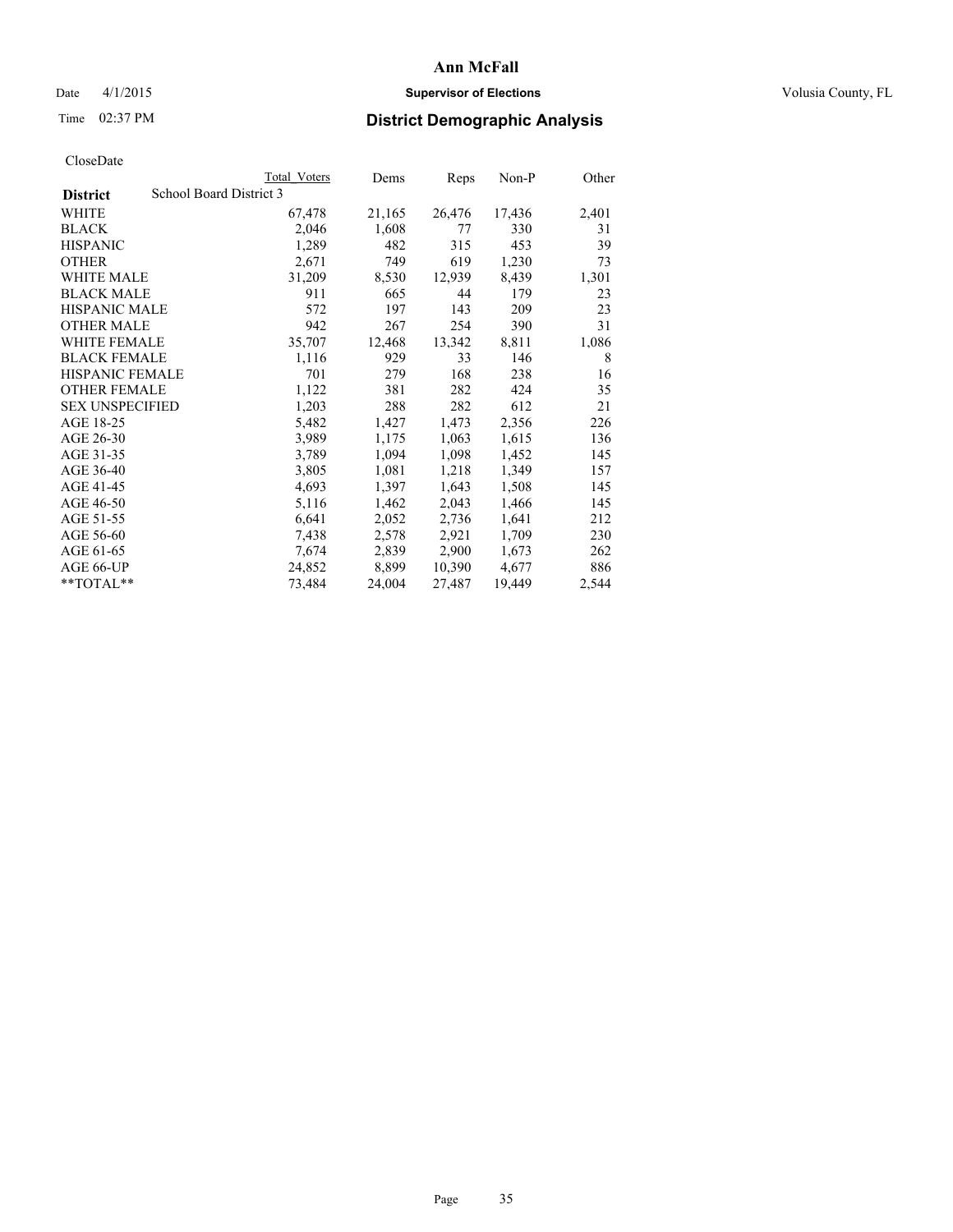# Date 4/1/2015 **Supervisor of Elections Supervisor of Elections** Volusia County, FL

# Time 02:37 PM **District Demographic Analysis**

|                                            | Total Voters | Dems   | Reps   | Non-P  | Other |  |
|--------------------------------------------|--------------|--------|--------|--------|-------|--|
| School Board District 4<br><b>District</b> |              |        |        |        |       |  |
| <b>WHITE</b>                               | 57,152       | 18,382 | 22,517 | 14,110 | 2,143 |  |
| <b>BLACK</b>                               | 4,977        | 3,995  | 157    | 757    | 68    |  |
| <b>HISPANIC</b>                            | 1,799        | 737    | 387    | 643    | 32    |  |
| <b>OTHER</b>                               | 3,302        | 1,034  | 773    | 1,412  | 83    |  |
| <b>WHITE MALE</b>                          | 26,221       | 7.311  | 10,836 | 6,915  | 1,159 |  |
| <b>BLACK MALE</b>                          | 1,974        | 1,468  | 83     | 386    | 37    |  |
| <b>HISPANIC MALE</b>                       | 775          | 287    | 184    | 282    | 22    |  |
| <b>OTHER MALE</b>                          | 1,185        | 357    | 302    | 484    | 42    |  |
| <b>WHITE FEMALE</b>                        | 30,471       | 10,960 | 11,522 | 7,021  | 968   |  |
| <b>BLACK FEMALE</b>                        | 2,955        | 2,486  | 74     | 364    | 31    |  |
| <b>HISPANIC FEMALE</b>                     | 1,005        | 442    | 198    | 355    | 10    |  |
| <b>OTHER FEMALE</b>                        | 1,396        | 512    | 361    | 487    | 36    |  |
| <b>SEX UNSPECIFIED</b>                     | 1,247        | 325    | 273    | 628    | 21    |  |
| AGE 18-25                                  | 5,773        | 1,861  | 1,521  | 2,205  | 186   |  |
| AGE 26-30                                  | 4,031        | 1,391  | 1,065  | 1,439  | 136   |  |
| AGE 31-35                                  | 3,587        | 1,265  | 941    | 1,257  | 124   |  |
| AGE 36-40                                  | 3,525        | 1,175  | 1,023  | 1,186  | 141   |  |
| AGE 41-45                                  | 4,181        | 1,325  | 1,414  | 1,281  | 161   |  |
| AGE 46-50                                  | 5,066        | 1,658  | 1,875  | 1,346  | 187   |  |
| AGE 51-55                                  | 6,323        | 2,154  | 2,431  | 1,536  | 202   |  |
| AGE 56-60                                  | 6,699        | 2,509  | 2,474  | 1,508  | 208   |  |
| AGE 61-65                                  | 6,730        | 2,608  | 2,406  | 1,461  | 255   |  |
| AGE 66-UP                                  | 21,312       | 8,202  | 8,682  | 3,702  | 726   |  |
| $*$ $TOTAL**$                              | 67,230       | 24,148 | 23,834 | 16,922 | 2,326 |  |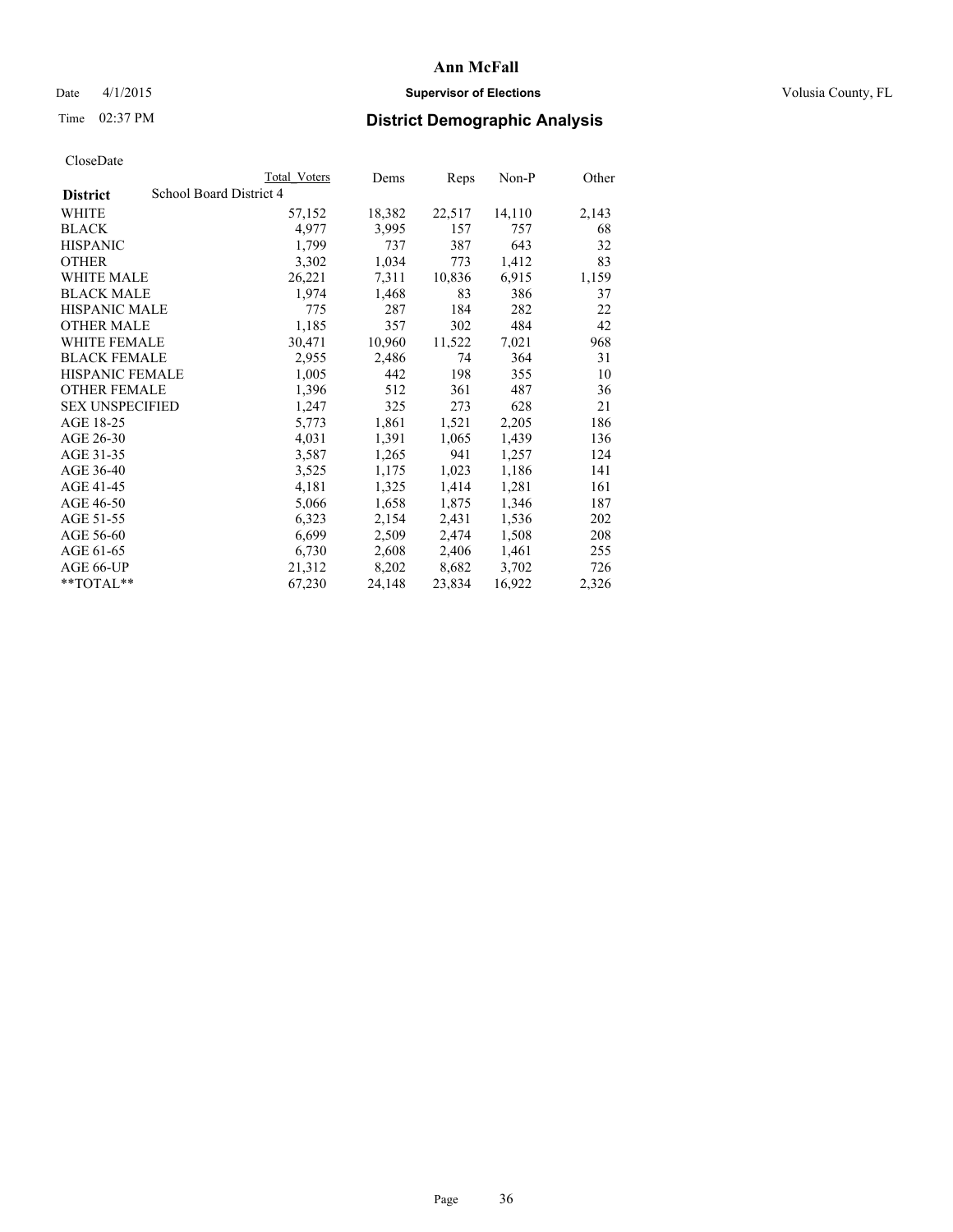## Date 4/1/2015 **Supervisor of Elections Supervisor of Elections** Volusia County, FL

## Time 02:37 PM **District Demographic Analysis**

|                                            | Total Voters | Dems   | Reps   | Non-P  | Other |
|--------------------------------------------|--------------|--------|--------|--------|-------|
| School Board District 5<br><b>District</b> |              |        |        |        |       |
| WHITE                                      | 39,577       | 11,931 | 15,308 | 10,552 | 1,786 |
| <b>BLACK</b>                               | 5,452        | 4,133  | 244    | 979    | 96    |
| <b>HISPANIC</b>                            | 14,419       | 7,002  | 2,065  | 5,075  | 277   |
| <b>OTHER</b>                               | 3,522        | 1,154  | 665    | 1,618  | 85    |
| WHITE MALE                                 | 18,389       | 4,850  | 7,471  | 5,107  | 961   |
| <b>BLACK MALE</b>                          | 2,401        | 1,698  | 147    | 496    | 60    |
| <b>HISPANIC MALE</b>                       | 6,729        | 3,146  | 1,021  | 2,405  | 157   |
| <b>OTHER MALE</b>                          | 1,231        | 431    | 258    | 501    | 41    |
| WHITE FEMALE                               | 20,799       | 6,977  | 7.705  | 5,305  | 812   |
| <b>BLACK FEMALE</b>                        | 2,986        | 2,388  | 95     | 467    | 36    |
| <b>HISPANIC FEMALE</b>                     | 7,509        | 3,776  | 1,031  | 2,586  | 116   |
| <b>OTHER FEMALE</b>                        | 1,428        | 566    | 268    | 560    | 34    |
| <b>SEX UNSPECIFIED</b>                     | 1,498        | 388    | 286    | 797    | 27    |
| AGE 18-25                                  | 7,242        | 2,338  | 1,459  | 3,177  | 268   |
| AGE 26-30                                  | 4,939        | 1,633  | 1,080  | 2,033  | 193   |
| AGE 31-35                                  | 4,823        | 1,678  | 1,102  | 1,847  | 196   |
| AGE 36-40                                  | 4,970        | 1,846  | 1,135  | 1,755  | 234   |
| AGE 41-45                                  | 5,258        | 1,844  | 1,609  | 1,615  | 190   |
| AGE 46-50                                  | 5,690        | 2,081  | 1,847  | 1,562  | 200   |
| AGE 51-55                                  | 6,365        | 2,332  | 2,190  | 1,641  | 202   |
| AGE 56-60                                  | 6,014        | 2,434  | 2,051  | 1,327  | 202   |
| AGE 61-65                                  | 5,045        | 2,173  | 1,614  | 1,093  | 165   |
| AGE 66-UP                                  | 12,617       | 5,860  | 4,194  | 2,169  | 394   |
| $*$ $TOTAL**$                              | 62,970       | 24,220 | 18,282 | 18,224 | 2,244 |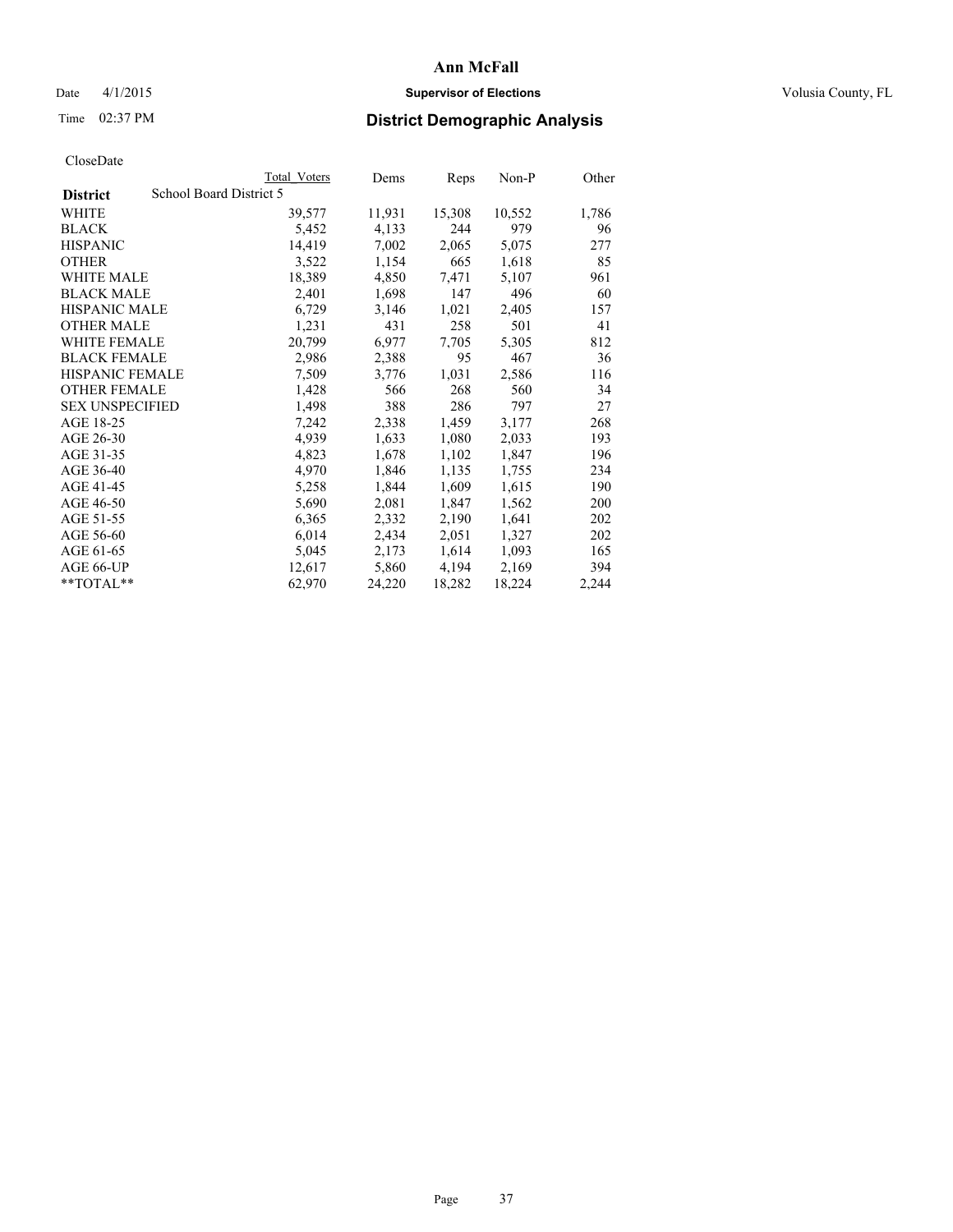## Date 4/1/2015 **Supervisor of Elections Supervisor of Elections** Volusia County, FL

## Time 02:37 PM **District Demographic Analysis**

| Total Voters | Dems                  | <b>Reps</b> | Non-P  | Other |
|--------------|-----------------------|-------------|--------|-------|
|              |                       |             |        |       |
| 58,809       | 19,206                | 22,765      | 14,663 | 2,175 |
| 11,549       | 9,507                 | 289         | 1,641  | 112   |
| 1,870        | 785                   | 394         | 649    | 42    |
| 4,012        | 1,420                 | 805         | 1,702  | 85    |
| 27,124       | 7,700                 | 11,028      | 7,204  | 1,192 |
| 4,493        | 3,513                 | 142         | 783    | 55    |
| 828          | 303                   | 187         | 305    | 33    |
| 1,378        | 479                   | 315         | 544    | 40    |
| 31,201       | 11,383                | 11,574      | 7,278  | 966   |
| 6,886        | 5,857                 | 147         | 825    | 57    |
| 1,026        | 476                   | 202         | 339    | 9     |
| 1,744        | 714                   | 386         | 603    | 41    |
| 1,559        | 493                   | 271         | 774    | 21    |
| 8,802        | 4,130                 | 1,578       | 2,878  | 216   |
| 5,025        | 2,072                 | 1,104       | 1,694  | 155   |
| 4,180        | 1,674                 | 979         | 1,388  | 139   |
| 3,993        | 1,505                 | 1,060       | 1,287  | 141   |
| 4,634        | 1,671                 | 1,410       | 1,392  | 161   |
| 5,638        | 2,057                 | 1,909       | 1,475  | 197   |
| 6,930        | 2,623                 | 2,449       | 1,643  | 215   |
| 7,297        | 2,985                 | 2,504       | 1,590  | 218   |
| 7,293        | 3,022                 | 2,451       | 1,563  | 257   |
| 22,446       | 9,179                 | 8,808       | 3,744  | 715   |
| 76,240       | 30,918                | 24,253      | 18,655 | 2,414 |
|              | Florida Senate Seat 6 |             |        |       |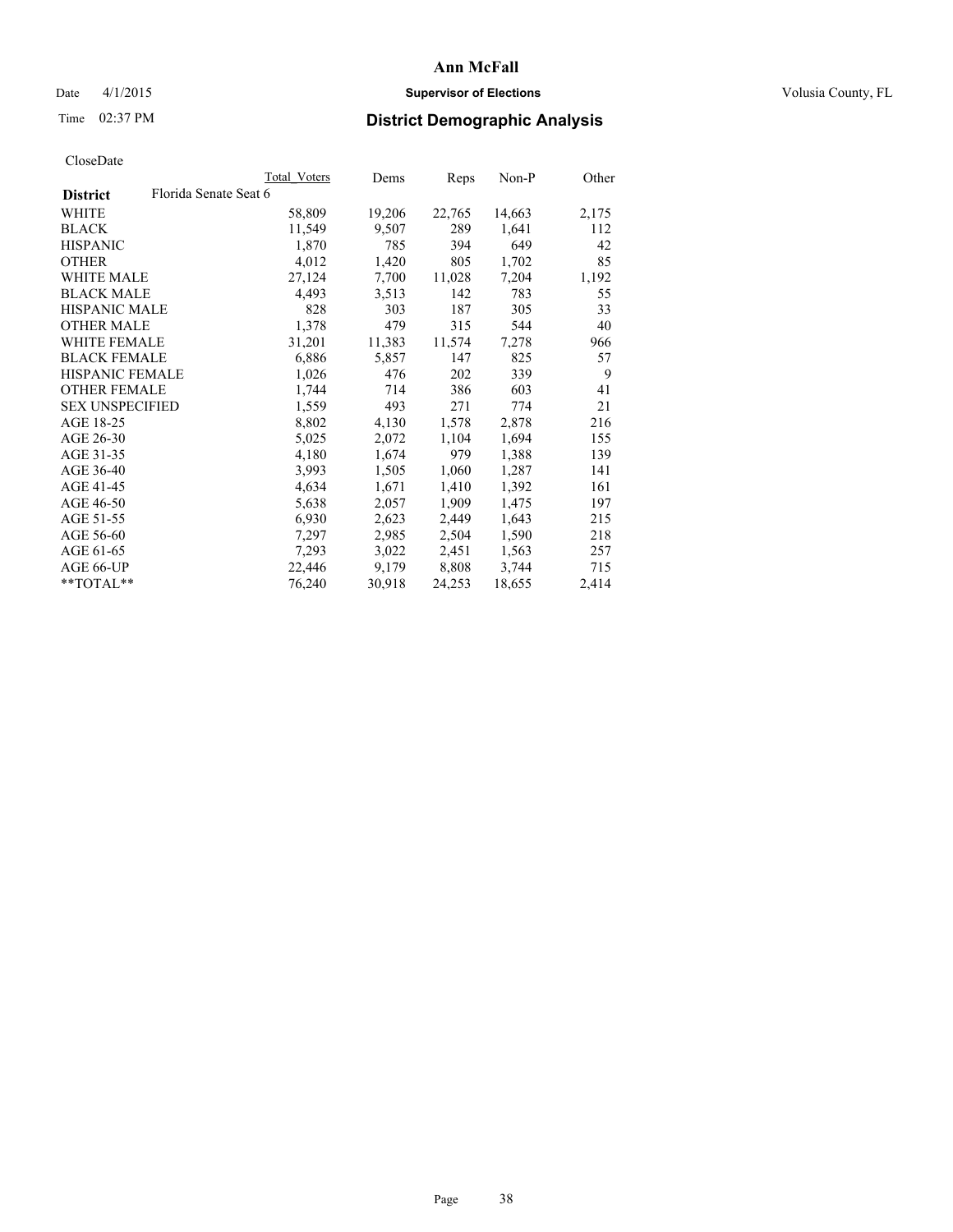## Date 4/1/2015 **Supervisor of Elections Supervisor of Elections** Volusia County, FL

## Time 02:37 PM **District Demographic Analysis**

|                        |                       | Total Voters | Dems   | <b>Reps</b> | Non-P  | Other |
|------------------------|-----------------------|--------------|--------|-------------|--------|-------|
| <b>District</b>        | Florida Senate Seat 8 |              |        |             |        |       |
| WHITE                  |                       | 184,742      | 58,206 | 71,952      | 47,130 | 7,454 |
| <b>BLACK</b>           |                       | 16,547       | 13,084 | 576         | 2,657  | 230   |
| <b>HISPANIC</b>        |                       | 17,742       | 8,135  | 2,898       | 6,347  | 362   |
| <b>OTHER</b>           |                       | 10,491       | 3,273  | 2,206       | 4,717  | 295   |
| WHITE MALE             |                       | 85,272       | 23,377 | 34,994      | 22,835 | 4,066 |
| <b>BLACK MALE</b>      |                       | 6,740        | 5,028  | 318         | 1,246  | 148   |
| <b>HISPANIC MALE</b>   |                       | 8,129        | 3,577  | 1,401       | 2,950  | 201   |
| OTHER MALE             |                       | 3,682        | 1,162  | 856         | 1,526  | 138   |
| <b>WHITE FEMALE</b>    |                       | 97,915       | 34,378 | 36,426      | 23,769 | 3,342 |
| <b>BLACK FEMALE</b>    |                       | 9,614        | 7.918  | 248         | 1,366  | 82    |
| <b>HISPANIC FEMALE</b> |                       | 9,375        | 4,454  | 1,469       | 3,296  | 156   |
| <b>OTHER FEMALE</b>    |                       | 4,365        | 1,629  | 945         | 1,672  | 119   |
| <b>SEX UNSPECIFIED</b> |                       | 4,428        | 1,175  | 974         | 2,190  | 89    |
| AGE 18-25              |                       | 21,661       | 6,785  | 4,965       | 9,050  | 861   |
| AGE 26-30              |                       | 15,205       | 4,965  | 3,675       | 6,012  | 553   |
| AGE 31-35              |                       | 14,056       | 4,738  | 3,592       | 5,163  | 563   |
| AGE 36-40              |                       | 13,667       | 4,623  | 3,746       | 4,674  | 624   |
| AGE 41-45              |                       | 15,468       | 5,073  | 5,047       | 4,787  | 561   |
| AGE 46-50              |                       | 17,286       | 5,781  | 6,258       | 4,706  | 541   |
| AGE 51-55              |                       | 21,284       | 7,420  | 7,946       | 5,207  | 711   |
| AGE 56-60              |                       | 22,262       | 8,400  | 8,253       | 4,884  | 725   |
| AGE 61-65              |                       | 21,767       | 8,528  | 7,776       | 4,673  | 790   |
| AGE 66-UP              |                       | 66,849       | 26,385 | 26,369      | 11,684 | 2,411 |
| $**TOTAL**$            |                       | 229,522      | 82,698 | 77,632      | 60,851 | 8,341 |
|                        |                       |              |        |             |        |       |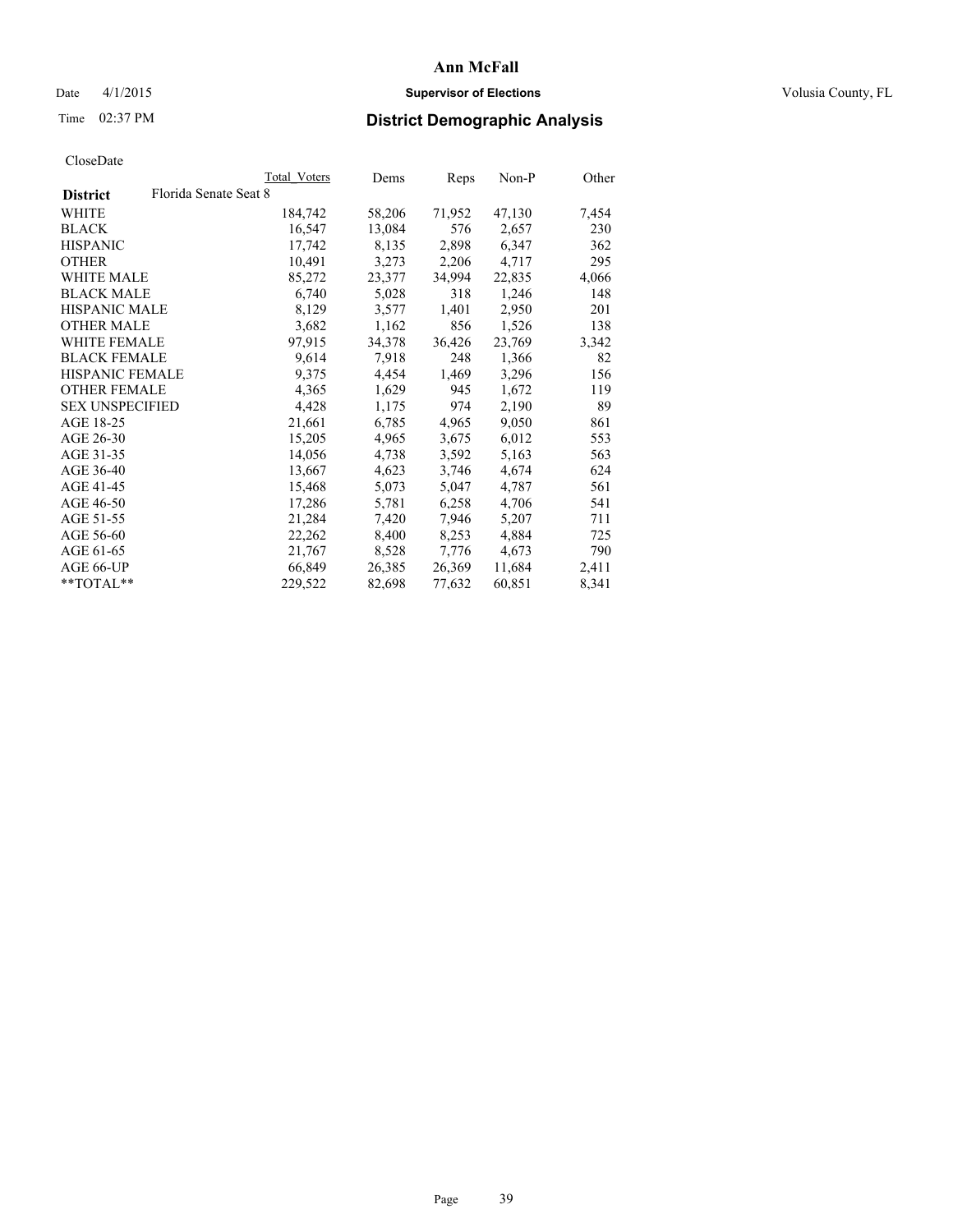## Date 4/1/2015 **Supervisor of Elections Supervisor of Elections** Volusia County, FL

## Time 02:37 PM **District Demographic Analysis**

|                        |                        | Total Voters | Dems   | Reps   | Non-P | Other |
|------------------------|------------------------|--------------|--------|--------|-------|-------|
| <b>District</b>        | Florida Senate Seat 10 |              |        |        |       |       |
| WHITE                  |                        | 23,569       | 6,406  | 10,380 | 5,793 | 990   |
| <b>BLACK</b>           |                        | 1,887        | 1,455  | 91     | 310   | 31    |
| <b>HISPANIC</b>        |                        | 4,686        | 2,163  | 743    | 1,671 | 109   |
| <b>OTHER</b>           |                        | 1,737        | 544    | 414    | 745   | 34    |
| WHITE MALE             |                        | 11,083       | 2,571  | 5,114  | 2,867 | 531   |
| <b>BLACK MALE</b>      |                        | 846          | 609    | 44     | 174   | 19    |
| <b>HISPANIC MALE</b>   |                        | 2,147        | 934    | 377    | 785   | 51    |
| <b>OTHER MALE</b>      |                        | 607          | 198    | 159    | 233   | 17    |
| <b>WHITE FEMALE</b>    |                        | 12,236       | 3,779  | 5,173  | 2,834 | 450   |
| <b>BLACK FEMALE</b>    |                        | 1,019        | 829    | 47     | 131   | 12    |
| <b>HISPANIC FEMALE</b> |                        | 2,472        | 1,197  | 362    | 855   | 58    |
| <b>OTHER FEMALE</b>    |                        | 712          | 265    | 180    | 254   | 13    |
| <b>SEX UNSPECIFIED</b> |                        | 757          | 186    | 172    | 386   | 13    |
| AGE 18-25              |                        | 3,081        | 863    | 789    | 1,313 | 116   |
| AGE 26-30              |                        | 2,092        | 621    | 578    | 812   | 81    |
| AGE 31-35              |                        | 2,094        | 620    | 617    | 776   | 81    |
| AGE 36-40              |                        | 2,171        | 680    | 643    | 761   | 87    |
| AGE 41-45              |                        | 2,486        | 782    | 874    | 723   | 107   |
| AGE 46-50              |                        | 2,738        | 862    | 1,031  | 735   | 110   |
| AGE 51-55              |                        | 3,270        | 978    | 1,378  | 800   | 114   |
| AGE 56-60              |                        | 3,120        | 1,082  | 1,265  | 662   | 111   |
| AGE 61-65              |                        | 2,879        | 1,079  | 1,131  | 580   | 89    |
| AGE 66-UP              |                        | 7,943        | 2,998  | 3,322  | 1,355 | 268   |
| **TOTAL**              |                        | 31,879       | 10,568 | 11,628 | 8,519 | 1,164 |
|                        |                        |              |        |        |       |       |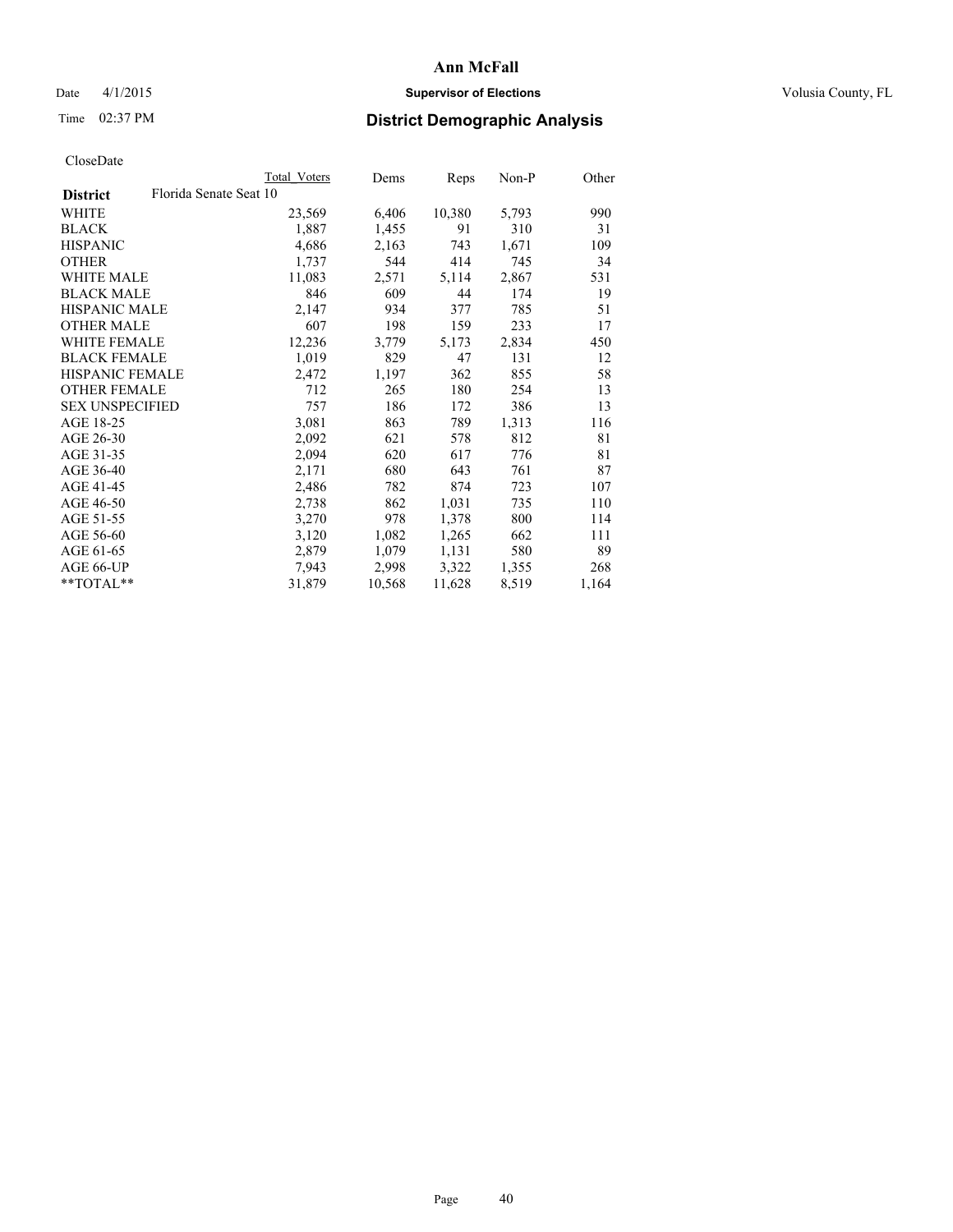## Date 4/1/2015 **Supervisor of Elections Supervisor of Elections** Volusia County, FL

## Time 02:37 PM **District Demographic Analysis**

|                                         | Total Voters | Dems  | Reps  | Non-P | Other          |
|-----------------------------------------|--------------|-------|-------|-------|----------------|
| Daytona Beach Zone 1<br><b>District</b> |              |       |       |       |                |
| WHITE                                   | 4,652        | 1,628 | 1,600 | 1,226 | 198            |
| <b>BLACK</b>                            | 1,229        | 977   | 27    | 207   | 18             |
| <b>HISPANIC</b>                         | 228          | 94    | 45    | 81    | 8              |
| <b>OTHER</b>                            | 371          | 135   | 67    | 155   | 14             |
| WHITE MALE                              | 2,208        | 673   | 798   | 625   | 112            |
| <b>BLACK MALE</b>                       | 495          | 362   | 19    | 99    | 15             |
| <b>HISPANIC MALE</b>                    | 109          | 40    | 23    | 41    | 5              |
| <b>OTHER MALE</b>                       | 141          | 42    | 28    | 62    | 9              |
| WHITE FEMALE                            | 2,410        | 943   | 795   | 587   | 85             |
| <b>BLACK FEMALE</b>                     | 728          | 611   | 8     | 106   | 3              |
| <b>HISPANIC FEMALE</b>                  | 115          | 53    | 21    | 38    | 3              |
| <b>OTHER FEMALE</b>                     | 163          | 79    | 29    | 51    | $\overline{4}$ |
| <b>SEX UNSPECIFIED</b>                  | 111          | 31    | 18    | 60    | $\overline{2}$ |
| AGE 18-25                               | 784          | 376   | 120   | 264   | 24             |
| AGE 26-30                               | 572          | 244   | 100   | 211   | 17             |
| AGE 31-35                               | 372          | 166   | 66    | 123   | 17             |
| AGE 36-40                               | 328          | 139   | 65    | 114   | 10             |
| AGE 41-45                               | 379          | 146   | 102   | 115   | 16             |
| AGE 46-50                               | 457          | 173   | 135   | 132   | 17             |
| AGE 51-55                               | 564          | 235   | 176   | 126   | 27             |
| AGE 56-60                               | 601          | 252   | 184   | 140   | 25             |
| AGE 61-65                               | 591          | 259   | 173   | 141   | 18             |
| AGE 66-UP                               | 1,832        | 844   | 618   | 303   | 67             |
| **TOTAL**                               | 6,480        | 2,834 | 1,739 | 1,669 | 238            |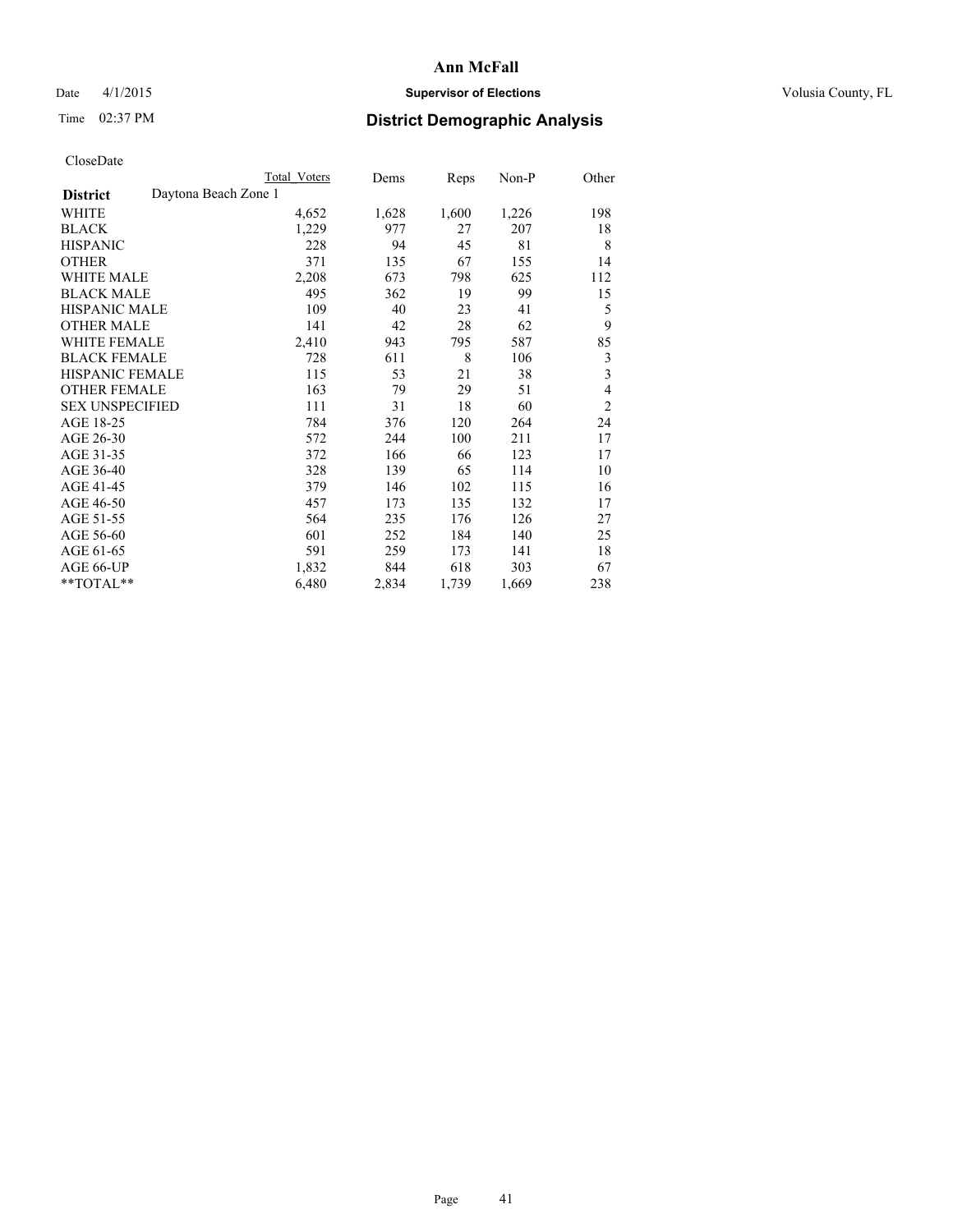## Date 4/1/2015 **Supervisor of Elections Supervisor of Elections** Volusia County, FL

## Time 02:37 PM **District Demographic Analysis**

|                                         | Total Voters | Dems  | Reps  | Non-P | Other            |
|-----------------------------------------|--------------|-------|-------|-------|------------------|
| Daytona Beach Zone 2<br><b>District</b> |              |       |       |       |                  |
| WHITE                                   | 4,256        | 1,568 | 1,458 | 1,073 | 157              |
| <b>BLACK</b>                            | 1,449        | 1,177 | 44    | 214   | 14               |
| <b>HISPANIC</b>                         | 166          | 67    | 27    | 68    | 4                |
| <b>OTHER</b>                            | 334          | 130   | 55    | 142   | 7                |
| <b>WHITE MALE</b>                       | 2,067        | 702   | 741   | 530   | 94               |
| <b>BLACK MALE</b>                       | 571          | 432   | 21    | 112   | 6                |
| HISPANIC MALE                           | 84           | 35    | 12    | 33    | 4                |
| <b>OTHER MALE</b>                       | 116          | 41    | 20    | 53    | $\overline{2}$   |
| <b>WHITE FEMALE</b>                     | 2,145        | 848   | 705   | 530   | 62               |
| <b>BLACK FEMALE</b>                     | 867          | 737   | 23    | 99    | 8                |
| <b>HISPANIC FEMALE</b>                  | 81           | 31    | 15    | 35    | $\boldsymbol{0}$ |
| <b>OTHER FEMALE</b>                     | 166          | 74    | 32    | 55    | 5                |
| <b>SEX UNSPECIFIED</b>                  | 108          | 42    | 15    | 50    | $\mathbf{1}$     |
| AGE 18-25                               | 626          | 302   | 98    | 208   | 18               |
| AGE 26-30                               | 451          | 211   | 72    | 153   | 15               |
| AGE 31-35                               | 360          | 164   | 69    | 116   | 11               |
| AGE 36-40                               | 333          | 152   | 72    | 102   | 7                |
| AGE 41-45                               | 356          | 161   | 79    | 105   | 11               |
| AGE 46-50                               | 504          | 199   | 132   | 154   | 19               |
| AGE 51-55                               | 638          | 273   | 185   | 153   | 27               |
| AGE 56-60                               | 651          | 336   | 168   | 131   | 16               |
| AGE 61-65                               | 622          | 310   | 158   | 141   | 13               |
| AGE 66-UP                               | 1,664        | 834   | 551   | 234   | 45               |
| **TOTAL**                               | 6,205        | 2,942 | 1,584 | 1,497 | 182              |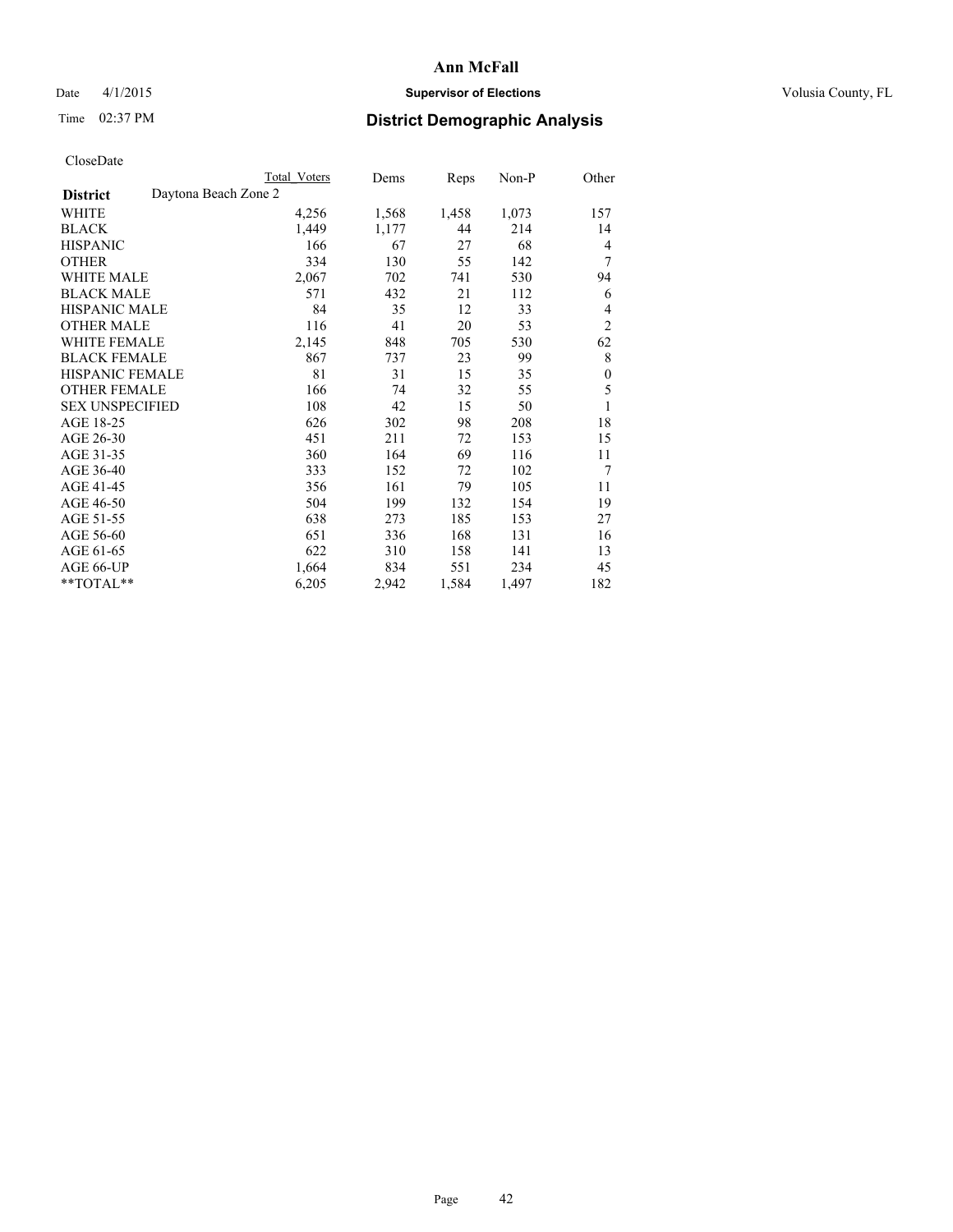## Date 4/1/2015 **Supervisor of Elections Supervisor of Elections** Volusia County, FL

## Time 02:37 PM **District Demographic Analysis**

|                                         | <b>Total Voters</b> | Dems  | Reps  | Non-P | Other          |
|-----------------------------------------|---------------------|-------|-------|-------|----------------|
| Daytona Beach Zone 3<br><b>District</b> |                     |       |       |       |                |
| WHITE                                   | 3,674               | 1,324 | 1,069 | 1,120 | 161            |
| <b>BLACK</b>                            | 2,073               | 1,744 | 40    | 275   | 14             |
| <b>HISPANIC</b>                         | 193                 | 99    | 28    | 63    | 3              |
| <b>OTHER</b>                            | 499                 | 213   | 40    | 234   | 12             |
| <b>WHITE MALE</b>                       | 1,855               | 571   | 578   | 599   | 107            |
| <b>BLACK MALE</b>                       | 598                 | 495   | 17    | 80    | 6              |
| HISPANIC MALE                           | 92                  | 49    | 14    | 27    | $\overline{c}$ |
| <b>OTHER MALE</b>                       | 127                 | 54    | 17    | 52    | $\overline{4}$ |
| <b>WHITE FEMALE</b>                     | 1,784               | 740   | 485   | 505   | 54             |
| <b>BLACK FEMALE</b>                     | 1,421               | 1,209 | 23    | 181   | 8              |
| <b>HISPANIC FEMALE</b>                  | 97                  | 49    | 14    | 33    | 1              |
| <b>OTHER FEMALE</b>                     | 231                 | 120   | 13    | 93    | 5              |
| <b>SEX UNSPECIFIED</b>                  | 234                 | 93    | 16    | 122   | $\overline{3}$ |
| AGE 18-25                               | 1,807               | 1,275 | 82    | 432   | 18             |
| AGE 26-30                               | 512                 | 260   | 67    | 163   | 22             |
| AGE 31-35                               | 326                 | 136   | 50    | 124   | 16             |
| AGE 36-40                               | 274                 | 114   | 44    | 107   | 9              |
| AGE 41-45                               | 265                 | 106   | 54    | 99    | 6              |
| AGE 46-50                               | 371                 | 165   | 76    | 117   | 13             |
| AGE 51-55                               | 472                 | 196   | 117   | 145   | 14             |
| AGE 56-60                               | 539                 | 254   | 147   | 124   | 14             |
| AGE 61-65                               | 545                 | 240   | 161   | 123   | 21             |
| AGE 66-UP                               | 1,328               | 634   | 379   | 258   | 57             |
| **TOTAL**                               | 6,439               | 3,380 | 1,177 | 1,692 | 190            |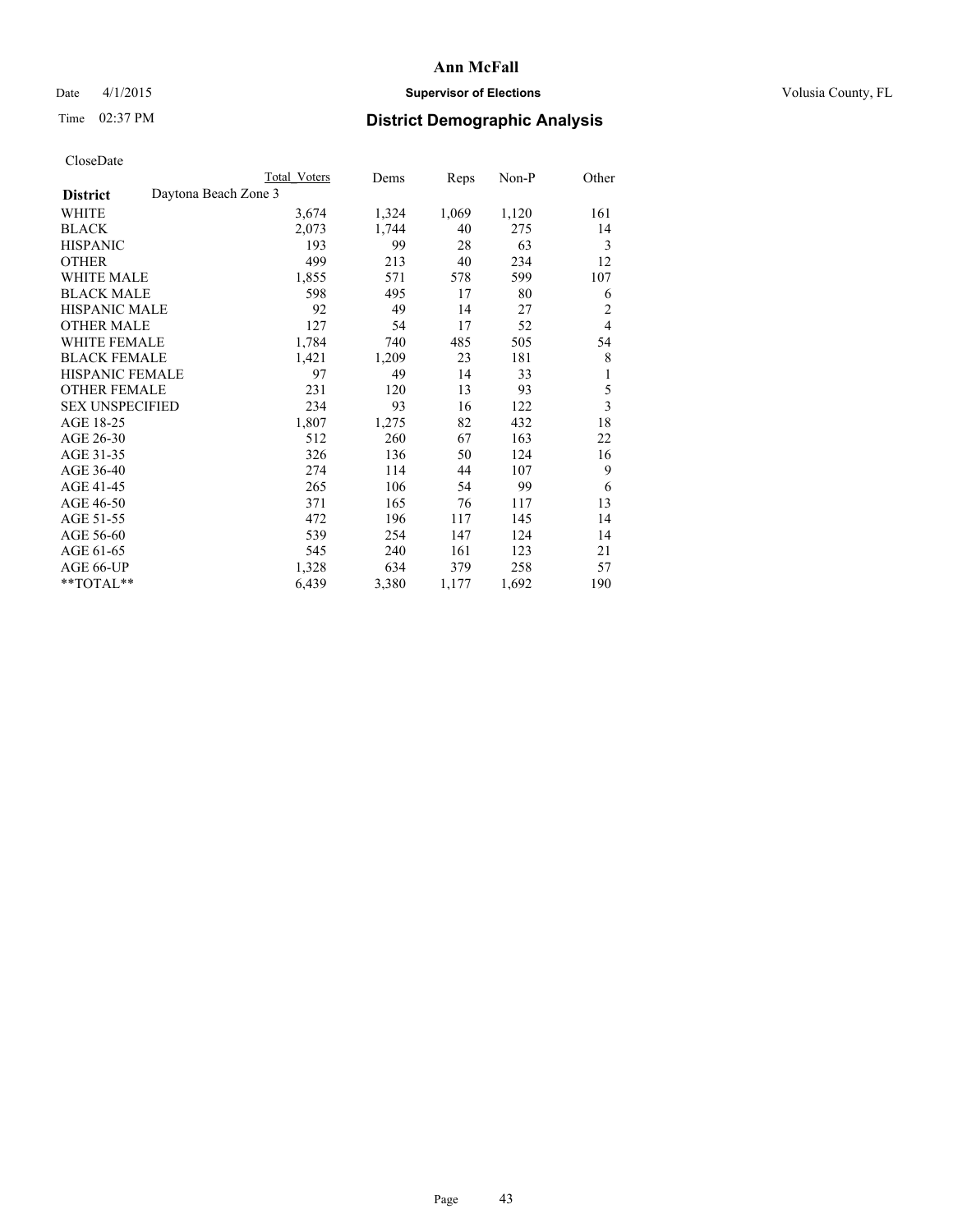## Date 4/1/2015 **Supervisor of Elections Supervisor of Elections** Volusia County, FL

## Time 02:37 PM **District Demographic Analysis**

|                                         | <b>Total Voters</b> | Dems  | Reps  | Non-P | Other |
|-----------------------------------------|---------------------|-------|-------|-------|-------|
| Daytona Beach Zone 4<br><b>District</b> |                     |       |       |       |       |
| WHITE                                   | 6,243               | 1,776 | 2,707 | 1,513 | 247   |
| <b>BLACK</b>                            | 1,016               | 789   | 31    | 183   | 13    |
| <b>HISPANIC</b>                         | 282                 | 118   | 55    | 102   | 7     |
| <b>OTHER</b>                            | 431                 | 113   | 96    | 210   | 12    |
| <b>WHITE MALE</b>                       | 2,914               | 702   | 1,331 | 736   | 145   |
| <b>BLACK MALE</b>                       | 424                 | 307   | 24    | 86    | 7     |
| <b>HISPANIC MALE</b>                    | 113                 | 41    | 25    | 44    | 3     |
| <b>OTHER MALE</b>                       | 161                 | 36    | 40    | 80    | 5     |
| <b>WHITE FEMALE</b>                     | 3,297               | 1,065 | 1,367 | 766   | 99    |
| <b>BLACK FEMALE</b>                     | 585                 | 477   | 7     | 95    | 6     |
| <b>HISPANIC FEMALE</b>                  | 167                 | 76    | 30    | 57    | 4     |
| <b>OTHER FEMALE</b>                     | 213                 | 63    | 47    | 96    | 7     |
| <b>SEX UNSPECIFIED</b>                  | 97                  | 29    | 17    | 48    | 3     |
| AGE 18-25                               | 864                 | 336   | 196   | 307   | 25    |
| AGE 26-30                               | 689                 | 235   | 189   | 234   | 31    |
| AGE 31-35                               | 602                 | 213   | 162   | 210   | 17    |
| AGE 36-40                               | 457                 | 178   | 137   | 132   | 10    |
| AGE 41-45                               | 483                 | 162   | 173   | 136   | 12    |
| AGE 46-50                               | 460                 | 157   | 156   | 128   | 19    |
| AGE 51-55                               | 586                 | 204   | 228   | 139   | 15    |
| AGE 56-60                               | 646                 | 246   | 242   | 142   | 16    |
| AGE 61-65                               | 708                 | 235   | 281   | 160   | 32    |
| AGE 66-UP                               | 2,476               | 830   | 1,125 | 420   | 101   |
| $*$ $TOTAL**$                           | 7,972               | 2,796 | 2,889 | 2,008 | 279   |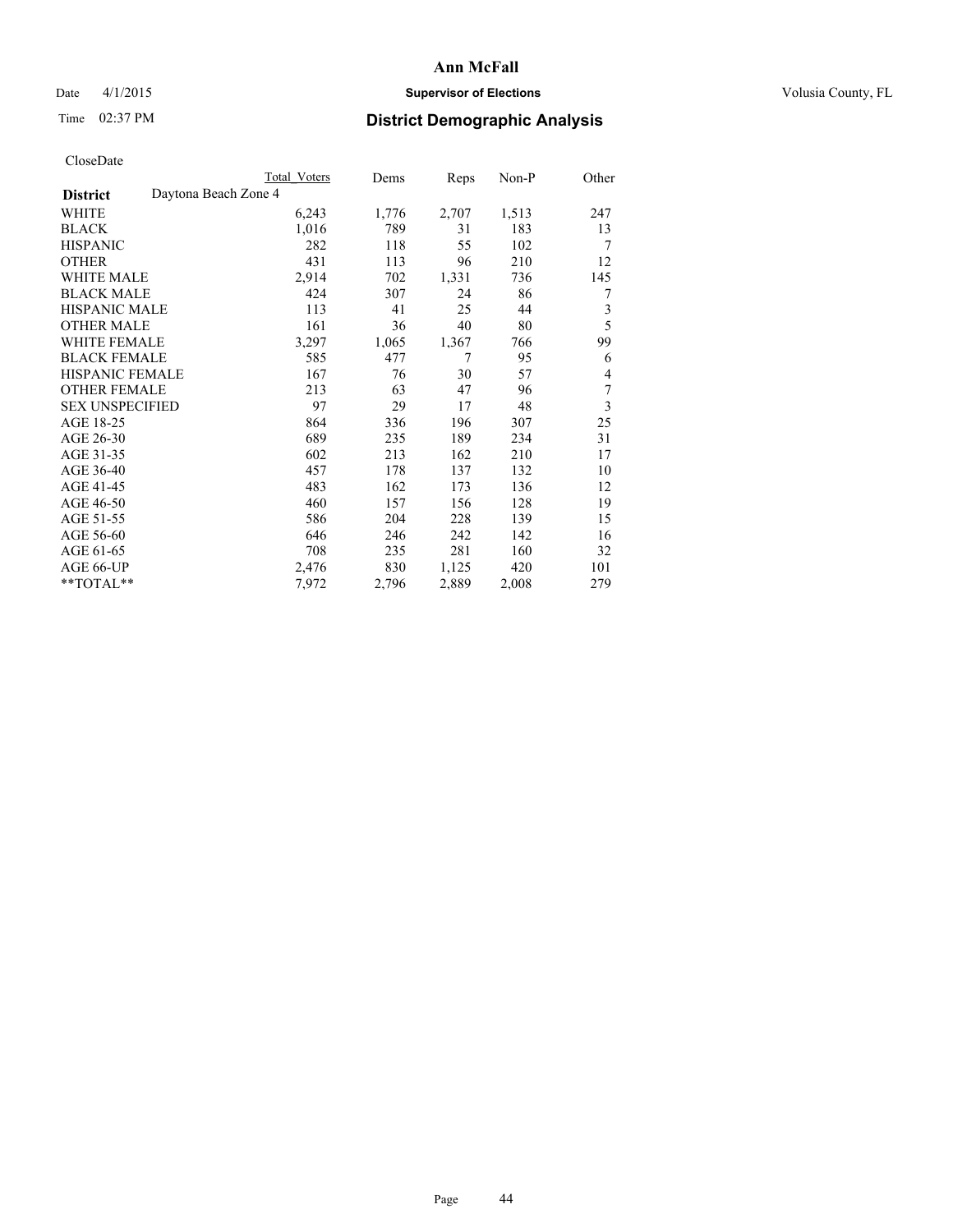## Date 4/1/2015 **Supervisor of Elections Supervisor of Elections** Volusia County, FL

| <b>Total Voters</b> | Dems                 | Reps | $Non-P$ | Other |
|---------------------|----------------------|------|---------|-------|
|                     |                      |      |         |       |
| 2,193               | 767                  | 705  | 637     | 84    |
| 3.932               | 3,330                | 78   | 492     | 32    |
| 221                 | 116                  | 28   | 68      | 9     |
| 407                 | 206                  | 35   | 159     | 7     |
| 1,027               | 300                  | 377  | 300     | 50    |
| 1,458               | 1,186                | 33   | 220     | 19    |
| 109                 | 48                   | 14   | 39      | 8     |
| 122                 | 67                   | 6    | 46      | 3     |
| 1,154               | 464                  | 327  | 329     | 34    |
| 2,427               | 2,104                | 45   | 265     | 13    |
| 112                 | 68                   | 14   | 29      | 1     |
| 189                 | 96                   | 24   | 66      | 3     |
| 155                 | 86                   | 6    | 62      | 1     |
| 1,154               | 693                  | 92   | 345     | 24    |
| 783                 | 461                  | 83   | 219     | 20    |
| 579                 | 360                  | 63   | 144     | 12    |
| 438                 | 288                  | 41   | 99      | 10    |
| 485                 | 318                  | 52   | 109     | 6     |
| 510                 | 350                  | 61   | 88      | 11    |
| 564                 | 390                  | 72   | 90      | 12    |
| 512                 | 369                  | 74   | 62      | 7     |
| 490                 | 332                  | 81   | 63      | 14    |
| 1,238               | 858                  | 227  | 137     | 16    |
| 6,753               | 4,419                | 846  | 1,356   | 132   |
|                     | Daytona Beach Zone 5 |      |         |       |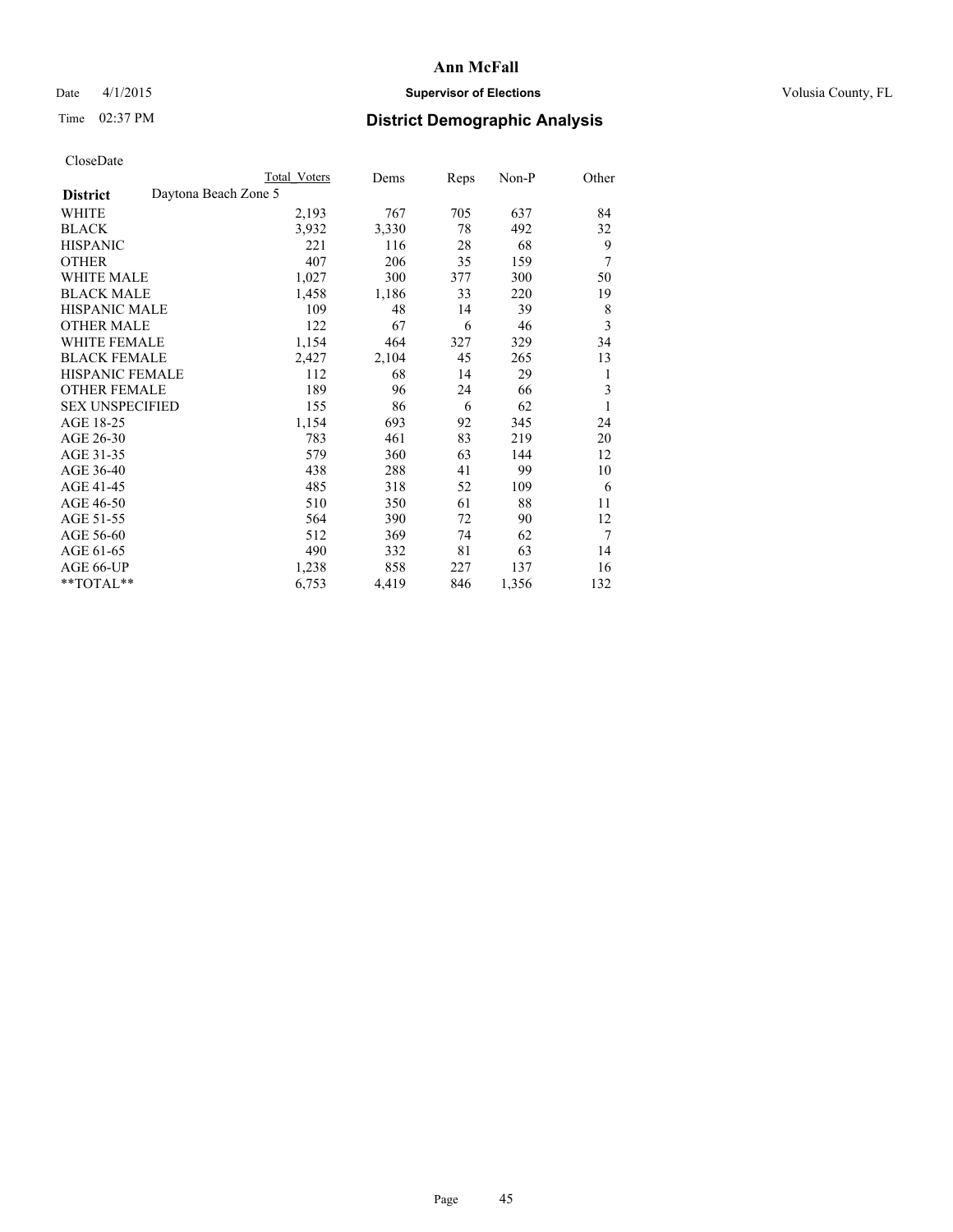## Date 4/1/2015 **Supervisor of Elections Supervisor of Elections** Volusia County, FL

|                                         | Total Voters | Dems  | <b>Reps</b> | Non-P | Other          |
|-----------------------------------------|--------------|-------|-------------|-------|----------------|
| Daytona Beach Zone 6<br><b>District</b> |              |       |             |       |                |
| WHITE                                   | 1,251        | 451   | 370         | 370   | 60             |
| <b>BLACK</b>                            | 3,959        | 3,330 | 87          | 521   | 21             |
| <b>HISPANIC</b>                         | 194          | 98    | 20          | 72    | $\overline{4}$ |
| <b>OTHER</b>                            | 379          | 208   | 25          | 141   | 5              |
| <b>WHITE MALE</b>                       | 618          | 174   | 210         | 192   | 42             |
| <b>BLACK MALE</b>                       | 1,722        | 1,399 | 49          | 265   | 9              |
| <b>HISPANIC MALE</b>                    | 96           | 42    | 8           | 44    | $\overline{c}$ |
| <b>OTHER MALE</b>                       | 151          | 87    | 16          | 46    | $\overline{2}$ |
| <b>WHITE FEMALE</b>                     | 622          | 272   | 158         | 175   | 17             |
| <b>BLACK FEMALE</b>                     | 2,164        | 1,871 | 36          | 245   | 12             |
| HISPANIC FEMALE                         | 94           | 55    | 12          | 25    | $\overline{2}$ |
| <b>OTHER FEMALE</b>                     | 130          | 82    | 7           | 39    | $\overline{c}$ |
| <b>SEX UNSPECIFIED</b>                  | 186          | 105   | 6           | 73    | $\overline{c}$ |
| AGE 18-25                               | 1,389        | 927   | 89          | 358   | 15             |
| AGE 26-30                               | 613          | 398   | 49          | 156   | 10             |
| AGE 31-35                               | 440          | 283   | 40          | 109   | 8              |
| AGE 36-40                               | 377          | 245   | 27          | 101   | 4              |
| AGE 41-45                               | 328          | 234   | 29          | 57    | 8              |
| AGE 46-50                               | 403          | 295   | 28          | 72    | 8              |
| AGE 51-55                               | 446          | 315   | 45          | 78    | 8              |
| AGE 56-60                               | 440          | 330   | 51          | 53    | 6              |
| AGE 61-65                               | 387          | 263   | 55          | 58    | 11             |
| AGE 66-UP                               | 960          | 797   | 89          | 62    | 12             |
| **TOTAL**                               | 5,783        | 4,087 | 502         | 1,104 | 90             |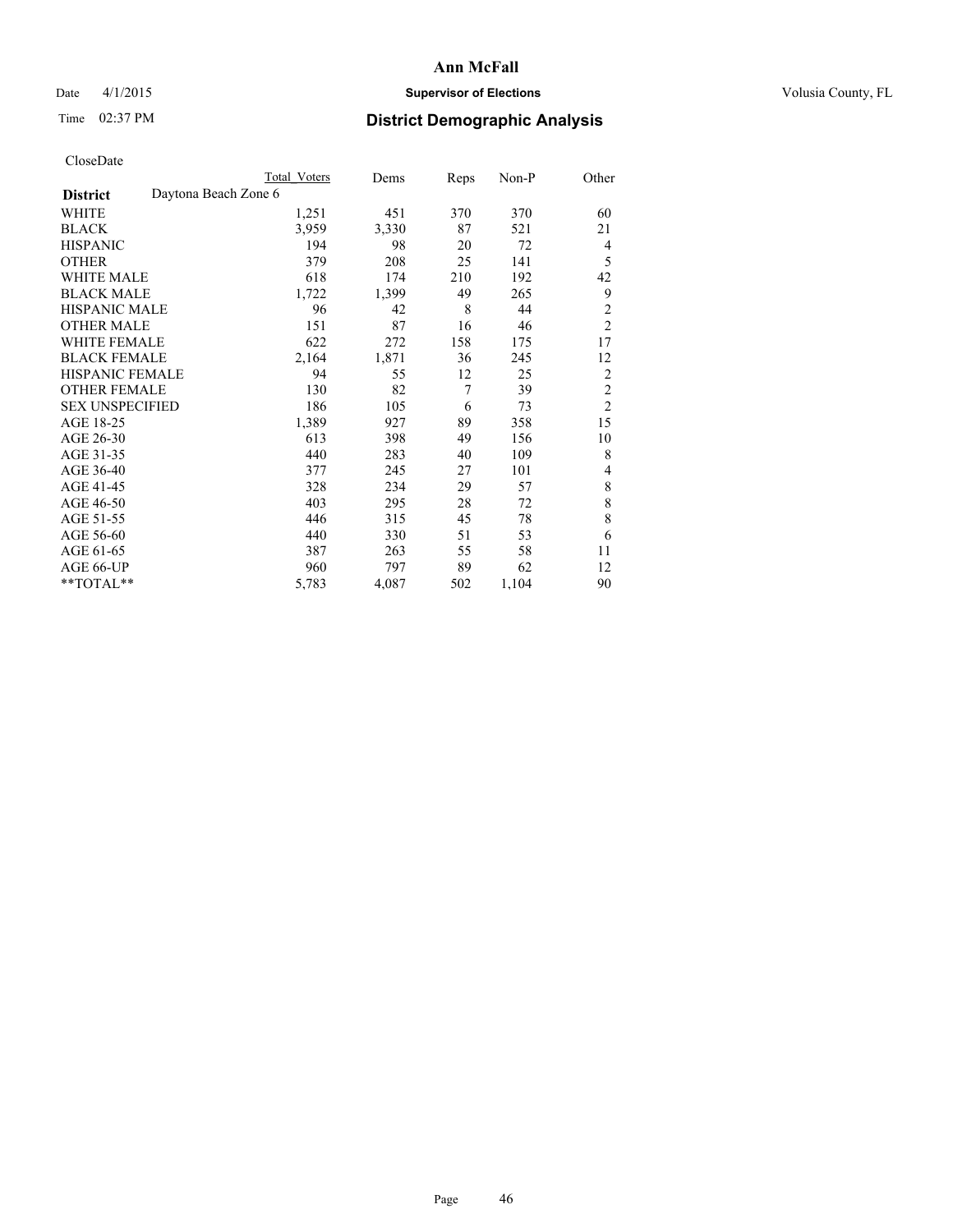## Date 4/1/2015 **Supervisor of Elections Supervisor of Elections** Volusia County, FL

## Time 02:37 PM **District Demographic Analysis**

|                        | <b>Total Voters</b>  | Dems  | Reps           | Non-P | Other            |
|------------------------|----------------------|-------|----------------|-------|------------------|
| <b>District</b>        | Daytona Beach Shores |       |                |       |                  |
| WHITE                  | 3,629                | 918   | 1,717          | 839   | 155              |
| <b>BLACK</b>           | 59                   | 35    | 6              | 14    | 4                |
| <b>HISPANIC</b>        | 82                   | 18    | 36             | 26    | 2                |
| <b>OTHER</b>           | 195                  | 56    | 62             | 69    | 8                |
| <b>WHITE MALE</b>      | 1,739                | 391   | 826            | 438   | 84               |
| <b>BLACK MALE</b>      | 28                   | 18    | $\overline{2}$ | 6     | 2                |
| <b>HISPANIC MALE</b>   | 37                   | 5     | 19             | 13    | $\boldsymbol{0}$ |
| <b>OTHER MALE</b>      | 76                   | 22    | 26             | 25    | 3                |
| <b>WHITE FEMALE</b>    | 1,859                | 517   | 875            | 399   | 68               |
| <b>BLACK FEMALE</b>    | 30                   | 17    | $\overline{4}$ | 7     | $\overline{2}$   |
| <b>HISPANIC FEMALE</b> | 44                   | 13    | 16             | 13    | $\overline{2}$   |
| <b>OTHER FEMALE</b>    | 94                   | 31    | 28             | 30    | 5                |
| <b>SEX UNSPECIFIED</b> | 58                   | 13    | 25             | 17    | 3                |
| AGE 18-25              | 131                  | 25    | 46             | 51    | 9                |
| AGE 26-30              | 111                  | 25    | 45             | 33    | 8                |
| AGE 31-35              | 99                   | 22    | 28             | 42    | 7                |
| AGE 36-40              | 102                  | 33    | 32             | 28    | 9                |
| AGE 41-45              | 116                  | 24    | 37             | 49    | 6                |
| AGE 46-50              | 200                  | 48    | 87             | 60    | 5                |
| AGE 51-55              | 287                  | 73    | 125            | 72    | 17               |
| AGE 56-60              | 335                  | 78    | 169            | 79    | 9                |
| AGE 61-65              | 471                  | 118   | 210            | 124   | 19               |
| AGE 66-UP              | 2,113                | 581   | 1,042          | 410   | 80               |
| **TOTAL**              | 3,965                | 1,027 | 1,821          | 948   | 169              |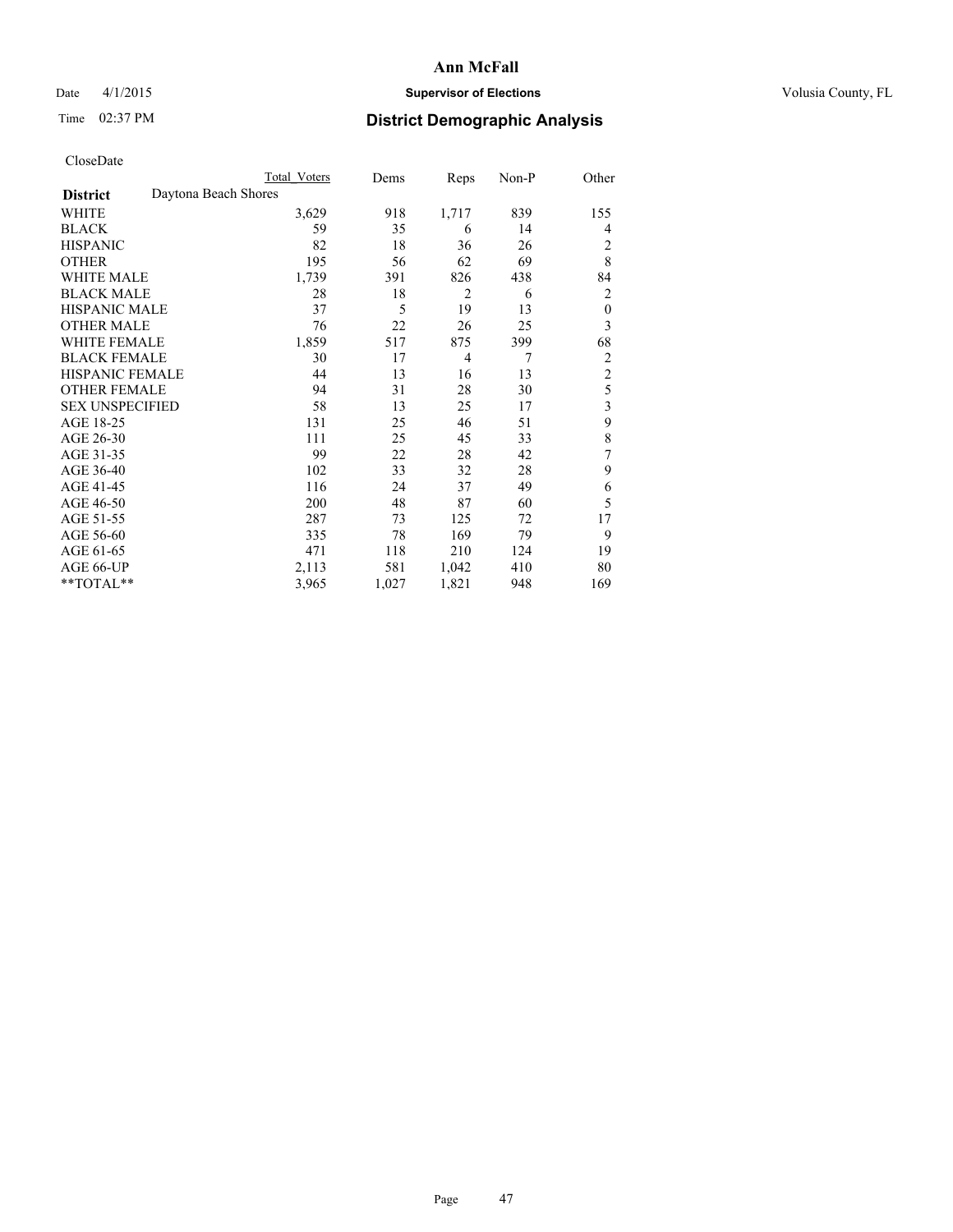## Date 4/1/2015 **Supervisor of Elections Supervisor of Elections** Volusia County, FL

## Time 02:37 PM **District Demographic Analysis**

|                        |        | Total Voters | Dems  | Reps  | Non-P | Other |
|------------------------|--------|--------------|-------|-------|-------|-------|
| <b>District</b>        | DeBary |              |       |       |       |       |
| WHITE                  |        | 11,821       | 3,070 | 5,473 | 2,781 | 497   |
| <b>BLACK</b>           |        | 480          | 371   | 20    | 78    | 11    |
| <b>HISPANIC</b>        |        | 980          | 392   | 243   | 325   | 20    |
| <b>OTHER</b>           |        | 734          | 217   | 190   | 309   | 18    |
| <b>WHITE MALE</b>      |        | 5,565        | 1,222 | 2,687 | 1,384 | 272   |
| <b>BLACK MALE</b>      |        | 218          | 155   | 5     | 51    | 7     |
| <b>HISPANIC MALE</b>   |        | 430          | 157   | 118   | 144   | 11    |
| <b>OTHER MALE</b>      |        | 243          | 72    | 73    | 89    | 9     |
| <b>WHITE FEMALE</b>    |        | 6,142        | 1,827 | 2,742 | 1,353 | 220   |
| <b>BLACK FEMALE</b>    |        | 255          | 211   | 15    | 25    | 4     |
| <b>HISPANIC FEMALE</b> |        | 534          | 226   | 124   | 175   | 9     |
| <b>OTHER FEMALE</b>    |        | 320          | 110   | 89    | 113   | 8     |
| <b>SEX UNSPECIFIED</b> |        | 308          | 70    | 73    | 159   | 6     |
| AGE 18-25              |        | 1,147        | 263   | 365   | 471   | 48    |
| AGE 26-30              |        | 718          | 179   | 233   | 286   | 20    |
| AGE 31-35              |        | 797          | 210   | 274   | 279   | 34    |
| AGE 36-40              |        | 861          | 239   | 323   | 270   | 29    |
| AGE 41-45              |        | 1,013        | 270   | 396   | 291   | 56    |
| AGE 46-50              |        | 1,136        | 294   | 499   | 295   | 48    |
| AGE 51-55              |        | 1,383        | 356   | 649   | 326   | 52    |
| AGE 56-60              |        | 1,408        | 418   | 639   | 306   | 45    |
| AGE 61-65              |        | 1,428        | 485   | 621   | 273   | 49    |
| AGE 66-UP              |        | 4,120        | 1,334 | 1,927 | 694   | 165   |
| **TOTAL**              |        | 14,015       | 4,050 | 5,926 | 3,493 | 546   |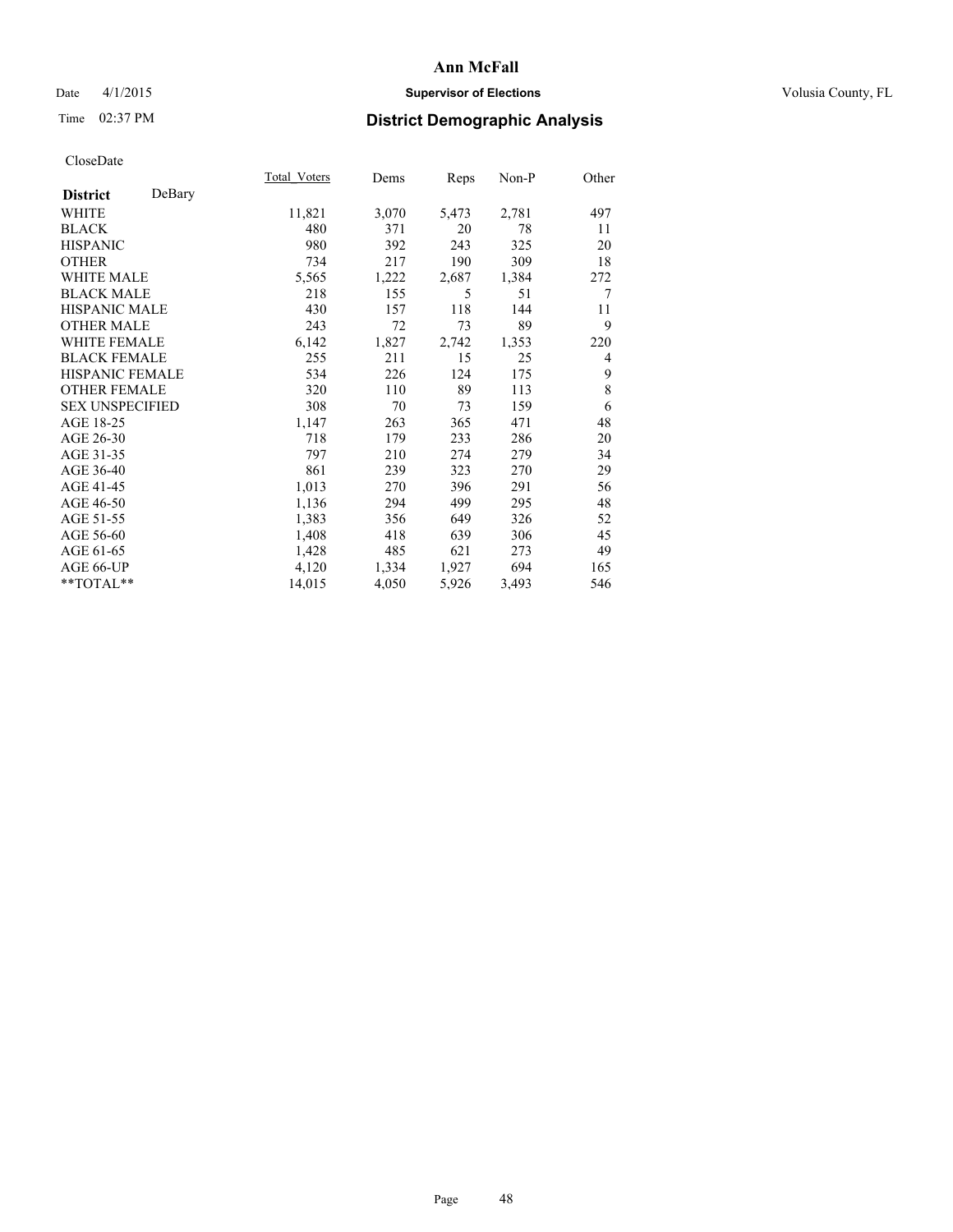## Date 4/1/2015 **Supervisor of Elections Supervisor of Elections** Volusia County, FL

## Time 02:37 PM **District Demographic Analysis**

|                        |        | Total Voters | Dems  | <b>Reps</b> | Non-P | Other |
|------------------------|--------|--------------|-------|-------------|-------|-------|
| <b>District</b>        | DeLand |              |       |             |       |       |
| WHITE                  |        | 12,865       | 4,045 | 5,172       | 3,069 | 579   |
| <b>BLACK</b>           |        | 2,513        | 2,013 | 86          | 375   | 39    |
| <b>HISPANIC</b>        |        | 1,248        | 522   | 215         | 475   | 36    |
| <b>OTHER</b>           |        | 896          | 297   | 174         | 396   | 29    |
| <b>WHITE MALE</b>      |        | 5,647        | 1,527 | 2,339       | 1,481 | 300   |
| <b>BLACK MALE</b>      |        | 953          | 726   | 40          | 160   | 27    |
| <b>HISPANIC MALE</b>   |        | 506          | 205   | 95          | 189   | 17    |
| <b>OTHER MALE</b>      |        | 296          | 106   | 60          | 118   | 12    |
| <b>WHITE FEMALE</b>    |        | 7,119        | 2,490 | 2,800       | 1,552 | 277   |
| <b>BLACK FEMALE</b>    |        | 1,528        | 1,266 | 43          | 207   | 12    |
| <b>HISPANIC FEMALE</b> |        | 728          | 313   | 117         | 280   | 18    |
| <b>OTHER FEMALE</b>    |        | 378          | 139   | 75          | 150   | 14    |
| <b>SEX UNSPECIFIED</b> |        | 367          | 105   | 78          | 178   | 6     |
| AGE 18-25              |        | 2,094        | 727   | 422         | 862   | 83    |
| AGE 26-30              |        | 1,175        | 431   | 267         | 440   | 37    |
| AGE 31-35              |        | 1,111        | 404   | 299         | 357   | 51    |
| AGE 36-40              |        | 1,173        | 425   | 312         | 368   | 68    |
| AGE 41-45              |        | 1,264        | 480   | 383         | 357   | 44    |
| AGE 46-50              |        | 1,257        | 496   | 439         | 289   | 33    |
| AGE 51-55              |        | 1,394        | 578   | 492         | 268   | 56    |
| AGE 56-60              |        | 1,467        | 617   | 497         | 302   | 51    |
| AGE 61-65              |        | 1,511        | 656   | 520         | 274   | 61    |
| AGE 66-UP              |        | 5,075        | 2,063 | 2,016       | 797   | 199   |
| $*$ $TOTAL**$          |        | 17,522       | 6,877 | 5,647       | 4,315 | 683   |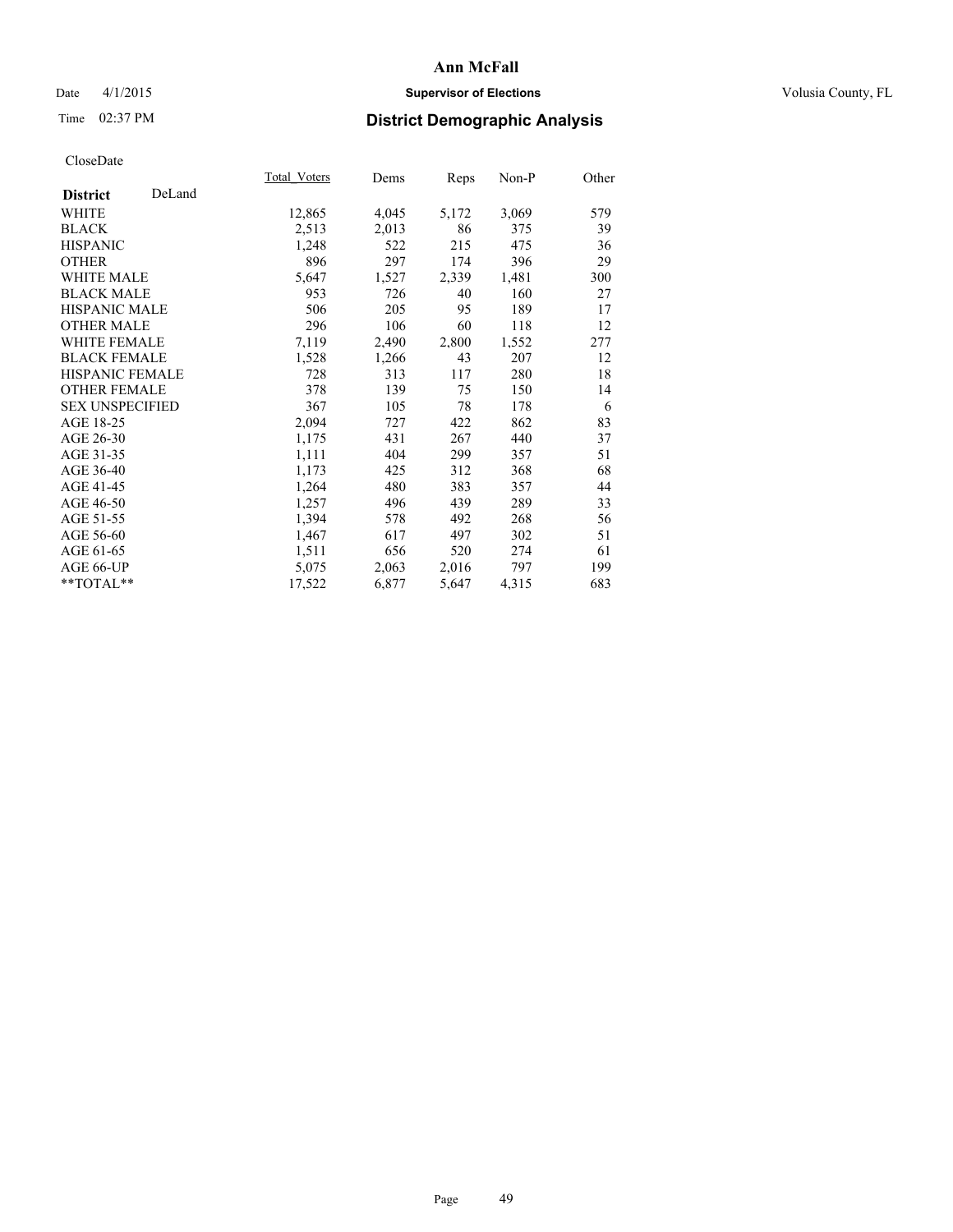## Date 4/1/2015 **Supervisor of Elections Supervisor of Elections** Volusia County, FL

## Time 02:37 PM **District Demographic Analysis**

|                        |                | <b>Total Voters</b> | Dems  | <b>Reps</b> | Non-P | Other          |
|------------------------|----------------|---------------------|-------|-------------|-------|----------------|
| <b>District</b>        | Deltona Zone 1 |                     |       |             |       |                |
| WHITE                  |                | 4,898               | 1,514 | 1,760       | 1,401 | 223            |
| <b>BLACK</b>           |                | 966                 | 719   | 49          | 180   | 18             |
| <b>HISPANIC</b>        |                | 2,144               | 1,081 | 278         | 751   | 34             |
| <b>OTHER</b>           |                | 518                 | 168   | 84          | 252   | 14             |
| WHITE MALE             |                | 2,286               | 615   | 852         | 694   | 125            |
| <b>BLACK MALE</b>      |                | 431                 | 304   | 29          | 86    | 12             |
| <b>HISPANIC MALE</b>   |                | 984                 | 492   | 122         | 353   | 17             |
| OTHER MALE             |                | 172                 | 58    | 32          | 76    | 6              |
| <b>WHITE FEMALE</b>    |                | 2,566               | 889   | 894         | 687   | 96             |
| <b>BLACK FEMALE</b>    |                | 525                 | 410   | 19          | 90    | 6              |
| HISPANIC FEMALE        |                | 1,128               | 575   | 153         | 383   | 17             |
| <b>OTHER FEMALE</b>    |                | 210                 | 79    | 36          | 89    | 6              |
| <b>SEX UNSPECIFIED</b> |                | 224                 | 60    | 34          | 126   | $\overline{4}$ |
| AGE 18-25              |                | 1,148               | 404   | 192         | 510   | 42             |
| AGE 26-30              |                | 733                 | 262   | 145         | 304   | 22             |
| AGE 31-35              |                | 787                 | 285   | 188         | 286   | 28             |
| AGE 36-40              |                | 763                 | 331   | 139         | 262   | 31             |
| AGE 41-45              |                | 777                 | 275   | 231         | 249   | 22             |
| AGE 46-50              |                | 787                 | 290   | 257         | 208   | 32             |
| AGE 51-55              |                | 847                 | 341   | 260         | 223   | 23             |
| AGE 56-60              |                | 767                 | 306   | 252         | 184   | 25             |
| AGE 61-65              |                | 620                 | 309   | 155         | 130   | 26             |
| AGE 66-UP              |                | 1,295               | 679   | 351         | 227   | 38             |
| **TOTAL**              |                | 8,526               | 3,482 | 2,171       | 2,584 | 289            |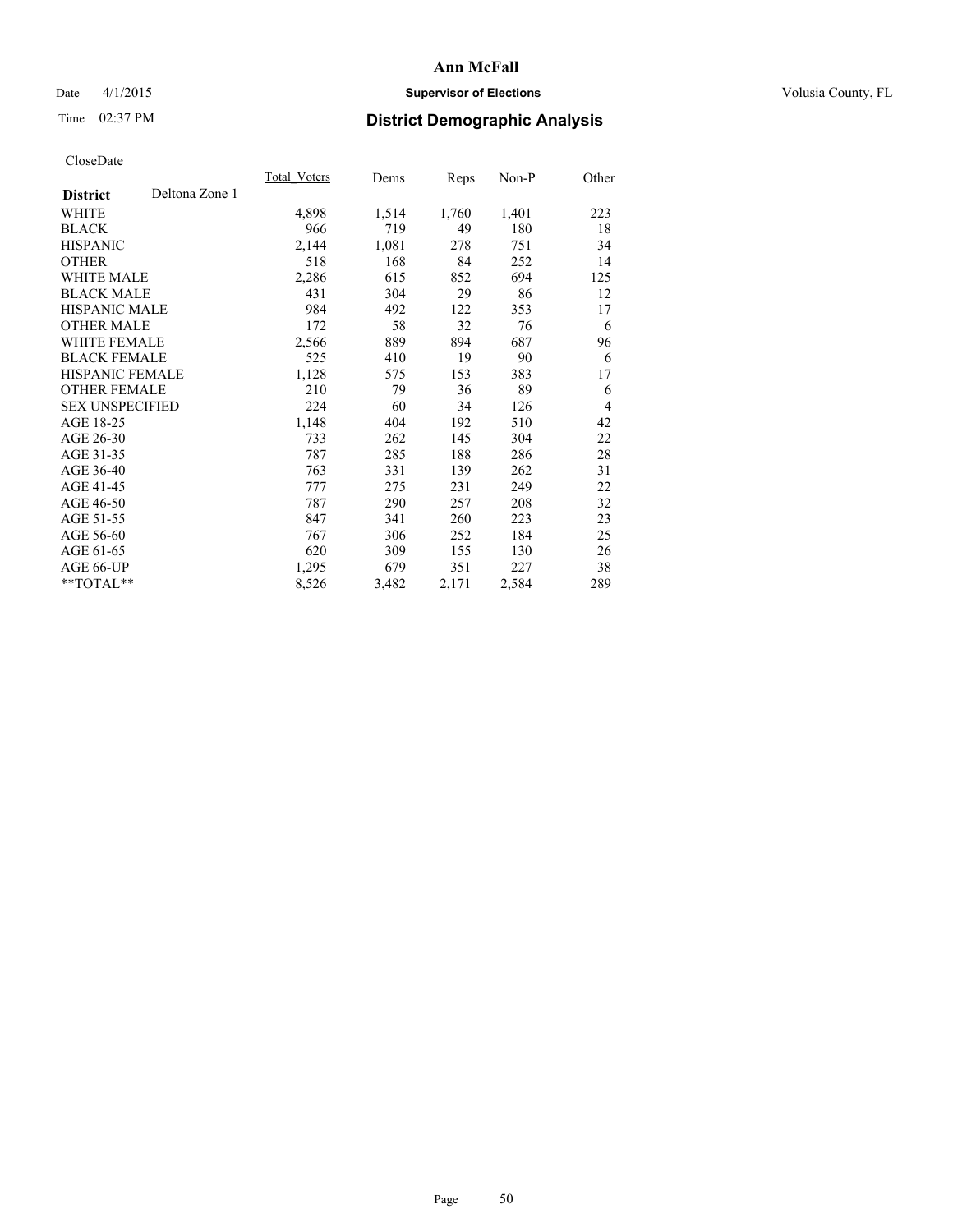## Date 4/1/2015 **Supervisor of Elections Supervisor of Elections** Volusia County, FL

## Time 02:37 PM **District Demographic Analysis**

|                        |                | Total Voters | Dems  | <b>Reps</b> | Non-P | Other          |
|------------------------|----------------|--------------|-------|-------------|-------|----------------|
| <b>District</b>        | Deltona Zone 2 |              |       |             |       |                |
| WHITE                  |                | 6,133        | 1,839 | 2,404       | 1,628 | 262            |
| <b>BLACK</b>           |                | 830          | 628   | 38          | 145   | 19             |
| <b>HISPANIC</b>        |                | 2,273        | 1,100 | 365         | 782   | 26             |
| <b>OTHER</b>           |                | 527          | 196   | 89          | 224   | 18             |
| <b>WHITE MALE</b>      |                | 2,783        | 738   | 1,137       | 773   | 135            |
| <b>BLACK MALE</b>      |                | 373          | 253   | 26          | 83    | 11             |
| <b>HISPANIC MALE</b>   |                | 1,080        | 500   | 178         | 389   | 13             |
| <b>OTHER MALE</b>      |                | 193          | 77    | 33          | 73    | 10             |
| <b>WHITE FEMALE</b>    |                | 3,297        | 1,087 | 1,252       | 831   | 127            |
| <b>BLACK FEMALE</b>    |                | 444          | 365   | 12          | 59    | 8              |
| <b>HISPANIC FEMALE</b> |                | 1,168        | 588   | 184         | 385   | 11             |
| <b>OTHER FEMALE</b>    |                | 218          | 97    | 37          | 76    | 8              |
| <b>SEX UNSPECIFIED</b> |                | 207          | 58    | 37          | 110   | $\overline{2}$ |
| AGE 18-25              |                | 1,036        | 315   | 222         | 455   | 44             |
| AGE 26-30              |                | 753          | 258   | 164         | 306   | 25             |
| AGE 31-35              |                | 744          | 260   | 176         | 276   | 32             |
| AGE 36-40              |                | 748          | 287   | 178         | 251   | 32             |
| AGE 41-45              |                | 785          | 270   | 230         | 257   | 28             |
| AGE 46-50              |                | 852          | 315   | 246         | 267   | 24             |
| AGE 51-55              |                | 916          | 344   | 305         | 244   | 23             |
| AGE 56-60              |                | 928          | 380   | 328         | 196   | 24             |
| AGE 61-65              |                | 824          | 336   | 272         | 188   | 28             |
| AGE 66-UP              |                | 2,175        | 998   | 775         | 337   | 65             |
| **TOTAL**              |                | 9,763        | 3,763 | 2,896       | 2,779 | 325            |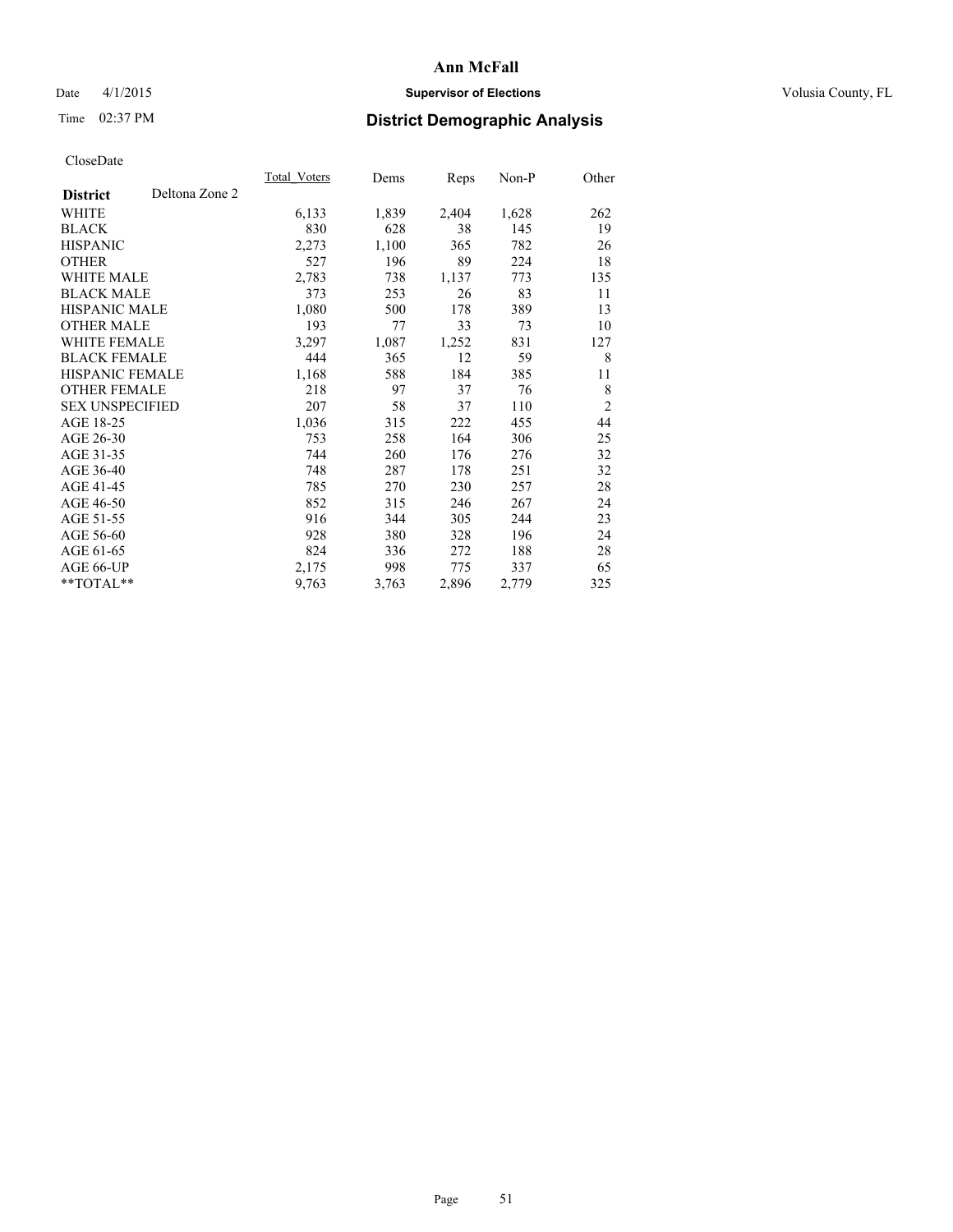## Date 4/1/2015 **Supervisor of Elections Supervisor of Elections** Volusia County, FL

## Time 02:37 PM **District Demographic Analysis**

|                        |                | Total Voters | Dems  | <b>Reps</b> | Non-P | Other          |
|------------------------|----------------|--------------|-------|-------------|-------|----------------|
| <b>District</b>        | Deltona Zone 3 |              |       |             |       |                |
| WHITE                  |                | 5,196        | 1,642 | 1,869       | 1,449 | 236            |
| <b>BLACK</b>           |                | 776          | 610   | 28          | 129   | 9              |
| <b>HISPANIC</b>        |                | 2,537        | 1,228 | 353         | 896   | 60             |
| <b>OTHER</b>           |                | 540          | 188   | 83          | 266   | 3              |
| <b>WHITE MALE</b>      |                | 2,396        | 671   | 903         | 692   | 130            |
| <b>BLACK MALE</b>      |                | 335          | 249   | 17          | 61    | 8              |
| <b>HISPANIC MALE</b>   |                | 1,188        | 549   | 182         | 425   | 32             |
| OTHER MALE             |                | 189          | 69    | 27          | 91    | $\overline{2}$ |
| <b>WHITE FEMALE</b>    |                | 2,741        | 952   | 951         | 736   | 102            |
| <b>BLACK FEMALE</b>    |                | 432          | 355   | 11          | 65    | 1              |
| HISPANIC FEMALE        |                | 1,311        | 660   | 170         | 453   | 28             |
| <b>OTHER FEMALE</b>    |                | 227          | 95    | 38          | 93    | 1              |
| <b>SEX UNSPECIFIED</b> |                | 230          | 68    | 34          | 124   | $\overline{4}$ |
| AGE 18-25              |                | 976          | 368   | 135         | 433   | 40             |
| AGE 26-30              |                | 717          | 256   | 148         | 292   | 21             |
| AGE 31-35              |                | 695          | 247   | 139         | 278   | 31             |
| AGE 36-40              |                | 745          | 270   | 147         | 297   | 31             |
| AGE 41-45              |                | 740          | 275   | 226         | 215   | 24             |
| AGE 46-50              |                | 819          | 335   | 211         | 246   | 27             |
| AGE 51-55              |                | 869          | 341   | 254         | 252   | 22             |
| AGE 56-60              |                | 791          | 337   | 222         | 202   | 30             |
| AGE 61-65              |                | 676          | 301   | 193         | 155   | 27             |
| AGE 66-UP              |                | 2,021        | 938   | 658         | 370   | 55             |
| **TOTAL**              |                | 9,049        | 3,668 | 2,333       | 2,740 | 308            |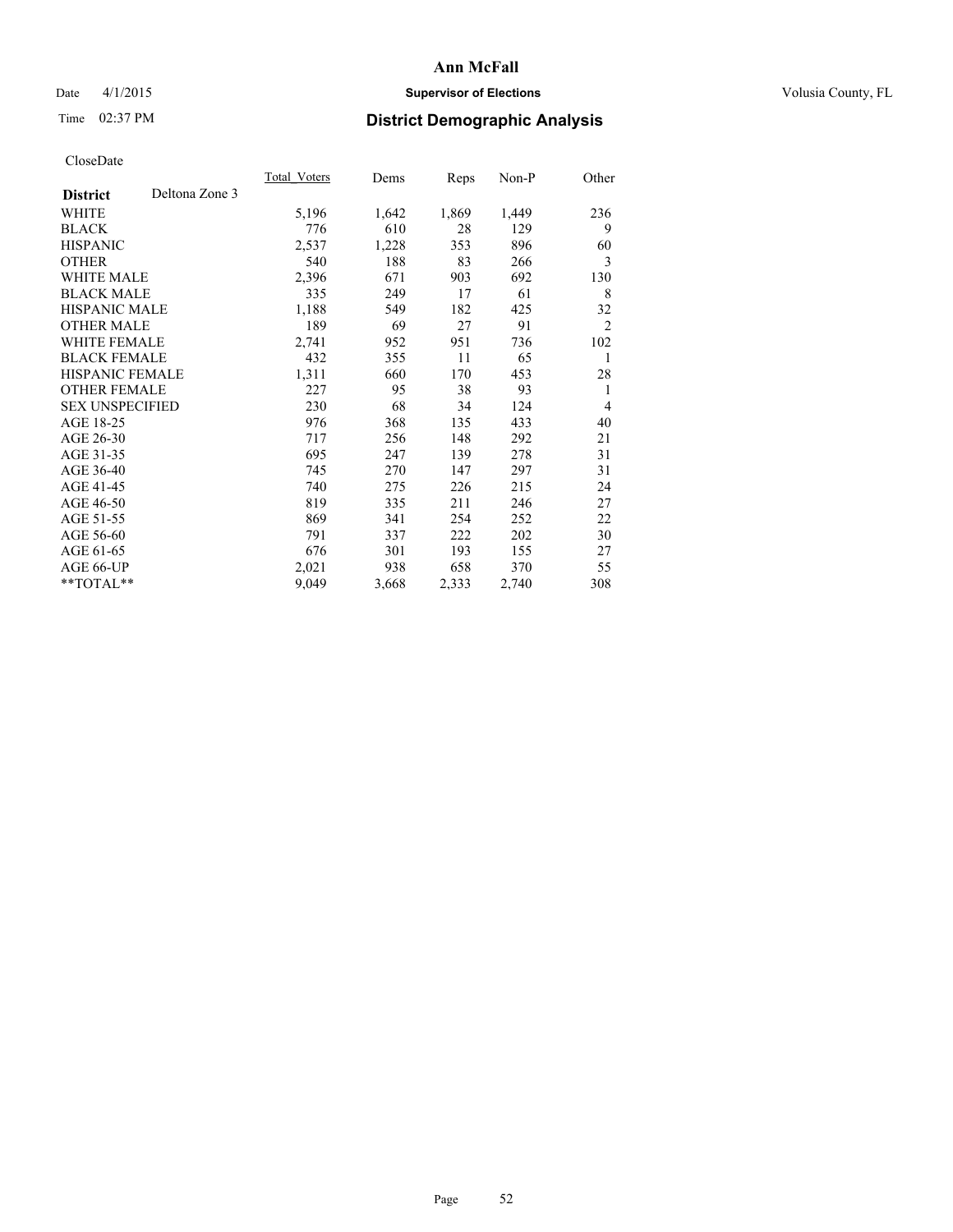## Date 4/1/2015 **Supervisor of Elections Supervisor of Elections** Volusia County, FL

## Time 02:37 PM **District Demographic Analysis**

|                        |                | Total Voters | Dems  | <b>Reps</b> | Non-P | Other          |
|------------------------|----------------|--------------|-------|-------------|-------|----------------|
| <b>District</b>        | Deltona Zone 4 |              |       |             |       |                |
| <b>WHITE</b>           |                | 5,296        | 1,729 | 1,965       | 1,360 | 242            |
| <b>BLACK</b>           |                | 792          | 594   | 30          | 154   | 14             |
| <b>HISPANIC</b>        |                | 2,669        | 1,348 | 356         | 908   | 57             |
| <b>OTHER</b>           |                | 546          | 188   | 101         | 245   | 12             |
| WHITE MALE             |                | 2,424        | 709   | 937         | 652   | 126            |
| <b>BLACK MALE</b>      |                | 325          | 224   | 21          | 72    | 8              |
| <b>HISPANIC MALE</b>   |                | 1,240        | 591   | 186         | 430   | 33             |
| <b>OTHER MALE</b>      |                | 177          | 65    | 38          | 70    | $\overline{4}$ |
| <b>WHITE FEMALE</b>    |                | 2,822        | 1,000 | 1,012       | 695   | 115            |
| <b>BLACK FEMALE</b>    |                | 454          | 360   | 9           | 79    | 6              |
| HISPANIC FEMALE        |                | 1,410        | 747   | 169         | 470   | 24             |
| <b>OTHER FEMALE</b>    |                | 219          | 95    | 41          | 77    | 6              |
| <b>SEX UNSPECIFIED</b> |                | 232          | 68    | 39          | 122   | 3              |
| AGE 18-25              |                | 1,065        | 386   | 181         | 466   | 32             |
| AGE 26-30              |                | 716          | 222   | 125         | 336   | 33             |
| AGE 31-35              |                | 676          | 266   | 143         | 238   | 29             |
| AGE 36-40              |                | 743          | 306   | 153         | 248   | 36             |
| AGE 41-45              |                | 744          | 281   | 202         | 235   | 26             |
| AGE 46-50              |                | 799          | 320   | 236         | 220   | 23             |
| AGE 51-55              |                | 855          | 353   | 253         | 224   | 25             |
| AGE 56-60              |                | 842          | 371   | 252         | 187   | 32             |
| AGE 61-65              |                | 756          | 344   | 239         | 159   | 14             |
| AGE 66-UP              |                | 2,107        | 1,010 | 668         | 354   | 75             |
| $*$ TOTAL $*$          |                | 9,303        | 3,859 | 2,452       | 2,667 | 325            |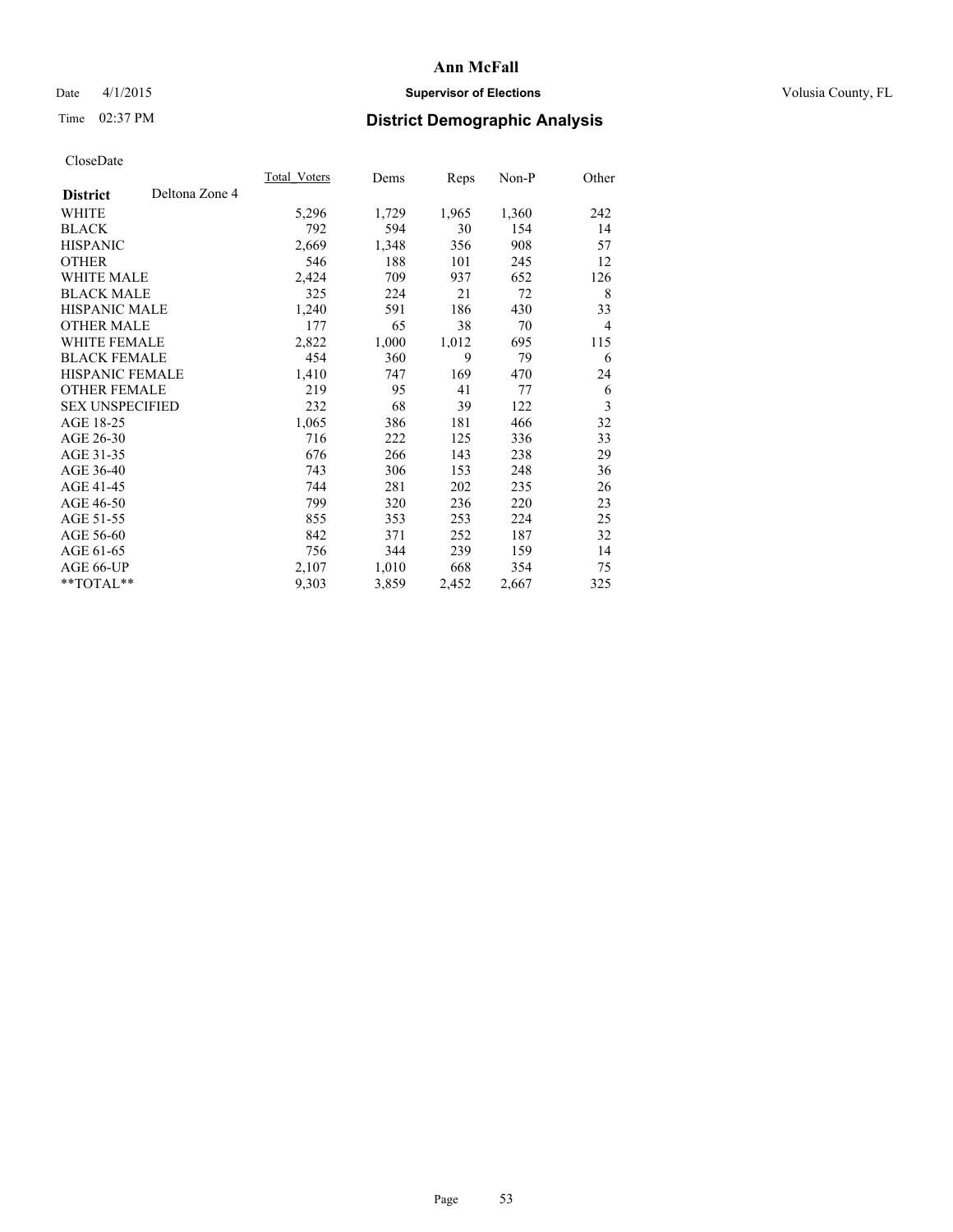## Date 4/1/2015 **Supervisor of Elections Supervisor of Elections** Volusia County, FL

## Time 02:37 PM **District Demographic Analysis**

|                        |                | Total Voters | Dems  | <b>Reps</b> | $Non-P$ | Other          |
|------------------------|----------------|--------------|-------|-------------|---------|----------------|
| <b>District</b>        | Deltona Zone 5 |              |       |             |         |                |
| WHITE                  |                | 5,389        | 1,677 | 1,974       | 1,482   | 256            |
| <b>BLACK</b>           |                | 967          | 745   | 44          | 167     | 11             |
| <b>HISPANIC</b>        |                | 2,342        | 1,131 | 349         | 824     | 38             |
| <b>OTHER</b>           |                | 520          | 172   | 92          | 242     | 14             |
| WHITE MALE             |                | 2,510        | 691   | 974         | 697     | 148            |
| <b>BLACK MALE</b>      |                | 413          | 298   | 23          | 85      | 7              |
| <b>HISPANIC MALE</b>   |                | 1,095        | 515   | 170         | 383     | 27             |
| <b>OTHER MALE</b>      |                | 164          | 65    | 37          | 56      | 6              |
| WHITE FEMALE           |                | 2,835        | 977   | 980         | 771     | 107            |
| <b>BLACK FEMALE</b>    |                | 547          | 441   | 21          | 81      | $\overline{4}$ |
| HISPANIC FEMALE        |                | 1,222        | 605   | 177         | 429     | 11             |
| <b>OTHER FEMALE</b>    |                | 221          | 88    | 32          | 95      | 6              |
| <b>SEX UNSPECIFIED</b> |                | 211          | 45    | 45          | 118     | $\mathfrak{Z}$ |
| AGE 18-25              |                | 1,119        | 359   | 225         | 495     | 40             |
| AGE 26-30              |                | 735          | 258   | 153         | 296     | 28             |
| AGE 31-35              |                | 701          | 260   | 127         | 286     | 28             |
| AGE 36-40              |                | 769          | 307   | 155         | 272     | 35             |
| AGE 41-45              |                | 747          | 286   | 201         | 236     | 24             |
| AGE 46-50              |                | 839          | 326   | 263         | 222     | 28             |
| AGE 51-55              |                | 908          | 344   | 308         | 228     | 28             |
| AGE 56-60              |                | 886          | 379   | 290         | 199     | 18             |
| AGE 61-65              |                | 720          | 315   | 207         | 172     | 26             |
| AGE 66-UP              |                | 1,792        | 891   | 530         | 307     | 64             |
| **TOTAL**              |                | 9,218        | 3,725 | 2,459       | 2,715   | 319            |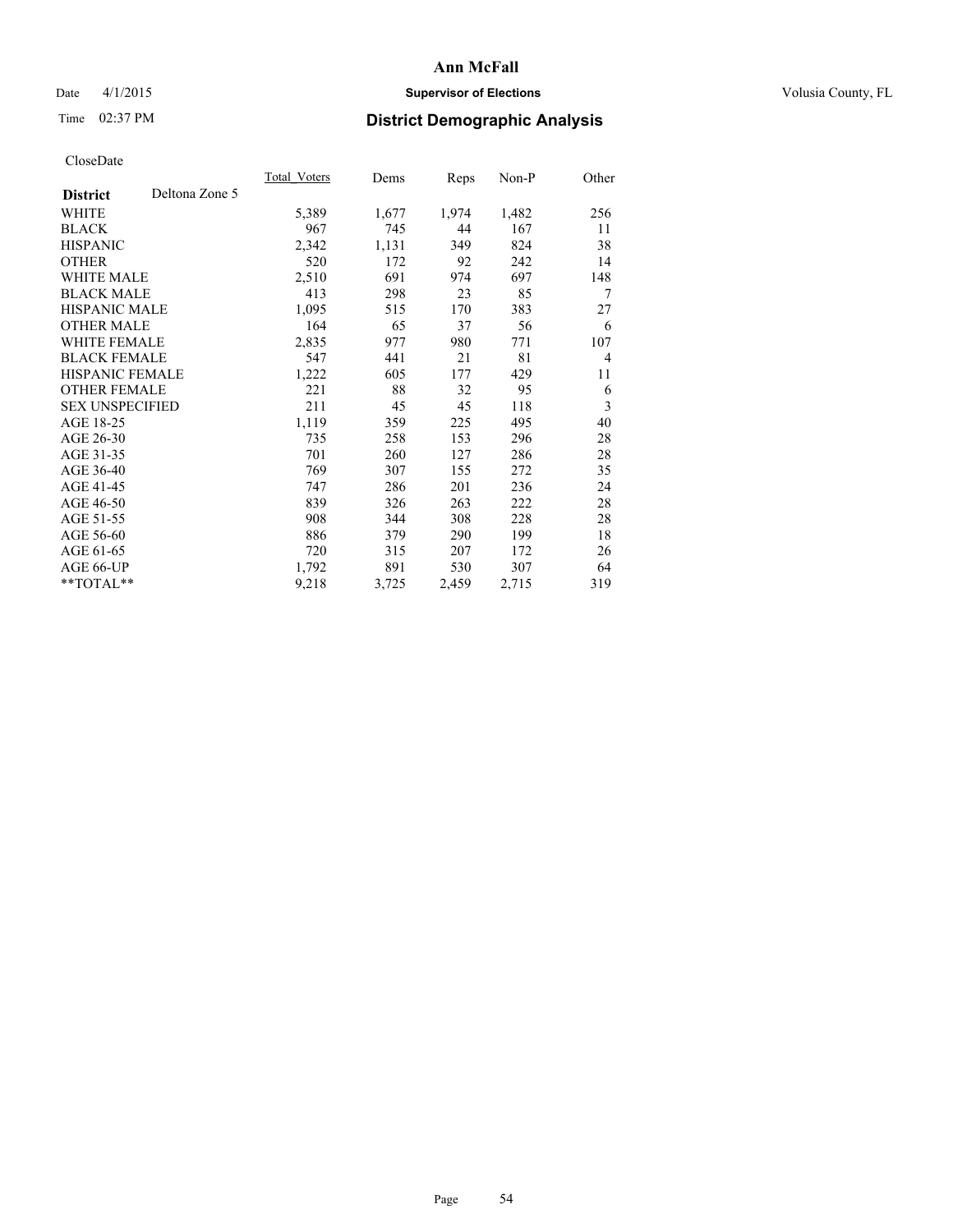## Date 4/1/2015 **Supervisor of Elections Supervisor of Elections** Volusia County, FL

## Time 02:37 PM **District Demographic Analysis**

|                        |                | <b>Total Voters</b> | Dems  | Reps  | Non-P | Other |
|------------------------|----------------|---------------------|-------|-------|-------|-------|
| <b>District</b>        | Deltona Zone 6 |                     |       |       |       |       |
| WHITE                  |                | 5,837               | 1,687 | 2,303 | 1,580 | 267   |
| <b>BLACK</b>           |                | 837                 | 626   | 38    | 150   | 23    |
| <b>HISPANIC</b>        |                | 1,962               | 924   | 259   | 736   | 43    |
| <b>OTHER</b>           |                | 503                 | 152   | 114   | 226   | 11    |
| WHITE MALE             |                | 2,706               | 670   | 1,137 | 768   | 131   |
| <b>BLACK MALE</b>      |                | 386                 | 281   | 21    | 71    | 13    |
| <b>HISPANIC MALE</b>   |                | 917                 | 412   | 134   | 349   | 22    |
| <b>OTHER MALE</b>      |                | 203                 | 65    | 45    | 86    | 7     |
| <b>WHITE FEMALE</b>    |                | 3,061               | 1,001 | 1,140 | 787   | 133   |
| <b>BLACK FEMALE</b>    |                | 439                 | 335   | 16    | 78    | 10    |
| HISPANIC FEMALE        |                | 1,010               | 502   | 122   | 366   | 20    |
| <b>OTHER FEMALE</b>    |                | 192                 | 66    | 47    | 76    | 3     |
| <b>SEX UNSPECIFIED</b> |                | 225                 | 57    | 52    | 111   | 5     |
| AGE 18-25              |                | 1,107               | 339   | 226   | 508   | 34    |
| AGE 26-30              |                | 738                 | 240   | 169   | 296   | 33    |
| AGE 31-35              |                | 732                 | 248   | 171   | 291   | 22    |
| AGE 36-40              |                | 700                 | 210   | 195   | 257   | 38    |
| AGE 41-45              |                | 826                 | 295   | 260   | 230   | 41    |
| AGE 46-50              |                | 846                 | 312   | 281   | 218   | 35    |
| AGE 51-55              |                | 1,007               | 357   | 367   | 243   | 40    |
| AGE 56-60              |                | 909                 | 360   | 315   | 199   | 35    |
| AGE 61-65              |                | 713                 | 321   | 234   | 142   | 16    |
| AGE 66-UP              |                | 1,560               | 706   | 496   | 308   | 50    |
| **TOTAL**              |                | 9,139               | 3,389 | 2,714 | 2,692 | 344   |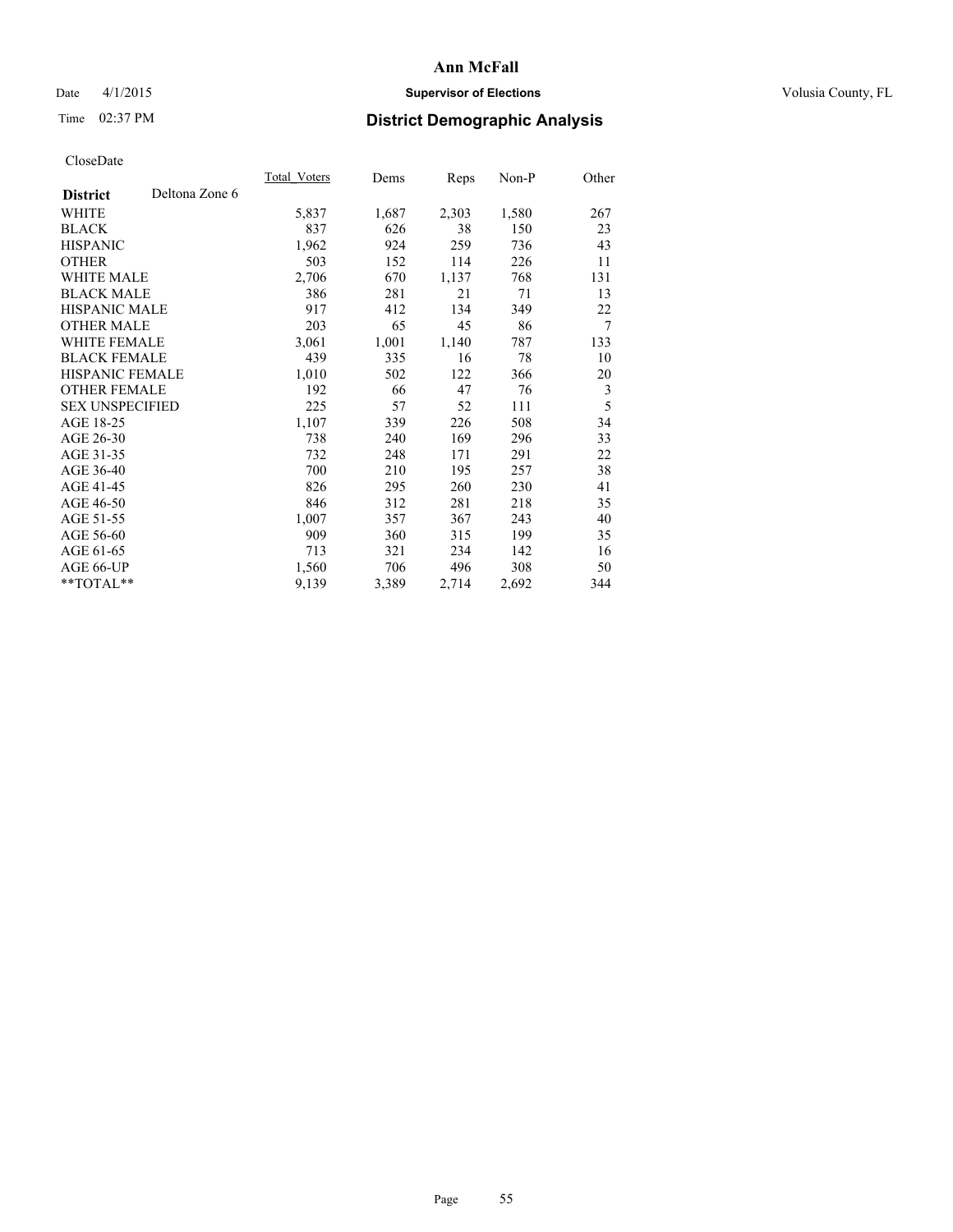## Date 4/1/2015 **Supervisor of Elections Supervisor of Elections** Volusia County, FL

## Time 02:37 PM **District Demographic Analysis**

|                        |                  | Total Voters | Dems  | Reps     | Non-P | Other          |
|------------------------|------------------|--------------|-------|----------|-------|----------------|
| <b>District</b>        | Edgewater Zone 1 |              |       |          |       |                |
| WHITE                  |                  | 3,291        | 1,191 | 1,074    | 916   | 110            |
| <b>BLACK</b>           |                  | 72           | 46    | 4        | 20    | 2              |
| <b>HISPANIC</b>        |                  | 52           | 22    | 13       | 15    | $\overline{c}$ |
| <b>OTHER</b>           |                  | 106          | 37    | 23       | 45    | 1              |
| <b>WHITE MALE</b>      |                  | 1,470        | 456   | 520      | 431   | 63             |
| <b>BLACK MALE</b>      |                  | 39           | 21    | 4        | 12    | $\overline{2}$ |
| <b>HISPANIC MALE</b>   |                  | 19           | 8     | 5        | 5     | 1              |
| <b>OTHER MALE</b>      |                  | 30           | 12    | 10       | 8     | $\overline{0}$ |
| <b>WHITE FEMALE</b>    |                  | 1,786        | 721   | 542      | 476   | 47             |
| <b>BLACK FEMALE</b>    |                  | 32           | 24    | $\theta$ | 8     | $\overline{0}$ |
| <b>HISPANIC FEMALE</b> |                  | 33           | 14    | 8        | 10    |                |
| <b>OTHER FEMALE</b>    |                  | 49           | 22    | 9        | 17    |                |
| <b>SEX UNSPECIFIED</b> |                  | 63           | 18    | 16       | 29    | $\theta$       |
| AGE 18-25              |                  | 289          | 75    | 65       | 140   | 9              |
| AGE 26-30              |                  | 228          | 69    | 52       | 100   | 7              |
| AGE 31-35              |                  | 202          | 71    | 49       | 76    | 6              |
| AGE 36-40              |                  | 211          | 70    | 63       | 69    | 9              |
| AGE 41-45              |                  | 229          | 66    | 64       | 92    | 7              |
| AGE 46-50              |                  | 220          | 75    | 75       | 63    | 7              |
| AGE 51-55              |                  | 362          | 137   | 116      | 98    | 11             |
| AGE 56-60              |                  | 385          | 129   | 134      | 107   | 15             |
| AGE 61-65              |                  | 391          | 169   | 120      | 91    | 11             |
| AGE 66-UP              |                  | 1,004        | 435   | 376      | 160   | 33             |
| **TOTAL**              |                  | 3,521        | 1,296 | 1,114    | 996   | 115            |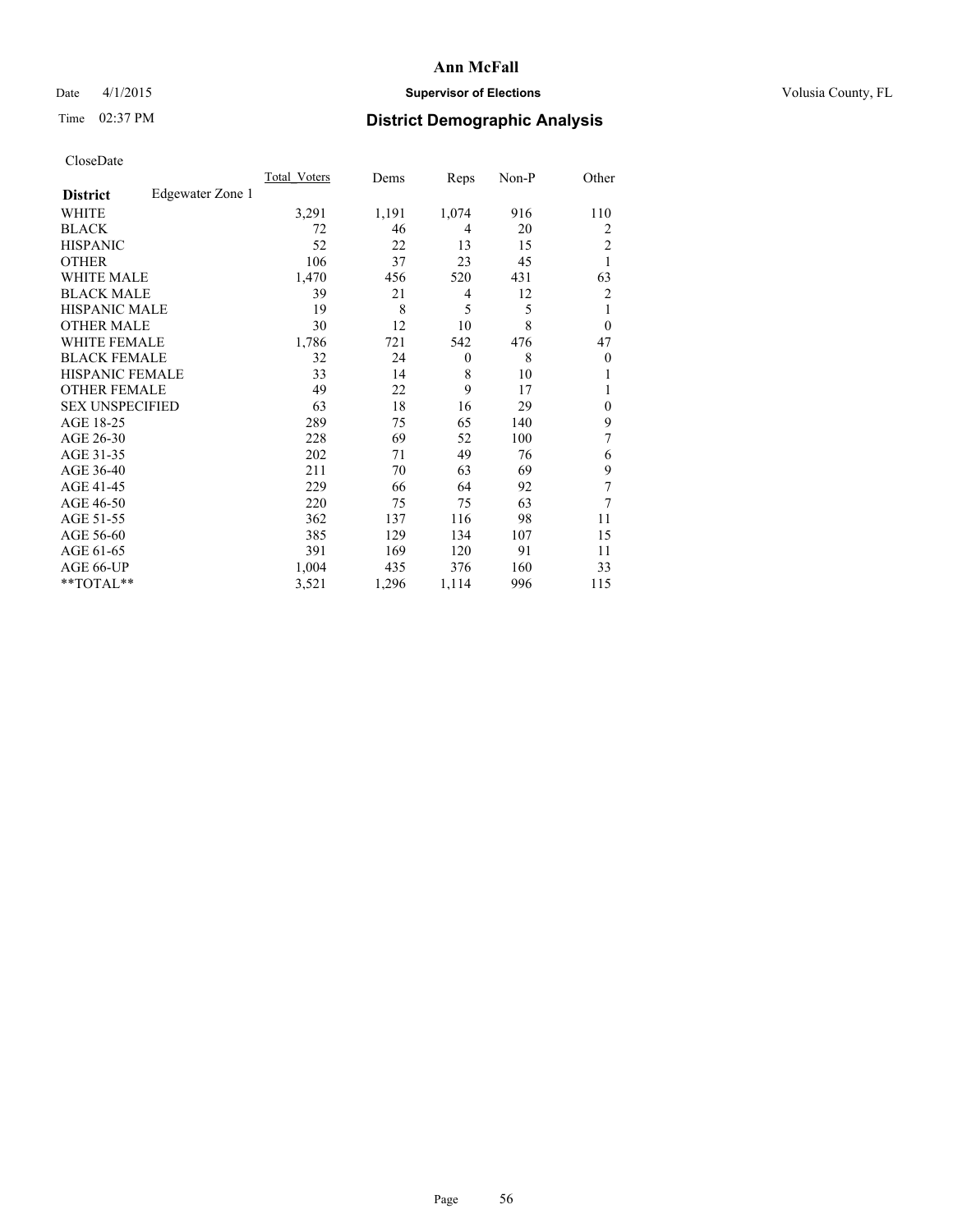## Date 4/1/2015 **Supervisor of Elections Supervisor of Elections** Volusia County, FL

## Time 02:37 PM **District Demographic Analysis**

|                        |                  | Total Voters | Dems  | Reps           | Non-P | Other          |
|------------------------|------------------|--------------|-------|----------------|-------|----------------|
| <b>District</b>        | Edgewater Zone 2 |              |       |                |       |                |
| WHITE                  |                  | 3,510        | 1,187 | 1,186          | 1,038 | 99             |
| <b>BLACK</b>           |                  | 63           | 45    | 4              | 13    |                |
| <b>HISPANIC</b>        |                  | 50           | 17    | 10             | 22    |                |
| <b>OTHER</b>           |                  | 109          | 28    | 27             | 53    |                |
| <b>WHITE MALE</b>      |                  | 1,601        | 496   | 591            | 459   | 55             |
| <b>BLACK MALE</b>      |                  | 27           | 19    | 2              | 5     | 1              |
| <b>HISPANIC MALE</b>   |                  | 23           | 11    | 5              | 7     | $\overline{0}$ |
| <b>OTHER MALE</b>      |                  | 41           | 12    | 9              | 19    |                |
| <b>WHITE FEMALE</b>    |                  | 1,892        | 686   | 589            | 573   | 44             |
| <b>BLACK FEMALE</b>    |                  | 36           | 26    | $\overline{2}$ | 8     | $\overline{0}$ |
| <b>HISPANIC FEMALE</b> |                  | 26           | 6     | 5              | 14    |                |
| <b>OTHER FEMALE</b>    |                  | 45           | 13    | 15             | 17    | $\Omega$       |
| <b>SEX UNSPECIFIED</b> |                  | 41           | 8     | 9              | 24    | $\theta$       |
| AGE 18-25              |                  | 313          | 82    | 80             | 137   | 14             |
| AGE 26-30              |                  | 223          | 62    | 55             | 99    | 7              |
| AGE 31-35              |                  | 228          | 60    | 58             | 104   | 6              |
| AGE 36-40              |                  | 242          | 72    | 73             | 92    | 5              |
| AGE 41-45              |                  | 299          | 95    | 84             | 112   | 8              |
| AGE 46-50              |                  | 291          | 88    | 103            | 89    | 11             |
| AGE 51-55              |                  | 347          | 113   | 128            | 93    | 13             |
| AGE 56-60              |                  | 366          | 127   | 146            | 89    | $\overline{4}$ |
| AGE 61-65              |                  | 351          | 131   | 121            | 84    | 15             |
| AGE 66-UP              |                  | 1,072        | 447   | 379            | 227   | 19             |
| **TOTAL**              |                  | 3,732        | 1,277 | 1,227          | 1,126 | 102            |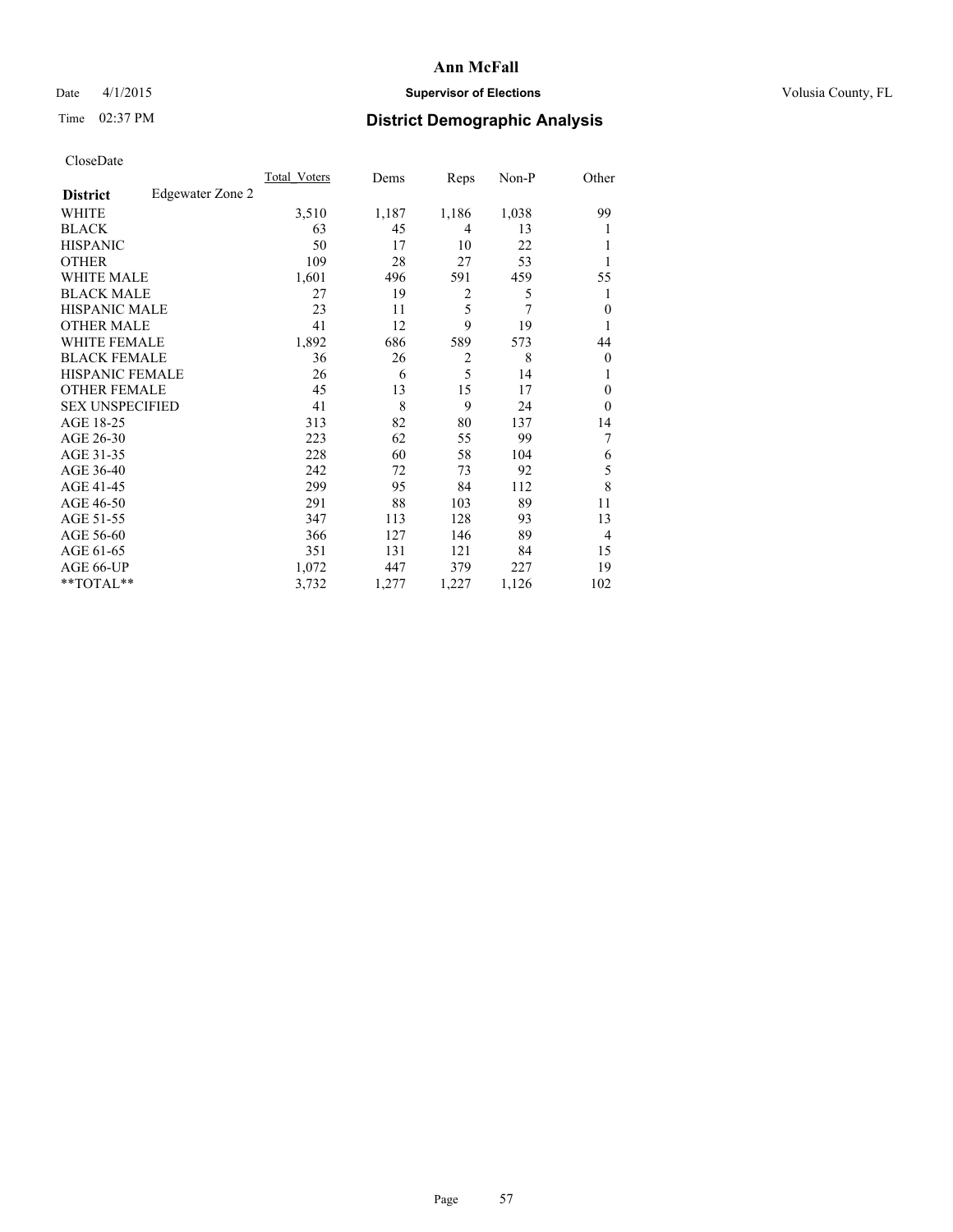## Date 4/1/2015 **Supervisor of Elections Supervisor of Elections** Volusia County, FL

## Time 02:37 PM **District Demographic Analysis**

|                        |                  | Total Voters | Dems  | Reps         | Non-P | Other            |
|------------------------|------------------|--------------|-------|--------------|-------|------------------|
| <b>District</b>        | Edgewater Zone 3 |              |       |              |       |                  |
| WHITE                  |                  | 3,232        | 1,133 | 1,070        | 921   | 108              |
| <b>BLACK</b>           |                  | 93           | 71    | 2            | 20    | $\theta$         |
| <b>HISPANIC</b>        |                  | 54           | 18    | 10           | 26    | $\theta$         |
| <b>OTHER</b>           |                  | 138          | 43    | 24           | 67    | 4                |
| WHITE MALE             |                  | 1,435        | 428   | 495          | 450   | 62               |
| <b>BLACK MALE</b>      |                  | 43           | 30    | 2            | 11    | $\boldsymbol{0}$ |
| <b>HISPANIC MALE</b>   |                  | 24           | 7     | 4            | 13    | $\theta$         |
| <b>OTHER MALE</b>      |                  | 46           | 12    | 11           | 21    | $\overline{c}$   |
| <b>WHITE FEMALE</b>    |                  | 1,780        | 701   | 568          | 465   | 46               |
| <b>BLACK FEMALE</b>    |                  | 49           | 41    | $\mathbf{0}$ | 8     | $\theta$         |
| <b>HISPANIC FEMALE</b> |                  | 28           | 9     | 6            | 13    | $\theta$         |
| <b>OTHER FEMALE</b>    |                  | 57           | 19    | 12           | 24    | 2                |
| <b>SEX UNSPECIFIED</b> |                  | 55           | 18    | 8            | 29    | $\mathbf{0}$     |
| AGE 18-25              |                  | 319          | 104   | 65           | 144   | 6                |
| AGE 26-30              |                  | 222          | 57    | 56           | 102   | 7                |
| AGE 31-35              |                  | 223          | 60    | 55           | 103   | 5                |
| AGE 36-40              |                  | 222          | 50    | 78           | 80    | 14               |
| AGE 41-45              |                  | 259          | 82    | 79           | 87    | 11               |
| AGE 46-50              |                  | 265          | 94    | 90           | 74    | 7                |
| AGE 51-55              |                  | 306          | 119   | 93           | 85    | 9                |
| AGE 56-60              |                  | 343          | 126   | 122          | 85    | 10               |
| AGE 61-65              |                  | 340          | 136   | 117          | 77    | 10               |
| AGE 66-UP              |                  | 1,017        | 437   | 351          | 196   | 33               |
| **TOTAL**              |                  | 3,517        | 1,265 | 1,106        | 1,034 | 112              |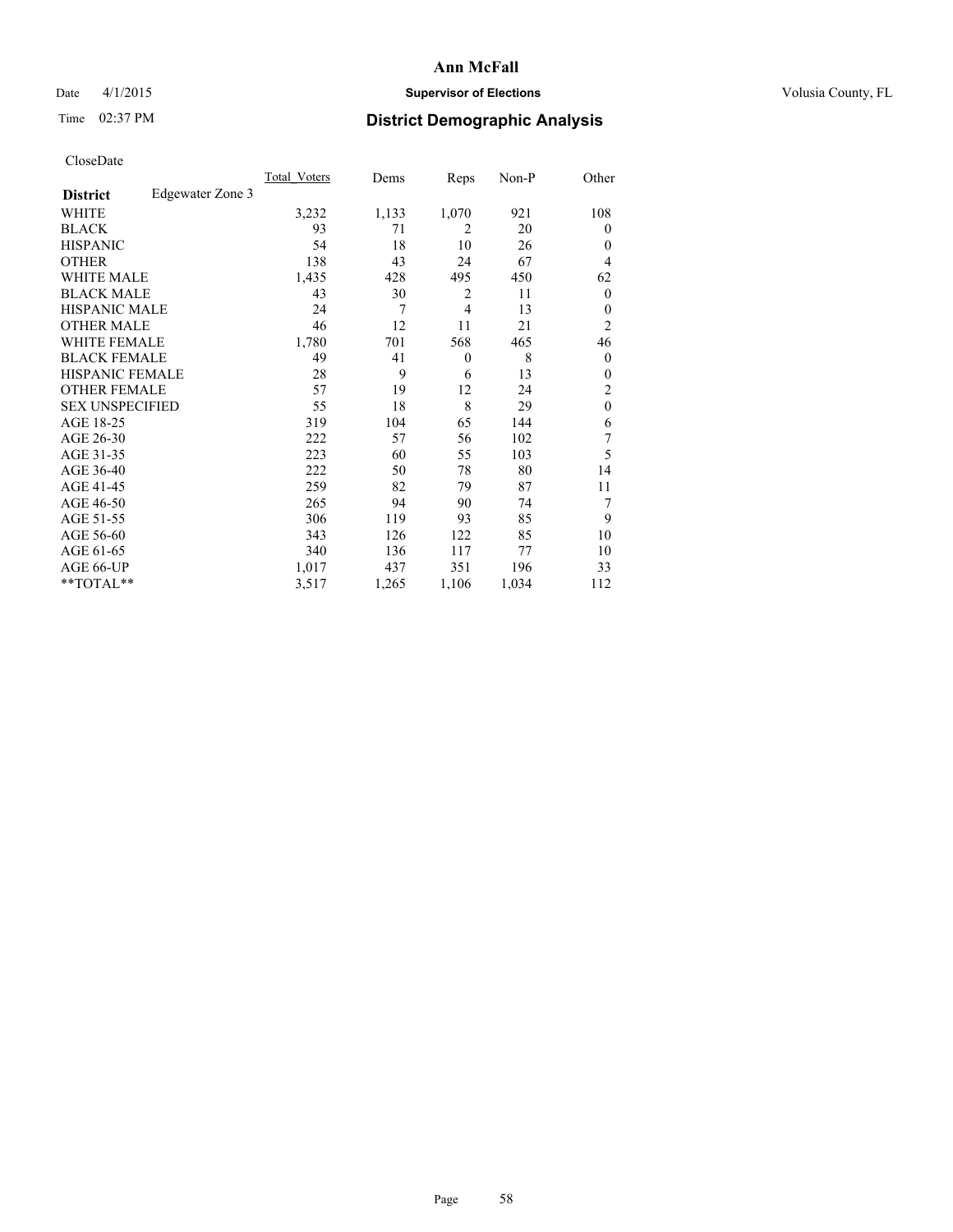## Date 4/1/2015 **Supervisor of Elections Supervisor of Elections** Volusia County, FL

| CloseDate |
|-----------|
|-----------|

|                                     | Total Voters | Dems  | Reps           | Non-P | Other            |
|-------------------------------------|--------------|-------|----------------|-------|------------------|
| Edgewater Zone 4<br><b>District</b> |              |       |                |       |                  |
| WHITE                               | 3,343        | 1,110 | 1,132          | 973   | 128              |
| <b>BLACK</b>                        | 89           | 68    | 4              | 17    | $\overline{0}$   |
| <b>HISPANIC</b>                     | 53           | 23    | 14             | 14    | $\overline{2}$   |
| <b>OTHER</b>                        | 89           | 26    | 14             | 49    | $\mathbf{0}$     |
| WHITE MALE                          | 1,529        | 447   | 566            | 454   | 62               |
| <b>BLACK MALE</b>                   | 42           | 30    | $\overline{c}$ | 10    | $\boldsymbol{0}$ |
| <b>HISPANIC MALE</b>                | 16           | 6     | $\overline{4}$ | 5     | 1                |
| <b>OTHER MALE</b>                   | 29           | 9     | 8              | 12    | $\theta$         |
| <b>WHITE FEMALE</b>                 | 1,791        | 655   | 560            | 510   | 66               |
| <b>BLACK FEMALE</b>                 | 46           | 37    | $\overline{2}$ | 7     | $\boldsymbol{0}$ |
| HISPANIC FEMALE                     | 37           | 17    | 10             | 9     | 1                |
| <b>OTHER FEMALE</b>                 | 31           | 13    | 5              | 13    | $\theta$         |
| <b>SEX UNSPECIFIED</b>              | 53           | 13    | 7              | 33    | $\boldsymbol{0}$ |
| AGE 18-25                           | 261          | 66    | 59             | 130   | 6                |
| AGE 26-30                           | 194          | 48    | 52             | 88    | 6                |
| AGE 31-35                           | 198          | 57    | 53             | 79    | 9                |
| AGE 36-40                           | 231          | 79    | 57             | 84    | 11               |
| AGE 41-45                           | 223          | 77    | 68             | 73    | 5                |
| AGE 46-50                           | 234          | 83    | 76             | 70    | 5                |
| AGE 51-55                           | 330          | 109   | 115            | 96    | 10               |
| AGE 56-60                           | 346          | 128   | 119            | 87    | 12               |
| AGE 61-65                           | 319          | 134   | 98             | 77    | 10               |
| AGE 66-UP                           | 1,238        | 446   | 467            | 269   | 56               |
| $*$ TOTAL $**$                      | 3,574        | 1,227 | 1,164          | 1,053 | 130              |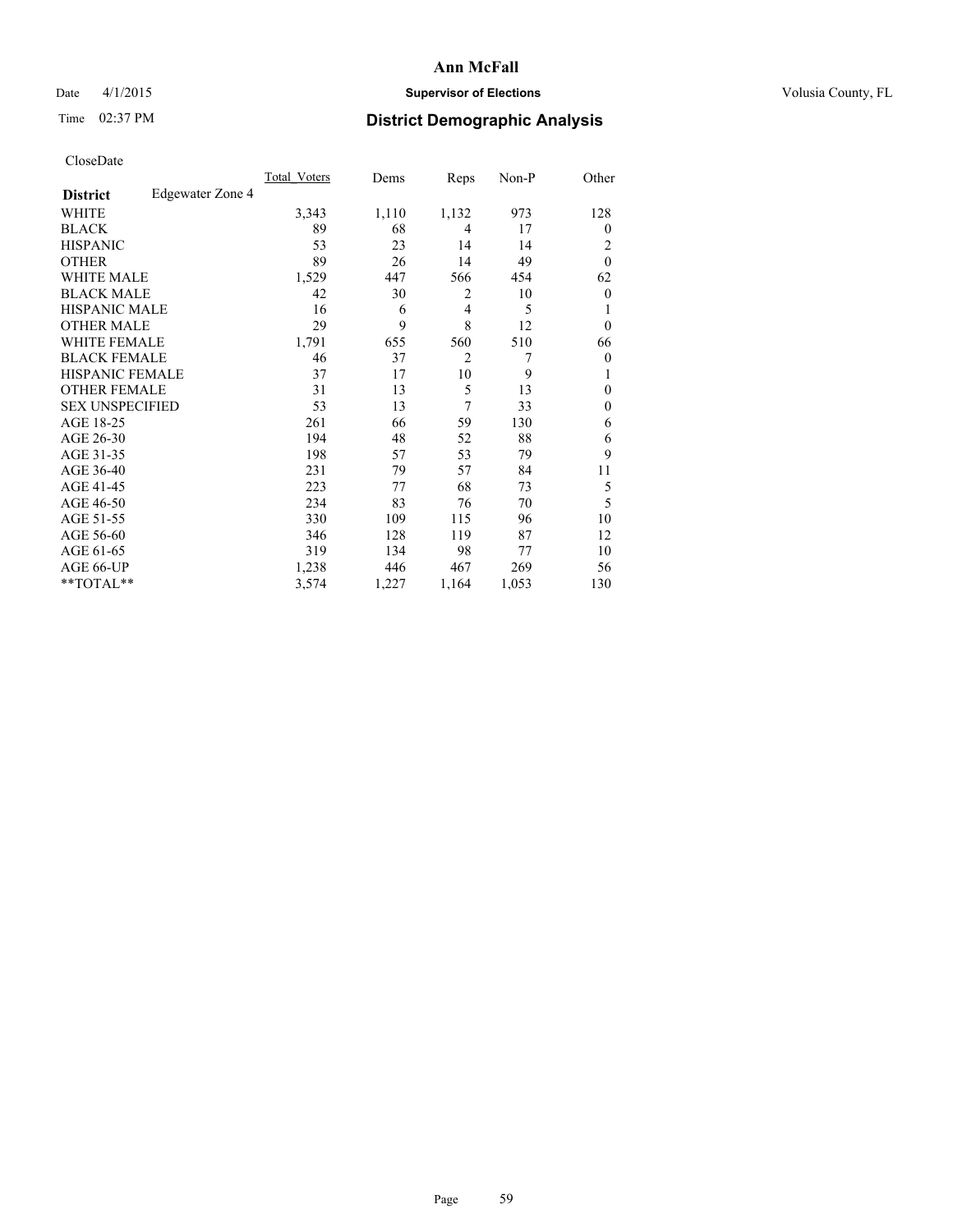## Date 4/1/2015 **Supervisor of Elections Supervisor of Elections** Volusia County, FL

## Time 02:37 PM **District Demographic Analysis**

|                        |                   | Total Voters | Dems | Reps           | Non-P | Other          |
|------------------------|-------------------|--------------|------|----------------|-------|----------------|
| <b>District</b>        | Holly Hill Zone 1 |              |      |                |       |                |
| WHITE                  |                   | 1,382        | 506  | 416            | 406   | 54             |
| <b>BLACK</b>           |                   | 141          | 109  | $\overline{2}$ | 27    | 3              |
| <b>HISPANIC</b>        |                   | 62           | 29   | 5              | 28    | $\theta$       |
| <b>OTHER</b>           |                   | 83           | 33   | 16             | 30    | 4              |
| WHITE MALE             |                   | 669          | 220  | 215            | 209   | 25             |
| <b>BLACK MALE</b>      |                   | 58           | 39   | 1              | 15    | 3              |
| <b>HISPANIC MALE</b>   |                   | 28           | 9    | 3              | 16    | $\mathbf{0}$   |
| <b>OTHER MALE</b>      |                   | 25           | 9    | 5              | 8     | 3              |
| WHITE FEMALE           |                   | 698          | 281  | 197            | 191   | 29             |
| <b>BLACK FEMALE</b>    |                   | 80           | 67   | 1              | 12    | $\theta$       |
| <b>HISPANIC FEMALE</b> |                   | 34           | 20   | $\overline{2}$ | 12    | $\theta$       |
| <b>OTHER FEMALE</b>    |                   | 39           | 17   | 11             | 11    | 0              |
| <b>SEX UNSPECIFIED</b> |                   | 37           | 15   | 4              | 17    | 1              |
| AGE 18-25              |                   | 167          | 57   | 30             | 77    | 3              |
| AGE 26-30              |                   | 109          | 41   | 22             | 41    | 5              |
| AGE 31-35              |                   | 103          | 52   | 12             | 34    | 5              |
| AGE 36-40              |                   | 98           | 38   | 28             | 30    | $\overline{c}$ |
| AGE 41-45              |                   | 114          | 46   | 26             | 40    | $\overline{c}$ |
| AGE 46-50              |                   | 177          | 71   | 47             | 53    | 6              |
| AGE 51-55              |                   | 186          | 64   | 62             | 51    | 9              |
| AGE 56-60              |                   | 178          | 71   | 42             | 57    | 8              |
| AGE 61-65              |                   | 164          | 74   | 39             | 47    | 4              |
| AGE 66-UP              |                   | 372          | 163  | 131            | 61    | 17             |
| **TOTAL**              |                   | 1,668        | 677  | 439            | 491   | 61             |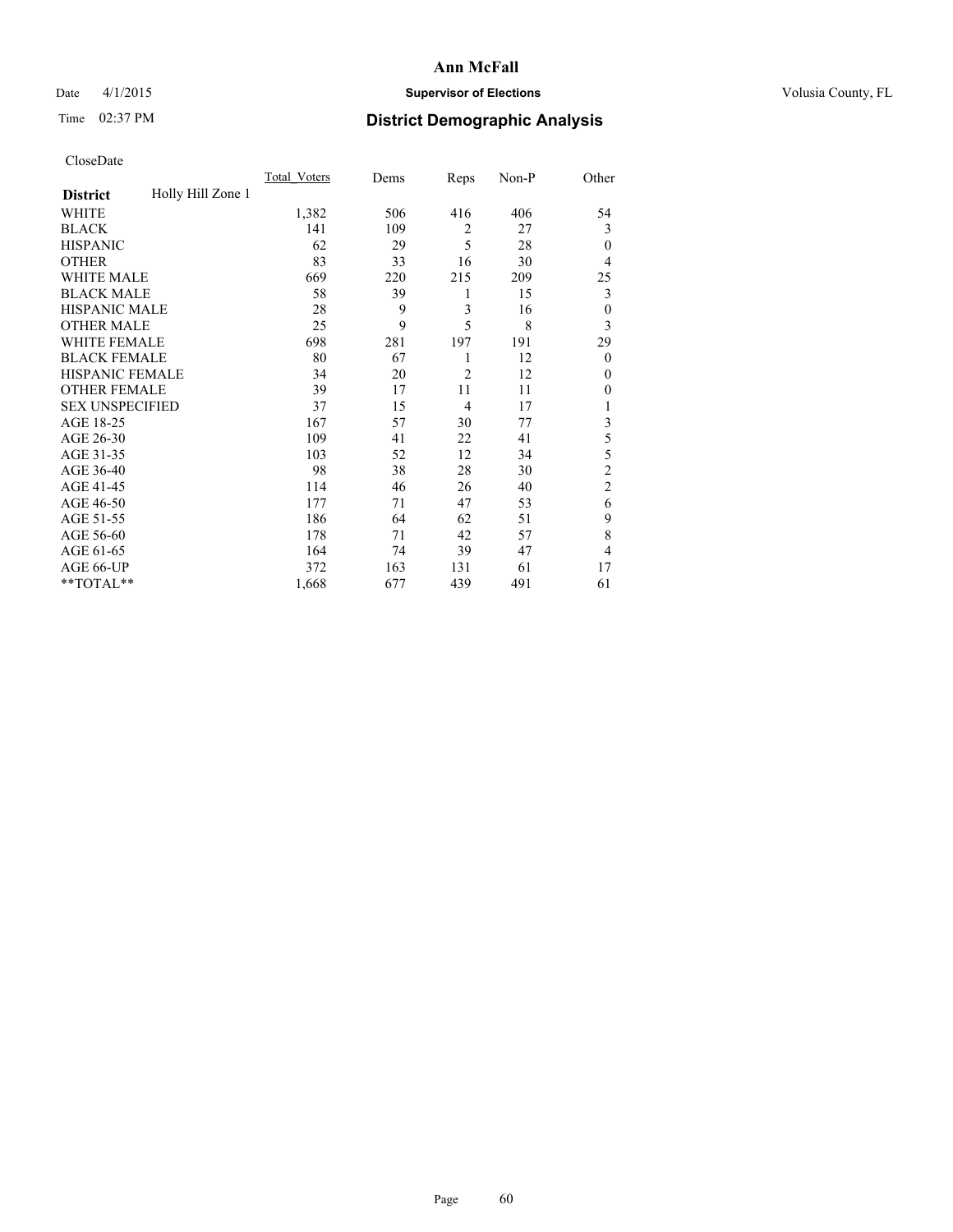## Date 4/1/2015 **Supervisor of Elections Supervisor of Elections** Volusia County, FL

## Time 02:37 PM **District Demographic Analysis**

|                        |                   | Total Voters | Dems | Reps           | Non-P | Other            |
|------------------------|-------------------|--------------|------|----------------|-------|------------------|
| <b>District</b>        | Holly Hill Zone 2 |              |      |                |       |                  |
| WHITE                  |                   | 1,423        | 595  | 363            | 412   | 53               |
| <b>BLACK</b>           |                   | 257          | 195  | 9              | 51    | $\overline{c}$   |
| <b>HISPANIC</b>        |                   | 52           | 27   | 9              | 15    | 1                |
| <b>OTHER</b>           |                   | 89           | 30   | 11             | 46    | $\overline{2}$   |
| <b>WHITE MALE</b>      |                   | 673          | 251  | 187            | 207   | 28               |
| <b>BLACK MALE</b>      |                   | 100          | 67   | 3              | 30    | $\boldsymbol{0}$ |
| <b>HISPANIC MALE</b>   |                   | 18           | 7    | 5              | 6     | $\theta$         |
| <b>OTHER MALE</b>      |                   | 27           | 7    | 4              | 14    | $\overline{2}$   |
| WHITE FEMALE           |                   | 740          | 343  | 173            | 201   | 23               |
| <b>BLACK FEMALE</b>    |                   | 156          | 127  | 6              | 21    | $\overline{c}$   |
| <b>HISPANIC FEMALE</b> |                   | 34           | 20   | $\overline{4}$ | 9     | 1                |
| <b>OTHER FEMALE</b>    |                   | 37           | 15   | 7              | 15    | $\theta$         |
| <b>SEX UNSPECIFIED</b> |                   | 36           | 10   | 3              | 21    | $\overline{2}$   |
| AGE 18-25              |                   | 205          | 76   | 32             | 91    | 6                |
| AGE 26-30              |                   | 139          | 63   | 23             | 49    | 4                |
| AGE 31-35              |                   | 136          | 61   | 26             | 44    | 5                |
| AGE 36-40              |                   | 114          | 48   | 11             | 49    | 6                |
| AGE 41-45              |                   | 151          | 61   | 32             | 53    | 5                |
| AGE 46-50              |                   | 164          | 73   | 41             | 44    | 6                |
| AGE 51-55              |                   | 220          | 106  | 51             | 53    | 10               |
| AGE 56-60              |                   | 191          | 92   | 41             | 54    | 4                |
| AGE 61-65              |                   | 157          | 78   | 39             | 34    | 6                |
| AGE 66-UP              |                   | 344          | 189  | 96             | 53    | 6                |
| **TOTAL**              |                   | 1,821        | 847  | 392            | 524   | 58               |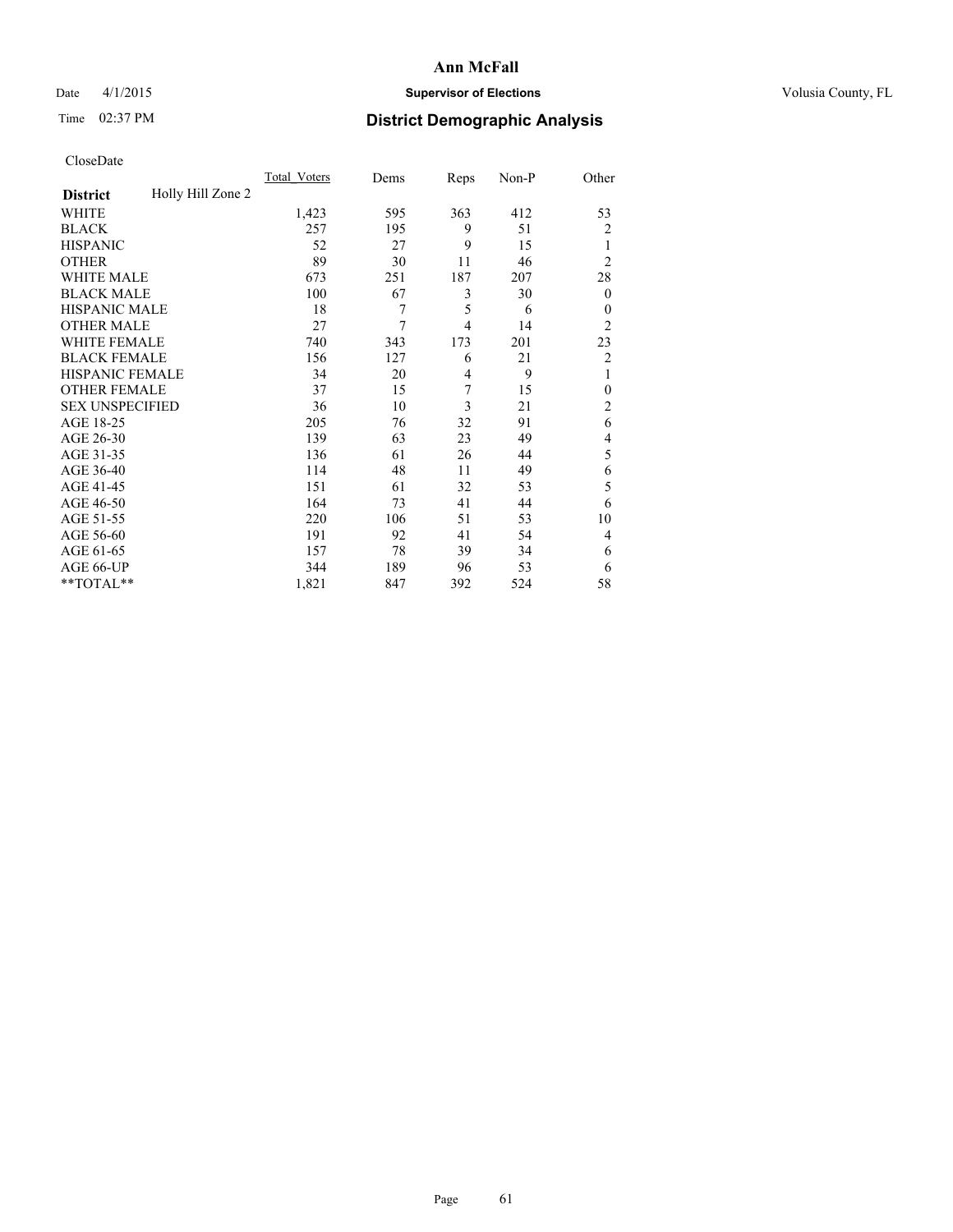## Date 4/1/2015 **Supervisor of Elections Supervisor of Elections** Volusia County, FL

## Time 02:37 PM **District Demographic Analysis**

|                        |                   | Total Voters | Dems           | Reps           | Non-P | Other          |
|------------------------|-------------------|--------------|----------------|----------------|-------|----------------|
| <b>District</b>        | Holly Hill Zone 3 |              |                |                |       |                |
| WHITE                  |                   | 1,504        | 557            | 475            | 408   | 64             |
| <b>BLACK</b>           |                   | 162          | 131            | 6              | 23    | 2              |
| <b>HISPANIC</b>        |                   | 30           | 10             | $\overline{4}$ | 16    | $\theta$       |
| <b>OTHER</b>           |                   | 72           | 27             | 8              | 36    |                |
| WHITE MALE             |                   | 640          | 207            | 210            | 190   | 33             |
| <b>BLACK MALE</b>      |                   | 69           | 50             | 4              | 14    | 1              |
| <b>HISPANIC MALE</b>   |                   | 16           | 6              | $\overline{2}$ | 8     | $\mathbf{0}$   |
| <b>OTHER MALE</b>      |                   | 26           | 11             | $\overline{2}$ | 12    | 1              |
| WHITE FEMALE           |                   | 854          | 346            | 262            | 215   | 31             |
| <b>BLACK FEMALE</b>    |                   | 91           | 79             | $\overline{2}$ | 9     | 1              |
| <b>HISPANIC FEMALE</b> |                   | 14           | $\overline{4}$ | $\overline{2}$ | 8     | $\theta$       |
| <b>OTHER FEMALE</b>    |                   | 30           | 12             | 6              | 12    | $\theta$       |
| <b>SEX UNSPECIFIED</b> |                   | 28           | 10             | 3              | 15    | $\mathbf{0}$   |
| AGE 18-25              |                   | 103          | 33             | 24             | 44    | $\overline{c}$ |
| AGE 26-30              |                   | 69           | 25             | 13             | 28    | 3              |
| AGE 31-35              |                   | 84           | 32             | 13             | 35    | 4              |
| AGE 36-40              |                   | 72           | 31             | 13             | 28    | $\mathbf{0}$   |
| AGE 41-45              |                   | 100          | 30             | 20             | 45    | 5              |
| AGE 46-50              |                   | 122          | 37             | 34             | 44    | 7              |
| AGE 51-55              |                   | 146          | 66             | 25             | 50    | 5              |
| AGE 56-60              |                   | 168          | 62             | 53             | 42    | 11             |
| AGE 61-65              |                   | 171          | 77             | 47             | 41    | 6              |
| AGE 66-UP              |                   | 733          | 332            | 251            | 126   | 24             |
| **TOTAL**              |                   | 1,768        | 725            | 493            | 483   | 67             |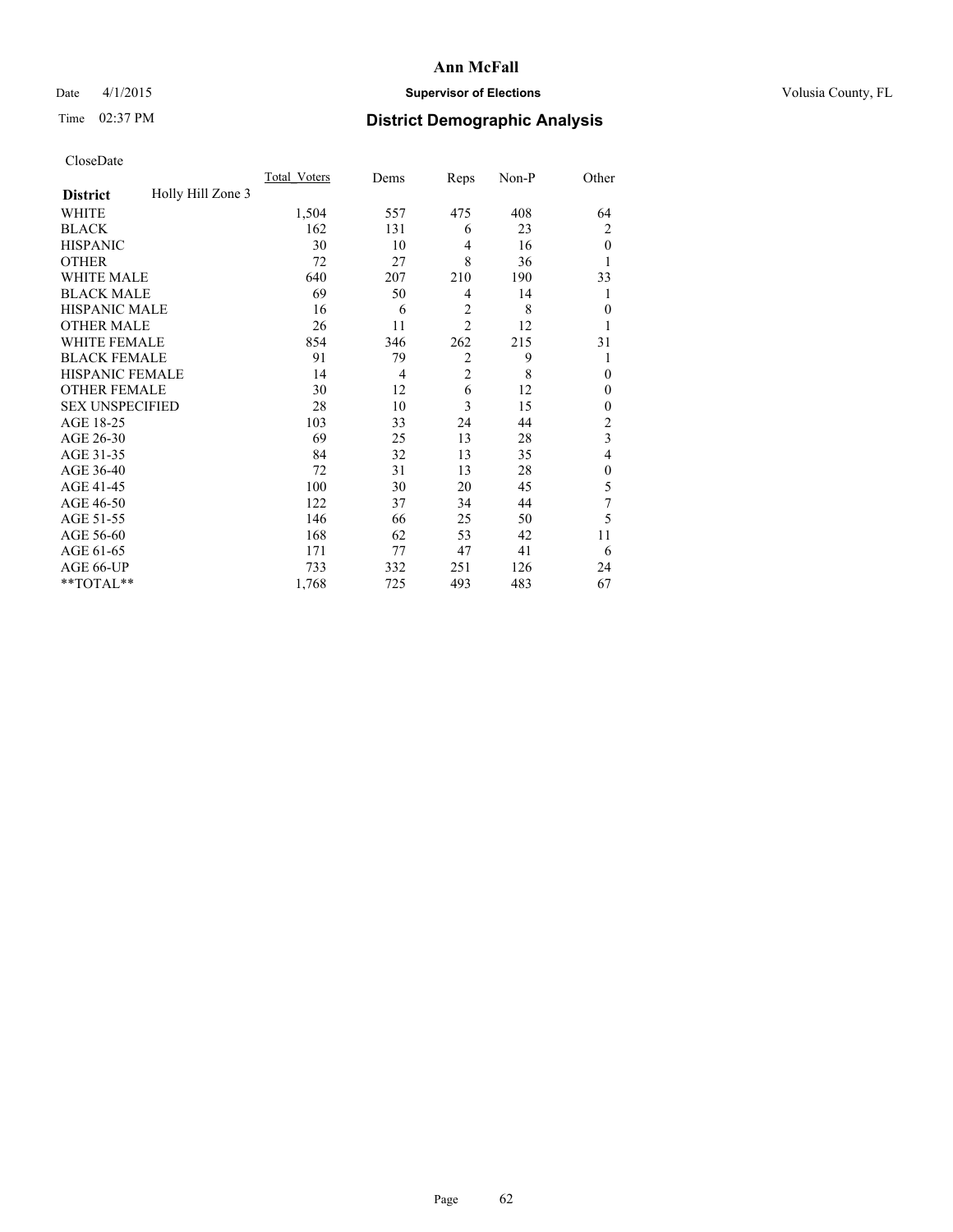## Date 4/1/2015 **Supervisor of Elections Supervisor of Elections** Volusia County, FL

## Time 02:37 PM **District Demographic Analysis**

|                        |                   | Total Voters | Dems | Reps           | Non-P | Other          |
|------------------------|-------------------|--------------|------|----------------|-------|----------------|
| <b>District</b>        | Holly Hill Zone 4 |              |      |                |       |                |
| WHITE                  |                   | 1,379        | 500  | 460            | 369   | 50             |
| <b>BLACK</b>           |                   | 284          | 220  | 11             | 52    |                |
| <b>HISPANIC</b>        |                   | 68           | 33   | 5              | 29    |                |
| <b>OTHER</b>           |                   | 75           | 30   | 9              | 35    |                |
| WHITE MALE             |                   | 580          | 174  | 203            | 175   | 28             |
| <b>BLACK MALE</b>      |                   | 70           | 50   | 4              | 15    | 1              |
| <b>HISPANIC MALE</b>   |                   | 26           | 15   | 1              | 9     | 1              |
| <b>OTHER MALE</b>      |                   | 20           | 11   | 3              | 6     | $\Omega$       |
| WHITE FEMALE           |                   | 789          | 323  | 254            | 190   | 22             |
| <b>BLACK FEMALE</b>    |                   | 212          | 168  | 7              | 37    | $\mathbf{0}$   |
| <b>HISPANIC FEMALE</b> |                   | 42           | 18   | $\overline{4}$ | 20    | $\Omega$       |
| <b>OTHER FEMALE</b>    |                   | 31           | 16   | $\overline{4}$ | 10    |                |
| <b>SEX UNSPECIFIED</b> |                   | 36           | 8    | 5              | 23    | $\theta$       |
| AGE 18-25              |                   | 235          | 106  | 40             | 84    | 5              |
| AGE 26-30              |                   | 173          | 72   | 32             | 64    | 5              |
| AGE 31-35              |                   | 137          | 65   | 31             | 40    |                |
| AGE 36-40              |                   | 116          | 46   | 22             | 45    | 3              |
| AGE 41-45              |                   | 114          | 49   | 24             | 34    | 7              |
| AGE 46-50              |                   | 135          | 59   | 36             | 38    | 2              |
| AGE 51-55              |                   | 183          | 63   | 62             | 49    | 9              |
| AGE 56-60              |                   | 173          | 71   | 53             | 43    | 6              |
| AGE 61-65              |                   | 141          | 63   | 40             | 34    | $\overline{4}$ |
| AGE 66-UP              |                   | 399          | 189  | 145            | 54    | 11             |
| **TOTAL**              |                   | 1,806        | 783  | 485            | 485   | 53             |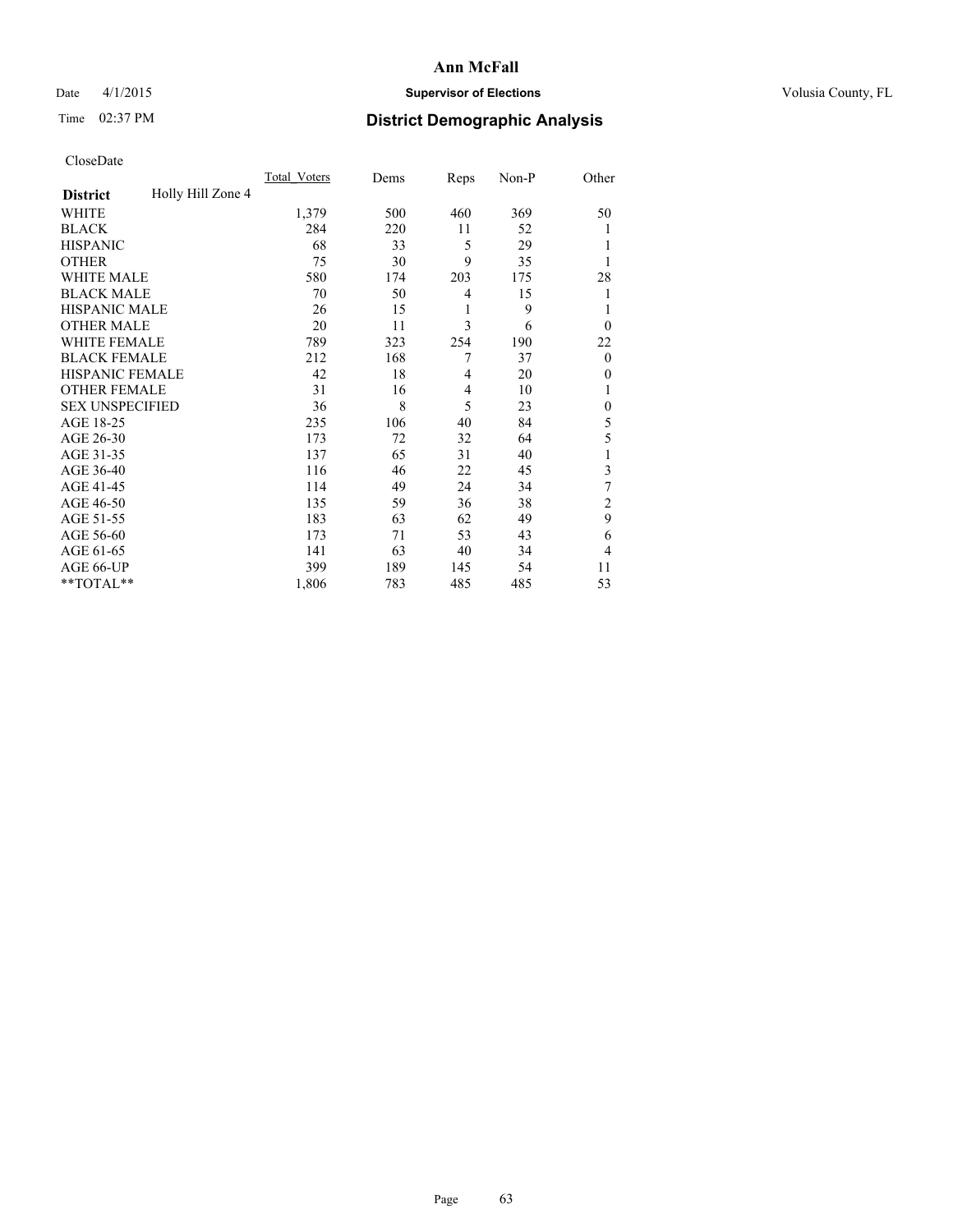## Date 4/1/2015 **Supervisor of Elections Supervisor of Elections** Volusia County, FL

## Time 02:37 PM **District Demographic Analysis**

|                        |            | <b>Total Voters</b> | Dems | Reps           | Non-P | Other          |
|------------------------|------------|---------------------|------|----------------|-------|----------------|
| <b>District</b>        | Lake Helen |                     |      |                |       |                |
| WHITE                  |            | 1,672               | 559  | 622            | 423   | 68             |
| <b>BLACK</b>           |            | 180                 | 158  | $\overline{4}$ | 15    | 3              |
| <b>HISPANIC</b>        |            | 45                  | 11   | 16             | 15    | 3              |
| <b>OTHER</b>           |            | 53                  | 18   | 13             | 22    | $\theta$       |
| WHITE MALE             |            | 757                 | 220  | 309            | 194   | 34             |
| <b>BLACK MALE</b>      |            | 79                  | 72   | 2              | 4     | 1              |
| <b>HISPANIC MALE</b>   |            | 16                  | 3    | 5              | 7     | 1              |
| <b>OTHER MALE</b>      |            | 17                  | 9    | 1              | 7     | $\mathbf{0}$   |
| WHITE FEMALE           |            | 899                 | 335  | 308            | 222   | 34             |
| <b>BLACK FEMALE</b>    |            | 97                  | 84   | 1              | 10    | $\overline{c}$ |
| <b>HISPANIC FEMALE</b> |            | 29                  | 8    | 11             | 8     | $\overline{c}$ |
| <b>OTHER FEMALE</b>    |            | 23                  | 8    | 5              | 10    | $\theta$       |
| <b>SEX UNSPECIFIED</b> |            | 33                  | 7    | 13             | 13    | $\theta$       |
| AGE 18-25              |            | 166                 | 48   | 40             | 67    | 11             |
| AGE 26-30              |            | 119                 | 36   | 34             | 47    | $\overline{2}$ |
| AGE 31-35              |            | 123                 | 41   | 32             | 48    | $\overline{2}$ |
| AGE 36-40              |            | 106                 | 26   | 33             | 37    | 10             |
| AGE 41-45              |            | 134                 | 37   | 37             | 50    | 10             |
| AGE 46-50              |            | 138                 | 53   | 52             | 28    | 5              |
| AGE 51-55              |            | 208                 | 76   | 76             | 47    | 9              |
| AGE 56-60              |            | 235                 | 88   | 91             | 44    | 12             |
| AGE 61-65              |            | 207                 | 92   | 66             | 44    | 5              |
| AGE 66-UP              |            | 514                 | 249  | 194            | 63    | 8              |
| **TOTAL**              |            | 1,950               | 746  | 655            | 475   | 74             |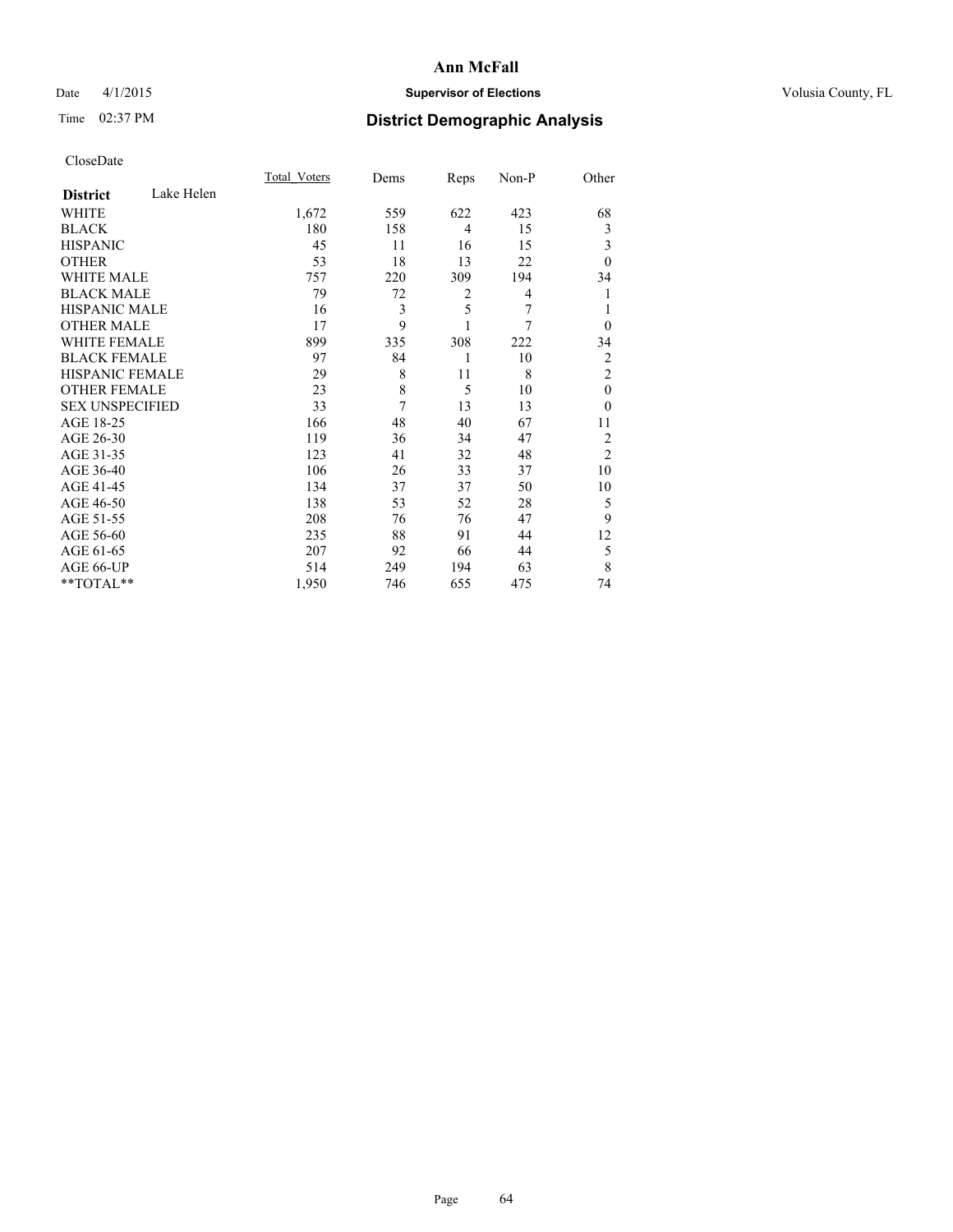## Date 4/1/2015 **Supervisor of Elections Supervisor of Elections** Volusia County, FL

| <b>Total Voters</b>  | Dems  | Reps  | $Non-P$        | Other          |
|----------------------|-------|-------|----------------|----------------|
| New Smyrna Bch Zne 1 |       |       |                |                |
| 4,819                | 1,473 | 2,069 | 1,128          | 149            |
| 14                   | 9     | 3     | $\overline{2}$ | $\theta$       |
| 68                   | 21    | 19    | 26             | $\overline{c}$ |
| 142                  | 35    | 40    | 65             | $\overline{c}$ |
| 2,264                | 572   | 1,022 | 584            | 86             |
| 6                    | 3     | 2     | 1              | 0              |
| 32                   | 9     | 6     | 17             | $\theta$       |
| 42                   | 8     | 15    | 19             | $\Omega$       |
|                      | 888   | 1,037 | 532            | 62             |
| 8                    | 6     | 1     | 1              | $\mathbf{0}$   |
| 36                   | 12    | 13    | 9              | $\overline{c}$ |
| 60                   | 21    | 20    | 17             | $\overline{c}$ |
| 76                   | 19    | 15    | 41             | 1              |
| 278                  | 59    | 81    | 127            | 11             |
| 245                  | 63    | 76    | 99             | 7              |
| 194                  | 64    | 49    | 73             | 8              |
| 193                  | 56    | 57    | 68             | 12             |
| 248                  | 65    | 97    | 75             | 11             |
| 318                  | 79    | 148   | 85             | 6              |
| 421                  | 112   | 205   | 88             | 16             |
| 550                  | 177   | 237   | 122            | 14             |
| 608                  | 216   | 249   | 131            | 12             |
| 1,987                | 647   | 932   | 352            | 56             |
| 5,043                | 1,538 | 2,131 | 1,221          | 153            |
|                      | 2,519 |       |                |                |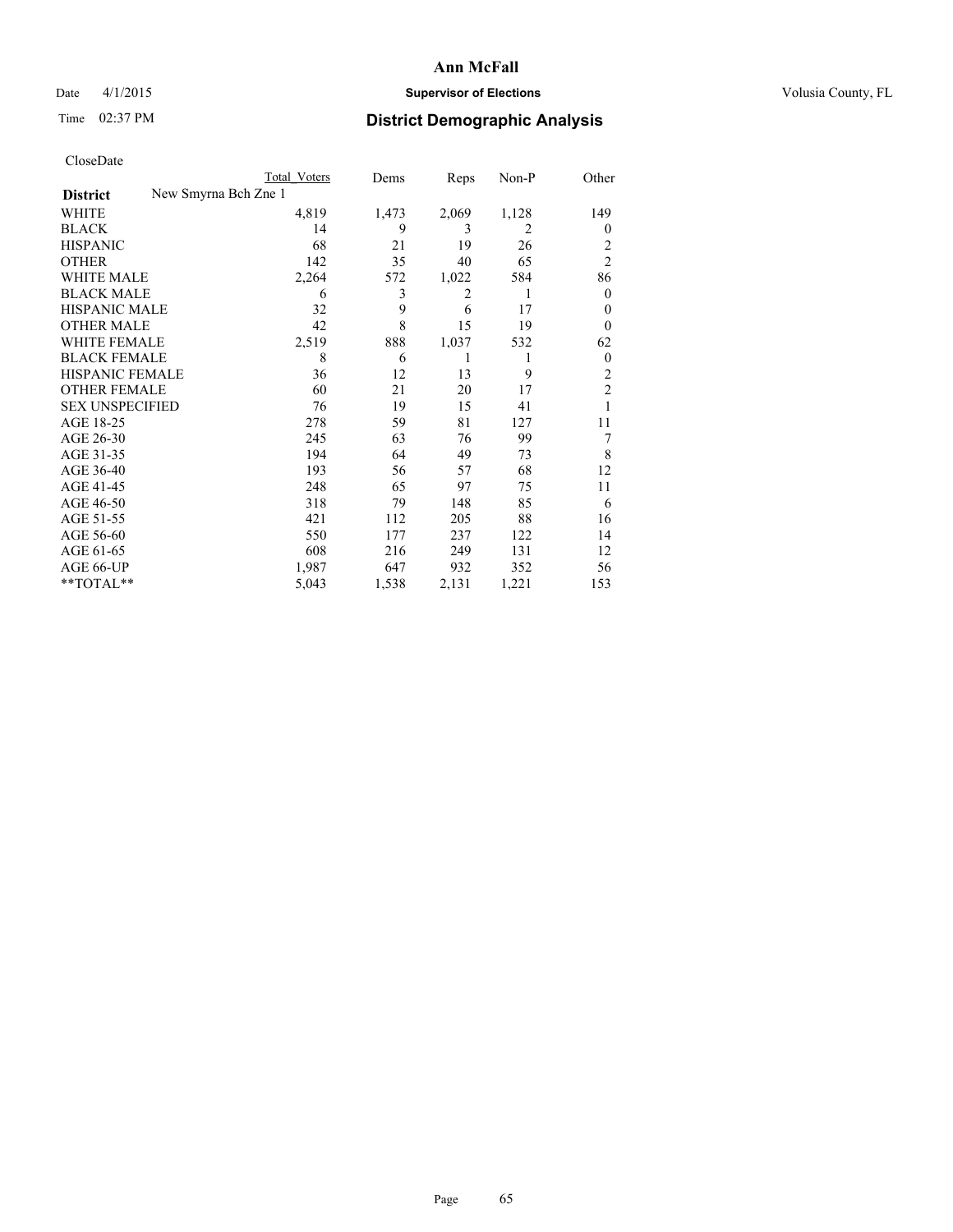## Date 4/1/2015 **Supervisor of Elections Supervisor of Elections** Volusia County, FL

| CloseDate |
|-----------|
|-----------|

| Total Voters | Dems                 | Reps             | $Non-P$        | Other          |
|--------------|----------------------|------------------|----------------|----------------|
|              |                      |                  |                |                |
| 4,079        | 1,338                | 1,490            | 1,101          | 150            |
| 69           | 52                   | 2                | 12             | 3              |
| 69           | 27                   | 16               | 26             | $\theta$       |
| 130          | 34                   | 38               | 56             | $\overline{c}$ |
| 1,824        | 513                  | 699              | 530            | 82             |
| 25           | 20                   | $\boldsymbol{0}$ | $\overline{4}$ | 1              |
| 32           | 6                    | 9                | 17             | $\theta$       |
| 37           | 13                   | 10               | 13             | 1              |
| 2,218        | 810                  | 776              | 564            | 68             |
| 44           | 32                   | $\overline{c}$   | 8              | $\overline{c}$ |
| 35           | 20                   | 7                | 8              | $\mathbf{0}$   |
| 60           | 19                   | 22               | 18             | 1              |
| 72           | 18                   | 21               | 33             | $\theta$       |
| 286          | 76                   | 74               | 123            | 13             |
| 228          | 59                   | 65               | 95             | 9              |
| 237          | 70                   | 58               | 99             | 10             |
| 229          | 65                   | 57               | 97             | 10             |
| 251          | 66                   | 88               | 89             | 8              |
| 256          | 64                   | 106              | 77             | 9              |
| 392          | 113                  | 167              | 98             | 14             |
| 440          | 161                  | 156              | 102            | 21             |
| 474          | 189                  | 157              | 116            | 12             |
| 1,554        | 588                  | 618              | 299            | 49             |
| 4,347        | 1,451                | 1,546            | 1,195          | 155            |
|              | New Smyrna Bch Zne 2 |                  |                |                |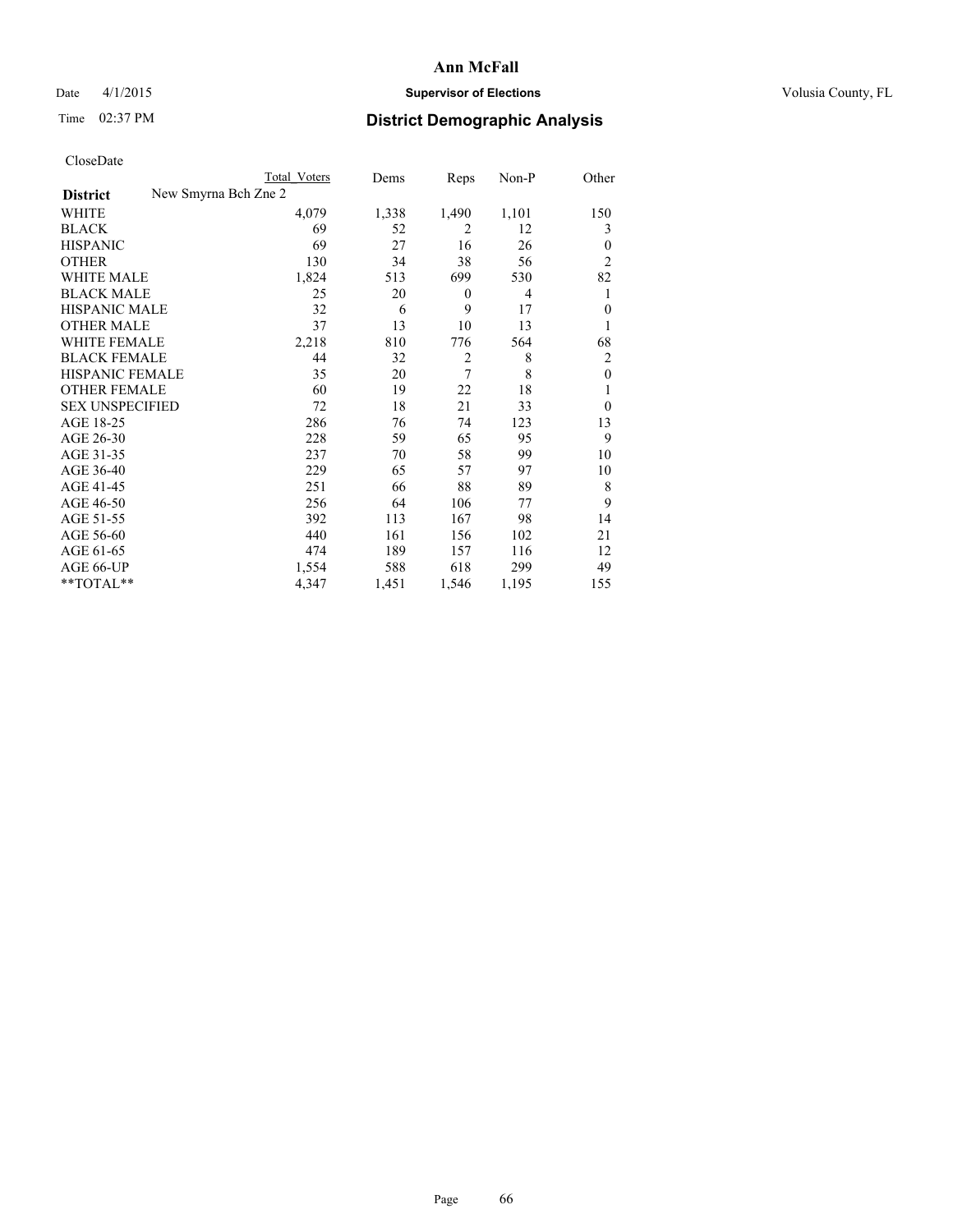## Date 4/1/2015 **Supervisor of Elections Supervisor of Elections** Volusia County, FL

|                                         | <b>Total Voters</b> | Dems  | Reps           | Non-P          | Other            |
|-----------------------------------------|---------------------|-------|----------------|----------------|------------------|
| New Smyrna Bch Zne 3<br><b>District</b> |                     |       |                |                |                  |
| <b>WHITE</b>                            | 4,664               | 1,351 | 1,956          | 1,179          | 178              |
| <b>BLACK</b>                            | 37                  | 22    | 3              | 10             | 2                |
| <b>HISPANIC</b>                         | 61                  | 21    | 15             | 24             | 1                |
| <b>OTHER</b>                            | 149                 | 38    | 31             | 76             | 4                |
| <b>WHITE MALE</b>                       | 2,168               | 551   | 957            | 568            | 92               |
| <b>BLACK MALE</b>                       | 22                  | 11    | 1              | 8              | 2                |
| <b>HISPANIC MALE</b>                    | 29                  | 13    | 7              | 8              | 1                |
| <b>OTHER MALE</b>                       | 52                  | 13    | 13             | 26             | $\theta$         |
| <b>WHITE FEMALE</b>                     | 2,468               | 792   | 990            | 601            | 85               |
| <b>BLACK FEMALE</b>                     | 15                  | 11    | $\overline{2}$ | $\overline{2}$ | $\theta$         |
| HISPANIC FEMALE                         | 31                  | 8     | 8              | 15             | $\boldsymbol{0}$ |
| <b>OTHER FEMALE</b>                     | 61                  | 22    | 14             | 21             | 4                |
| <b>SEX UNSPECIFIED</b>                  | 65                  | 11    | 13             | 40             | 1                |
| AGE 18-25                               | 235                 | 58    | 65             | 97             | 15               |
| AGE 26-30                               | 252                 | 65    | 65             | 111            | 11               |
| AGE 31-35                               | 255                 | 65    | 81             | 98             | 11               |
| AGE 36-40                               | 210                 | 66    | 61             | 76             | 7                |
| AGE 41-45                               | 226                 | 55    | 80             | 84             | 7                |
| AGE 46-50                               | 293                 | 78    | 116            | 91             | 8                |
| AGE 51-55                               | 406                 | 125   | 151            | 116            | 14               |
| AGE 56-60                               | 464                 | 155   | 178            | 117            | 14               |
| AGE 61-65                               | 506                 | 156   | 212            | 117            | 21               |
| AGE 66-UP                               | 2,064               | 609   | 996            | 382            | 77               |
| **TOTAL**                               | 4,911               | 1,432 | 2,005          | 1,289          | 185              |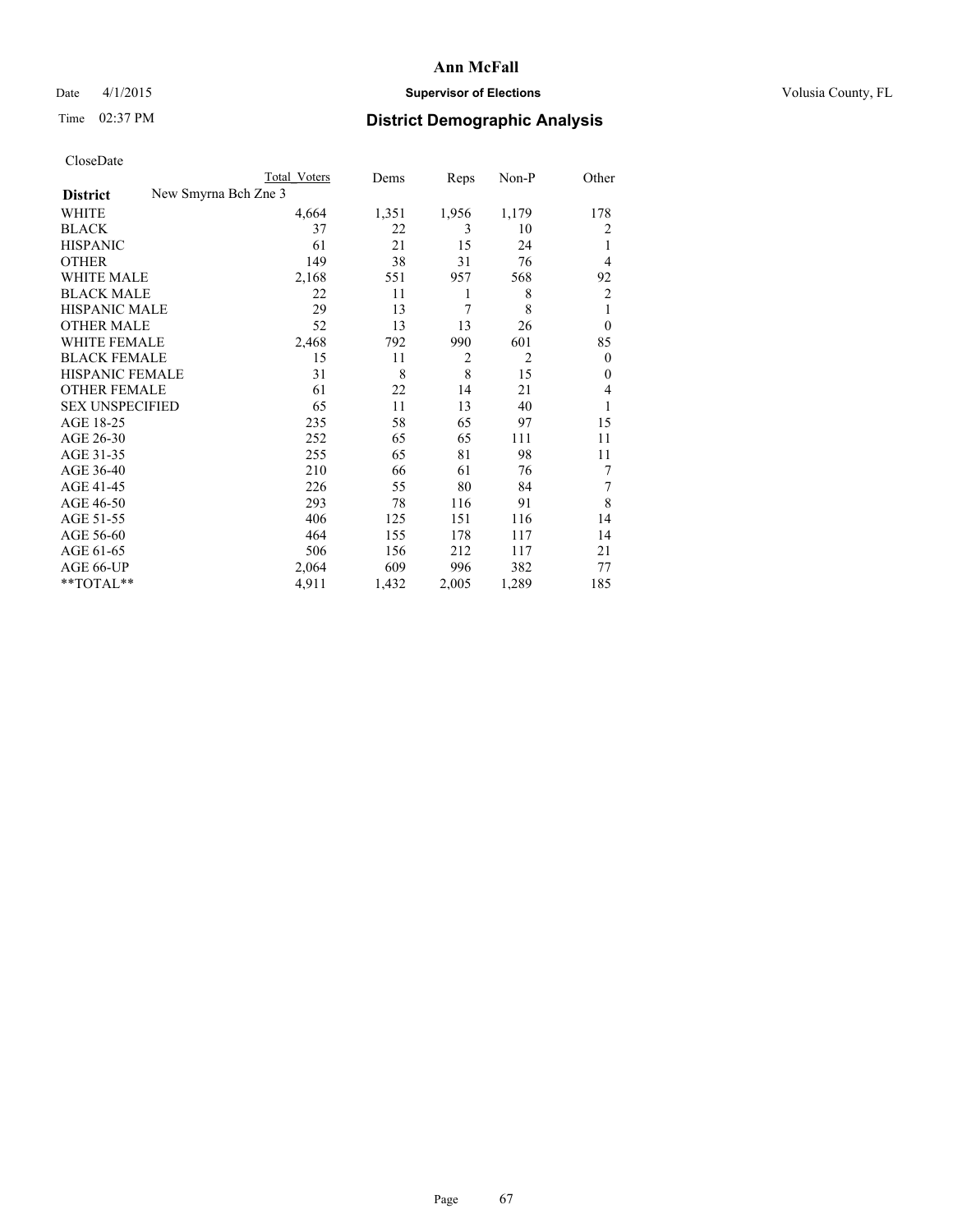## Date 4/1/2015 **Supervisor of Elections Supervisor of Elections** Volusia County, FL

|                        |                      | <b>Total Voters</b> | Dems  | Reps           | $Non-P$ | Other          |
|------------------------|----------------------|---------------------|-------|----------------|---------|----------------|
| <b>District</b>        | New Smyrna Bch Zne 4 |                     |       |                |         |                |
| <b>WHITE</b>           |                      | 3,826               | 1,131 | 1,549          | 994     | 152            |
| <b>BLACK</b>           |                      | 614                 | 519   | 12             | 77      | 6              |
| <b>HISPANIC</b>        |                      | 78                  | 29    | 27             | 19      | 3              |
| <b>OTHER</b>           |                      | 184                 | 55    | 31             | 90      | 8              |
| <b>WHITE MALE</b>      |                      | 1,765               | 451   | 751            | 486     | 77             |
| <b>BLACK MALE</b>      |                      | 251                 | 201   | $\overline{4}$ | 40      | 6              |
| <b>HISPANIC MALE</b>   |                      | 38                  | 11    | 13             | 12      | $\overline{c}$ |
| <b>OTHER MALE</b>      |                      | 70                  | 18    | 15             | 35      | $\overline{2}$ |
| <b>WHITE FEMALE</b>    |                      | 2,034               | 667   | 789            | 503     | 75             |
| <b>BLACK FEMALE</b>    |                      | 357                 | 313   | 8              | 36      | $\theta$       |
| HISPANIC FEMALE        |                      | 40                  | 18    | 14             | 7       | 1              |
| <b>OTHER FEMALE</b>    |                      | 79                  | 30    | 15             | 29      | 5              |
| <b>SEX UNSPECIFIED</b> |                      | 68                  | 25    | 10             | 32      | 1              |
| AGE 18-25              |                      | 358                 | 132   | 76             | 136     | 14             |
| AGE 26-30              |                      | 232                 | 90    | 53             | 83      | 6              |
| AGE 31-35              |                      | 228                 | 83    | 61             | 77      | 7              |
| AGE 36-40              |                      | 237                 | 66    | 85             | 76      | 10             |
| AGE 41-45              |                      | 297                 | 114   | 94             | 79      | 10             |
| AGE 46-50              |                      | 283                 | 96    | 108            | 75      | 4              |
| AGE 51-55              |                      | 357                 | 127   | 142            | 80      | 8              |
| AGE 56-60              |                      | 518                 | 196   | 179            | 124     | 19             |
| AGE 61-65              |                      | 580                 | 210   | 212            | 130     | 28             |
| AGE 66-UP              |                      | 1,612               | 620   | 609            | 320     | 63             |
| **TOTAL**              |                      | 4,702               | 1,734 | 1,619          | 1,180   | 169            |
|                        |                      |                     |       |                |         |                |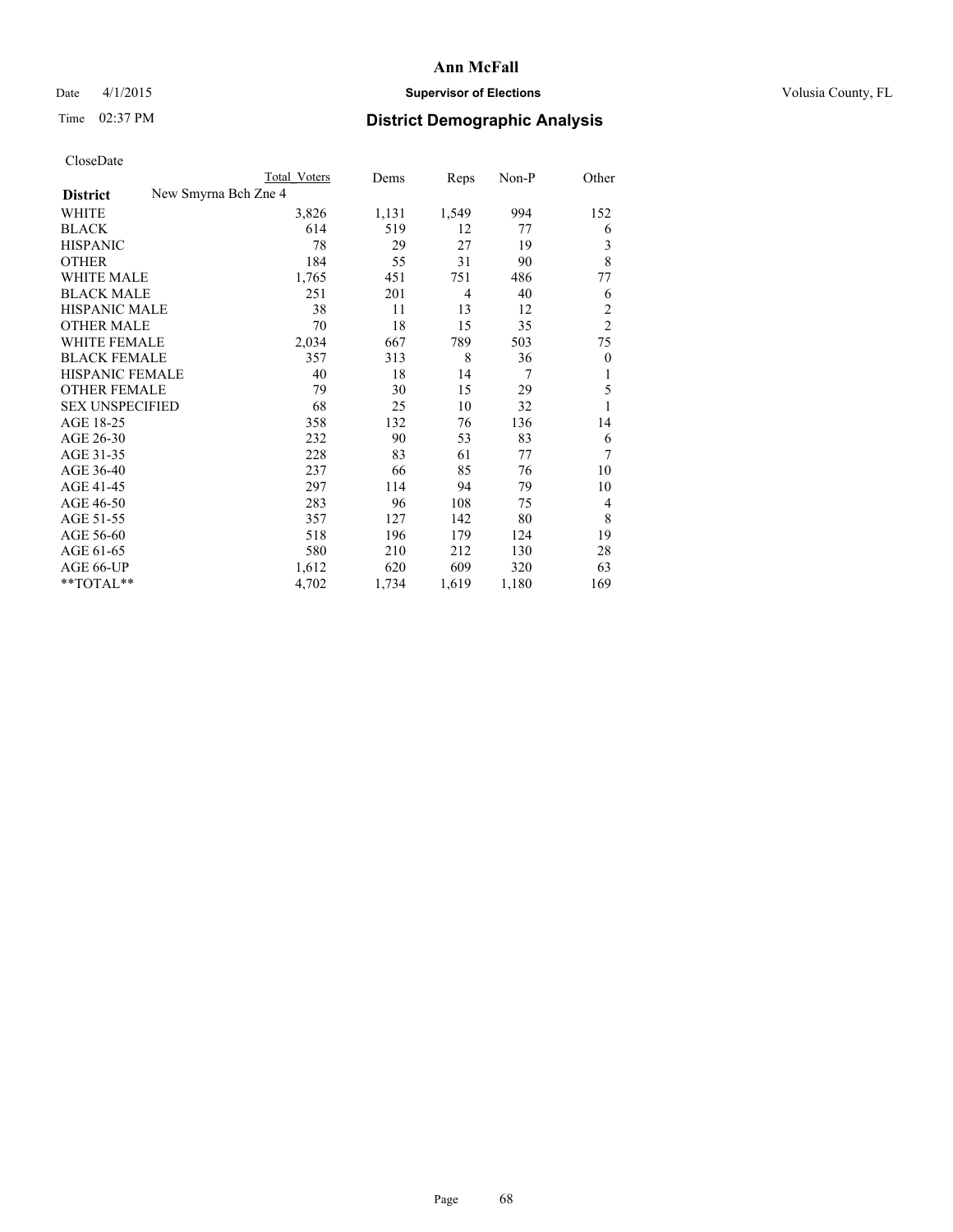## Date 4/1/2015 **Supervisor of Elections Supervisor of Elections** Volusia County, FL

## Time 02:37 PM **District Demographic Analysis**

|                        |          | Total Voters   | Dems           | Reps         | Non-P          | Other          |
|------------------------|----------|----------------|----------------|--------------|----------------|----------------|
| <b>District</b>        | Oak Hill |                |                |              |                |                |
| <b>WHITE</b>           |          | 1,186          | 401            | 455          | 298            | 32             |
| <b>BLACK</b>           |          | 169            | 143            | 4            | 21             | 1              |
| <b>HISPANIC</b>        |          | 12             | 6              | 3            | 3              | $\theta$       |
| <b>OTHER</b>           |          | 32             | 7              | 10           | 13             | $\overline{2}$ |
| WHITE MALE             |          | 603            | 188            | 231          | 163            | 21             |
| <b>BLACK MALE</b>      |          | 69             | 56             | 1            | 11             |                |
| <b>HISPANIC MALE</b>   |          | $\overline{4}$ | 1              | 3            | $\theta$       | $\mathbf{0}$   |
| <b>OTHER MALE</b>      |          | 12             | $\overline{c}$ | 5            | 4              | 1              |
| <b>WHITE FEMALE</b>    |          | 570            | 210            | 218          | 131            | 11             |
| <b>BLACK FEMALE</b>    |          | 99             | 86             | 3            | 10             | $\theta$       |
| <b>HISPANIC FEMALE</b> |          | 8              | 5              | $\mathbf{0}$ | 3              | 0              |
| <b>OTHER FEMALE</b>    |          | 12             | 5              | 4            | $\overline{c}$ |                |
| <b>SEX UNSPECIFIED</b> |          | 22             | $\overline{4}$ | 7            | 11             | $\theta$       |
| AGE 18-25              |          | 86             | 32             | 18           | 34             | $\overline{c}$ |
| AGE 26-30              |          | 77             | 31             | 13           | 32             |                |
| AGE 31-35              |          | 65             | 25             | 20           | 19             |                |
| AGE 36-40              |          | 55             | 17             | 16           | 21             |                |
| AGE 41-45              |          | 70             | 29             | 21           | 17             | 3              |
| AGE 46-50              |          | 92             | 35             | 31           | 23             | 3              |
| AGE 51-55              |          | 126            | 50             | 47           | 26             | 3              |
| AGE 56-60              |          | 174            | 74             | 62           | 35             | 3              |
| AGE 61-65              |          | 155            | 67             | 49           | 35             | 4              |
| AGE 66-UP              |          | 499            | 197            | 195          | 93             | 14             |
| **TOTAL**              |          | 1,399          | 557            | 472          | 335            | 35             |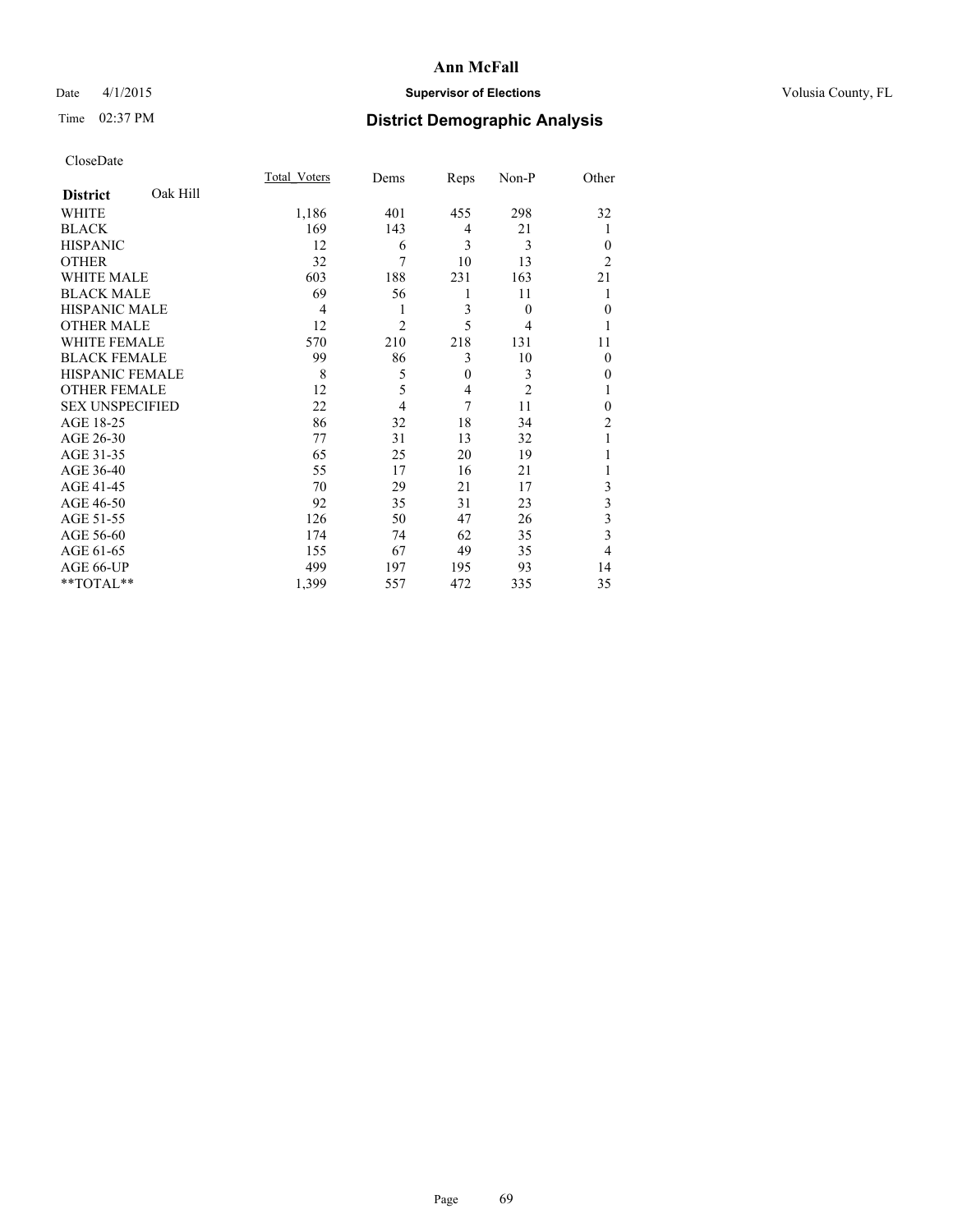## Date 4/1/2015 **Supervisor of Elections Supervisor of Elections** Volusia County, FL

## Time 02:37 PM **District Demographic Analysis**

|                        |                    | <b>Total Voters</b> | Dems | Reps | Non-P          | Other          |
|------------------------|--------------------|---------------------|------|------|----------------|----------------|
| <b>District</b>        | Orange City Zone 1 |                     |      |      |                |                |
| WHITE                  |                    | 686                 | 225  | 257  | 171            | 33             |
| <b>BLACK</b>           |                    | 143                 | 100  | 7    | 34             | $\overline{2}$ |
| <b>HISPANIC</b>        |                    | 400                 | 186  | 60   | 150            | 4              |
| <b>OTHER</b>           |                    | 64                  | 22   | 15   | 20             | 7              |
| WHITE MALE             |                    | 270                 | 82   | 99   | 75             | 14             |
| <b>BLACK MALE</b>      |                    | 48                  | 30   | 3    | 14             | 1              |
| <b>HISPANIC MALE</b>   |                    | 153                 | 66   | 28   | 58             |                |
| <b>OTHER MALE</b>      |                    | 20                  | 7    | 7    | $\overline{4}$ | $\overline{2}$ |
| WHITE FEMALE           |                    | 410                 | 141  | 155  | 95             | 19             |
| <b>BLACK FEMALE</b>    |                    | 94                  | 69   | 4    | 20             | 1              |
| HISPANIC FEMALE        |                    | 243                 | 119  | 31   | 90             | 3              |
| <b>OTHER FEMALE</b>    |                    | 31                  | 12   | 6    | 9              | 4              |
| <b>SEX UNSPECIFIED</b> |                    | 24                  | 7    | 6    | 10             | 1              |
| AGE 18-25              |                    | 128                 | 44   | 18   | 60             | 6              |
| AGE 26-30              |                    | 101                 | 38   | 25   | 36             | $\overline{2}$ |
| AGE 31-35              |                    | 117                 | 43   | 22   | 44             | 8              |
| AGE 36-40              |                    | 100                 | 31   | 24   | 44             | 1              |
| AGE 41-45              |                    | 85                  | 29   | 25   | 29             | $\overline{c}$ |
| AGE 46-50              |                    | 88                  | 32   | 21   | 32             | 3              |
| AGE 51-55              |                    | 78                  | 36   | 16   | 23             | 3              |
| AGE 56-60              |                    | 75                  | 31   | 22   | 19             | 3              |
| AGE 61-65              |                    | 94                  | 36   | 24   | 28             | 6              |
| AGE 66-UP              |                    | 427                 | 213  | 142  | 60             | 12             |
| **TOTAL**              |                    | 1,293               | 533  | 339  | 375            | 46             |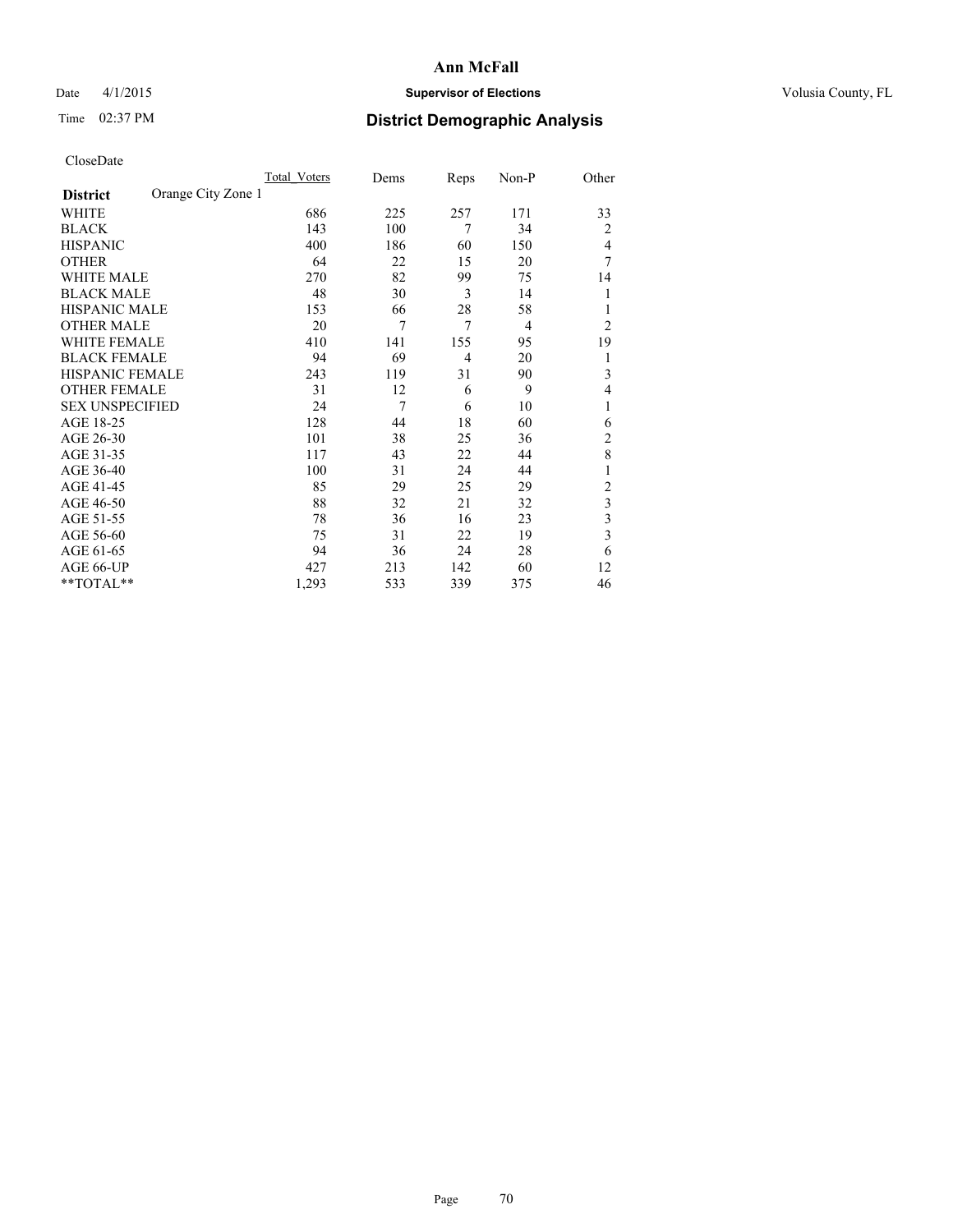## Date 4/1/2015 **Supervisor of Elections Supervisor of Elections** Volusia County, FL

## Time 02:37 PM **District Demographic Analysis**

|                        |                    | <b>Total Voters</b> | Dems           | Reps           | Non-P          | Other          |
|------------------------|--------------------|---------------------|----------------|----------------|----------------|----------------|
| <b>District</b>        | Orange City Zone 2 |                     |                |                |                |                |
| WHITE                  |                    | 948                 | 290            | 357            | 246            | 55             |
| <b>BLACK</b>           |                    | 47                  | 40             | 3              | 4              | $\theta$       |
| <b>HISPANIC</b>        |                    | 160                 | 72             | 23             | 61             | 4              |
| <b>OTHER</b>           |                    | 58                  | 15             | 17             | 26             | $\theta$       |
| WHITE MALE             |                    | 436                 | 119            | 162            | 121            | 34             |
| <b>BLACK MALE</b>      |                    | 21                  | 15             | $\overline{2}$ | $\overline{4}$ | $\theta$       |
| <b>HISPANIC MALE</b>   |                    | 67                  | 29             | 11             | 25             | 2              |
| <b>OTHER MALE</b>      |                    | 26                  | 6              | 10             | 10             | $\mathbf{0}$   |
| WHITE FEMALE           |                    | 511                 | 171            | 194            | 125            | 21             |
| <b>BLACK FEMALE</b>    |                    | 26                  | 25             | 1              | $\mathbf{0}$   | $\theta$       |
| <b>HISPANIC FEMALE</b> |                    | 92                  | 43             | 12             | 35             | 2              |
| <b>OTHER FEMALE</b>    |                    | 18                  | 7              | 3              | 8              | $\theta$       |
| <b>SEX UNSPECIFIED</b> |                    | 16                  | $\overline{c}$ | 5              | 9              | $\theta$       |
| AGE 18-25              |                    | 143                 | 40             | 27             | 65             | 11             |
| AGE 26-30              |                    | 86                  | 26             | 23             | 34             | 3              |
| AGE 31-35              |                    | 89                  | 22             | 28             | 33             | 6              |
| AGE 36-40              |                    | 103                 | 36             | 33             | 29             | 5              |
| AGE 41-45              |                    | 81                  | 27             | 26             | 22             | 6              |
| AGE 46-50              |                    | 124                 | 43             | 35             | 41             | 5              |
| AGE 51-55              |                    | 128                 | 40             | 48             | 31             | 9              |
| AGE 56-60              |                    | 117                 | 43             | 46             | 26             | $\overline{2}$ |
| AGE 61-65              |                    | 101                 | 38             | 37             | 25             | 1              |
| AGE 66-UP              |                    | 241                 | 102            | 97             | 31             | 11             |
| **TOTAL**              |                    | 1,213               | 417            | 400            | 337            | 59             |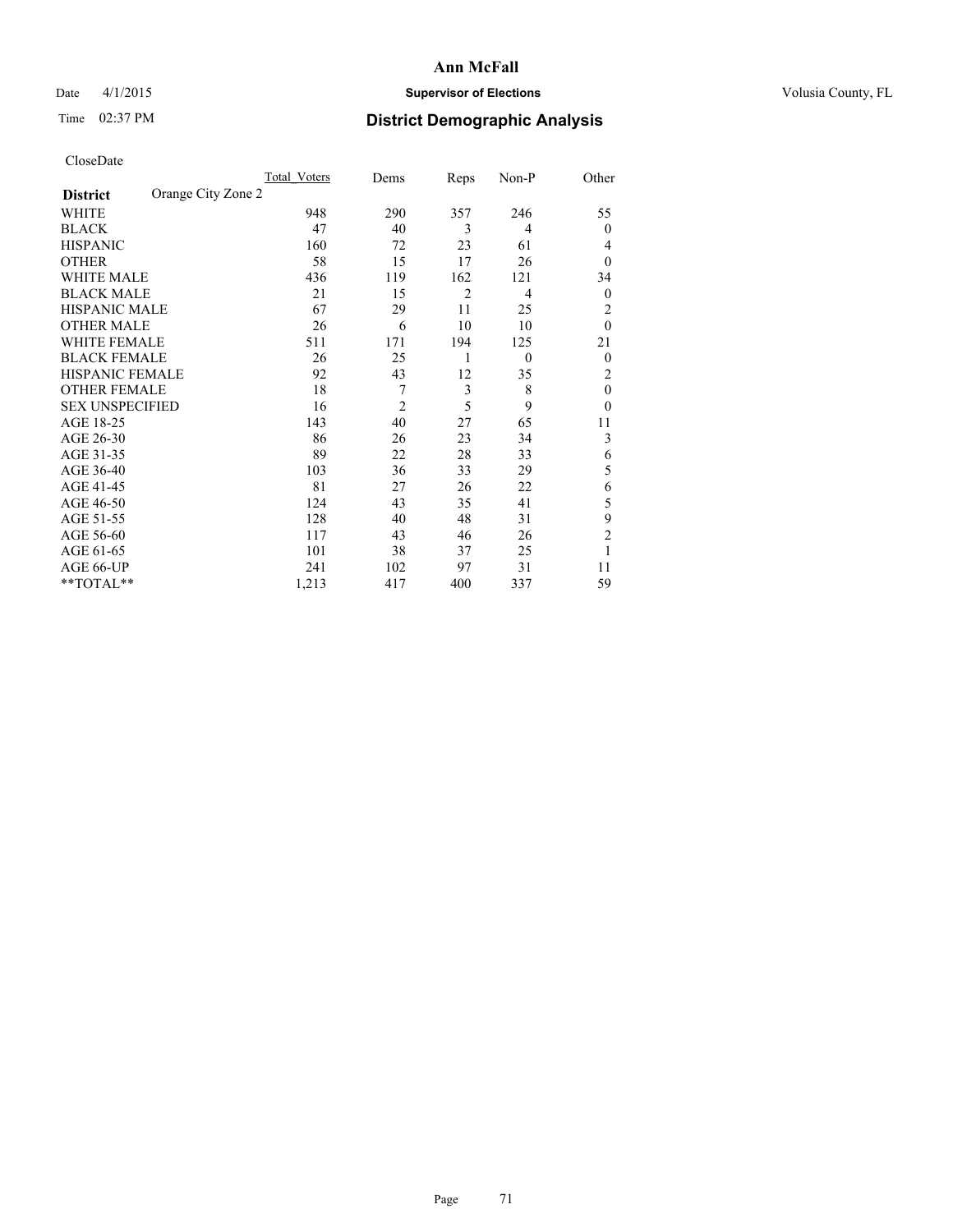## Date 4/1/2015 **Supervisor of Elections Supervisor of Elections** Volusia County, FL

## Time 02:37 PM **District Demographic Analysis**

|                        |                    | <b>Total Voters</b> | Dems | Reps           | Non-P | Other          |
|------------------------|--------------------|---------------------|------|----------------|-------|----------------|
| <b>District</b>        | Orange City Zone 3 |                     |      |                |       |                |
| WHITE                  |                    | 1,059               | 334  | 402            | 270   | 53             |
| <b>BLACK</b>           |                    | 73                  | 53   | $\overline{2}$ | 15    | 3              |
| <b>HISPANIC</b>        |                    | 182                 | 92   | 29             | 58    | 3              |
| <b>OTHER</b>           |                    | 73                  | 21   | 12             | 40    | $\theta$       |
| WHITE MALE             |                    | 471                 | 129  | 182            | 130   | 30             |
| <b>BLACK MALE</b>      |                    | 26                  | 16   | 1              | 7     | 2              |
| <b>HISPANIC MALE</b>   |                    | 75                  | 34   | 16             | 24    | 1              |
| <b>OTHER MALE</b>      |                    | 28                  | 10   | $\overline{4}$ | 14    | $\theta$       |
| WHITE FEMALE           |                    | 580                 | 202  | 218            | 137   | 23             |
| <b>BLACK FEMALE</b>    |                    | 47                  | 37   | 1              | 8     | 1              |
| <b>HISPANIC FEMALE</b> |                    | 103                 | 55   | 13             | 33    | $\overline{c}$ |
| <b>OTHER FEMALE</b>    |                    | 29                  | 8    | 5              | 16    | $\theta$       |
| <b>SEX UNSPECIFIED</b> |                    | 28                  | 9    | 5              | 14    | $\theta$       |
| AGE 18-25              |                    | 102                 | 33   | 17             | 42    | 10             |
| AGE 26-30              |                    | 70                  | 21   | 15             | 33    | 1              |
| AGE 31-35              |                    | 71                  | 23   | 19             | 26    | 3              |
| AGE 36-40              |                    | 68                  | 26   | 20             | 19    | 3              |
| AGE 41-45              |                    | 86                  | 26   | 28             | 32    | $\theta$       |
| AGE 46-50              |                    | 86                  | 27   | 31             | 28    | $\theta$       |
| AGE 51-55              |                    | 104                 | 41   | 32             | 26    | 5              |
| AGE 56-60              |                    | 102                 | 38   | 28             | 32    | 4              |
| AGE 61-65              |                    | 130                 | 63   | 36             | 26    | 5              |
| AGE 66-UP              |                    | 567                 | 202  | 219            | 118   | 28             |
| **TOTAL**              |                    | 1,387               | 500  | 445            | 383   | 59             |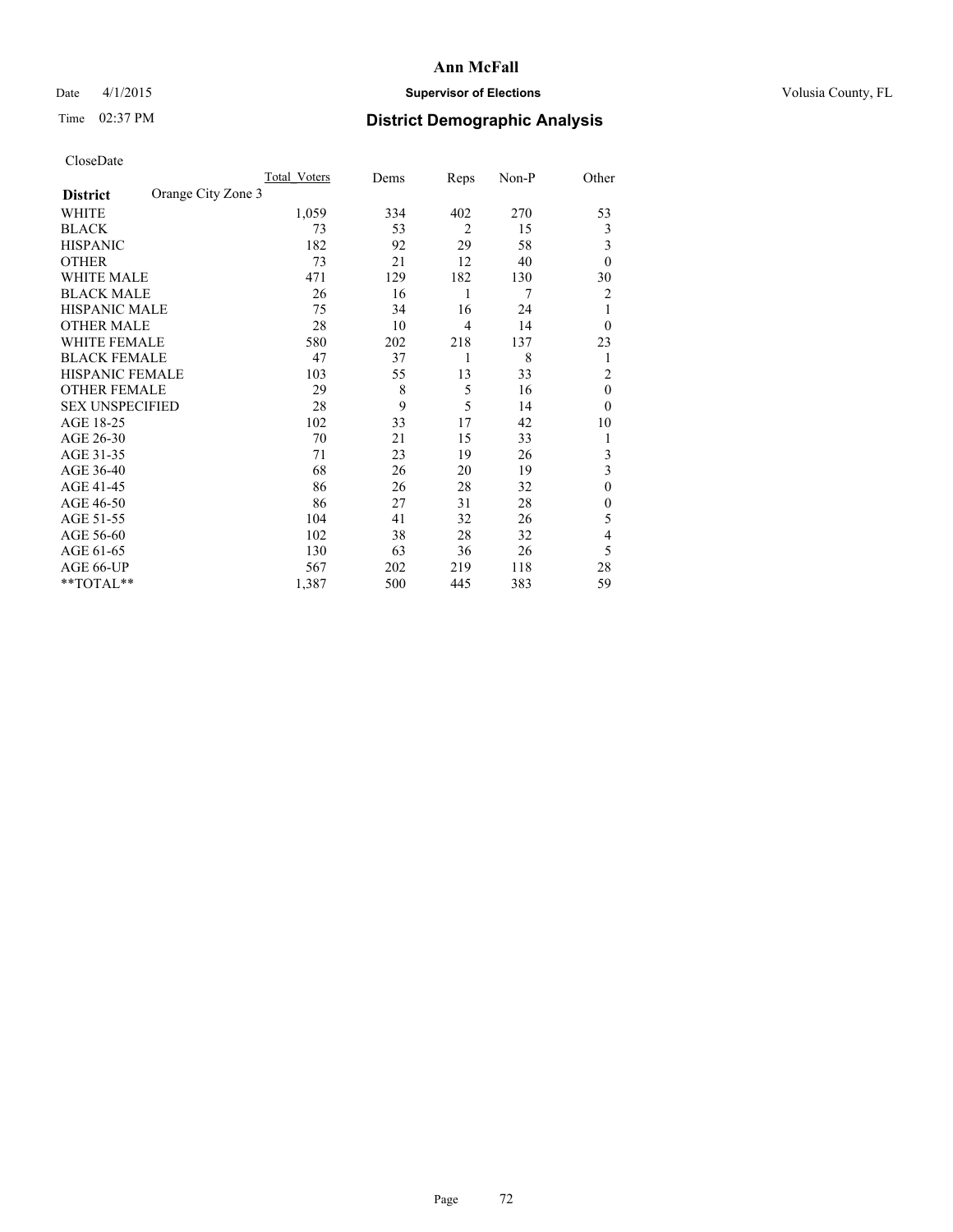## Date 4/1/2015 **Supervisor of Elections Supervisor of Elections** Volusia County, FL

# Time 02:37 PM **District Demographic Analysis**

| CloseDate |
|-----------|
|-----------|

|                        |                    | Total Voters | Dems           | Reps             | $Non-P$ | Other          |
|------------------------|--------------------|--------------|----------------|------------------|---------|----------------|
| <b>District</b>        | Orange City Zone 4 |              |                |                  |         |                |
| WHITE                  |                    | 1,162        | 371            | 431              | 309     | 51             |
| <b>BLACK</b>           |                    | 14           | 8              | $\mathbf{0}$     | 6       | 0              |
| <b>HISPANIC</b>        |                    | 56           | 31             | 6                | 17      | 2              |
| <b>OTHER</b>           |                    | 43           | 6              | 10               | 26      | 1              |
| WHITE MALE             |                    | 516          | 142            | 202              | 148     | 24             |
| <b>BLACK MALE</b>      |                    | 5            | $\overline{4}$ | $\boldsymbol{0}$ | 1       | $\Omega$       |
| <b>HISPANIC MALE</b>   |                    | 25           | 13             | 4                | 7       |                |
| <b>OTHER MALE</b>      |                    | 14           | $\overline{2}$ | 3                | 9       | $\theta$       |
| <b>WHITE FEMALE</b>    |                    | 633          | 226            | 222              | 158     | 27             |
| <b>BLACK FEMALE</b>    |                    | 9            | $\overline{4}$ | $\boldsymbol{0}$ | 5       | $\theta$       |
| HISPANIC FEMALE        |                    | 30           | 18             | 1                | 10      | 1              |
| <b>OTHER FEMALE</b>    |                    | 14           | $\overline{4}$ | 3                | 7       | 0              |
| <b>SEX UNSPECIFIED</b> |                    | 28           | 3              | 11               | 13      | l              |
| AGE 18-25              |                    | 134          | 31             | 36               | 58      | 9              |
| AGE 26-30              |                    | 86           | 21             | 18               | 43      | 4              |
| AGE 31-35              |                    | 85           | 28             | 28               | 24      | 5              |
| AGE 36-40              |                    | 85           | 30             | 19               | 33      | 3              |
| AGE 41-45              |                    | 89           | 22             | 32               | 31      | 4              |
| AGE 46-50              |                    | 97           | 25             | 32               | 33      | 7              |
| AGE 51-55              |                    | 143          | 38             | 52               | 46      |                |
| AGE 56-60              |                    | 117          | 37             | 54               | 21      | 5              |
| AGE 61-65              |                    | 126          | 56             | 42               | 26      | $\overline{2}$ |
| AGE 66-UP              |                    | 313          | 128            | 134              | 43      | 8              |
| **TOTAL**              |                    | 1,275        | 416            | 447              | 358     | 54             |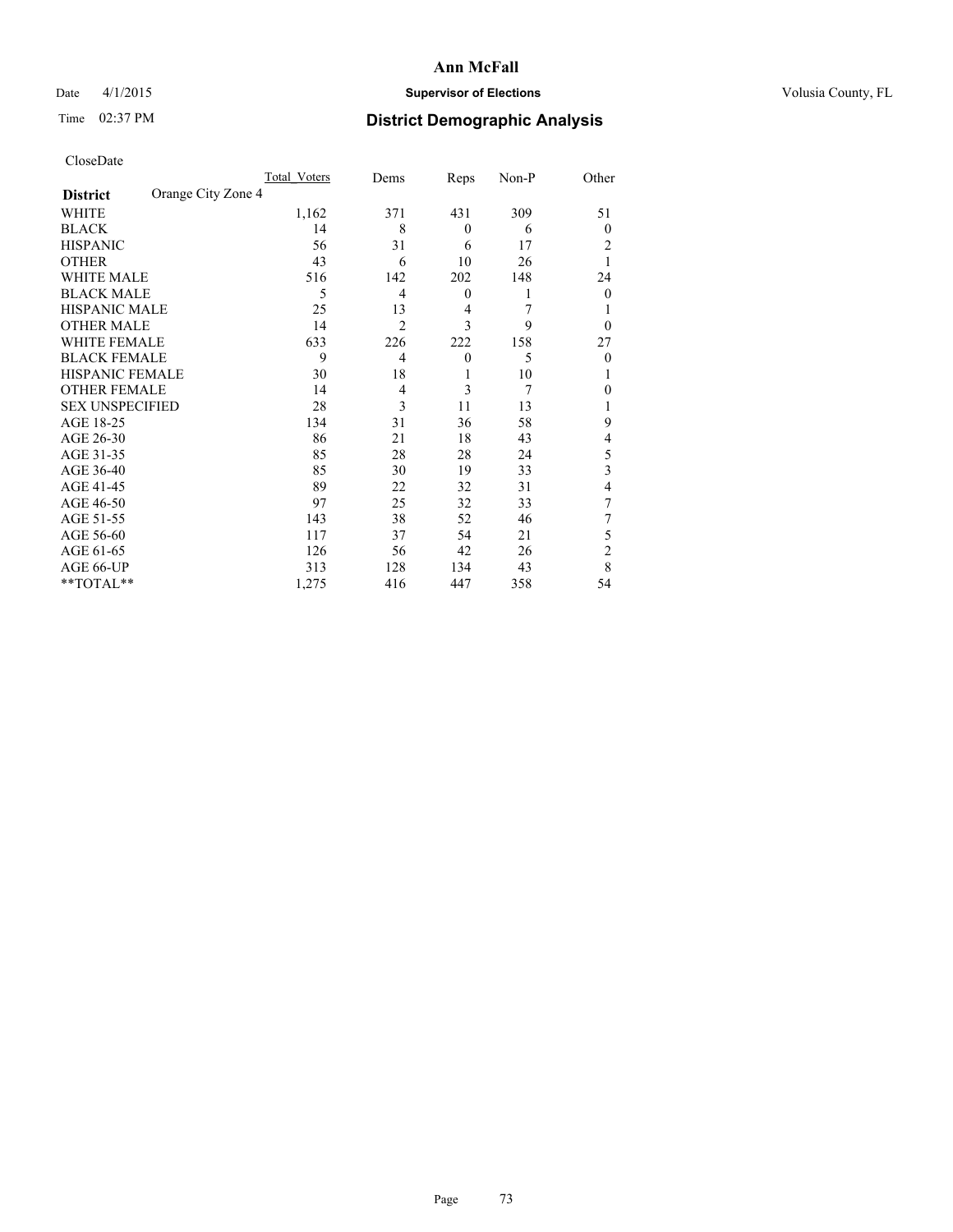## Date 4/1/2015 **Supervisor of Elections Supervisor of Elections** Volusia County, FL

## Time 02:37 PM **District Demographic Analysis**

|                        |                    | <b>Total Voters</b> | Dems | Reps           | Non-P | Other        |
|------------------------|--------------------|---------------------|------|----------------|-------|--------------|
| <b>District</b>        | Orange City Zone 5 |                     |      |                |       |              |
| WHITE                  |                    | 1,391               | 386  | 634            | 313   | 58           |
| <b>BLACK</b>           |                    | 109                 | 89   | 1              | 18    |              |
| <b>HISPANIC</b>        |                    | 116                 | 49   | 17             | 49    |              |
| <b>OTHER</b>           |                    | 69                  | 25   | 18             | 25    |              |
| WHITE MALE             |                    | 558                 | 143  | 253            | 128   | 34           |
| <b>BLACK MALE</b>      |                    | 42                  | 31   | 1              | 9     | 1            |
| <b>HISPANIC MALE</b>   |                    | 52                  | 23   | 9              | 20    | $\theta$     |
| <b>OTHER MALE</b>      |                    | 18                  | 8    | 5              | 5     | $\theta$     |
| <b>WHITE FEMALE</b>    |                    | 825                 | 241  | 380            | 180   | 24           |
| <b>BLACK FEMALE</b>    |                    | 65                  | 56   | $\theta$       | 9     | $\theta$     |
| <b>HISPANIC FEMALE</b> |                    | 63                  | 25   | 8              | 29    |              |
| <b>OTHER FEMALE</b>    |                    | 35                  | 14   | 10             | 10    |              |
| <b>SEX UNSPECIFIED</b> |                    | 27                  | 8    | $\overline{4}$ | 15    | $\theta$     |
| AGE 18-25              |                    | 59                  | 17   | 10             | 31    |              |
| AGE 26-30              |                    | 51                  | 27   | 11             | 13    | $\mathbf{0}$ |
| AGE 31-35              |                    | 50                  | 16   | 9              | 24    |              |
| AGE 36-40              |                    | 53                  | 15   | 18             | 20    | 0            |
| AGE 41-45              |                    | 74                  | 29   | 20             | 24    |              |
| AGE 46-50              |                    | 78                  | 27   | 19             | 29    | 3            |
| AGE 51-55              |                    | 100                 | 42   | 25             | 32    | 1            |
| AGE 56-60              |                    | 116                 | 44   | 34             | 34    | 4            |
| AGE 61-65              |                    | 102                 | 44   | 32             | 22    | 4            |
| AGE 66-UP              |                    | 1,002               | 288  | 492            | 176   | 46           |
| **TOTAL**              |                    | 1,685               | 549  | 670            | 405   | 61           |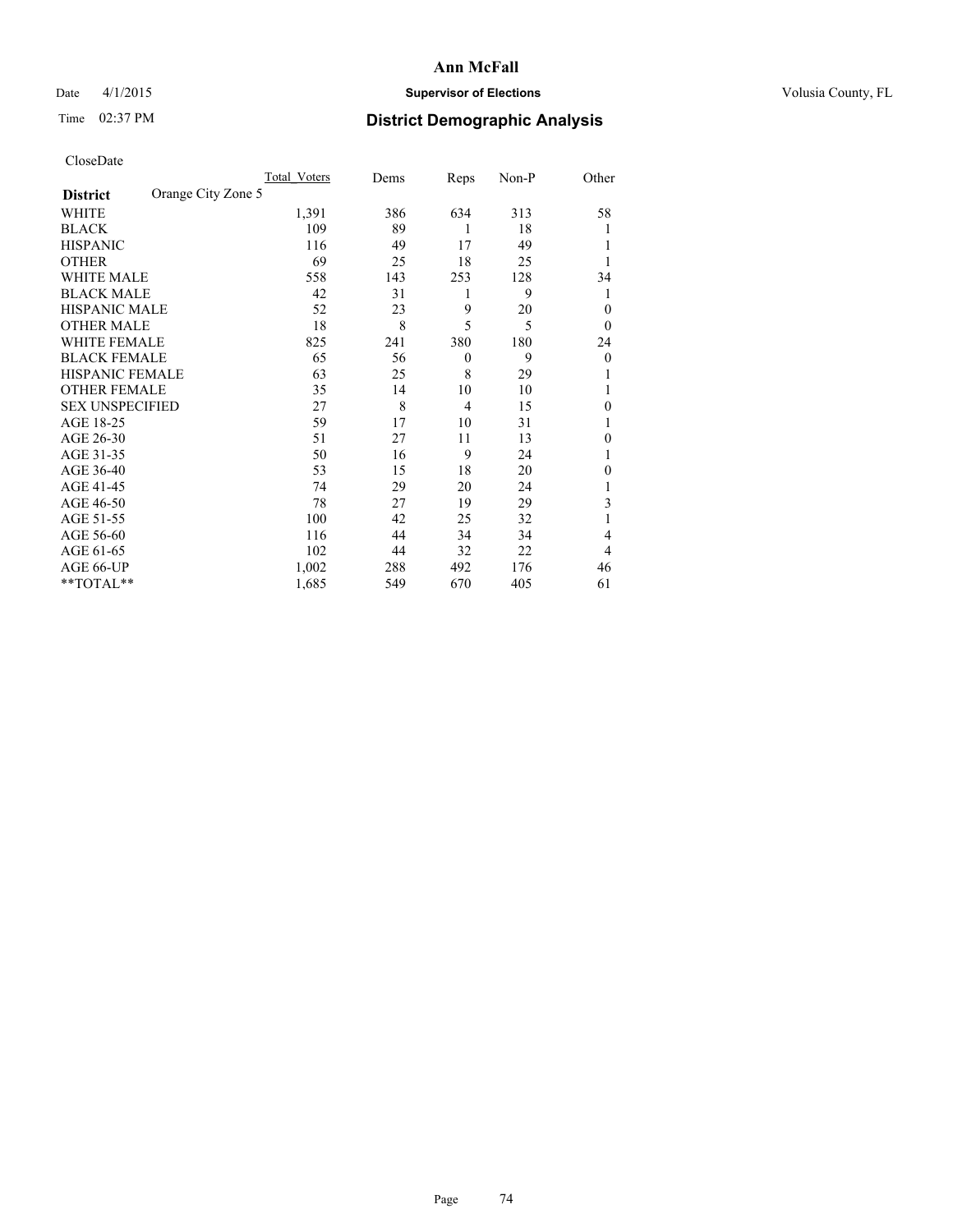## Date 4/1/2015 **Supervisor of Elections Supervisor of Elections** Volusia County, FL

## Time 02:37 PM **District Demographic Analysis**

|                                        | <b>Total Voters</b> | Dems  | Reps  | Non-P | Other        |
|----------------------------------------|---------------------|-------|-------|-------|--------------|
| Ormond Beach Zone 1<br><b>District</b> |                     |       |       |       |              |
| WHITE                                  | 7,437               | 2,245 | 3,259 | 1,670 | 263          |
| <b>BLACK</b>                           | 115                 | 80    | 6     | 24    | 5            |
| <b>HISPANIC</b>                        | 141                 | 52    | 43    | 43    | 3            |
| <b>OTHER</b>                           | 366                 | 110   | 105   | 142   | 9            |
| <b>WHITE MALE</b>                      | 3,391               | 909   | 1,531 | 813   | 138          |
| <b>BLACK MALE</b>                      | 60                  | 38    | 3     | 15    | 4            |
| <b>HISPANIC MALE</b>                   | 68                  | 21    | 25    | 19    | 3            |
| <b>OTHER MALE</b>                      | 145                 | 45    | 47    | 50    | 3            |
| <b>WHITE FEMALE</b>                    | 3,992               | 1,325 | 1,711 | 836   | 120          |
| <b>BLACK FEMALE</b>                    | 54                  | 42    | 3     | 8     | 1            |
| <b>HISPANIC FEMALE</b>                 | 70                  | 29    | 17    | 24    | $\mathbf{0}$ |
| <b>OTHER FEMALE</b>                    | 154                 | 50    | 42    | 56    | 6            |
| <b>SEX UNSPECIFIED</b>                 | 125                 | 28    | 34    | 58    | 5            |
| AGE 18-25                              | 559                 | 134   | 185   | 215   | 25           |
| AGE 26-30                              | 372                 | 105   | 137   | 120   | 10           |
| AGE 31-35                              | 359                 | 91    | 131   | 122   | 15           |
| AGE 36-40                              | 435                 | 116   | 168   | 129   | 22           |
| AGE 41-45                              | 529                 | 149   | 222   | 139   | 19           |
| AGE 46-50                              | 629                 | 170   | 288   | 154   | 17           |
| AGE 51-55                              | 710                 | 216   | 318   | 160   | 16           |
| AGE 56-60                              | 810                 | 265   | 356   | 167   | 22           |
| AGE 61-65                              | 852                 | 275   | 372   | 178   | 27           |
| AGE 66-UP                              | 2,804               | 966   | 1,236 | 495   | 107          |
| **TOTAL**                              | 8,059               | 2,487 | 3,413 | 1,879 | 280          |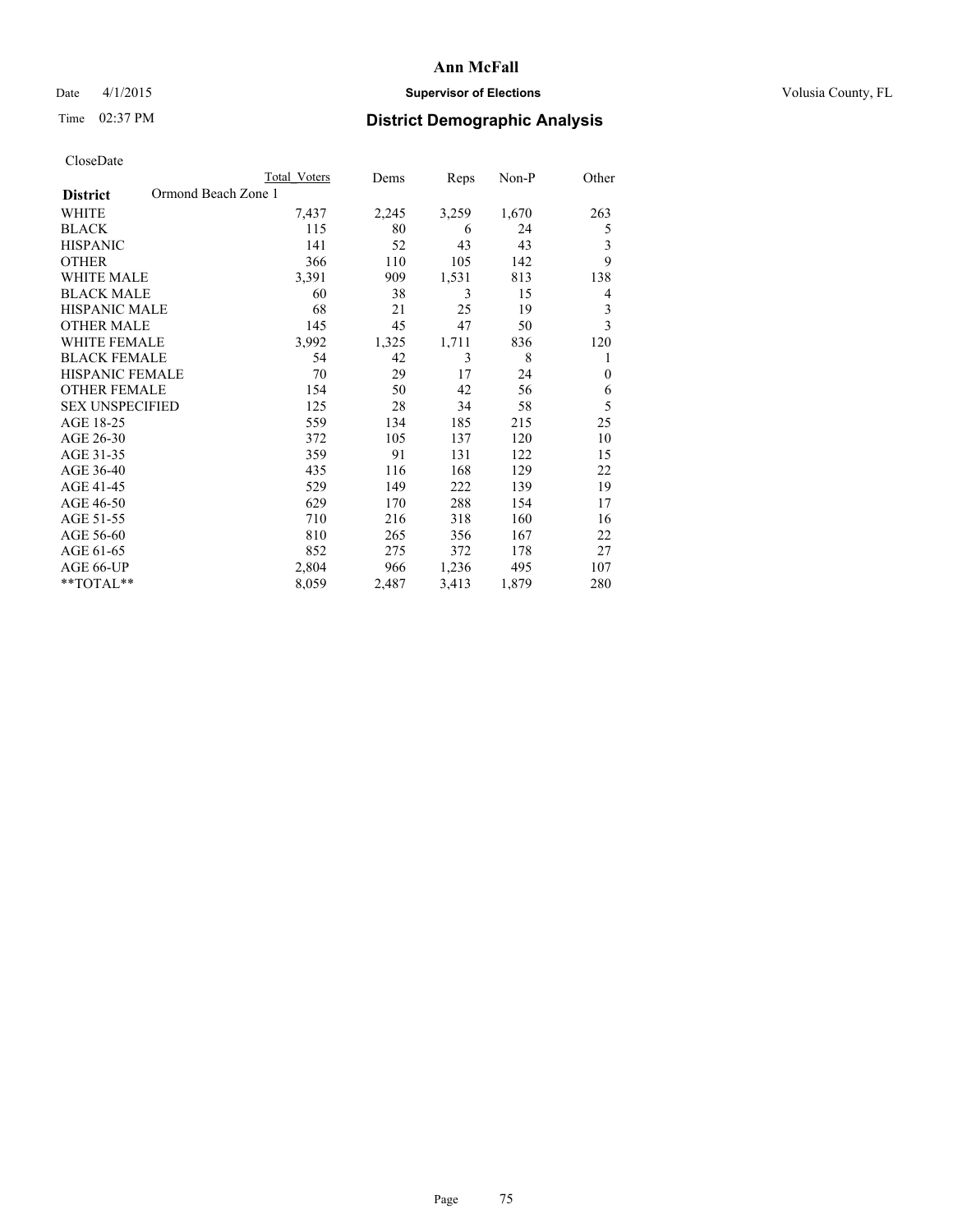## Date 4/1/2015 **Supervisor of Elections Supervisor of Elections** Volusia County, FL

## Time 02:37 PM **District Demographic Analysis**

|                                        | <b>Total Voters</b> | Dems  | Reps  | Non-P | Other                   |
|----------------------------------------|---------------------|-------|-------|-------|-------------------------|
| Ormond Beach Zone 2<br><b>District</b> |                     |       |       |       |                         |
| WHITE                                  | 5,716               | 2,041 | 2,019 | 1,444 | 212                     |
| <b>BLACK</b>                           | 391                 | 312   | 13    | 62    | 4                       |
| <b>HISPANIC</b>                        | 174                 | 72    | 46    | 53    | 3                       |
| <b>OTHER</b>                           | 370                 | 139   | 87    | 135   | 9                       |
| <b>WHITE MALE</b>                      | 2,570               | 788   | 960   | 706   | 116                     |
| <b>BLACK MALE</b>                      | 156                 | 112   | 9     | 34    | 1                       |
| HISPANIC MALE                          | 67                  | 21    | 20    | 23    | 3                       |
| <b>OTHER MALE</b>                      | 136                 | 51    | 35    | 45    | 5                       |
| <b>WHITE FEMALE</b>                    | 3,101               | 1,240 | 1,045 | 721   | 95                      |
| <b>BLACK FEMALE</b>                    | 230                 | 197   | 4     | 26    | 3                       |
| <b>HISPANIC FEMALE</b>                 | 107                 | 51    | 26    | 30    | $\boldsymbol{0}$        |
| <b>OTHER FEMALE</b>                    | 142                 | 64    | 39    | 37    | $\overline{c}$          |
| <b>SEX UNSPECIFIED</b>                 | 142                 | 40    | 27    | 72    | $\overline{\mathbf{3}}$ |
| AGE 18-25                              | 597                 | 194   | 162   | 222   | 19                      |
| AGE 26-30                              | 446                 | 173   | 92    | 168   | 13                      |
| AGE 31-35                              | 394                 | 133   | 100   | 147   | 14                      |
| AGE 36-40                              | 407                 | 144   | 96    | 153   | 14                      |
| AGE 41-45                              | 424                 | 143   | 136   | 129   | 16                      |
| AGE 46-50                              | 551                 | 168   | 209   | 144   | 30                      |
| AGE 51-55                              | 605                 | 209   | 221   | 154   | 21                      |
| AGE 56-60                              | 651                 | 256   | 214   | 157   | 24                      |
| AGE 61-65                              | 633                 | 285   | 193   | 132   | 23                      |
| AGE 66-UP                              | 1,943               | 859   | 742   | 288   | 54                      |
| **TOTAL**                              | 6,651               | 2,564 | 2,165 | 1,694 | 228                     |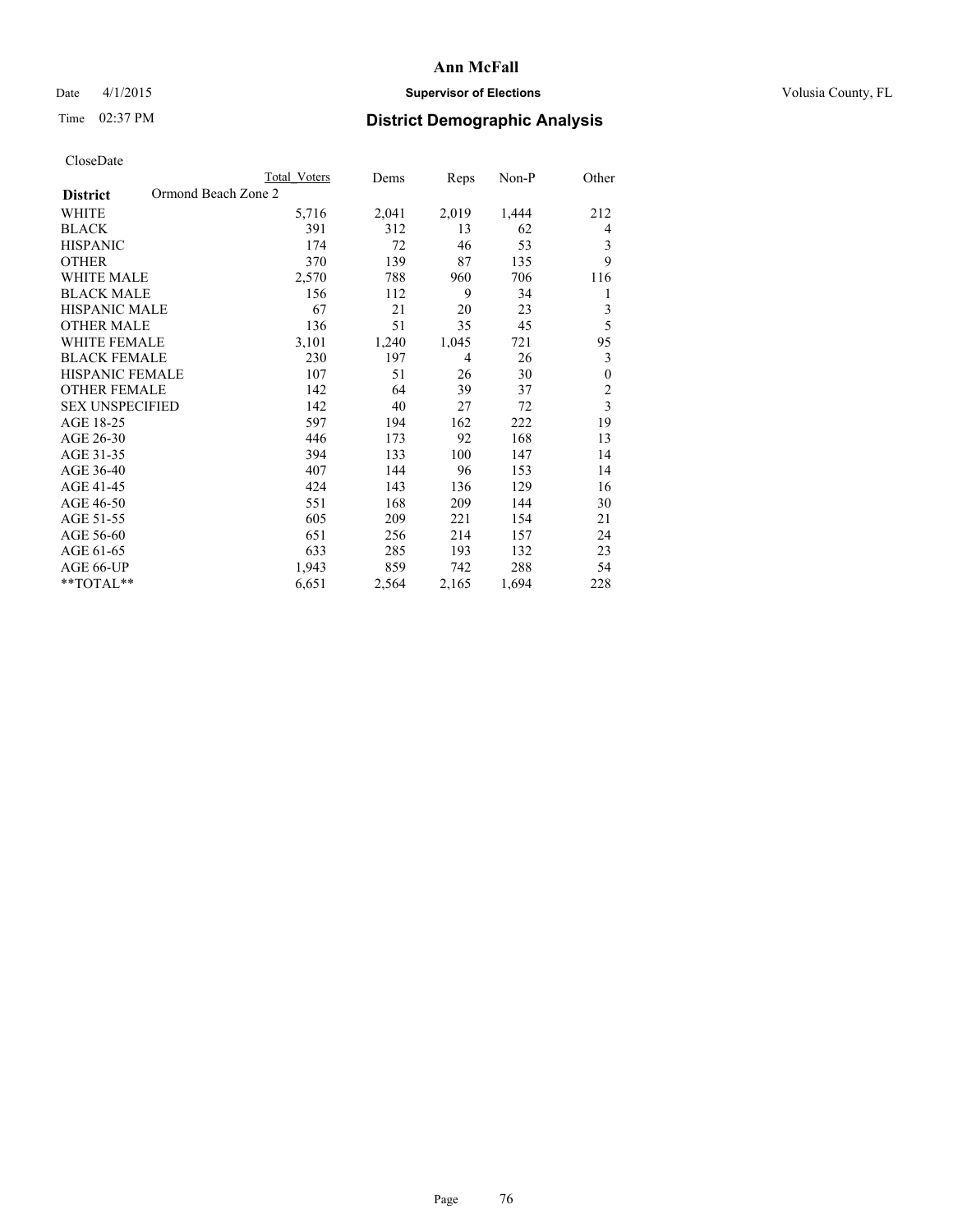## Date 4/1/2015 **Supervisor of Elections Supervisor of Elections** Volusia County, FL

## Time 02:37 PM **District Demographic Analysis**

|                                        | <b>Total Voters</b> | Dems  | Reps  | Non-P | Other                   |
|----------------------------------------|---------------------|-------|-------|-------|-------------------------|
| Ormond Beach Zone 3<br><b>District</b> |                     |       |       |       |                         |
| WHITE                                  | 7,025               | 1,989 | 3,321 | 1,498 | 217                     |
| <b>BLACK</b>                           | 285                 | 217   | 13    | 46    | 9                       |
| <b>HISPANIC</b>                        | 195                 | 64    | 56    | 70    | 5                       |
| <b>OTHER</b>                           | 450                 | 137   | 112   | 192   | 9                       |
| WHITE MALE                             | 3,250               | 807   | 1,590 | 748   | 105                     |
| <b>BLACK MALE</b>                      | 110                 | 79    | 5     | 22    | 4                       |
| HISPANIC MALE                          | 94                  | 24    | 34    | 34    | $\overline{c}$          |
| <b>OTHER MALE</b>                      | 169                 | 47    | 42    | 75    | 5                       |
| <b>WHITE FEMALE</b>                    | 3,713               | 1,164 | 1,713 | 725   | 111                     |
| <b>BLACK FEMALE</b>                    | 173                 | 137   | 8     | 23    | 5                       |
| <b>HISPANIC FEMALE</b>                 | 99                  | 40    | 20    | 36    | $\overline{\mathbf{3}}$ |
| <b>OTHER FEMALE</b>                    | 211                 | 74    | 54    | 79    | 4                       |
| <b>SEX UNSPECIFIED</b>                 | 136                 | 35    | 36    | 64    | 1                       |
| AGE 18-25                              | 793                 | 210   | 276   | 276   | 31                      |
| AGE 26-30                              | 492                 | 155   | 172   | 149   | 16                      |
| AGE 31-35                              | 439                 | 130   | 164   | 137   | 8                       |
| AGE 36-40                              | 436                 | 111   | 171   | 128   | 26                      |
| AGE 41-45                              | 540                 | 145   | 235   | 137   | 23                      |
| AGE 46-50                              | 690                 | 178   | 321   | 168   | 23                      |
| AGE 51-55                              | 741                 | 209   | 349   | 167   | 16                      |
| AGE 56-60                              | 785                 | 245   | 376   | 154   | 10                      |
| AGE 61-65                              | 819                 | 280   | 356   | 160   | 23                      |
| AGE 66-UP                              | 2,220               | 744   | 1,082 | 330   | 64                      |
| **TOTAL**                              | 7,955               | 2,407 | 3,502 | 1,806 | 240                     |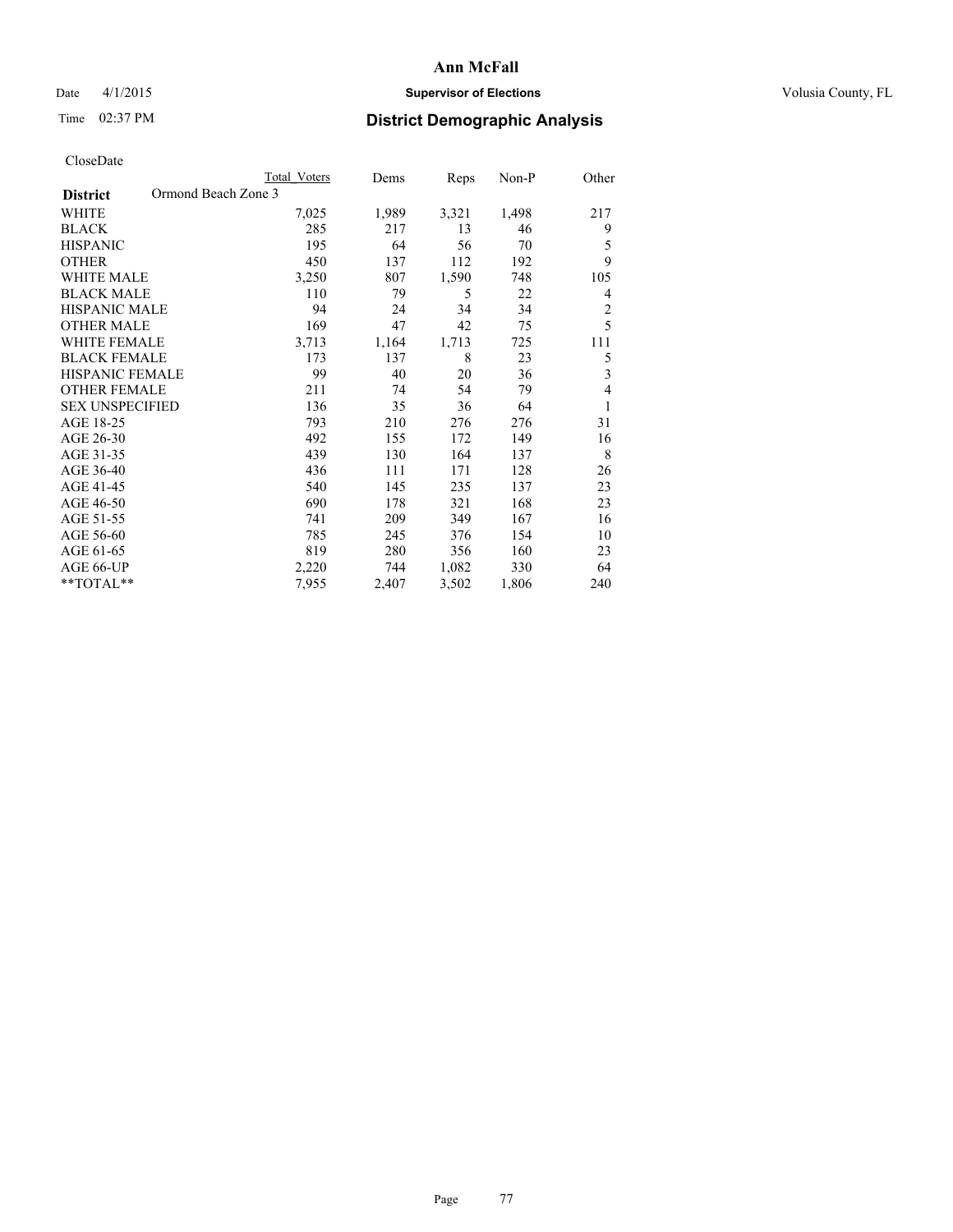## Date 4/1/2015 **Supervisor of Elections Supervisor of Elections** Volusia County, FL

## Time 02:37 PM **District Demographic Analysis**

|                                        | <b>Total Voters</b> | Dems  | Reps  | Non-P | Other          |
|----------------------------------------|---------------------|-------|-------|-------|----------------|
| Ormond Beach Zone 4<br><b>District</b> |                     |       |       |       |                |
| WHITE                                  | 6,856               | 2,275 | 2,663 | 1,647 | 271            |
| <b>BLACK</b>                           | 206                 | 155   | 14    | 31    | 6              |
| <b>HISPANIC</b>                        | 150                 | 70    | 29    | 49    | 2              |
| <b>OTHER</b>                           | 340                 | 100   | 80    | 148   | 12             |
| <b>WHITE MALE</b>                      | 3,047               | 872   | 1,228 | 797   | 150            |
| <b>BLACK MALE</b>                      | 89                  | 64    | 5     | 17    | 3              |
| <b>HISPANIC MALE</b>                   | 62                  | 25    | 15    | 20    | $\overline{2}$ |
| <b>OTHER MALE</b>                      | 128                 | 38    | 28    | 55    | 7              |
| <b>WHITE FEMALE</b>                    | 3,749               | 1,387 | 1,422 | 822   | 118            |
| <b>BLACK FEMALE</b>                    | 115                 | 89    | 9     | 14    | 3              |
| <b>HISPANIC FEMALE</b>                 | 84                  | 44    | 14    | 26    | $\mathbf{0}$   |
| <b>OTHER FEMALE</b>                    | 144                 | 48    | 42    | 49    | 5              |
| <b>SEX UNSPECIFIED</b>                 | 134                 | 33    | 23    | 75    | 3              |
| AGE 18-25                              | 520                 | 151   | 158   | 193   | 18             |
| AGE 26-30                              | 420                 | 124   | 121   | 162   | 13             |
| AGE 31-35                              | 312                 | 87    | 90    | 120   | 15             |
| AGE 36-40                              | 296                 | 71    | 114   | 99    | 12             |
| AGE 41-45                              | 382                 | 115   | 117   | 134   | 16             |
| AGE 46-50                              | 473                 | 136   | 195   | 133   | 9              |
| AGE 51-55                              | 663                 | 235   | 258   | 153   | 17             |
| AGE 56-60                              | 713                 | 264   | 277   | 146   | 26             |
| AGE 61-65                              | 701                 | 280   | 241   | 147   | 33             |
| AGE 66-UP                              | 3,071               | 1,137 | 1,215 | 587   | 132            |
| **TOTAL**                              | 7,552               | 2,600 | 2,786 | 1,875 | 291            |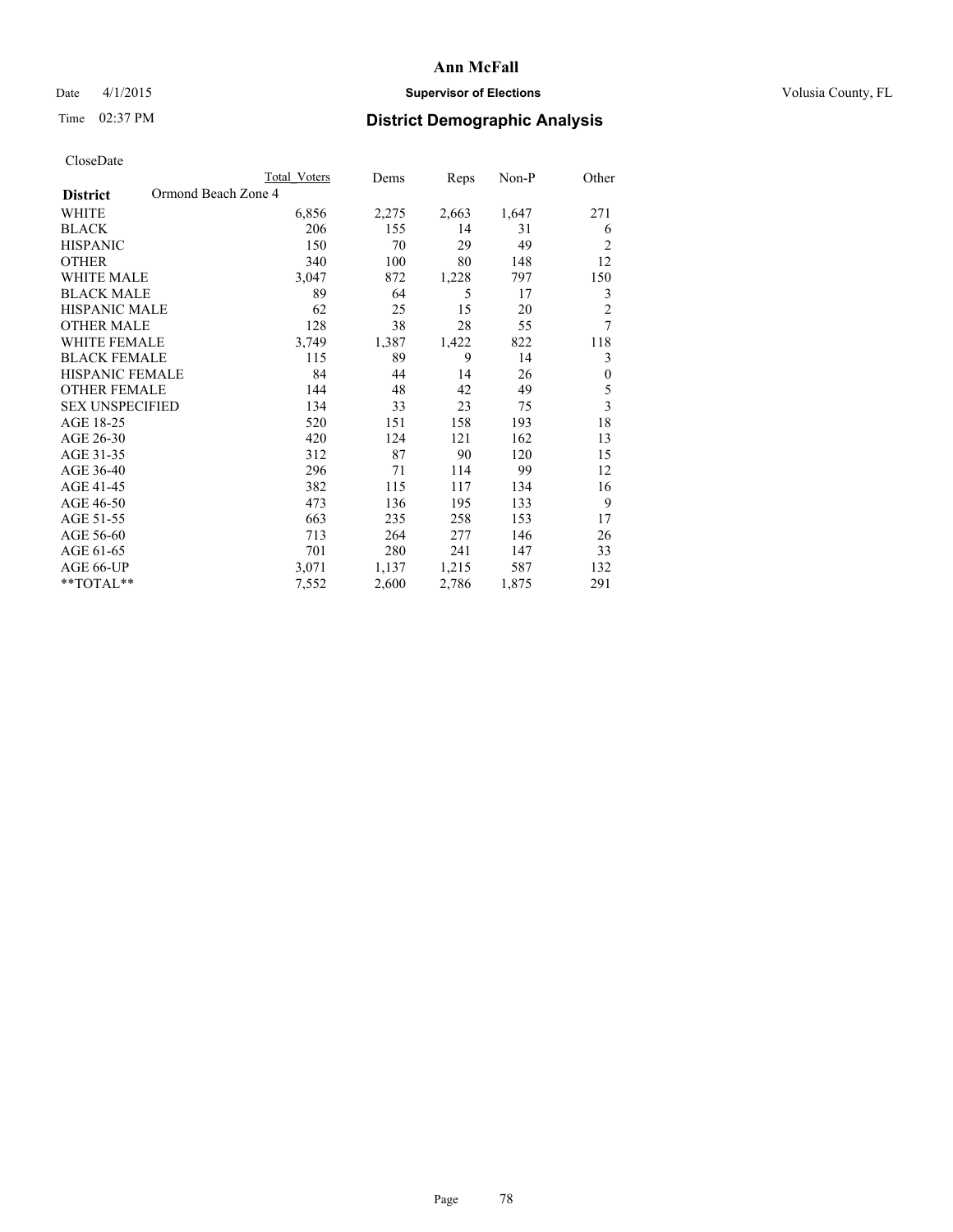## Date 4/1/2015 **Supervisor of Elections Supervisor of Elections** Volusia County, FL

## Time 02:37 PM **District Demographic Analysis**

| CloseDate |
|-----------|
|-----------|

|                        |         | <b>Total Voters</b> | Dems           | Reps           | Non-P          | Other          |
|------------------------|---------|---------------------|----------------|----------------|----------------|----------------|
| <b>District</b>        | Pierson |                     |                |                |                |                |
| <b>WHITE</b>           |         | 552                 | 189            | 245            | 105            | 13             |
| <b>BLACK</b>           |         | 48                  | 41             | $\overline{2}$ | 5              | $\Omega$       |
| <b>HISPANIC</b>        |         | 138                 | 64             | 7              | 63             | 4              |
| <b>OTHER</b>           |         | 19                  | 5              | 3              | 11             | $\theta$       |
| WHITE MALE             |         | 263                 | 85             | 123            | 46             | 9              |
| <b>BLACK MALE</b>      |         | 21                  | 17             | 1              | 3              | $\mathbf{0}$   |
| <b>HISPANIC MALE</b>   |         | 64                  | 33             | $\overline{2}$ | 28             |                |
| <b>OTHER MALE</b>      |         | 8                   | 3              | $\overline{2}$ | 3              | 0              |
| <b>WHITE FEMALE</b>    |         | 283                 | 103            | 119            | 57             | 4              |
| <b>BLACK FEMALE</b>    |         | 27                  | 24             | 1              | $\overline{2}$ | $\theta$       |
| <b>HISPANIC FEMALE</b> |         | 73                  | 31             | 5              | 34             | 3              |
| <b>OTHER FEMALE</b>    |         | 6                   | $\overline{c}$ | 1              | 3              | $\theta$       |
| <b>SEX UNSPECIFIED</b> |         | 12                  | 1              | 3              | 8              | $\mathbf{0}$   |
| AGE 18-25              |         | 108                 | 40             | 21             | 47             | 0              |
| AGE 26-30              |         | 50                  | 13             | 12             | 25             | $\mathbf{0}$   |
| AGE 31-35              |         | 57                  | 14             | 21             | 20             | $\overline{c}$ |
| AGE 36-40              |         | 53                  | 15             | 16             | 18             | 4              |
| AGE 41-45              |         | 57                  | 17             | 19             | 19             | $\overline{c}$ |
| AGE 46-50              |         | 44                  | 19             | 13             | 10             | $\overline{2}$ |
| AGE 51-55              |         | 75                  | 37             | 25             | 10             | 3              |
| AGE 56-60              |         | 82                  | 35             | 34             | 12             |                |
| AGE 61-65              |         | 65                  | 25             | 31             | 9              | $\mathbf{0}$   |
| AGE 66-UP              |         | 166                 | 84             | 65             | 14             | 3              |
| **TOTAL**              |         | 757                 | 299            | 257            | 184            | 17             |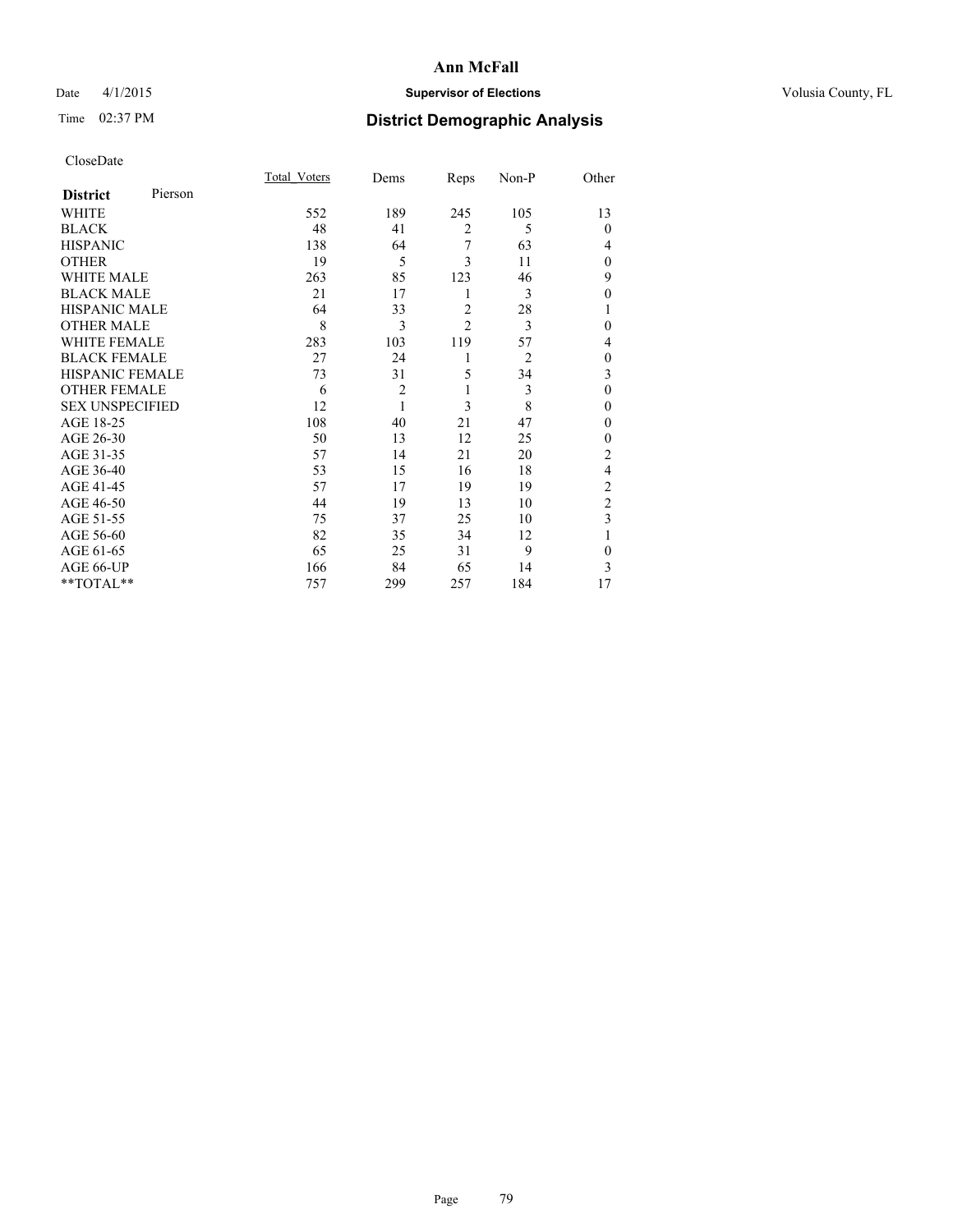## Date 4/1/2015 **Supervisor of Elections Supervisor of Elections** Volusia County, FL

## Time 02:37 PM **District Demographic Analysis**

|                        |             | <b>Total Voters</b> | Dems | Reps  | Non-P          | Other          |
|------------------------|-------------|---------------------|------|-------|----------------|----------------|
| <b>District</b>        | Ponce Inlet |                     |      |       |                |                |
| WHITE                  |             | 2,804               | 664  | 1,436 | 617            | 87             |
| <b>BLACK</b>           |             | 9                   | 5    | 2     | $\overline{2}$ | $\theta$       |
| <b>HISPANIC</b>        |             | 45                  | 14   | 21    | 9              |                |
| <b>OTHER</b>           |             | 102                 | 25   | 37    | 36             | 4              |
| WHITE MALE             |             | 1,331               | 264  | 705   | 316            | 46             |
| <b>BLACK MALE</b>      |             | 4                   | 2    | 1     | 1              | $\overline{0}$ |
| <b>HISPANIC MALE</b>   |             | 19                  | 5    | 9     | 5              | $\theta$       |
| <b>OTHER MALE</b>      |             | 37                  | 7    | 17    | 10             | 3              |
| <b>WHITE FEMALE</b>    |             | 1,451               | 394  | 726   | 291            | 40             |
| <b>BLACK FEMALE</b>    |             | 5                   | 3    | 1     | 1              | $\theta$       |
| <b>HISPANIC FEMALE</b> |             | 26                  | 9    | 12    | $\overline{4}$ |                |
| <b>OTHER FEMALE</b>    |             | 48                  | 14   | 15    | 18             |                |
| <b>SEX UNSPECIFIED</b> |             | 39                  | 10   | 10    | 18             |                |
| AGE 18-25              |             | 151                 | 35   | 54    | 54             | 8              |
| AGE 26-30              |             | 84                  | 24   | 29    | 30             | 1              |
| AGE 31-35              |             | 83                  | 14   | 38    | 24             | 7              |
| AGE 36-40              |             | 80                  | 12   | 35    | 29             | 4              |
| AGE 41-45              |             | 129                 | 26   | 59    | 40             | 4              |
| AGE 46-50              |             | 152                 | 30   | 79    | 41             | 2              |
| AGE 51-55              |             | 254                 | 65   | 132   | 53             | 4              |
| AGE 56-60              |             | 330                 | 78   | 176   | 69             | 7              |
| AGE 61-65              |             | 394                 | 97   | 189   | 96             | 12             |
| AGE 66-UP              |             | 1,303               | 327  | 705   | 228            | 43             |
| **TOTAL**              |             | 2,960               | 708  | 1,496 | 664            | 92             |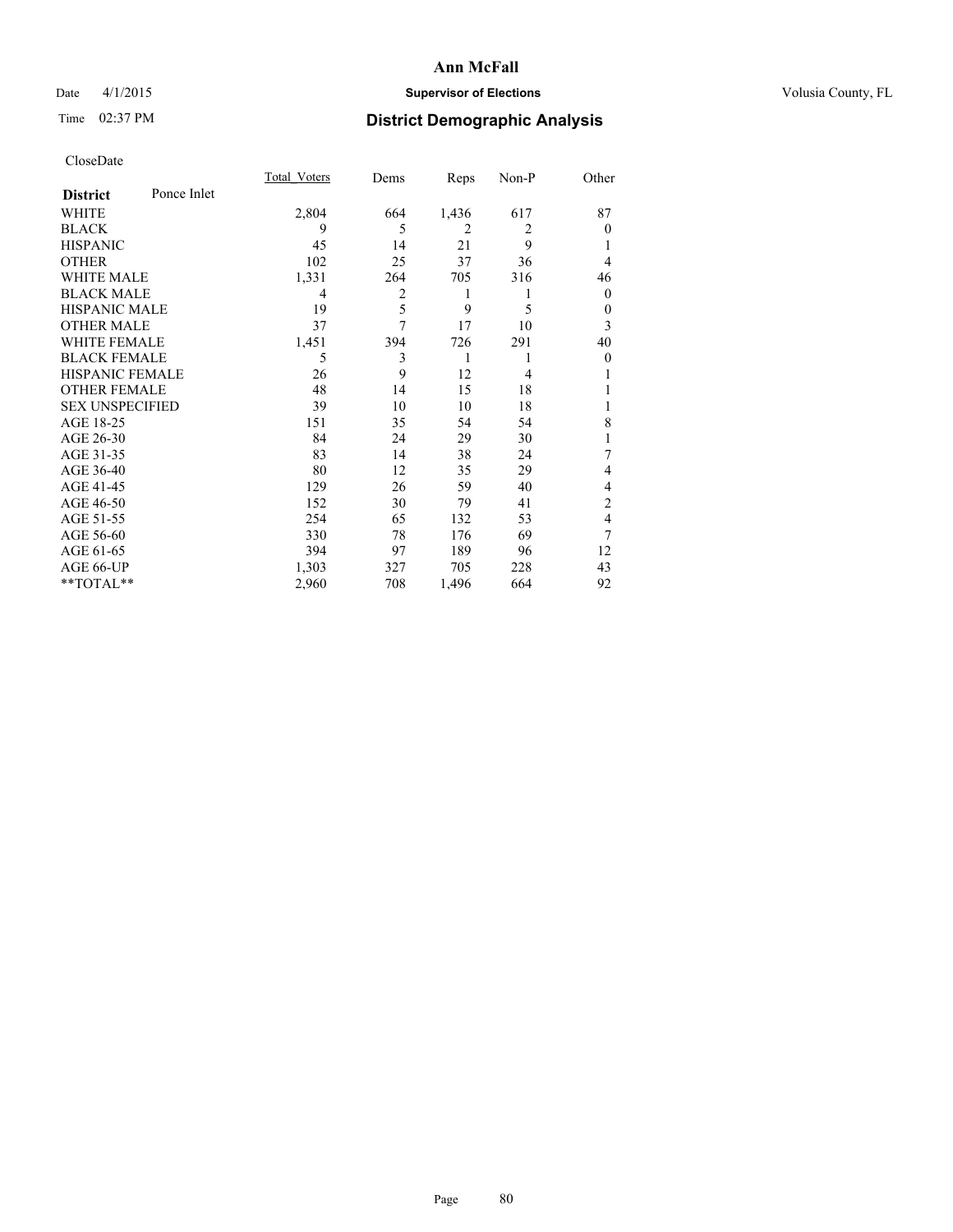## Date 4/1/2015 **Supervisor of Elections Supervisor of Elections** Volusia County, FL

## Time 02:37 PM **District Demographic Analysis**

|                        |                    | Total Voters | Dems  | Reps  | Non-P | Other          |
|------------------------|--------------------|--------------|-------|-------|-------|----------------|
| <b>District</b>        | Port Orange Zone 1 |              |       |       |       |                |
| WHITE                  |                    | 8,223        | 2,939 | 2,580 | 2,357 | 347            |
| <b>BLACK</b>           |                    | 177          | 134   | 8     | 29    | 6              |
| <b>HISPANIC</b>        |                    | 248          | 105   | 42    | 96    | 5              |
| <b>OTHER</b>           |                    | 344          | 106   | 60    | 169   | 9              |
| <b>WHITE MALE</b>      |                    | 3,700        | 1,141 | 1,268 | 1,109 | 182            |
| <b>BLACK MALE</b>      |                    | 76           | 55    | 4     | 16    | 1              |
| <b>HISPANIC MALE</b>   |                    | 100          | 44    | 15    | 38    | 3              |
| <b>OTHER MALE</b>      |                    | 108          | 33    | 18    | 53    | 4              |
| <b>WHITE FEMALE</b>    |                    | 4,444        | 1,772 | 1,289 | 1,220 | 163            |
| <b>BLACK FEMALE</b>    |                    | 101          | 79    | 4     | 13    | 5              |
| <b>HISPANIC FEMALE</b> |                    | 142          | 58    | 27    | 55    | $\overline{2}$ |
| <b>OTHER FEMALE</b>    |                    | 153          | 54    | 33    | 61    | 5              |
| <b>SEX UNSPECIFIED</b> |                    | 168          | 48    | 32    | 86    | $\overline{c}$ |
| AGE 18-25              |                    | 768          | 234   | 141   | 353   | 40             |
| AGE 26-30              |                    | 565          | 170   | 107   | 265   | 23             |
| AGE 31-35              |                    | 508          | 164   | 113   | 209   | 22             |
| AGE 36-40              |                    | 515          | 166   | 127   | 188   | 34             |
| AGE 41-45              |                    | 587          | 191   | 163   | 211   | 22             |
| AGE 46-50              |                    | 638          | 217   | 189   | 205   | 27             |
| AGE 51-55              |                    | 877          | 316   | 288   | 241   | 32             |
| AGE 56-60              |                    | 934          | 361   | 328   | 214   | 31             |
| AGE 61-65              |                    | 836          | 311   | 275   | 211   | 39             |
| AGE 66-UP              |                    | 2,764        | 1,154 | 959   | 554   | 97             |
| **TOTAL**              |                    | 8,992        | 3,284 | 2,690 | 2,651 | 367            |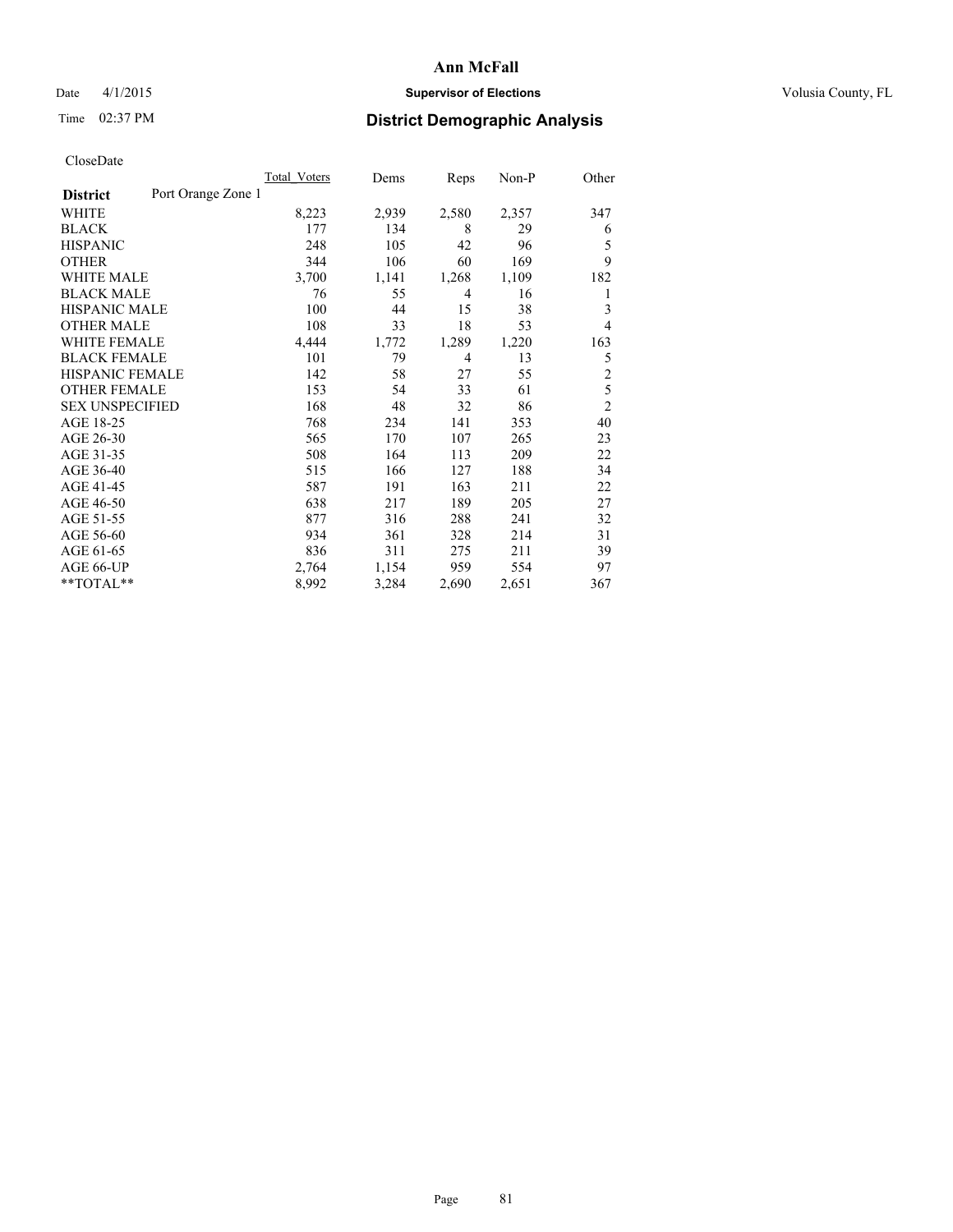## Date 4/1/2015 **Supervisor of Elections Supervisor of Elections** Volusia County, FL

## Time 02:37 PM **District Demographic Analysis**

|                        | Total Voters       | Dems  | Reps  | Non-P | Other          |
|------------------------|--------------------|-------|-------|-------|----------------|
| <b>District</b>        | Port Orange Zone 2 |       |       |       |                |
| WHITE                  | 8,343              | 2,785 | 2,970 | 2,241 | 347            |
| <b>BLACK</b>           | 415                | 317   | 14    | 78    | 6              |
| <b>HISPANIC</b>        | 285                | 111   | 60    | 105   | 9              |
| <b>OTHER</b>           | 493                | 150   | 106   | 227   | 10             |
| <b>WHITE MALE</b>      | 3,811              | 1,103 | 1,450 | 1,087 | 171            |
| <b>BLACK MALE</b>      | 144                | 103   | 5     | 33    | 3              |
| <b>HISPANIC MALE</b>   | 146                | 48    | 39    | 54    | 5              |
| <b>OTHER MALE</b>      | 195                | 53    | 42    | 93    | 7              |
| <b>WHITE FEMALE</b>    | 4,443              | 1,653 | 1,491 | 1,130 | 169            |
| <b>BLACK FEMALE</b>    | 266                | 209   | 9     | 45    | 3              |
| <b>HISPANIC FEMALE</b> | 136                | 63    | 20    | 49    | 4              |
| <b>OTHER FEMALE</b>    | 206                | 77    | 47    | 80    | $\overline{c}$ |
| <b>SEX UNSPECIFIED</b> | 189                | 54    | 47    | 80    | 8              |
| AGE 18-25              | 797                | 228   | 200   | 337   | 32             |
| AGE 26-30              | 733                | 234   | 188   | 285   | 26             |
| AGE 31-35              | 634                | 195   | 159   | 248   | 32             |
| AGE 36-40              | 520                | 160   | 154   | 187   | 19             |
| AGE 41-45              | 554                | 175   | 197   | 154   | 28             |
| AGE 46-50              | 671                | 220   | 240   | 186   | 25             |
| AGE 51-55              | 826                | 309   | 285   | 211   | 21             |
| AGE 56-60              | 869                | 304   | 318   | 213   | 34             |
| AGE 61-65              | 886                | 350   | 285   | 229   | 22             |
| AGE 66-UP              | 3,045              | 1,188 | 1,124 | 600   | 133            |
| **TOTAL**              | 9,536              | 3,363 | 3,150 | 2,651 | 372            |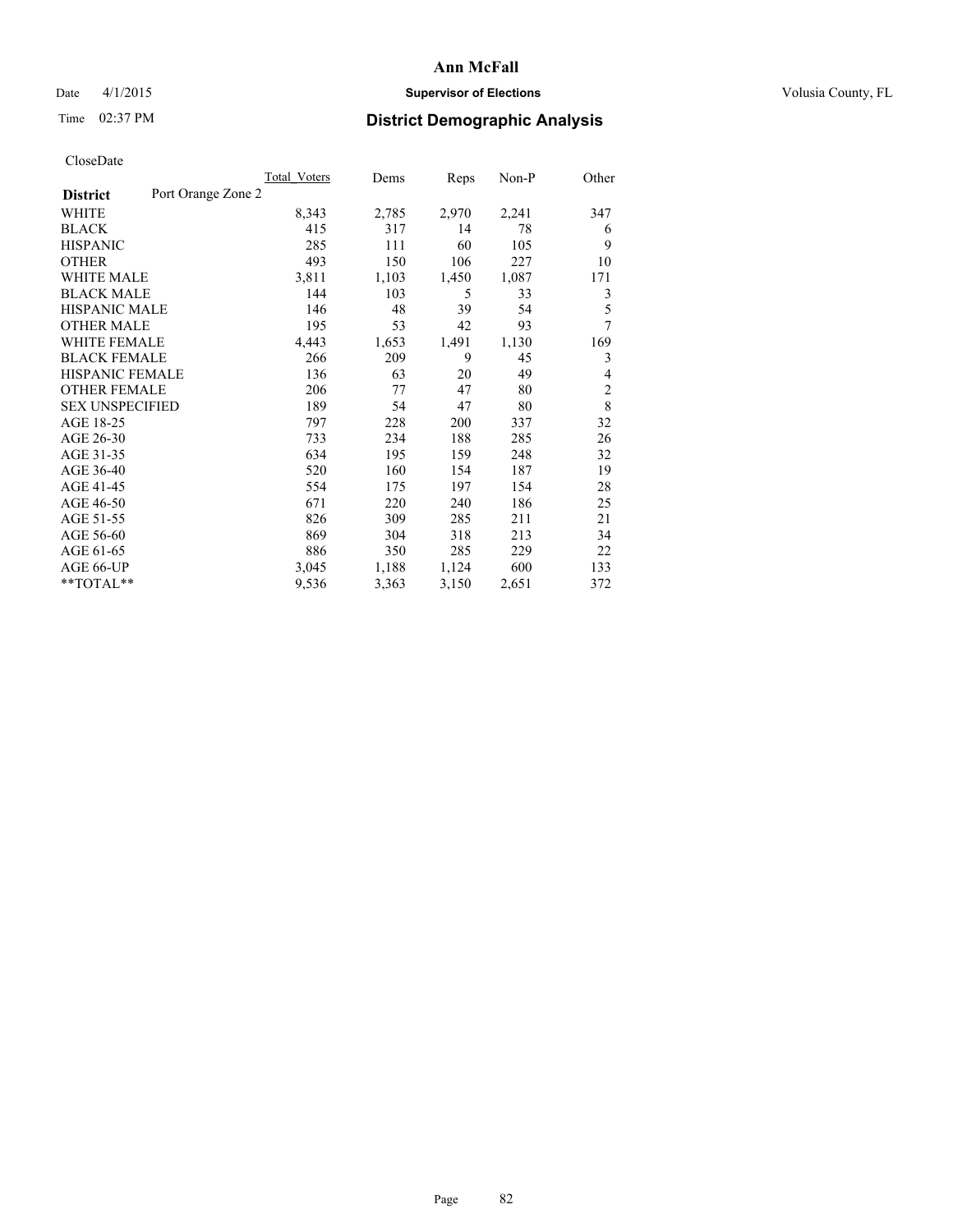## Date 4/1/2015 **Supervisor of Elections Supervisor of Elections** Volusia County, FL

## Time 02:37 PM **District Demographic Analysis**

|                        |                    | <b>Total Voters</b> | Dems  | Reps  | Non-P | Other          |
|------------------------|--------------------|---------------------|-------|-------|-------|----------------|
| <b>District</b>        | Port Orange Zone 3 |                     |       |       |       |                |
| WHITE                  |                    | 9,699               | 2,884 | 3,923 | 2,516 | 376            |
| <b>BLACK</b>           |                    | 328                 | 249   | 13    | 55    | 11             |
| <b>HISPANIC</b>        |                    | 304                 | 114   | 57    | 119   | 14             |
| <b>OTHER</b>           |                    | 530                 | 148   | 138   | 224   | 20             |
| <b>WHITE MALE</b>      |                    | 4,355               | 1,138 | 1,837 | 1,181 | 199            |
| <b>BLACK MALE</b>      |                    | 154                 | 108   | 7     | 33    | 6              |
| <b>HISPANIC MALE</b>   |                    | 133                 | 44    | 28    | 53    | 8              |
| <b>OTHER MALE</b>      |                    | 193                 | 56    | 53    | 72    | 12             |
| <b>WHITE FEMALE</b>    |                    | 5,246               | 1,720 | 2,047 | 1,306 | 173            |
| <b>BLACK FEMALE</b>    |                    | 170                 | 138   | 5     | 22    | 5              |
| <b>HISPANIC FEMALE</b> |                    | 164                 | 68    | 27    | 63    | 6              |
| <b>OTHER FEMALE</b>    |                    | 226                 | 69    | 62    | 90    | 5              |
| <b>SEX UNSPECIFIED</b> |                    | 220                 | 54    | 65    | 94    | $\overline{7}$ |
| AGE 18-25              |                    | 895                 | 238   | 259   | 359   | 39             |
| AGE 26-30              |                    | 741                 | 212   | 218   | 289   | 22             |
| AGE 31-35              |                    | 692                 | 201   | 219   | 244   | 28             |
| AGE 36-40              |                    | 597                 | 190   | 196   | 185   | 26             |
| AGE 41-45              |                    | 696                 | 218   | 245   | 215   | 18             |
| AGE 46-50              |                    | 748                 | 211   | 315   | 200   | 22             |
| AGE 51-55              |                    | 919                 | 265   | 390   | 239   | 25             |
| AGE 56-60              |                    | 931                 | 312   | 367   | 221   | 31             |
| AGE 61-65              |                    | 963                 | 347   | 370   | 209   | 37             |
| AGE 66-UP              |                    | 3,678               | 1,201 | 1,551 | 753   | 173            |
| **TOTAL**              |                    | 10,861              | 3,395 | 4,131 | 2,914 | 421            |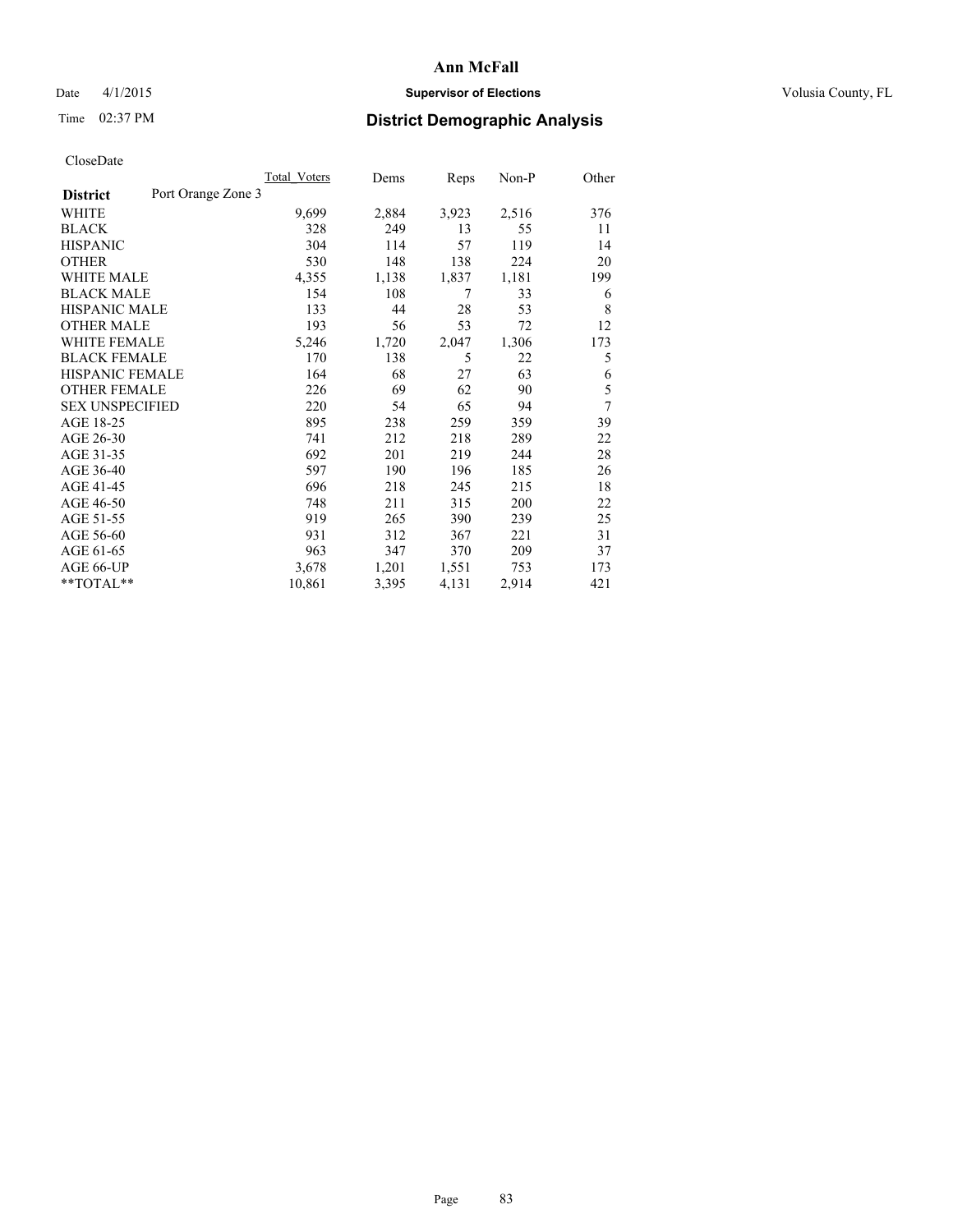## Date 4/1/2015 **Supervisor of Elections Supervisor of Elections** Volusia County, FL

## Time 02:37 PM **District Demographic Analysis**

|                        | Total Voters       | Dems  | Reps           | Non-P | Other        |
|------------------------|--------------------|-------|----------------|-------|--------------|
| <b>District</b>        | Port Orange Zone 4 |       |                |       |              |
| WHITE                  | 9,321              | 2,737 | 4,001          | 2,259 | 324          |
| <b>BLACK</b>           | 273                | 196   | 21             | 56    | $\mathbf{0}$ |
| <b>HISPANIC</b>        | 292                | 109   | 81             | 94    | 8            |
| <b>OTHER</b>           | 529                | 176   | 116            | 224   | 13           |
| <b>WHITE MALE</b>      | 4,397              | 1,139 | 1,969          | 1,104 | 185          |
| <b>BLACK MALE</b>      | 134                | 88    | 17             | 29    | 0            |
| <b>HISPANIC MALE</b>   | 134                | 46    | 38             | 43    | 7            |
| <b>OTHER MALE</b>      | 210                | 70    | 51             | 81    | 8            |
| <b>WHITE FEMALE</b>    | 4,833              | 1,579 | 1,995          | 1,123 | 136          |
| <b>BLACK FEMALE</b>    | 135                | 107   | $\overline{4}$ | 24    | $\mathbf{0}$ |
| <b>HISPANIC FEMALE</b> | 155                | 63    | 41             | 50    | 1            |
| <b>OTHER FEMALE</b>    | 225                | 85    | 49             | 86    | 5            |
| <b>SEX UNSPECIFIED</b> | 192                | 41    | 55             | 93    | 3            |
| AGE 18-25              | 972                | 231   | 293            | 406   | 42           |
| AGE 26-30              | 592                | 199   | 174            | 196   | 23           |
| AGE 31-35              | 597                | 176   | 193            | 201   | 27           |
| AGE 36-40              | 655                | 177   | 239            | 218   | 21           |
| AGE 41-45              | 898                | 252   | 359            | 261   | 26           |
| AGE 46-50              | 908                | 245   | 400            | 238   | 25           |
| AGE 51-55              | 1,077              | 298   | 508            | 233   | 38           |
| AGE 56-60              | 1,018              | 335   | 459            | 201   | 23           |
| AGE 61-65              | 1,032              | 384   | 418            | 197   | 33           |
| AGE 66-UP              | 2,664              | 921   | 1,175          | 481   | 87           |
| **TOTAL**              | 10,415             | 3,218 | 4,219          | 2,633 | 345          |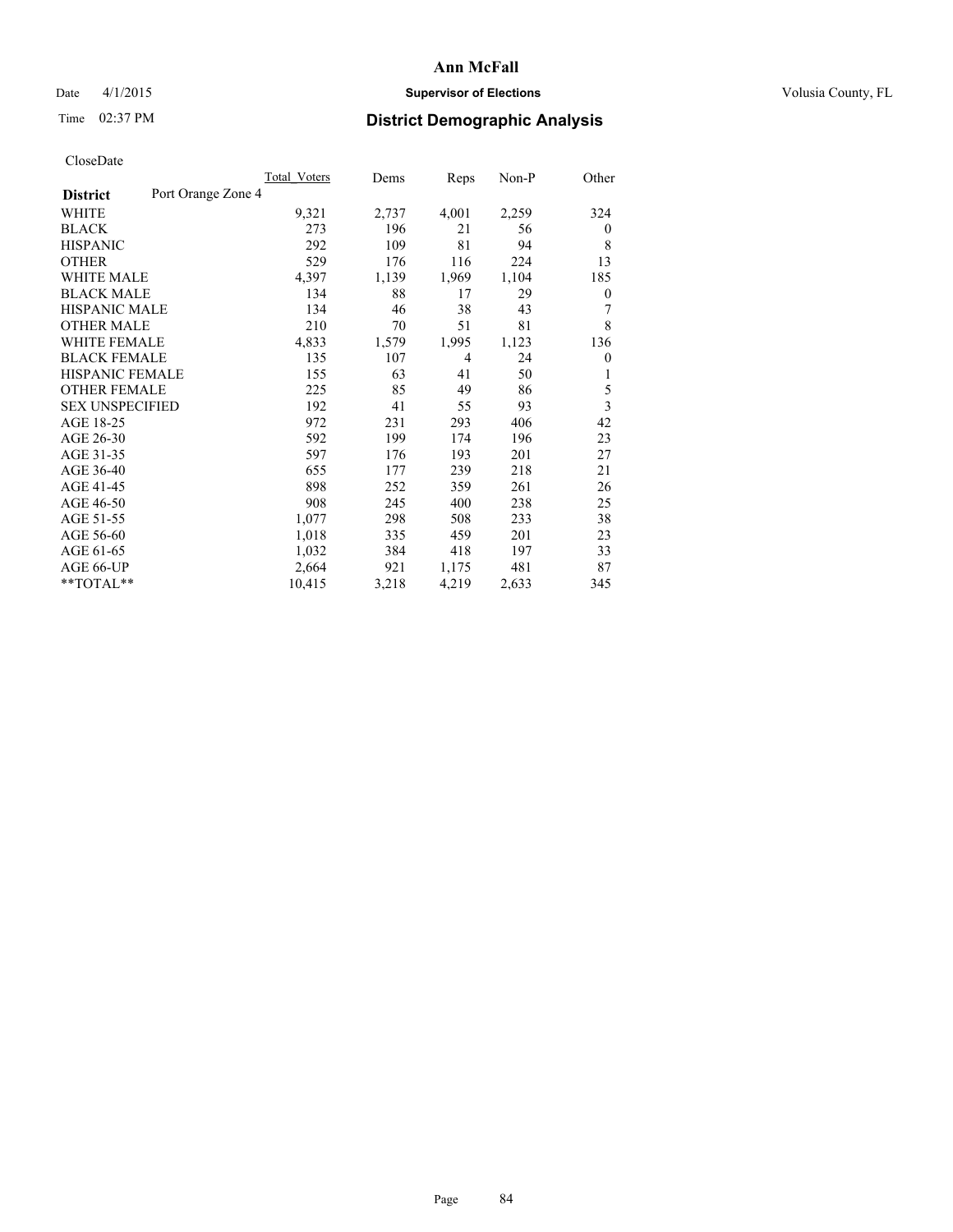## Date 4/1/2015 **Supervisor of Elections Supervisor of Elections** Volusia County, FL

## Time 02:37 PM **District Demographic Analysis**

|                        |               | Total Voters | Dems  | Reps  | Non-P | Other          |
|------------------------|---------------|--------------|-------|-------|-------|----------------|
| <b>District</b>        | South Daytona |              |       |       |       |                |
| WHITE                  |               | 6,749        | 2,473 | 2,293 | 1,742 | 241            |
| <b>BLACK</b>           |               | 657          | 512   | 22    | 118   | 5              |
| <b>HISPANIC</b>        |               | 202          | 97    | 32    | 64    | 9              |
| <b>OTHER</b>           |               | 356          | 130   | 60    | 160   | 6              |
| <b>WHITE MALE</b>      |               | 3,093        | 990   | 1,125 | 831   | 147            |
| <b>BLACK MALE</b>      |               | 253          | 188   | 8     | 54    | 3              |
| <b>HISPANIC MALE</b>   |               | 98           | 41    | 18    | 34    | 5              |
| <b>OTHER MALE</b>      |               | 108          | 41    | 20    | 45    | $\overline{c}$ |
| <b>WHITE FEMALE</b>    |               | 3,611        | 1,466 | 1,155 | 896   | 94             |
| <b>BLACK FEMALE</b>    |               | 393          | 316   | 13    | 62    | $\overline{c}$ |
| <b>HISPANIC FEMALE</b> |               | 99           | 52    | 14    | 29    | $\overline{4}$ |
| <b>OTHER FEMALE</b>    |               | 158          | 70    | 29    | 55    | 4              |
| <b>SEX UNSPECIFIED</b> |               | 151          | 48    | 25    | 78    | $\theta$       |
| AGE 18-25              |               | 735          | 263   | 154   | 298   | 20             |
| AGE 26-30              |               | 598          | 210   | 158   | 206   | 24             |
| AGE 31-35              |               | 521          | 208   | 113   | 183   | 17             |
| AGE 36-40              |               | 441          | 167   | 109   | 147   | 18             |
| AGE 41-45              |               | 513          | 194   | 152   | 152   | 15             |
| AGE 46-50              |               | 659          | 231   | 234   | 175   | 19             |
| AGE 51-55              |               | 797          | 316   | 255   | 200   | 26             |
| AGE 56-60              |               | 817          | 340   | 271   | 180   | 26             |
| AGE 61-65              |               | 767          | 338   | 245   | 158   | 26             |
| AGE 66-UP              |               | 2,116        | 945   | 716   | 385   | 70             |
| **TOTAL**              |               | 7,964        | 3,212 | 2,407 | 2,084 | 261            |